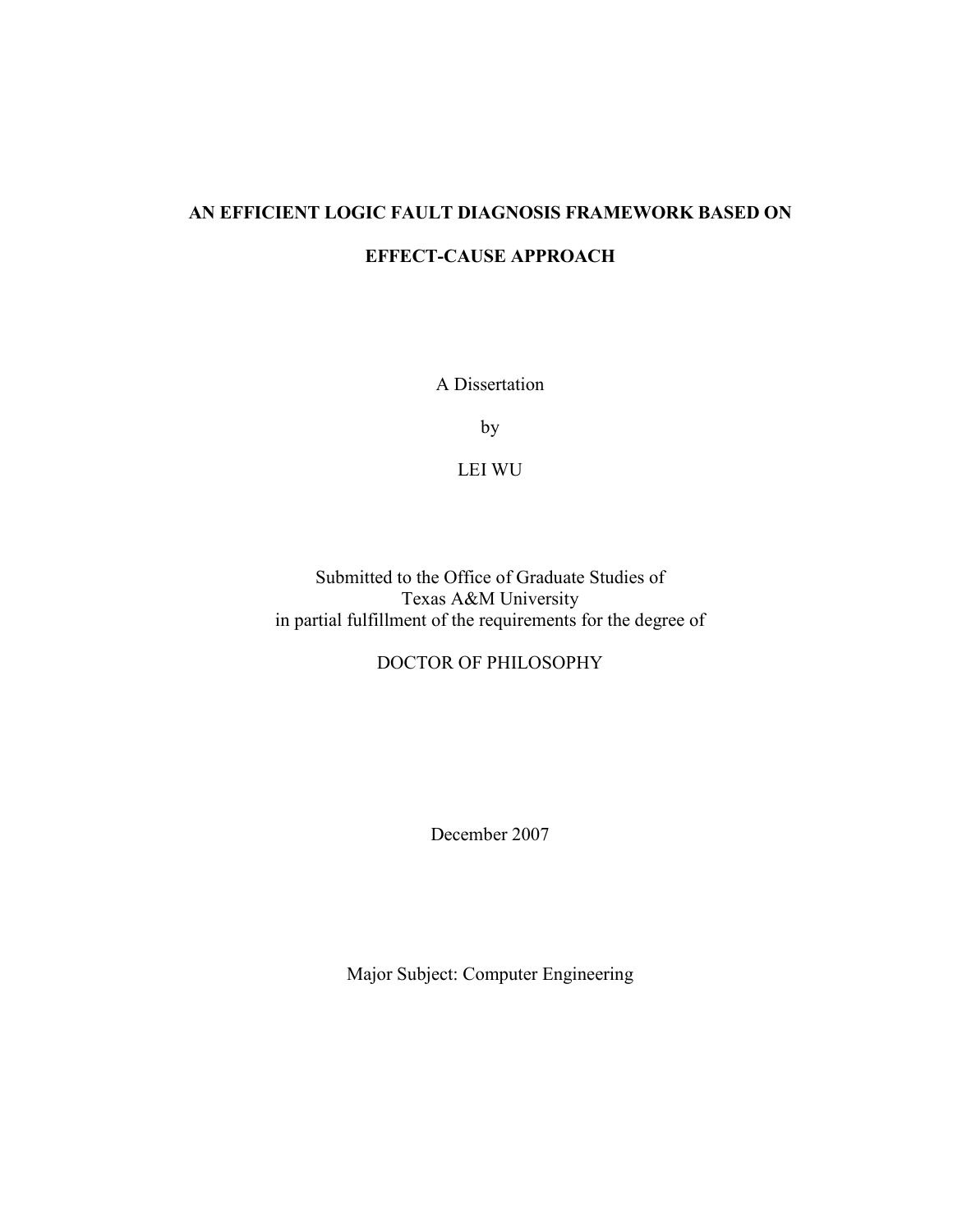# AN EFFICIENT LOGIC FAULT DIAGNOSIS FRAMEWORK BASED ON EFFECT-CAUSE APPROACH

A Dissertation

by

LEI WU

Submitted to the Office of Graduate Studies of Texas A&M University in partial fulfillment of the requirements for the degree of

### DOCTOR OF PHILOSOPHY

Approved by:

| Chair of Committee, | Duncan M. Walker      |
|---------------------|-----------------------|
| Committee Members,  | Jianer Chen           |
|                     | Rabinarayan Mahapatra |
|                     | Weiping Shi           |
| Head of Department, | Valerie E. Taylor     |

December 2007

Major Subject: Computer Engineering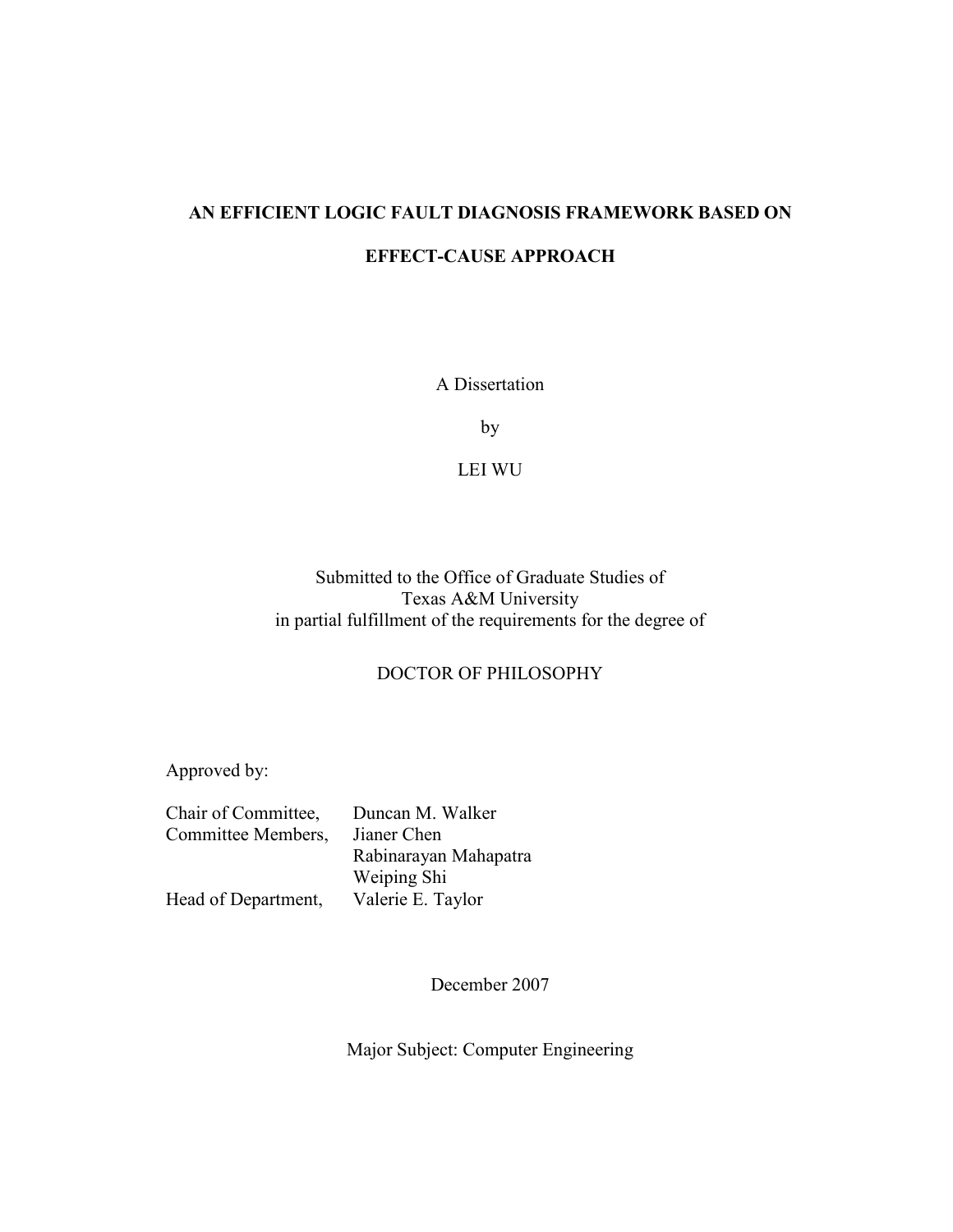#### **ABSTRACT**

An Efficient Logic Fault Diagnosis Framework Based on Effect-Cause Approach. (December 2007) Lei Wu, B.S., Sichuan University, China; M.S., Sichuan University, China; M.S., McNeese State University Chair of Advisory Committee: Dr. Duncan M. Walker

Fault diagnosis plays an important role in improving the circuit design process and the manufacturing yield. With the increasing number of gates in modern circuits, determining the source of failure in a defective circuit is becoming more and more challenging.

In this research, we present an efficient effect-cause diagnosis framework for combinational VLSI circuits. The framework consists of three stages to obtain an accurate and reasonably precise diagnosis. First, an improved critical path tracing algorithm is proposed to identify an initial suspect list by backtracing from faulty primary outputs toward primary inputs. Compared to the traditional critical path tracing approach, our algorithm is faster and exact. Second, a novel probabilistic ranking model is applied to rank the suspects so that the most suspicious one will be ranked at or near the top. Several fast filtering methods are used to prune unrelated suspects. Finally, to refine the diagnosis, fault simulation is performed on the top suspect nets using several common fault models. The difference between the observed faulty behavior and the simulated behavior is used to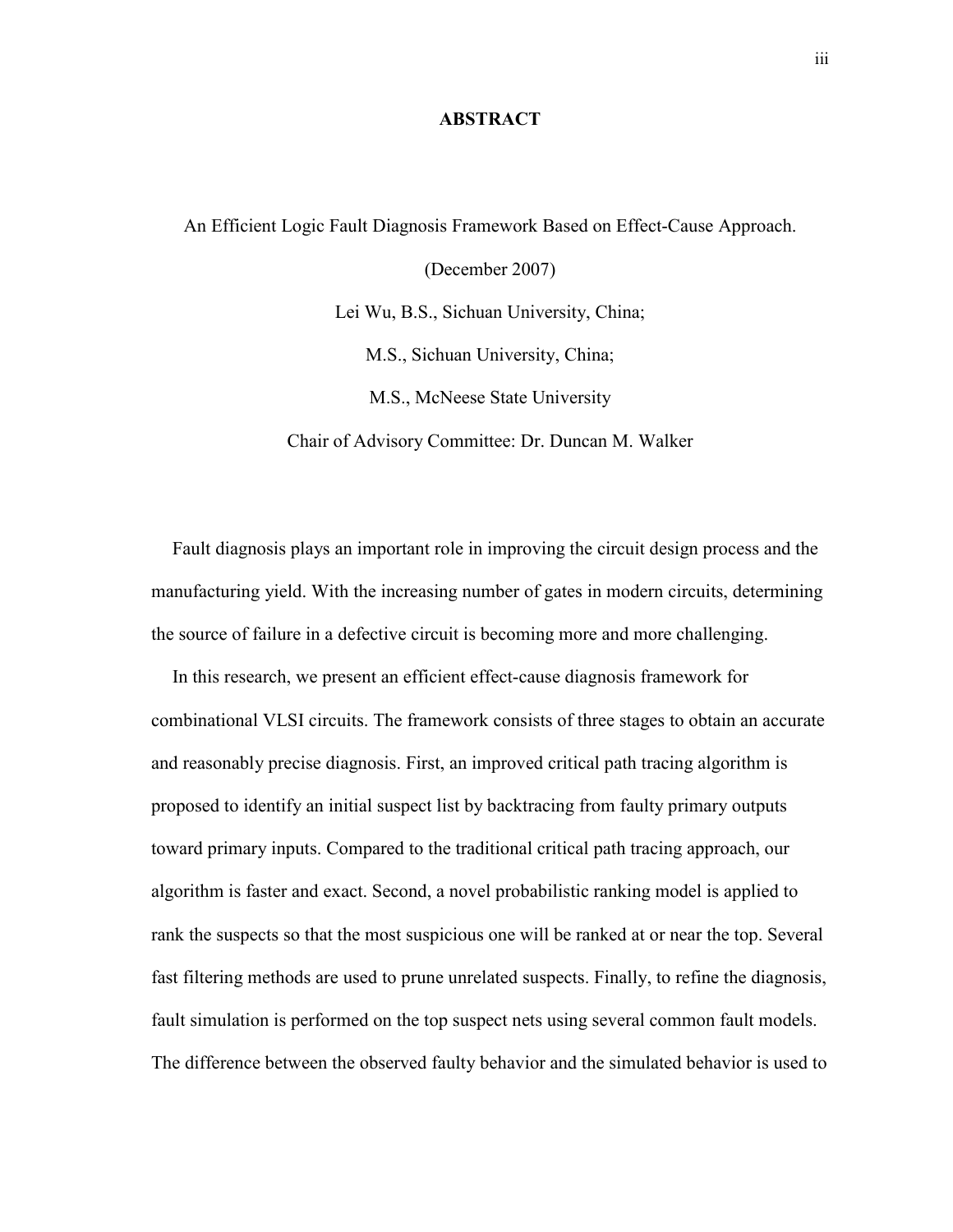rank each suspect. Experimental results on ISCAS85 benchmark circuits show that this diagnosis approach is efficient both in terms of memory space and CPU time and the diagnosis results are accurate and reasonably precise.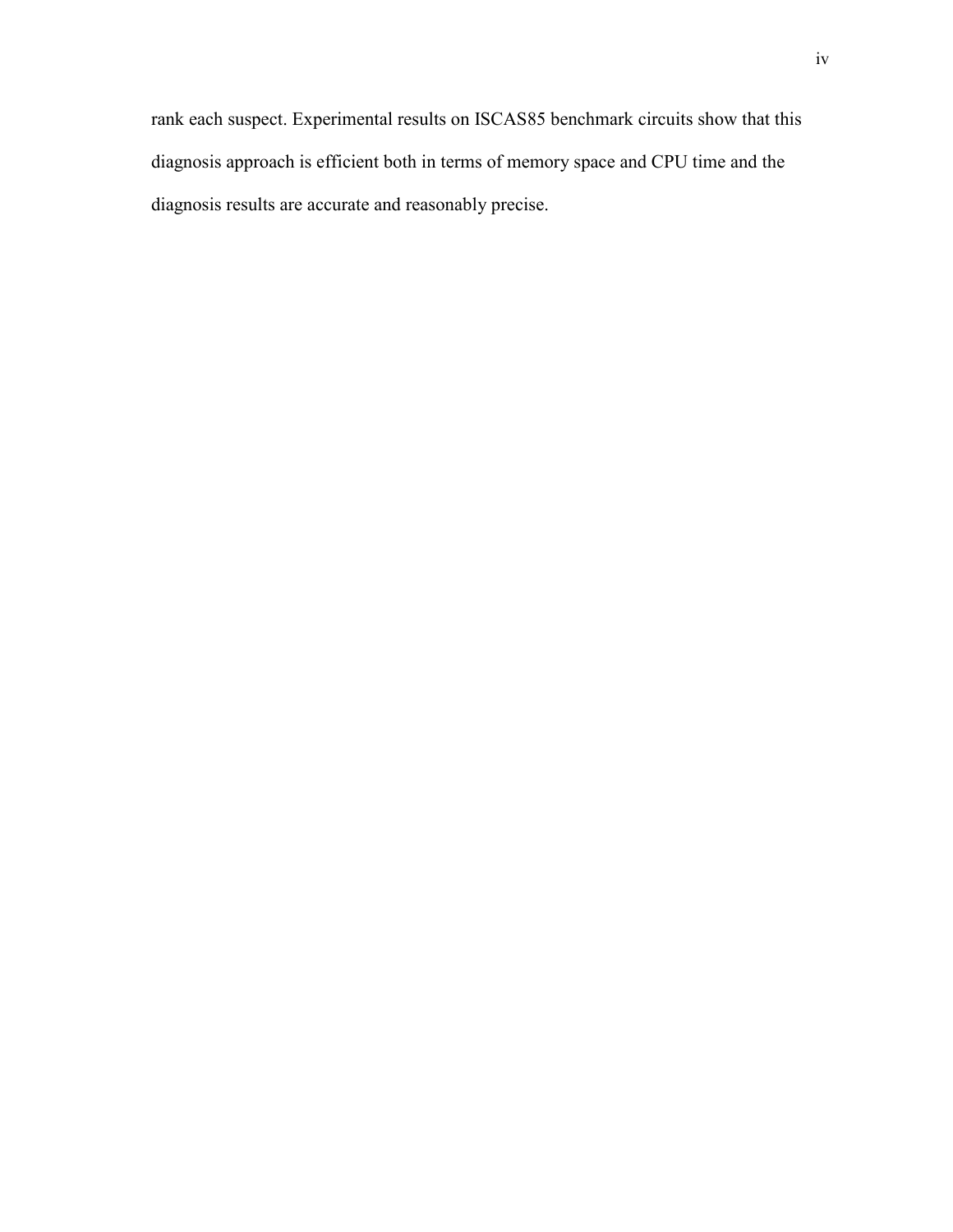## DEDICATION

To my husband, parents and daughter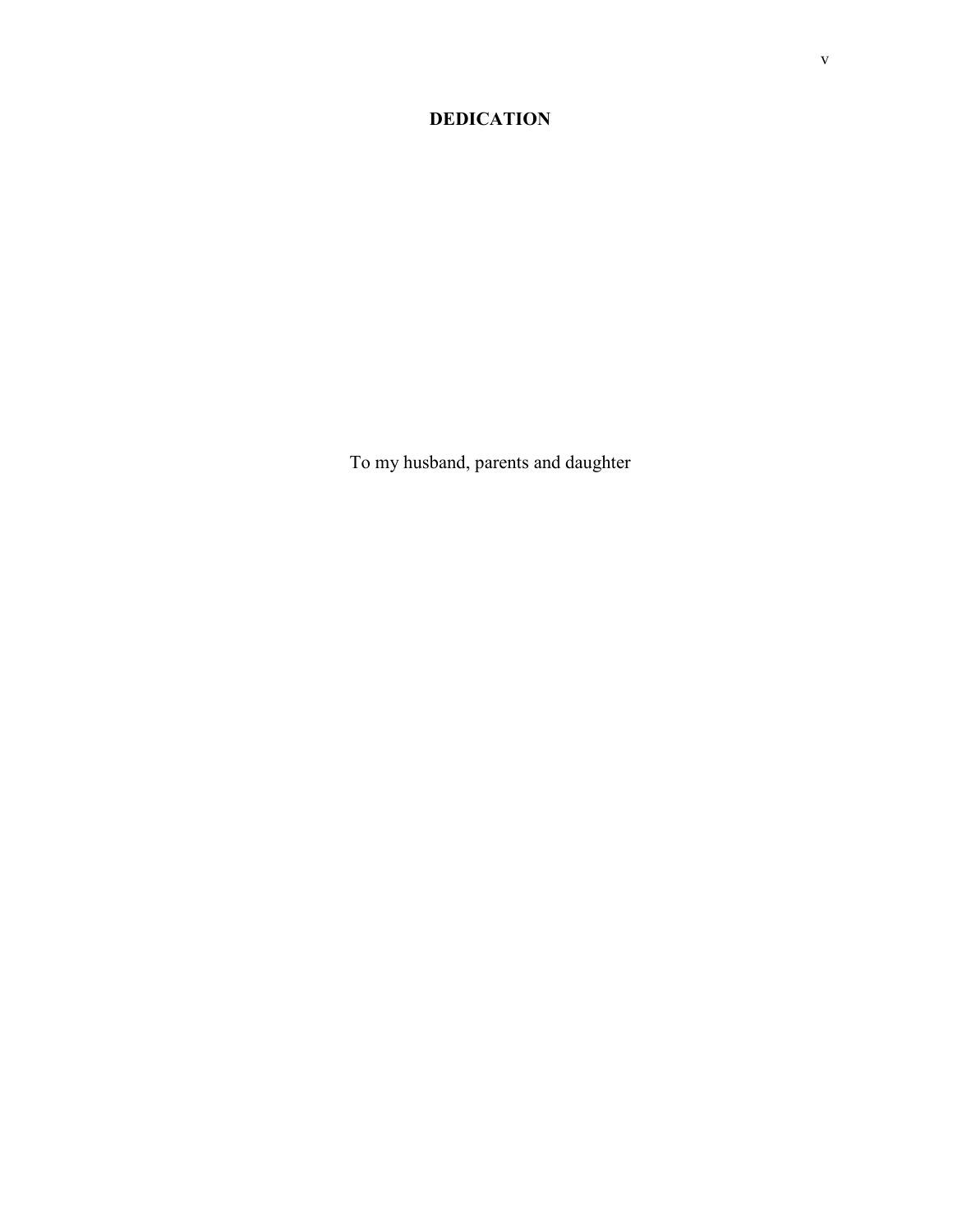#### ACKNOWLEDGMENTS

I would like to express my gratitude to all those who gave me the possibility to complete this dissertation. Among the people who have contributed to this work, I would first like to thank my advisor and committee chair, Dr. Duncan M. (Hank) Walker. I am deeply indebted to Dr. Walker for his guidance, help, stimulating suggestions and encouragement throughout my research at Texas A&M University. His advice, novel ideas and understanding were critical for me to achieve the goal of this research.

I would also like to thank my committee members, Dr. Weiping Shi, Dr. Jianer Chen and Dr. Rabinarayan Mahapatra for their valuable comments and encouragement on this research. I would specially like to thank Dr. Weiping Shi and his group for generating coupling capacitance data for ISCAS85 benchmark circuits so that I can make use of it in my research.

Many thanks to my colleagues and friends: Wangqi Qiu, Bin Xue, Ziding Yue, Jing Wang, Zheng Wang, Sagar S. Sabade, Xiang Lu, and Vijay Balasubramanian for their encouragement and help. Especially I would like to thank Mr. Wangqi Qiu for use of his CodSim tool and many helpful discussions.

I would like to give my special thanks to my husband Gang whose love, encouragement, support and patience enabled me to complete this work. I am indebted to my parents, sisters and parents-in-law for their love and support all these years. I am very happy to have completed this work, and even happier to be able to dedicate this dissertation to my family.

vi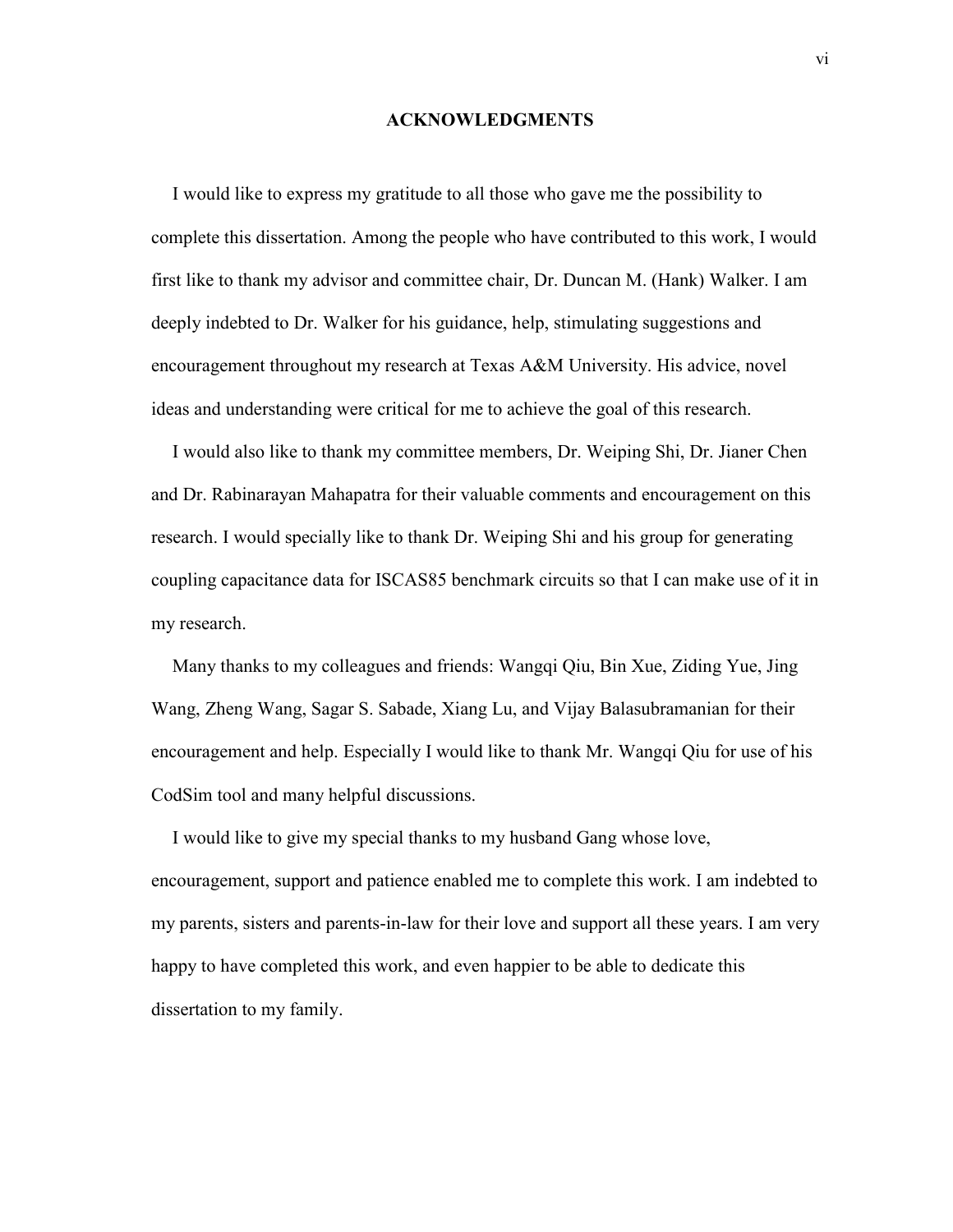## **TABLE OF CONTENTS**

vii

| 1.               |                                 |                                                          |  |
|------------------|---------------------------------|----------------------------------------------------------|--|
|                  | 1.1<br>1.2<br>1.3<br>1.4        |                                                          |  |
|                  | 1.5                             |                                                          |  |
| 2.               |                                 |                                                          |  |
|                  | 2.1<br>2.2<br>2.3<br>2.4<br>2.5 |                                                          |  |
| 3.               |                                 |                                                          |  |
|                  | 3.1<br>3.2<br>3.3<br>3.4<br>3.5 |                                                          |  |
| $\overline{4}$ . |                                 |                                                          |  |
|                  | 4.1<br>4.2<br>4.3<br>4.4        |                                                          |  |
| 5.               |                                 |                                                          |  |
|                  | 5.1<br>5.2<br>5.3<br>5.4        |                                                          |  |
| 6.               |                                 |                                                          |  |
|                  | 6.1<br>6.2                      | Diagnosis Accuracy and Resolution for Targeted Faults 95 |  |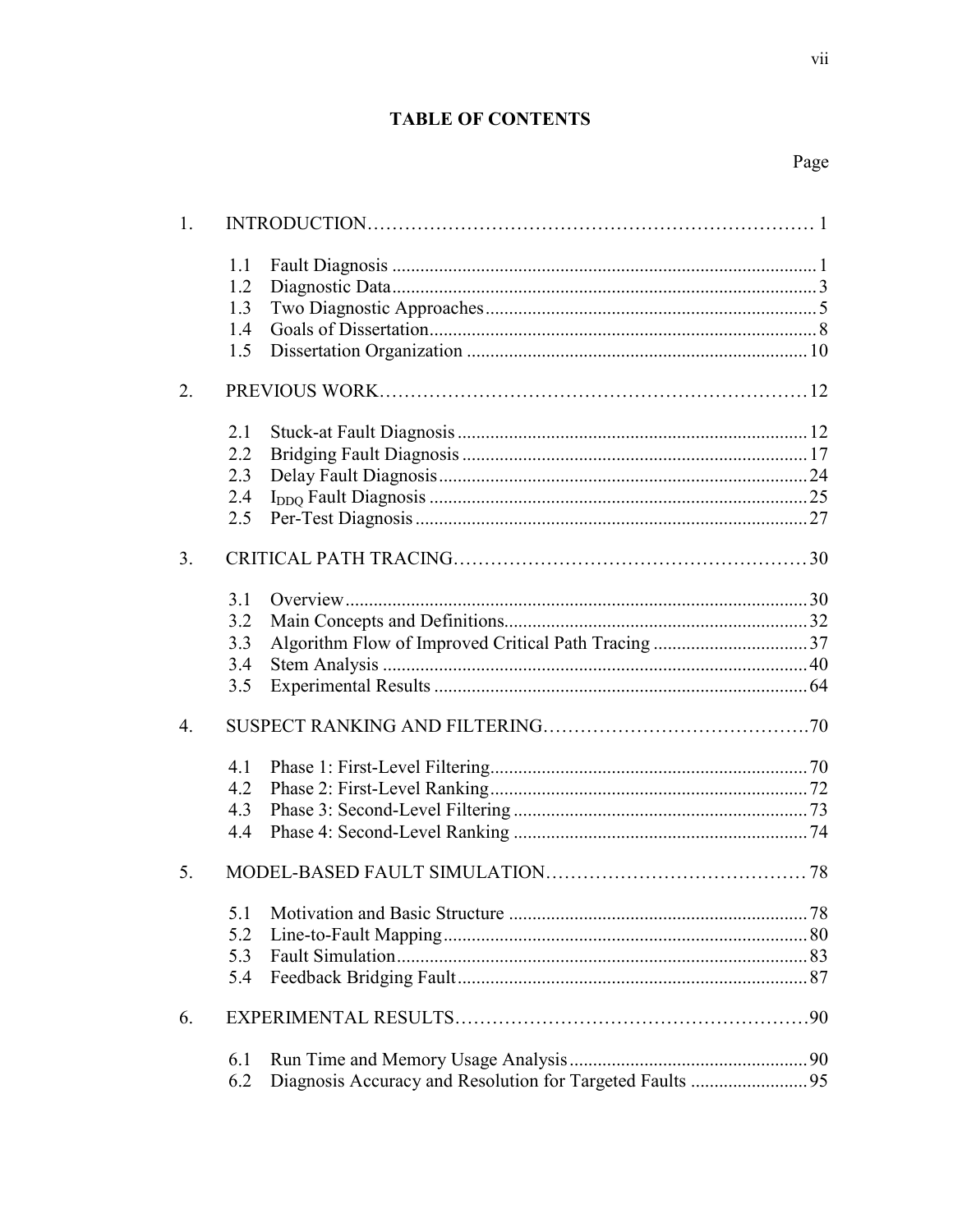## Page

| $7\overline{ }$ |  |  |
|-----------------|--|--|
|                 |  |  |
|                 |  |  |
|                 |  |  |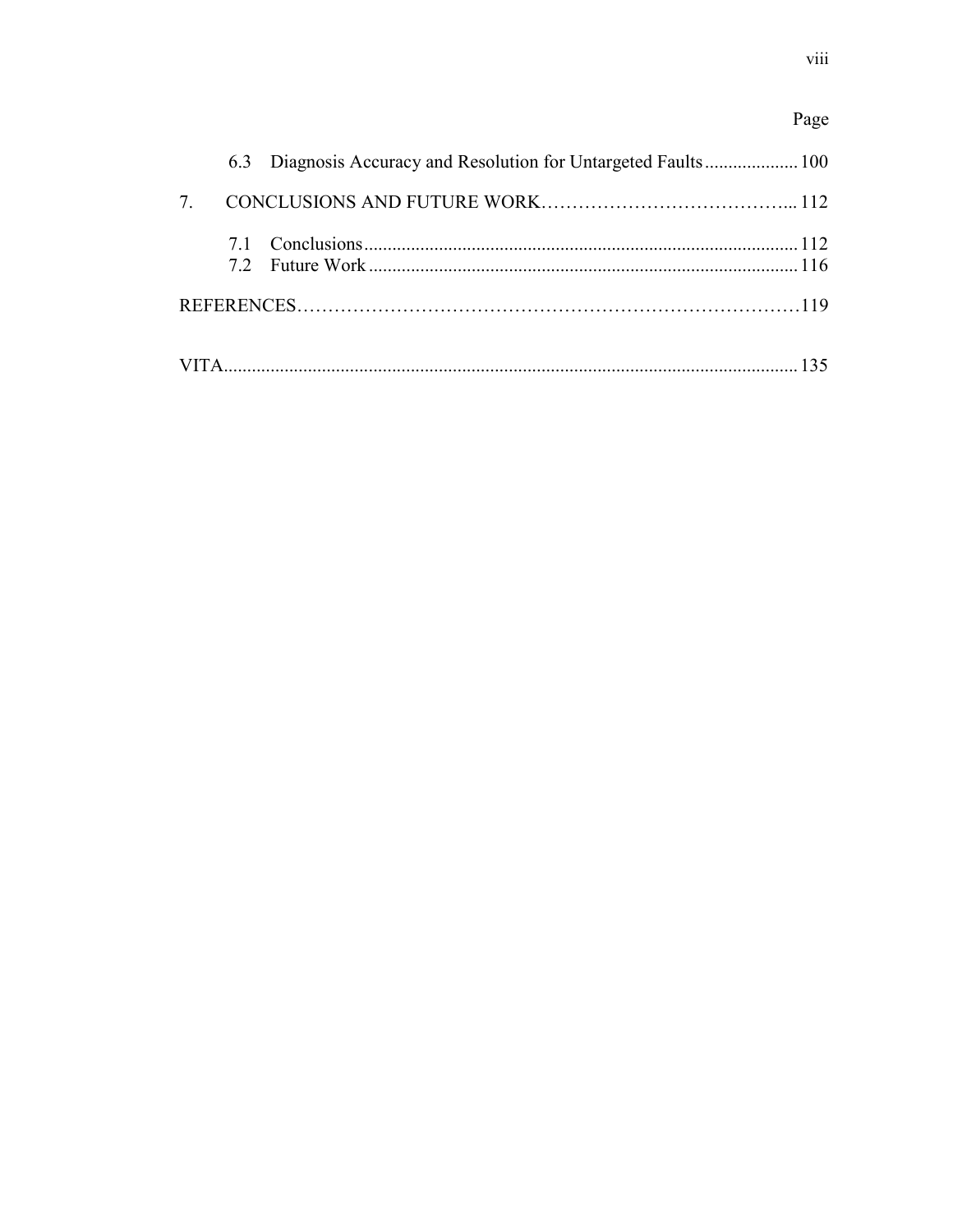## LIST OF FIGURES

|--|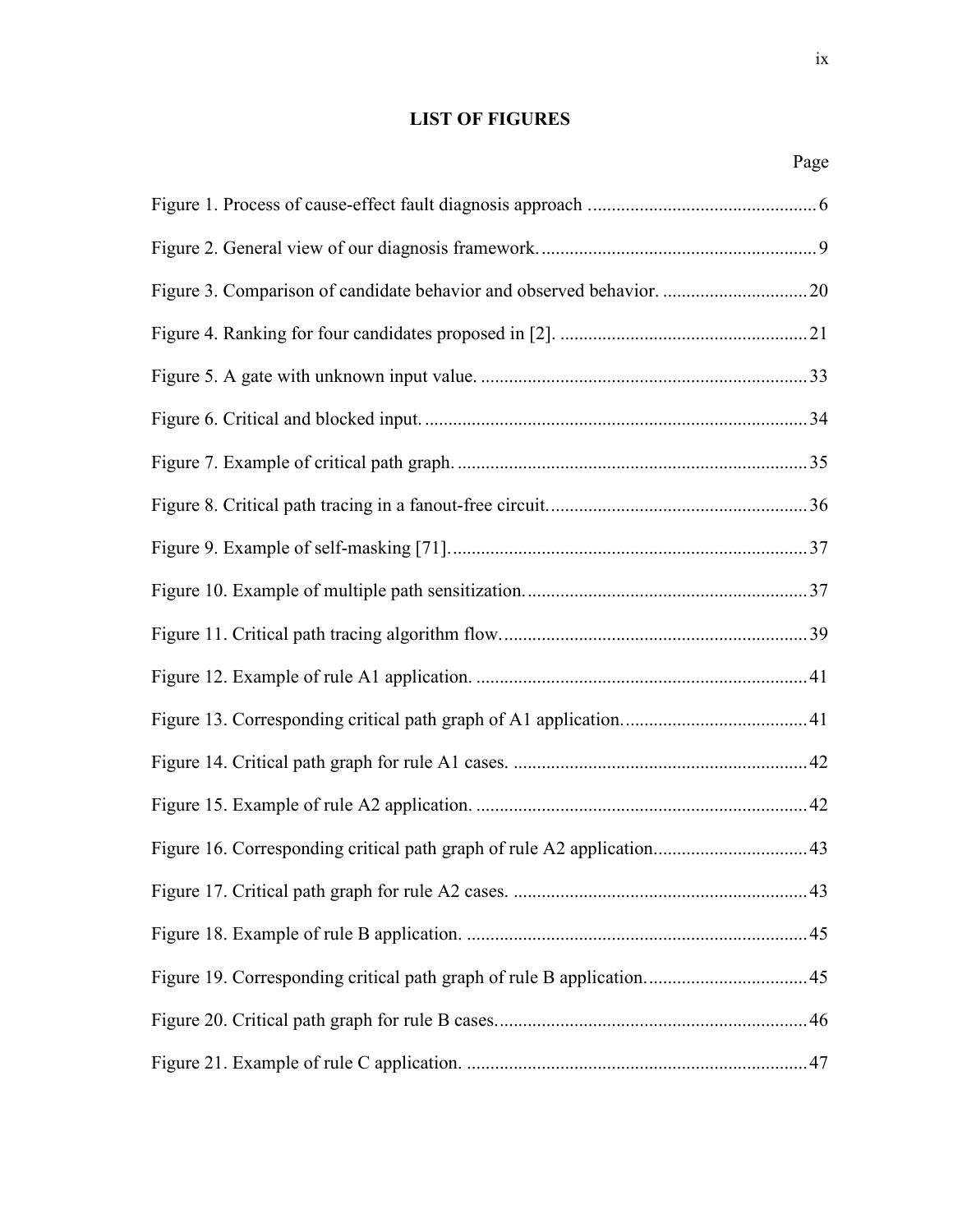## Page

| Figure 39. Example of incorrectly determining stem criticality by applying rules 62 |  |
|-------------------------------------------------------------------------------------|--|
|                                                                                     |  |
|                                                                                     |  |
|                                                                                     |  |
|                                                                                     |  |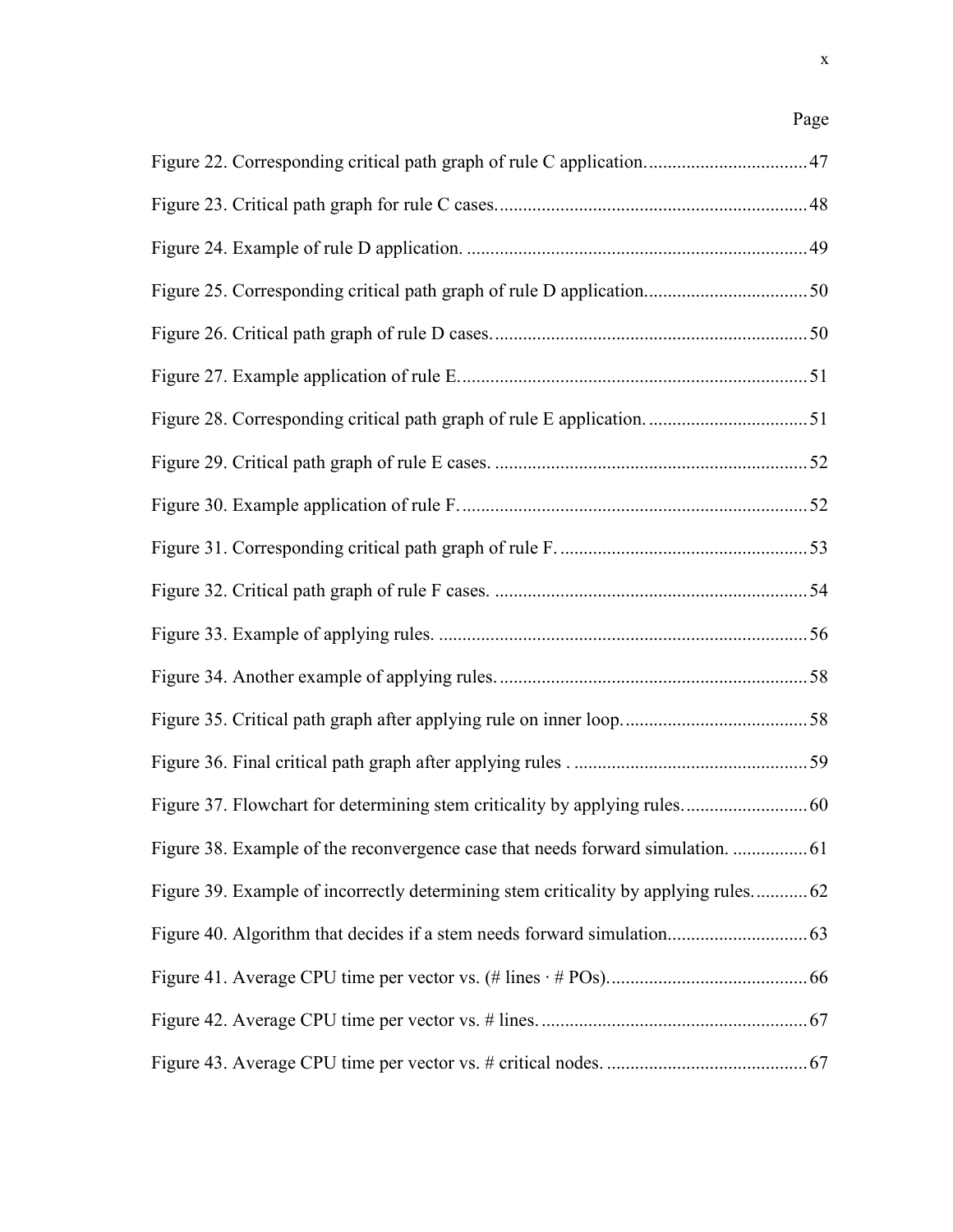## Page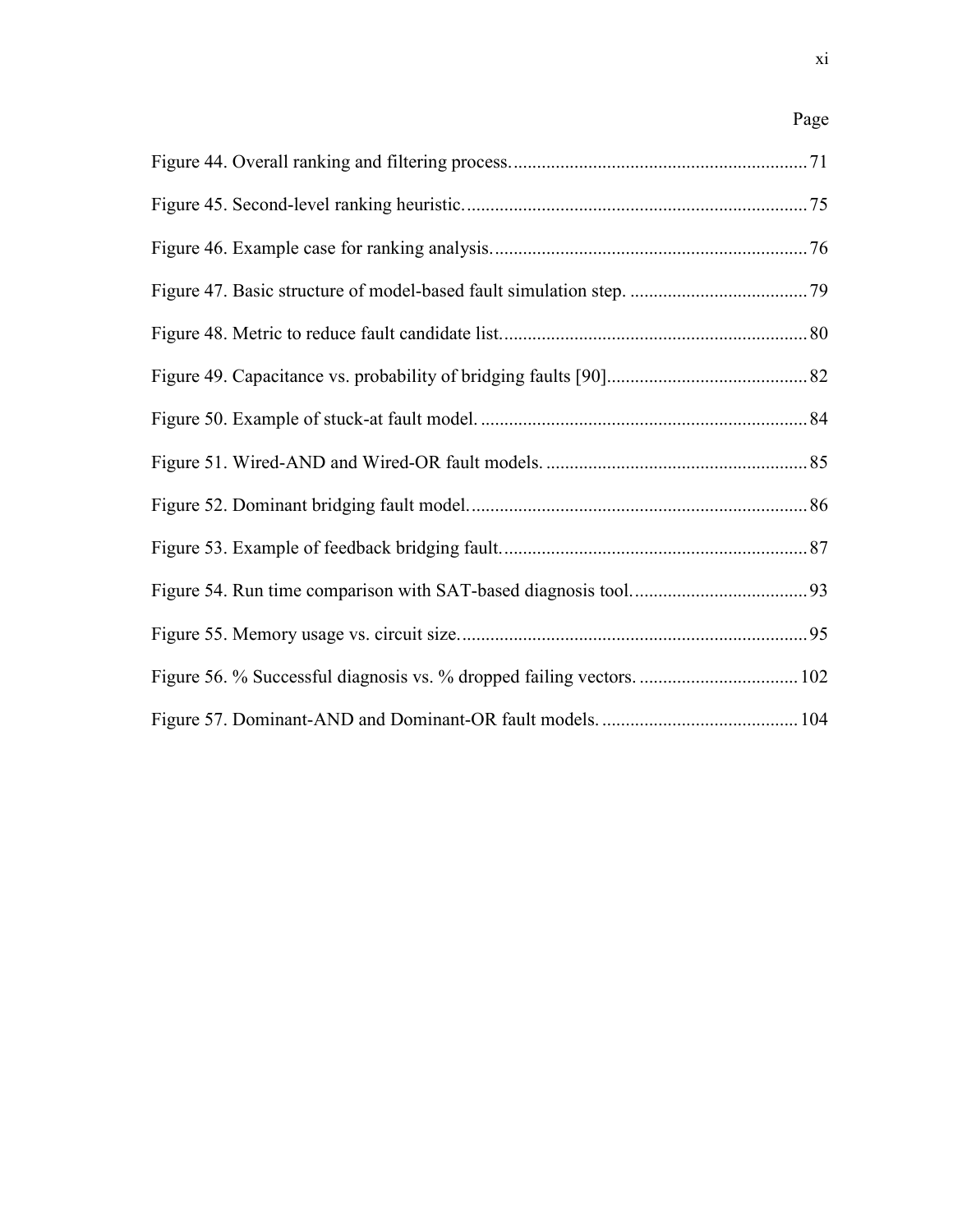## LIST OF TABLES

|                                                                        | Page |
|------------------------------------------------------------------------|------|
|                                                                        |      |
|                                                                        |      |
|                                                                        |      |
|                                                                        |      |
|                                                                        |      |
|                                                                        |      |
|                                                                        |      |
|                                                                        |      |
|                                                                        |      |
|                                                                        |      |
|                                                                        |      |
|                                                                        |      |
|                                                                        |      |
|                                                                        |      |
|                                                                        |      |
|                                                                        |      |
|                                                                        |      |
| Table 18. Diagnosis result for dominant-AND and dominant-OR fault  105 |      |
|                                                                        |      |
|                                                                        |      |
|                                                                        |      |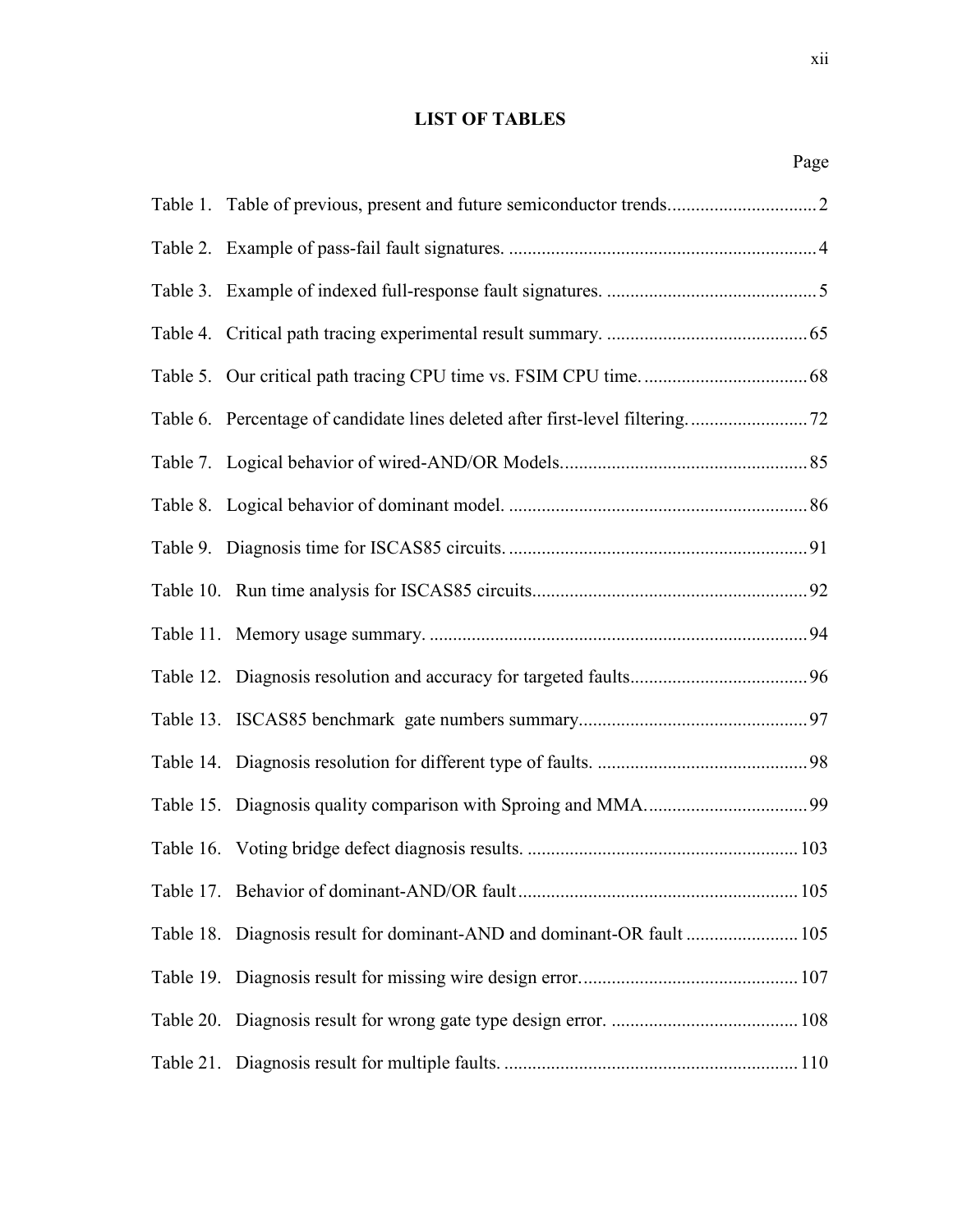#### 1. INTRODUCTION

#### 1.1 Fault Diagnosis

As integrated circuit (IC) manufacturing technology becomes more complex and feature size continues to shrink, more logic gates are being integrated into VLSI chips. Table 1 shows the past, present and future semiconductor technology roadmap [1]. The increasing complexity in IC designs makes the design and manufacturing process more vulnerable to defects, which cause deformation to the ideal IC.

 Failure analysis has played an important role in improving the manufacturing process and yield. Failure analysis is the process of determining the actual failure cause for malfunctioning chips. Discovering the cause of failures in a circuit can often lead to improvements in circuit design or manufacturing process, with the subsequent production of higher-quality ICs.

Historically, failure analysis has been a physical process. Failure analysis engineers investigate the failing part using scanning electron microscopes, infrared sensors, particle beams, liquid crystal films and a variety of other expensive high-tech equipment to identify the cause of circuit failure. With the enormous number of circuit elements and the number of layers in modern ICs, physical search for defects cannot succeed without first having a small list of suspect locations [2]. This is the job of fault diagnosis. Fault diagnosis is the process of identifying the potential location of logic faults in

This dissertation follows the style and format of IEEE Transactions on Very Large Scale Integration (VLSI) Systems.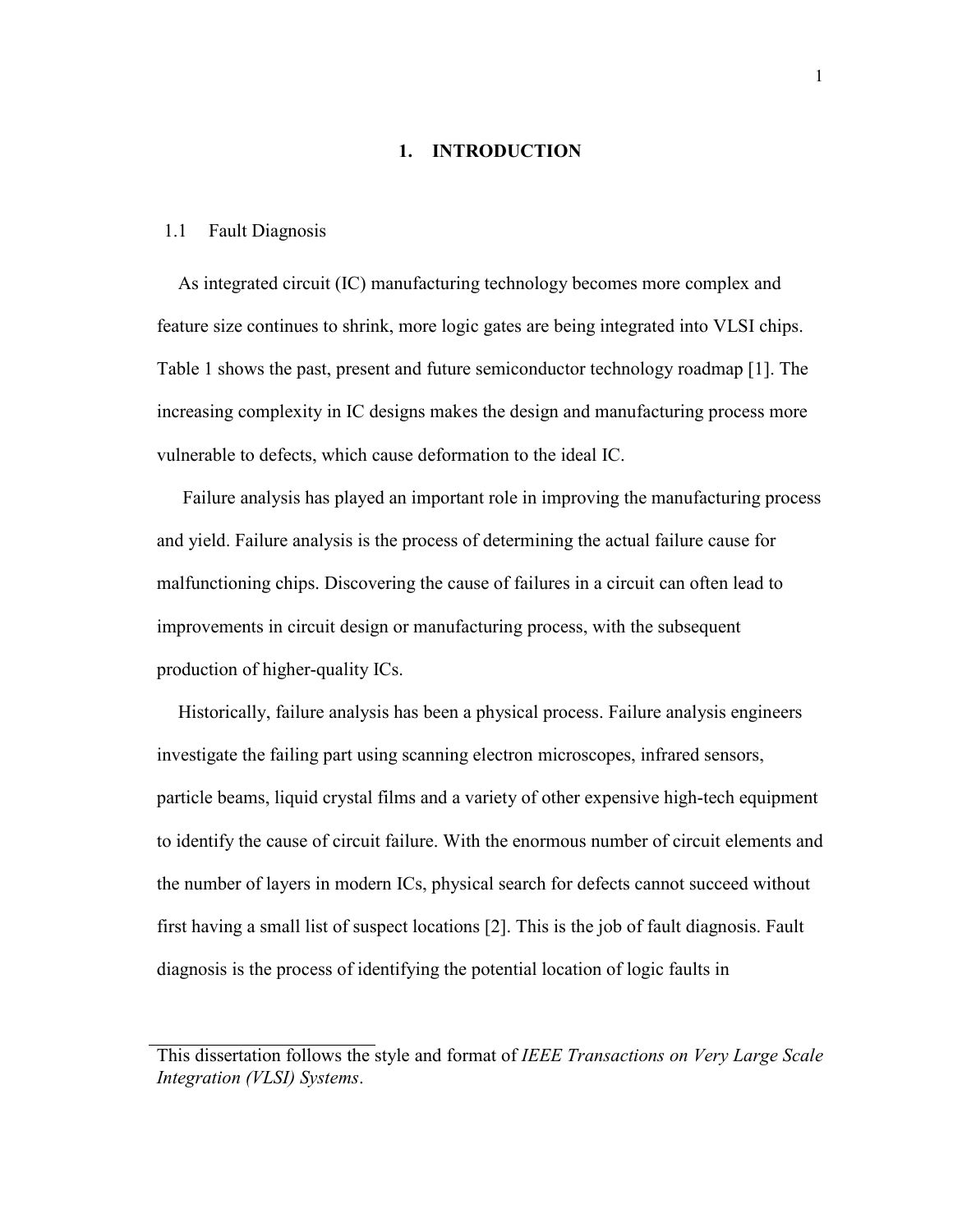malfunctioning chips, usually through analysis of the logic behavior of failing circuits. Physical failure analysis cannot be effectively conducted without considerable guidance from fault diagnosis. If the diagnosis is imprecise, the failure analysis engineer may waste time examining a large physical area. Even worse, if the diagnosis is inaccurate, the failure analysis engineer will be led to the wrong part of the chip, with the possible destruction of the actual defect site [3].

| Year                                     | 1997-2001   | 2003-2006   | 2009-2012   |
|------------------------------------------|-------------|-------------|-------------|
| Feature size, nm                         | 250-180     | 130-70      | $45 - 32$   |
| Millions transistors per cm <sup>2</sup> | $4 - 10$    | 18-39       | 84-180      |
| Number of wiring layers                  | $6 - 7$     | $7-9$       | $9-10$      |
| Pin Count                                | 100-1200    | 500-1936    | 780-3616    |
| Die size, $mm2$                          | 50-385      | 60-520      | 70-750      |
| Clock rate, MHz                          | 200-1684    | 3088-5631   | 11511-19348 |
| Voltage, V                               | $1.2 - 2.5$ | $0.9 - 1.2$ | $0.9 - 1.0$ |
| Power, W                                 | $1.2 - 61$  | 2.8-98      | 3-138       |

Table 1. Table of previous, present and future semiconductor trends.

Fault diagnosis is an important component of failure analysis. In principle, logic fault diagnosis is straightforward: based on the data available about the failing chip, the purpose of fault diagnosis is to produce a list of likely defect locations. However, with the enormous number of transistors in modern ICs and the number of layers in most complex circuits, defect localization is not an easy task. According to the International Technology Roadmap for Semiconductors (ITRS), the complexity of defect localization is expected to grow exponentially [1].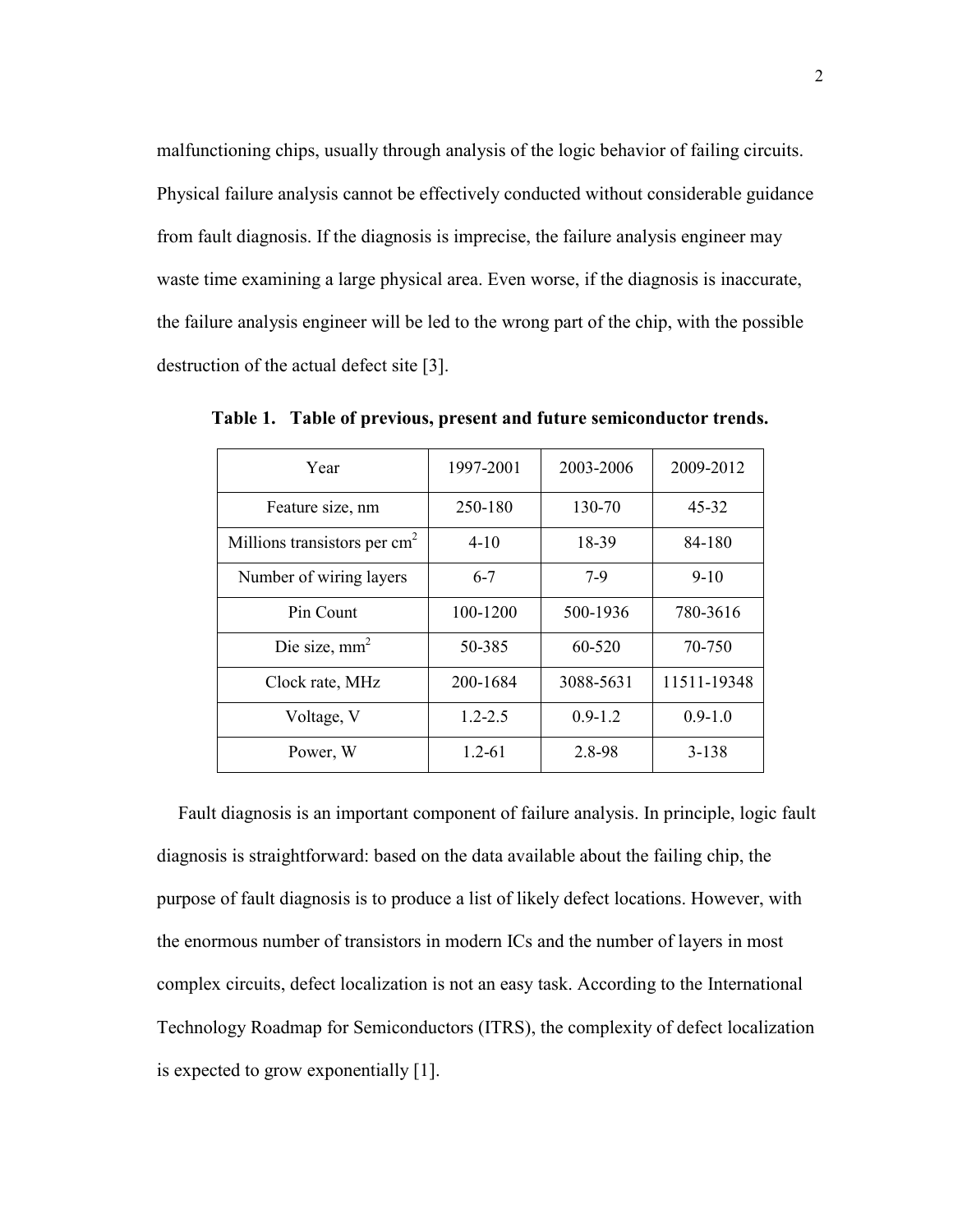Previous-proposed strategies for VLSI fault diagnosis have a variety of limitations. Some techniques are limited to specific fault models and will fail on unmodeled behavior or unexpected data. Some techniques require very high memory usage, which is infeasible for large designs. Others apply ad hoc or arbitrary scoring mechanisms to rate fault candidates, making the result difficult to interpret or to compare with the results from other algorithms. The dissertation presents a fault diagnosis approach that is robust, comprehensive and practical. By introducing an extended critical path tracing method and a probabilistic ranking framework, the approach can produce accurate and precise diagnosis for stuck-at fault, wired-AND bridge fault, wired-OR bridge fault and dominant bridge fault. By using an effect-cause approach, it is designed to be memory efficient so that it can be applied to large designs.

#### 1.2 Diagnostic Data

Fault diagnosis is used to perform logical detective work. The evidence usually consists of a description of the circuit design, the tests applied and the pass-fail results of those tests [4]. In addition, more detailed per-test information may be provided.

The values applied at the circuit inputs and scanned into the flip-flops are referred to as the input pattern or test vector. The input vectors causing any mismatch between the outputs of the faulty chip and a fault-free chip are referred to as failing input vectors. The operation of scanning and applying an input pattern to the circuit and recording its output response is called a test [4], and a collection of tests designed to exercise part or all of the circuit is called a test set.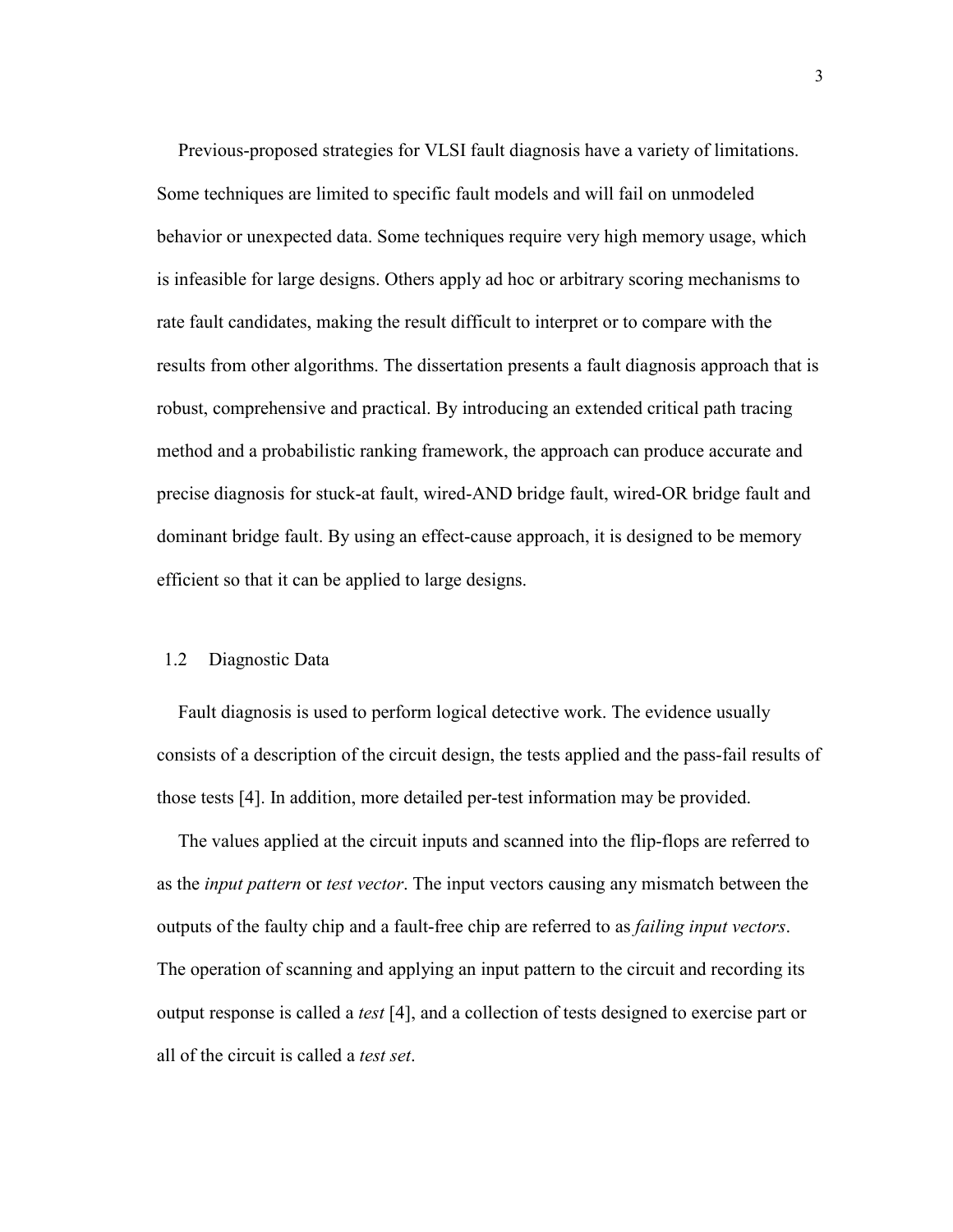The output response of a defective circuit to a test set is referred to as the *observed* faulty behavior, and its logic representation is commonly known as a fault signature. The fault signature is usually represented in one of the following two common forms. The first is the pass-fail fault signature. It reports the result for each test in the test set, whether a pass or a fail. Typically the fault signature consists either of a bit vector for the entire test set in which by convention failing tests are represented as 1s and the passing tests by 0s, or the indices of the failing tests. Table 2 gives an example of a fault signature for a simple example of 10 tests, out of which 5 failing tests are recorded.

| Result for 10 tests: |           | Pass-fail signatures: |                |
|----------------------|-----------|-----------------------|----------------|
| 1: Pass              | 6: Pass   | By index:             | 2, 3, 7, 9, 10 |
| $2:$ Fail            | $7:$ Fail | By bit vector:        | 0110001011     |
| $3:$ Fail            | 8: Pass   |                       |                |
| 4: Pass              | $9:$ Fail |                       |                |
| 5: Pass              | 10: Fail  |                       |                |

Table 2. Example of pass-fail fault signatures.

The second type of fault signature is the full-response fault signature, which reports not only what tests failed but also at which outputs (primary outputs and flip-flops) the differences are observed. Table 3 shows a simple example of indexed full-response fault signatures. Each failing test vector is recorded with a list of failing outputs. For example, the first row represents that primary outputs 3 and 5 are observed as faulty on failing test vector 2.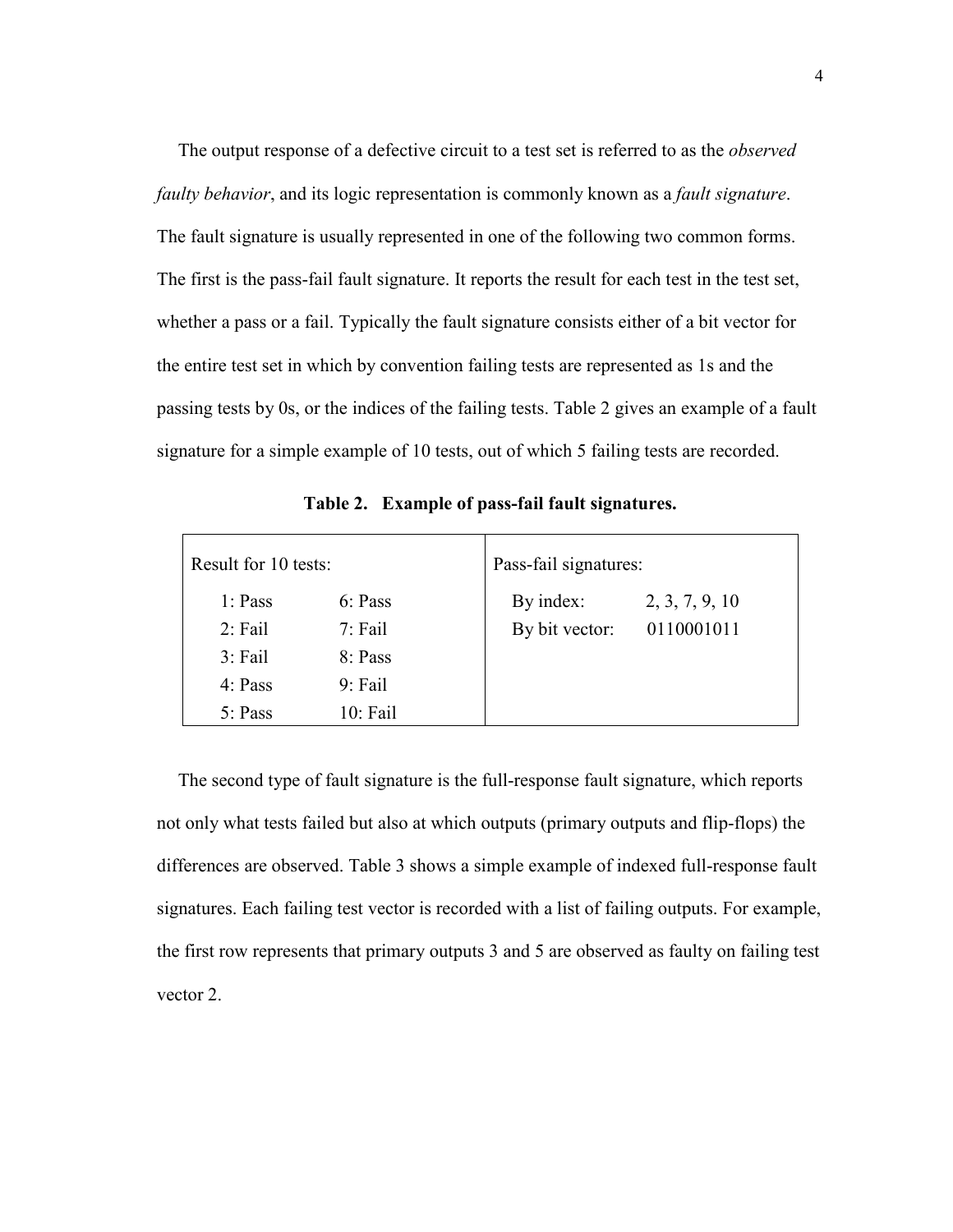| Indexed full-response fault signatures: |  |
|-----------------------------------------|--|
| 2: 3, 5                                 |  |
| 3:4                                     |  |
| 7: 2, 3                                 |  |
| 9: 2, 5                                 |  |
| 10: 3, 4                                |  |

Table 3. Example of indexed full-response fault signatures.

#### 1.3 Two Diagnostic Approaches

Understanding how chips fail is the first step toward identifying and eliminating the causes of the failure. The objective of diagnosis is to pinpoint the fault location and analyze the defect causing it. There are two types of approaches available for fault diagnosis. The first approach is *cause-effect analysis*, which enumerates all the possible faults existing in an fault model and determines their corresponding output responses to a given set of tests before the test experiments [5]. The second type of approach is effectcause analysis, in which the actual response of the failing chip is processed to determine its possible faults. The initial step of this type of approach is done in a modelindependent fashion to avoid diagnostic failure due to an inadequate fault model.

#### 1.3.1 Cause-Effect Approach

A cause-effect algorithm starts by using possible fault models (the "cause") to predict the behavior of faulty circuits through fault simulation, compares the observed faulty behavior (the "effect") to these predictions, each representing a fault candidate and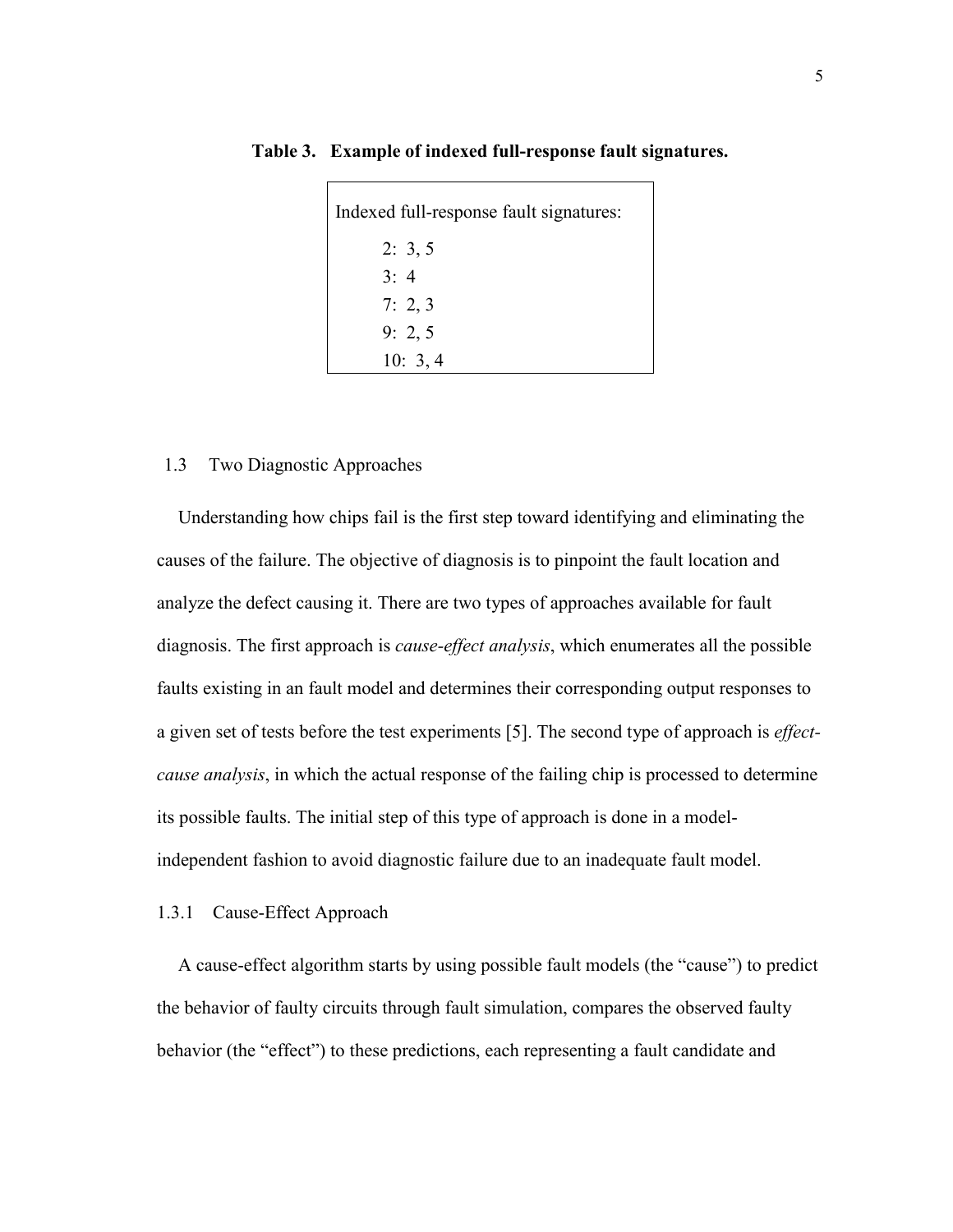identifies the candidate that most closely matches the observations. A cause-effect algorithm is characterized by the choice of the particular fault model(s) before any analysis of the actual faulty behavior is performed. All fault simulation is done ahead of time and all fault signatures stored in a database called a *fault dictionary*. Thus, it is also called model-based diagnosis. Figure 1 shows a simplified view of the process [6].



Figure 1. Process of cause-effect fault diagnosis approach.

One of the advantages of the cause-effect approach is that it can often provide a diagnosis result in less time in terms of analysis time per chip, simply because the fault simulation work has been done ahead of time and is therefore amortized over many diagnosis runs. This aspect is especially significant for high-volume situations in which a large number of parts must be diagnosed and in cases where a quick diagnostic result is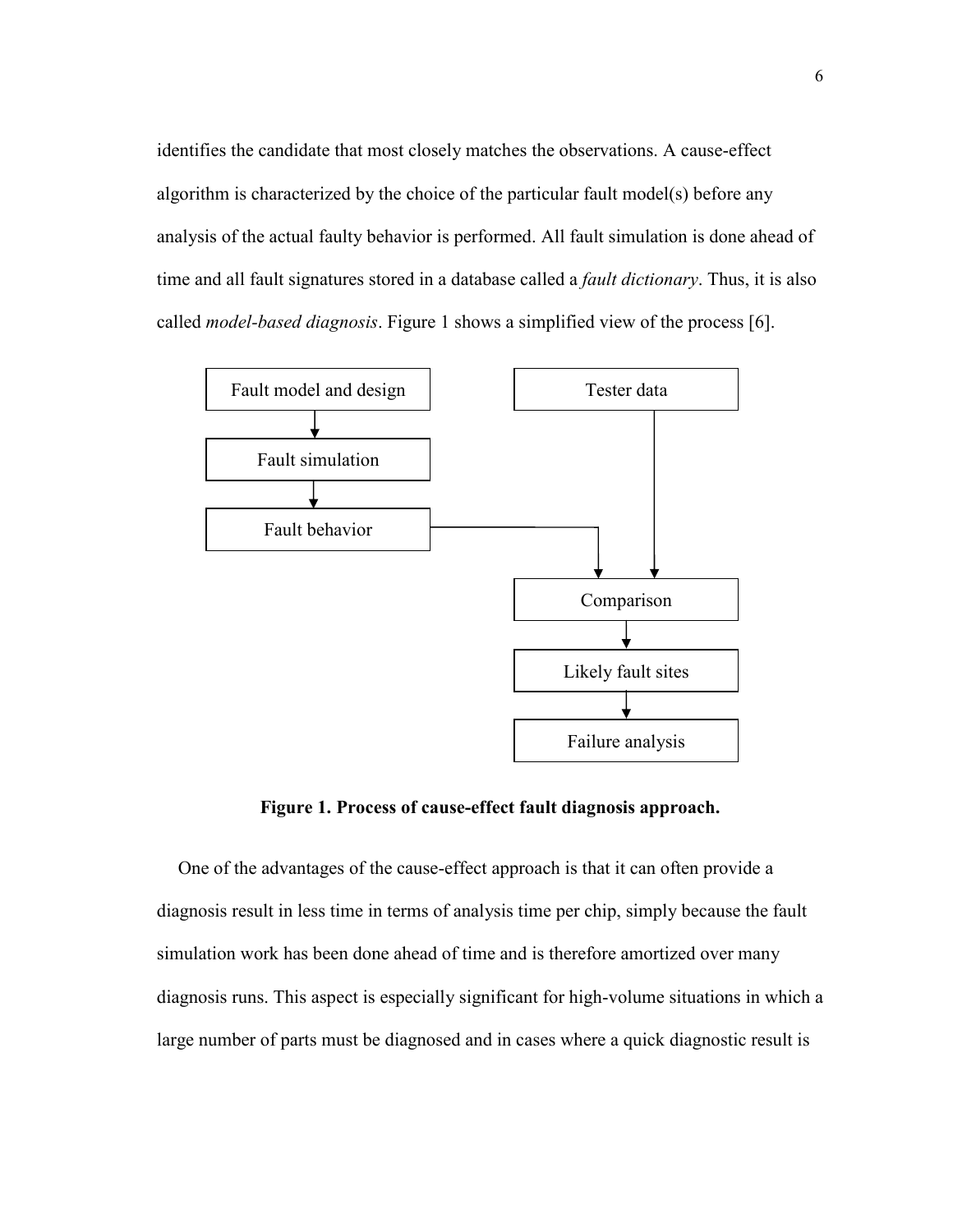desired. In addition, this approach is successful if the actual defect behavior is accurately modeled by the selected fault model(s). However, it might be fooled by unmodeled faults. Since the type of fault is unknown beforehand, any single model-based diagnosis is unreliable. Another disadvantage of this approach is that fault simulation could become very expensive and the size of fault dictionary size could quickly become unmanageable for large designs. A classical fault dictionary includes a bit for detection or nondetection of each of *n* faults on a circuit with *m* outputs and *v* test vectors, with a total size of  $O(n \cdot m \cdot v)$ . Since modern VLSI circuits contains millions of gates, thousands of scan elements (which are considered outputs), and thousands of test vectors, a large amount of computational effort is involved in building a fault dictionary. Researchers have proposed several approaches to shrink the dictionary size, because dictionaries tend to be sparse, that is, most of their entries are zero [6]. Early methods usually used compaction, with resulting information loss [7]. In some cases, the information loss in compaction would dramatically reduce the diagnostic resolution [8]. More recent work has emphasized compression, with no information loss but with size reductions similar to the compaction techniques [9][10].

#### 1.3.2 Effect-Cause Approach

The effect-cause approach analyzes the actual circuit responses and determines which fault(s) might have caused the observed failure effect. This class of methods does not need to build a fault dictionary.

The effect-cause algorithm starts from faulty outputs of the circuit (the "effect") and reasons back through the logic to identify possible sources of failure (the "cause") [4].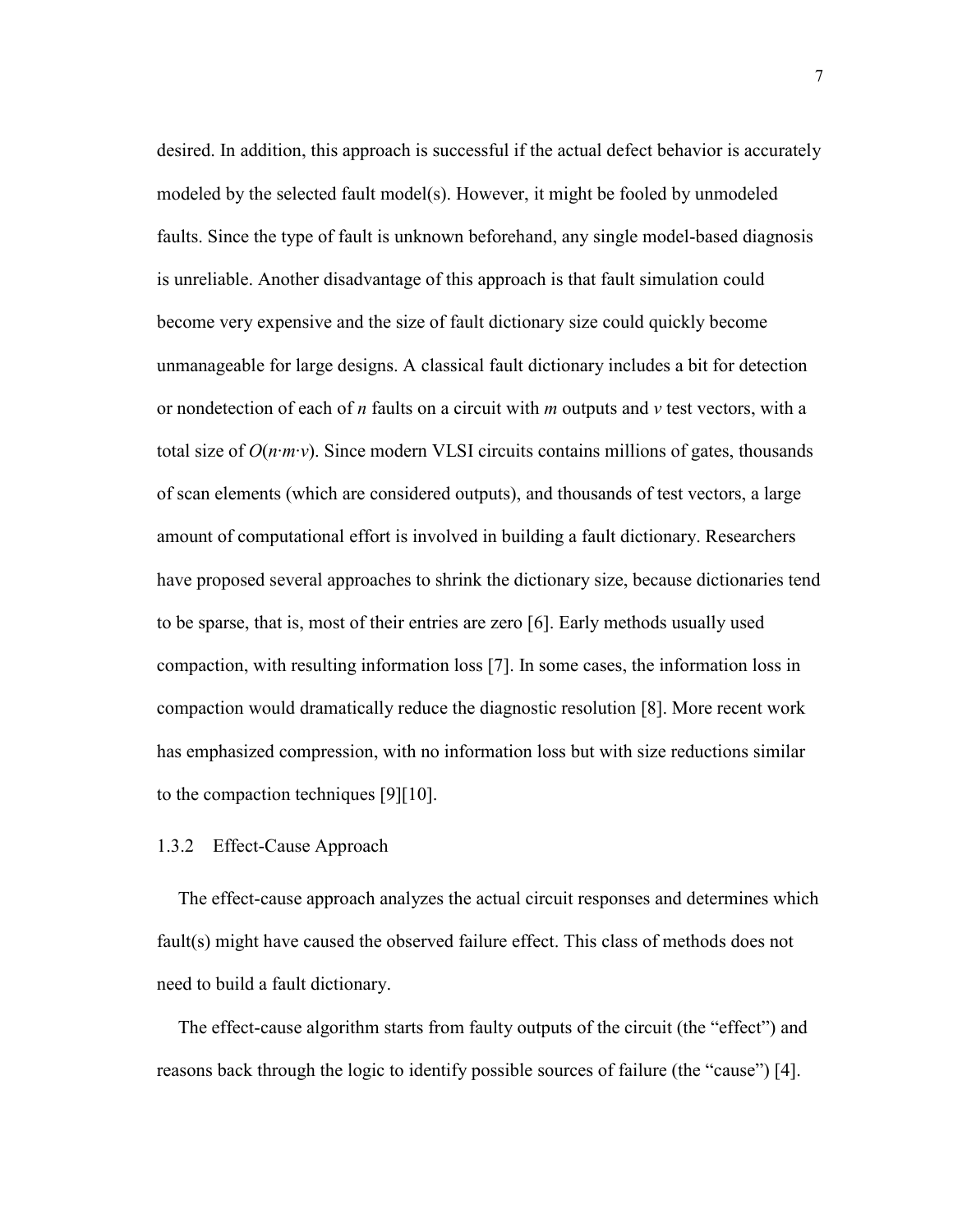This class of methods usually traces backward from each primary output to determine the error-propagation paths for all possible fault candidates. The effect-cause diagnosis approach has several advantages. First, it does not depend on any particular fault model, so it is general enough to handle various fault types. This is an advantage over diagnosis methods that rely heavily on fault models. Second, it does not incur the significant overhead of simulating and storing the response of a large set of faults. Compared with the cause-effect methods, effect-cause techniques are more memory efficient and can cope with large designs. The disadvantage of effect-cause diagnosis is the inherent imprecision, most are conservative in their inference to avoid eliminating any candidate, but this usually leads to a large implicated area [4]. The other disadvantage is that the effect-cause approach is not suitable for products that are likely to be diagnosed in large quantities. As we discussed above, cause-effect approaches have less analysis time per chip than effect-cause approach because the fault dictionary is built in advance.

#### 1.4 Goals of Dissertation

Since defect behavior is becoming more and more complex, cause-effect diagnosis even with multiple fault models may leave some faults unmodeled. To obtain an accurate and reasonably precise diagnosis that can be used to identify various faults, we propose an efficient fault diagnosis framework based on an effect-cause approach. Figure 2 shows the general view of the framework.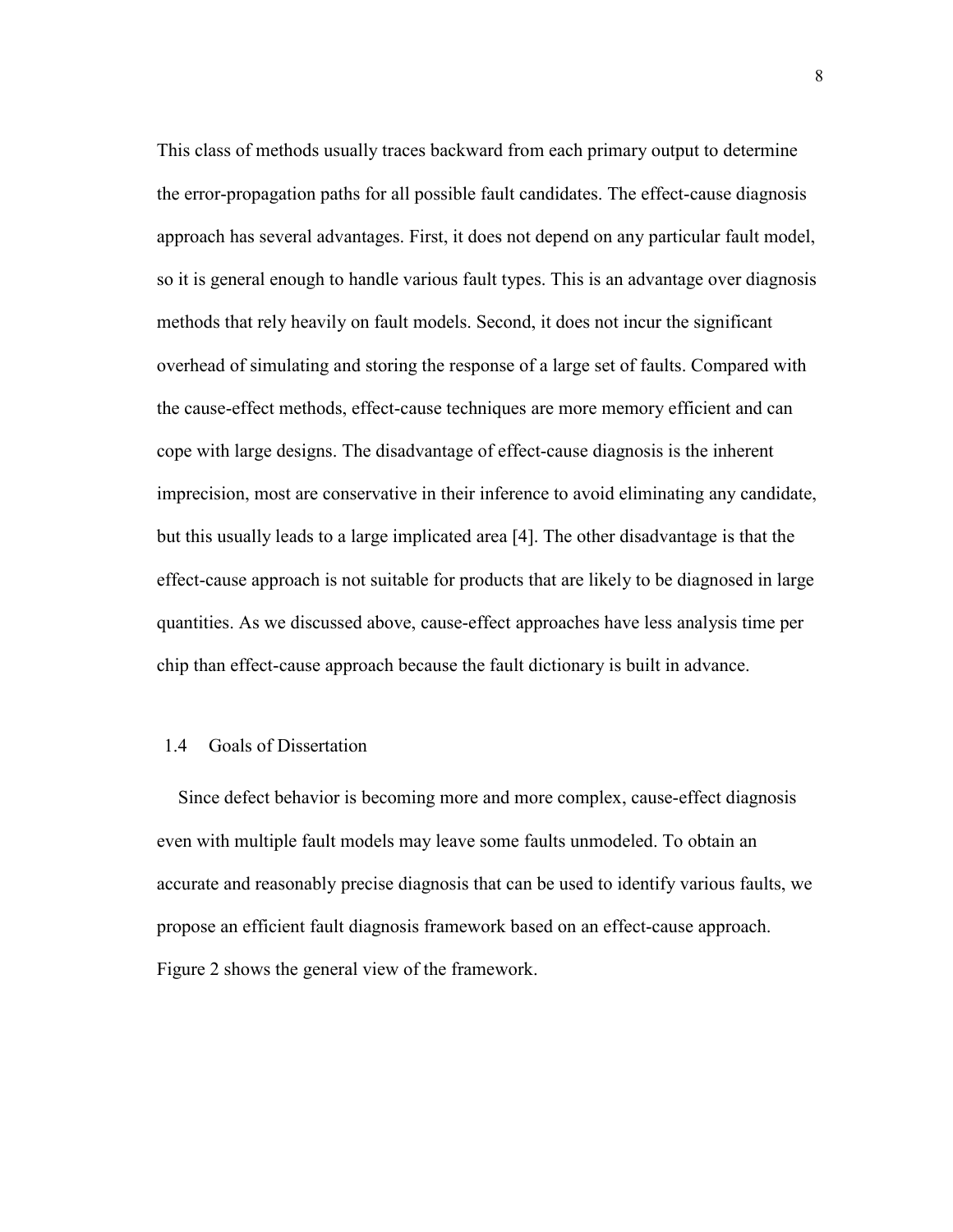

Figure 2. General view of our diagnosis framework.

In this approach, we first use an improved critical path tracing (CPT) algorithm to identify the initial suspect list. Then a probabilistic ranking method based on failing test patterns is used to rate each suspect. A filtering approach is applied to prune off unrelated fault candidates. Finally, a small list of highly ranked suspects is simulated with several commonly used fault models and matched to the observed behavior. For each fault candidate, the Hamming distance between the observed behavior and simulated behavior is calculated to determine how well each fault candidate can explain the faulty behavior. All the candidates are re-ranked in ascending order of Hamming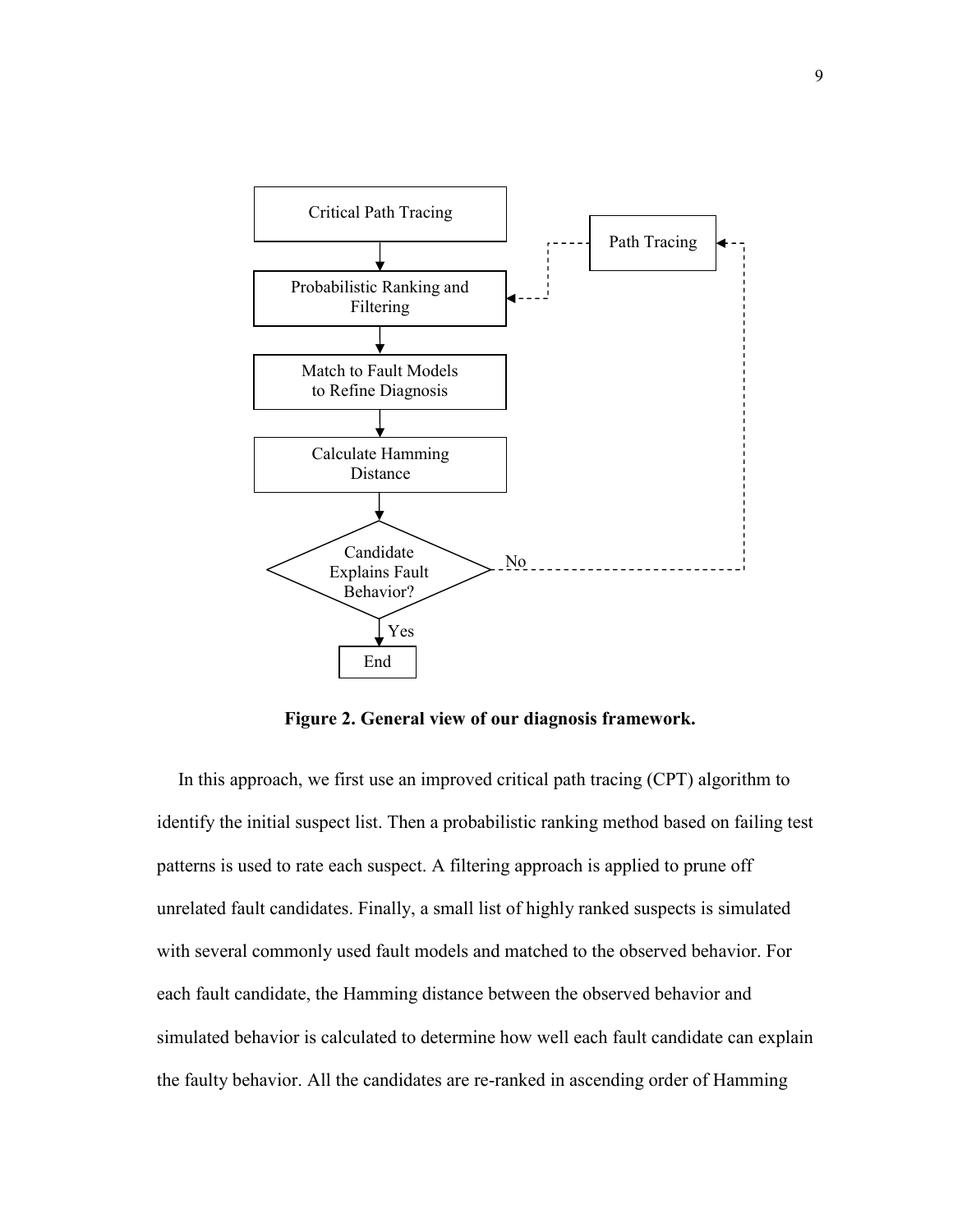distance. If a candidate can explain the faulty behavior well, then we have obtained a successful diagnosis. Otherwise, this indicates there may be multiple fault sites and we will rely on path tracing.

Our diagnosis framework currently targets single defect diagnosis since our critical path tracing approach has a single fault assumption – that at most one fault is observed on each test pattern. It may not give an accurate prediction in the case of multiple faults, particularly when the multiple faults effect interfere each other. However, our diagnosis framework can be adapted to multiple fault diagnosis by incorporating a path tracing strategy. Compared to critical path tracing, path tracing is a more conservative approach, but guarantees that the potential source of error is included in the suspect list. Path tracing alone is not practical for general industry use because it sometimes produces too many fault candidates.

In general, the goal of this research work is to implement an effect-cause based diagnosis approach that is more efficient than common cause-effect diagnosis approaches both in terms of CPU time and memory, and more accurate and precise than common effect-cause diagnosis approaches.

#### 1.5 Dissertation Organization

The dissertation is organized as follows. In section 2, we discuss previous diagnosis algorithms, their advantages and drawbacks. Section 3 presents the first stage of the proposed diagnosis approach - critical path tracing. An improved critical path tracing algorithm is proposed and its running time is compared with FSIM, a PPSFP fault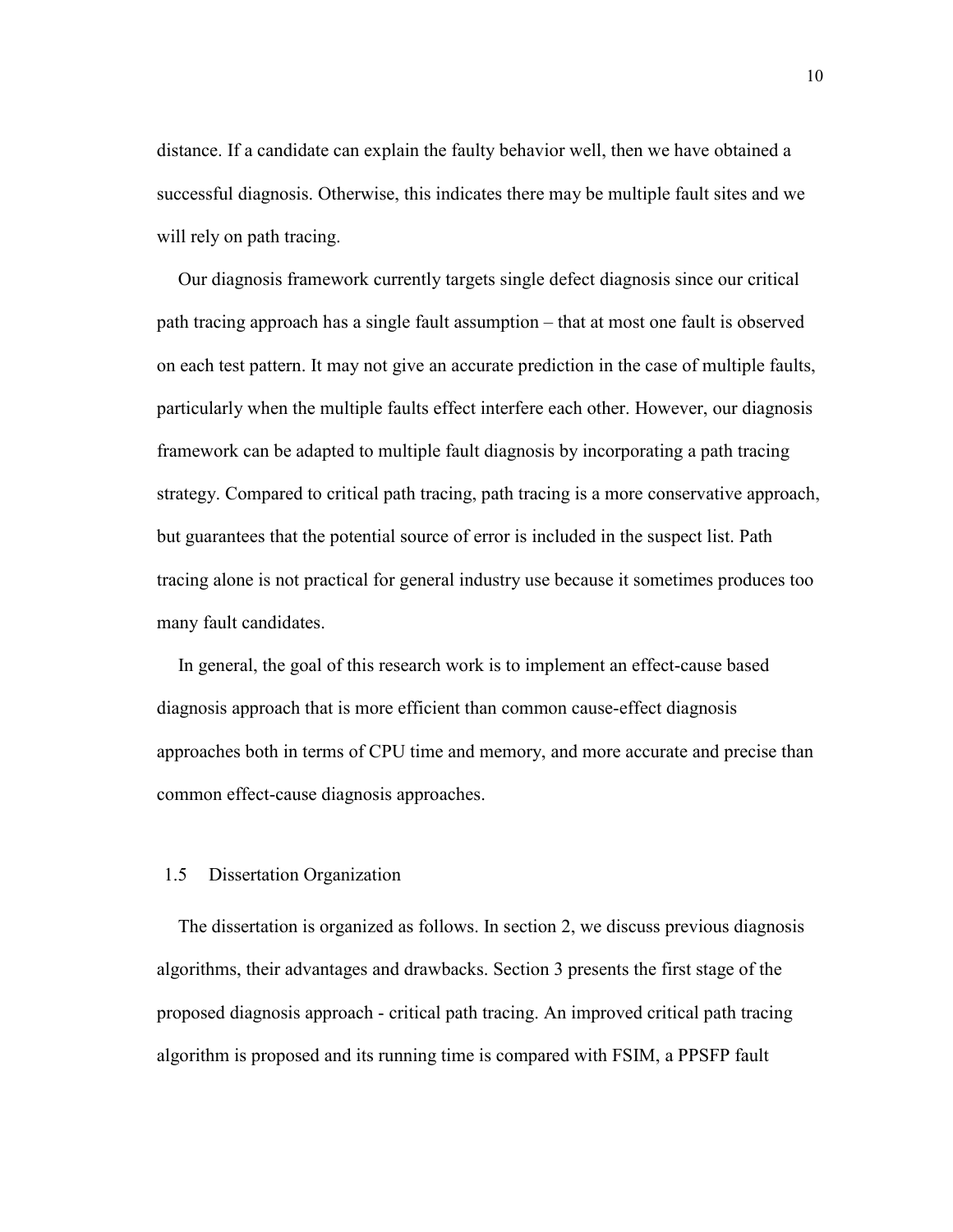simulation approach. Section 4 discusses the second stage of diagnosis, in which a probabilistic ranking model is used to rank the suspects, which may then be filtered. Section 5 presents the third stage of diagnosis, in which fault simulation using various fault models is conducted to refine the diagnosis. Commonly used fault models are introduced and the parallel fault simulation procedure is described in this section. In section 6, the experimental results on ISCAS85 benchmarks show the accuracy and resolution of our diagnosis approach. Section 7 concludes the dissertation with future directions.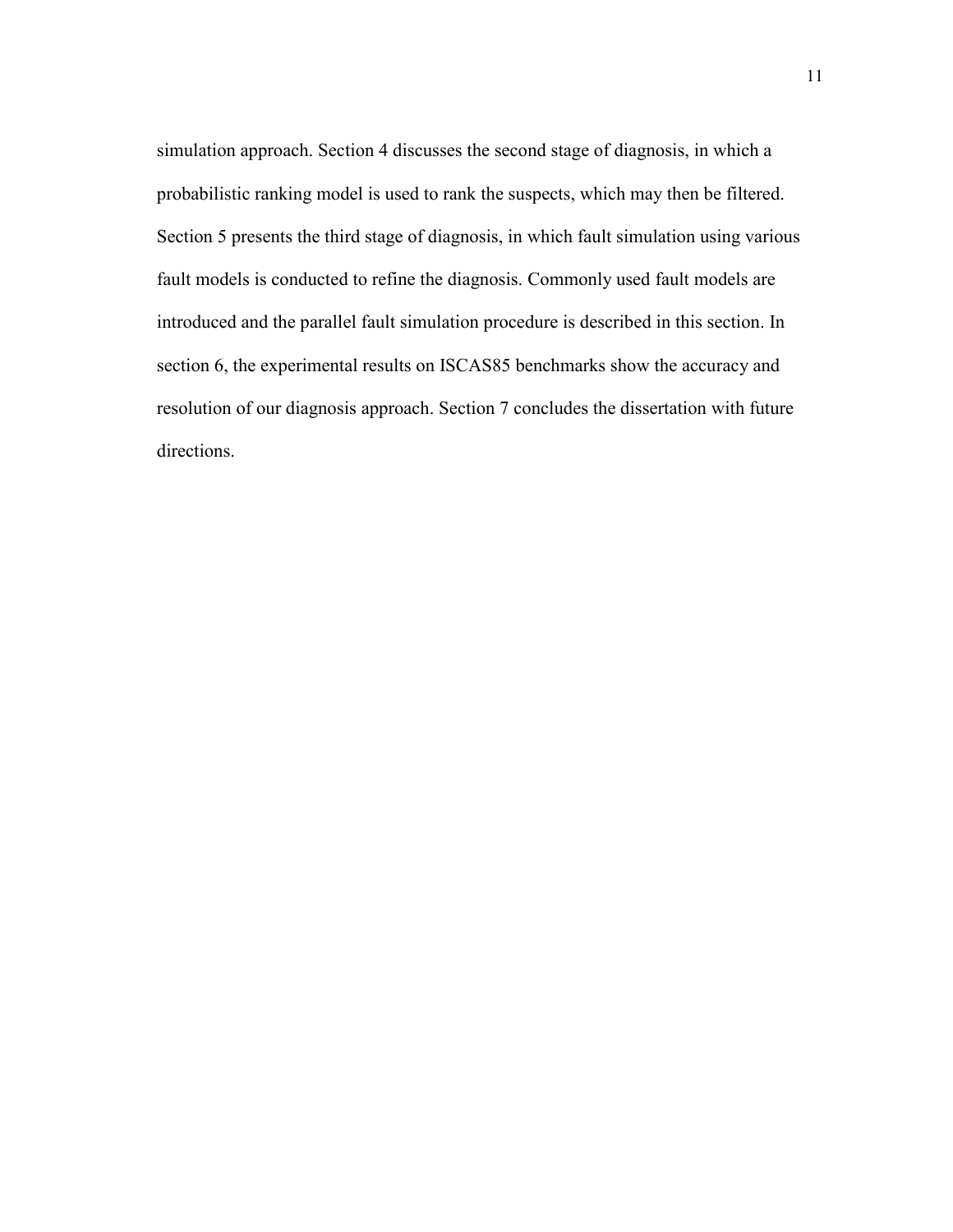#### 2. PREVIOUS WORK

This section presents algorithms for VLSI diagnosis proposed by previous researchers, from the early 1980s to the present day. In general, the earliest algorithms were targeted solely at stuck-at faults and associated simple defects, while the later and more sophisticated algorithms have used more detailed fault models and targeted more complicated defects.

#### 2.1 Stuck-at Fault Diagnosis

Many early VLSI diagnosis systems attempted to incorporate the concept of causeeffect diagnosis with a previous-generation physical diagnosis method called guidedprobe analysis. Guided-probe analysis employed a physical voltage probe and feedback from an analysis algorithm to intelligently select accessible circuit nodes for evaluation [5]. Two examples were Western Electric Company's DORA [11] and an early approach of Teradyne, Inc. [12]. The DORA and Teradyne techniques attempted to supplement the guided-probe analysis with information from stuck-at fault signatures.

Both systems used relatively advanced matching algorithms for their time. The DORA system used a nearness calculation that is described as fuzzy match by the authors [2]. The Teradyne system employed the concept of prediction penalties. The signature of a candidate fault is made up of {output, vector} pairs, which is considered as a prediction of some faulty behavior. When matching with the actual observed behavior, the Teradyne algorithm scored a candidate fault by penalizing for each

12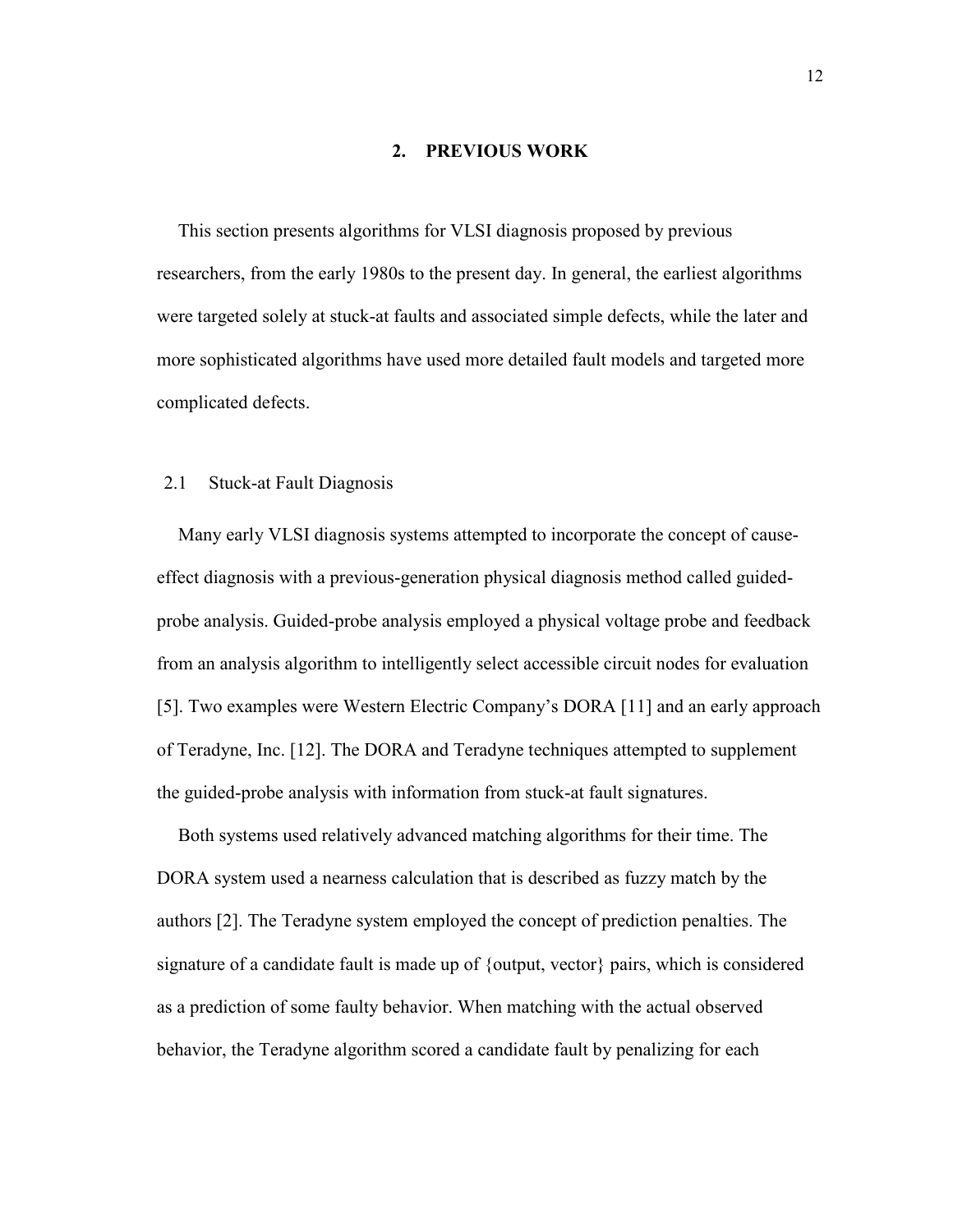{output, vector} pair found in the stuck-at fault signature but not found in the observed behavior, and penalizing for each {output, vector} pair found in the observed behavior but not the stuck-at fault signature. These are now commonly known as misprediction and nonprediction penalties, respectively.

While other early and less sophisticated algorithms applied the stuck-at fault model directly and expected exact matches to simulated behaviors, it became obvious that many failures in VLSI circuits do not behave exactly like stuck-at faults. Some stuck-at diagnosis algorithms increased the complexity and sophistication of their matching method to account for unmodeled effects. An algorithm proposed by Kunda [13] ranked matches by the size of intersection between signature bits. In the algorithm, misprediction was not penalized but there was a limit on the nonprediction. This reflects an implicit assumption that unmodeled behavior generally leads to over-prediction: any unmodeled behavior will cause fewer actual failures than predicted by simulation. This assumption likely arose from the intuitive expectation that most defects involve a single fault site with intermittent fault behavior, which could be wrong in case of multiple fault sites.

A more balanced approach was proposed by De and Gunda [14]. In this algorithm, users applied relative weights on misprediction and nonprediction. By modifying traditional scoring with these weights, the algorithm assigned a quantitative ranking to each stuck-at fault. The authors claimed that the method could be used to explicitly target defects that behave similar to but not exactly like the stuck-at fault model, such as some opens and multiple independent stuck-at faults, but it could diagnose bridging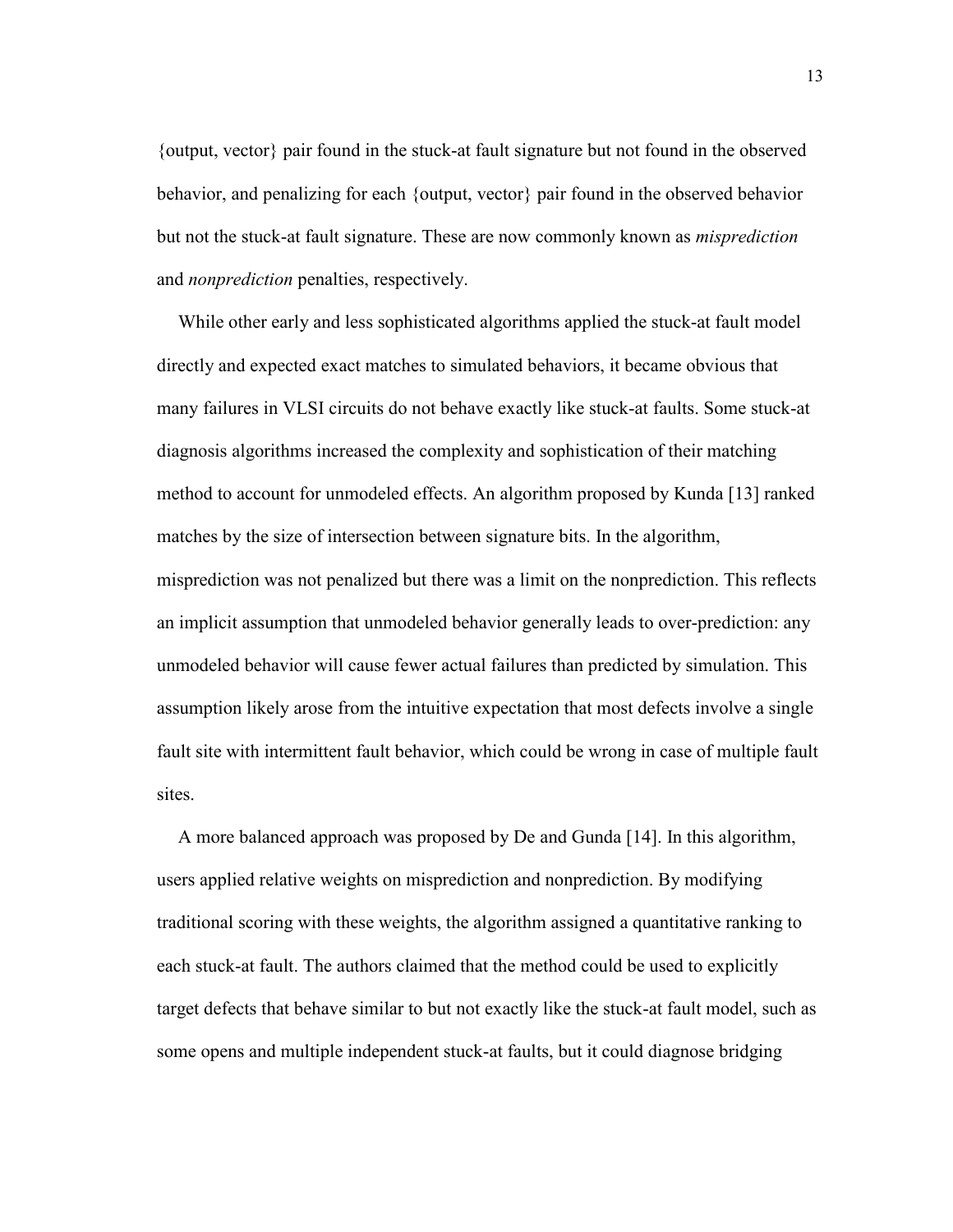defects only implicitly (by user interpretation). This algorithm was unique for its ability to allow the user to adjust the assumptions about unmodeled behavior that other algorithms made implicitly and was perhaps the most general of the simple stuck-at diagnostic algorithms.

Another stuck-at fault diagnosis algorithm was proposed by Waicukauski and Lindbloom [15]. This algorithm is very pervasive because the most popular commercial tools, Mentor Graphics FastScan [16] and Synopsys TetraMAX[17] , are based on this algorithm. We refer to this algorithm as the W&L algorithm.

The W&L algorithm relies solely on stuck-at fault assumptions and simulations. It is best classified as a dynamic cause-effect algorithm. A cause-effect algorithm is static, in which all fault simulation is done ahead of time and all fault signatures stored in a fault dictionary; or, it can be dynamic, where simulations are performed only as needed. However, W&L algorithm does borrow some ideas from effect-cause approaches because it uses limited path tracing to reduce the number of simulations it needs to perform.

The W&L algorithm uses a simple scoring mechanism, relying mainly on exact matching. However, it performs the matching in an innovative way by matching fault signatures on a per-test basis. In this algorithm, each failing test pattern is considered independently. From the first failing pattern and the good-machine values, it uses path tracing to create a minimum fault list. It then simulates each fault in the fault list; if a candidate predicts a fail for the test and the outputs match exactly, then a "match" is found. All the matching fault candidates are then simulated against the remaining failing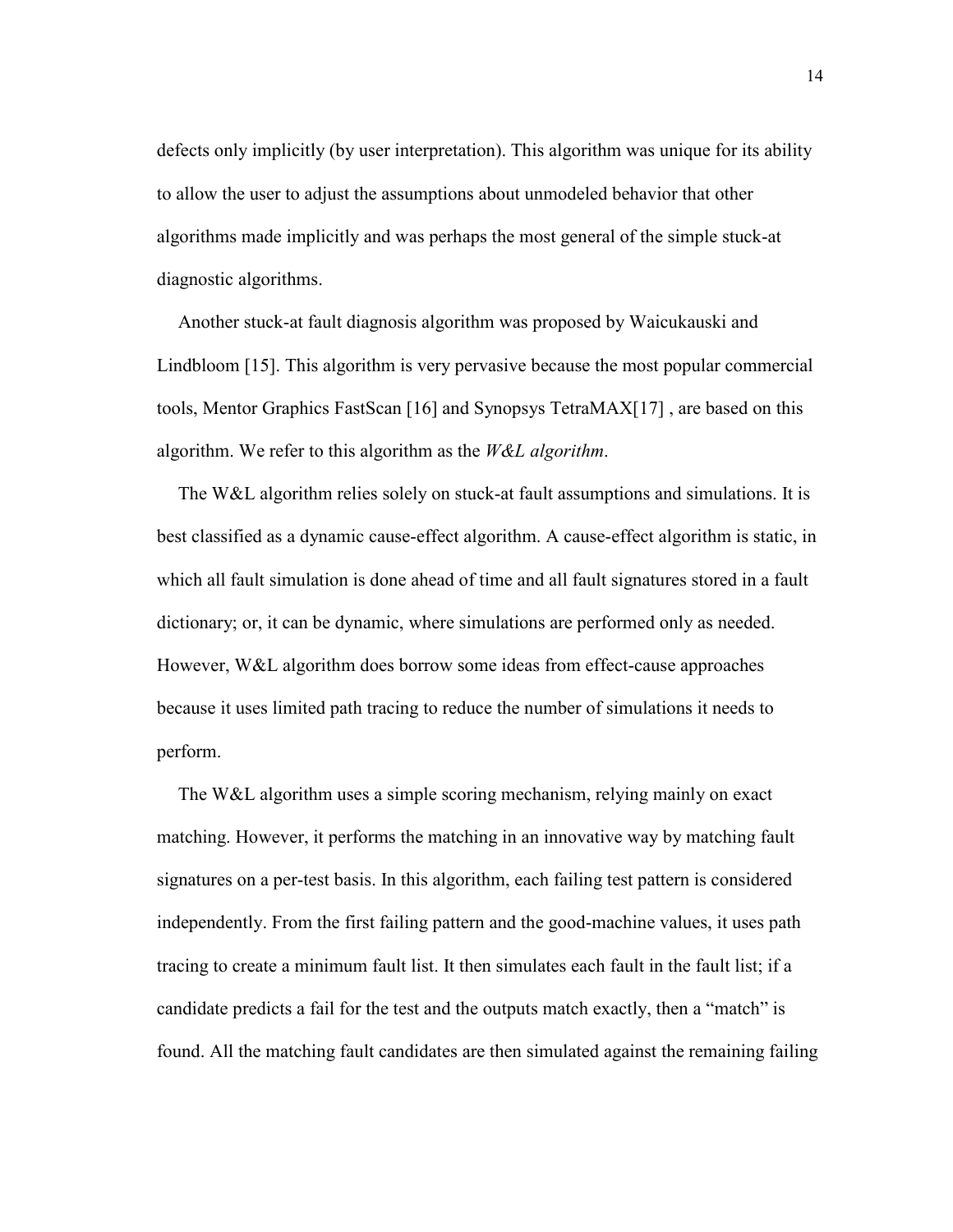patterns. The candidate that explains the most failing patterns is kept. Then all of the failing test patterns that have already been explained by this candidate are eliminated. The diagnosis process repeats until all failing tests are considered.

The W&L algorithm also conducts a post-processing step. It examines the final candidate set to classify the diagnosis. If the diagnosis consists of a single stuck-at fault (with any equivalent faults) that matches all failing test patterns, it then uses passing patterns to improve diagnosis resolution. If the stuck-at candidates can also explain all of the passing test patterns, the diagnosis is classified as a "Class I" diagnosis. If the diagnosis consists of a single candidate that explains all the failing test patterns but not all passing test patterns, e.g. there is some misprediction, then the diagnosis is classified as a "Class II" diagnosis. The authors indicated that the defect types could be diagnosed in "Class II" diagnosis include CMOS opens, dominant bridging and intermittent defects. Finally, "Class III" diagnosis consists of multiple stuck-at candidates with possible misprediction and nonprediction. The defects that could be diagnosed in this class of diagnosis included multiple stuck-at defects and wired logic bridging faults.

The two appealing features of the W&L algorithms are the per-test approach and the post-processing analysis. The matching algorithm is a greedy coverage algorithm over a set of failing tests. Moreover, the algorithm has the ability to address multiple simultaneous defects. However, it has an assumption that the fault effects from such defects are non-interfering. Therefore, the diagnosis would fail if the multiple defects always overlap on their fault effect propagation for all the failing test patterns.

Because of the huge overhead of fault dictionary size and simulation time in cause-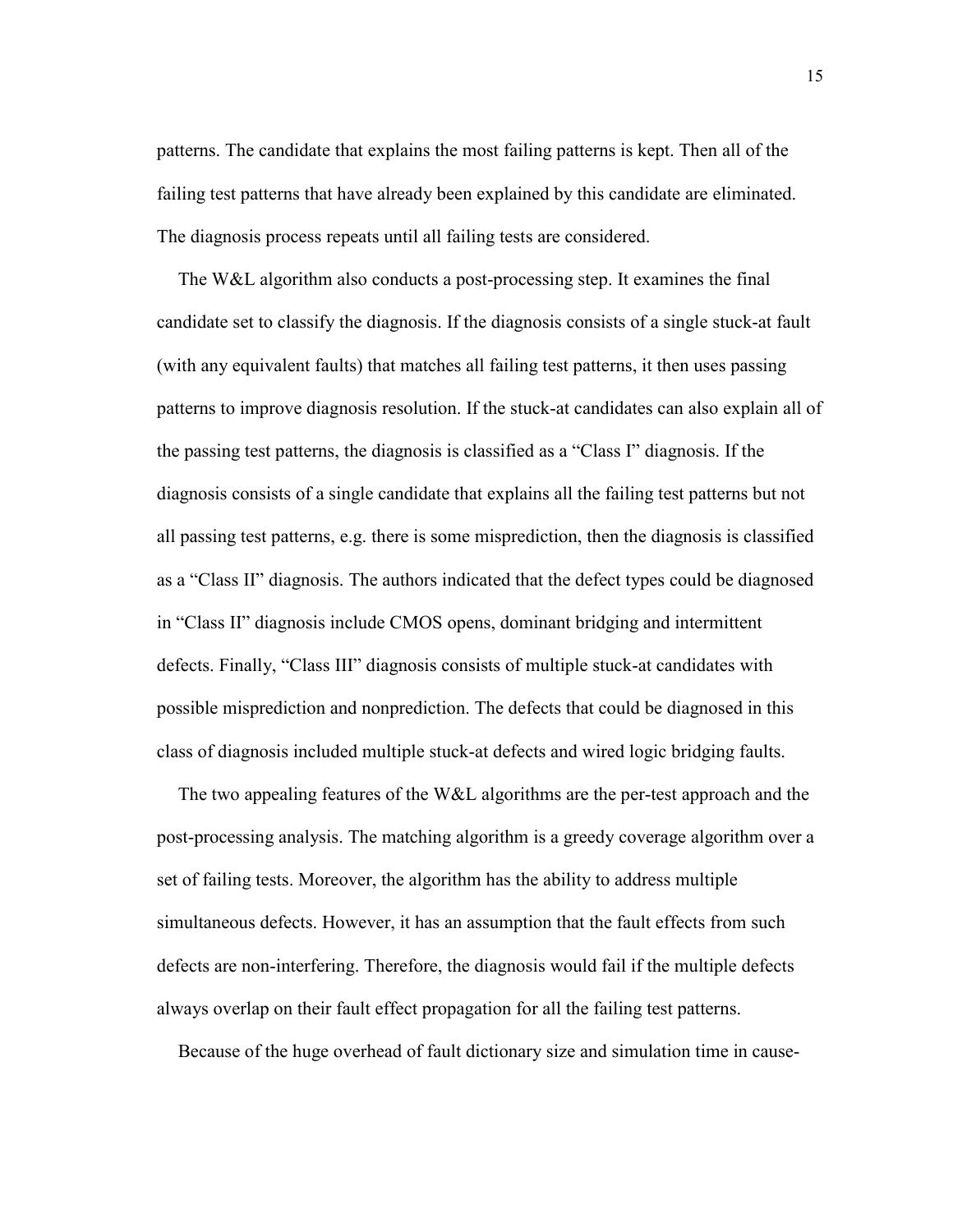effect stuck-at diagnosis, some researchers introduced effect-cause stuck-at diagnosis. To our knowledge, the idea was first proposed by Breuer et al. [18]. Their approach is algebraic in nature and requires the solution of large systems of Boolean equations. This technique becomes impractical even for circuits of moderate complexity. Abramovici and Breuer later proposed a new effect-cause approach. The main tool of the algorithm is the Deduction Algorithm, which processes the actual response of the defective chip to deduce its internal values [19][20]. The Deduction Algorithm can also recognize a response generated by a fault situation that cannot be modeled as a stuck fault. Later Rajski and Cox proposed another effect-cause diagnosis technique [21]. Both algorithms attempt to identify all fault-free lines, and so can implicitly diagnose multiple faults and various fault types. However, the diagnostic results are pessimistic and imprecise.

The most widely used effect-cause approach is *path tracing*. It traces error propagation paths backward from failed primary outputs toward primary inputs. Critical path tracing is one of the popular path tracing methods. It will be discussed in detail in the next section. A design error diagnostic algorithm based on critical path tracing was proposed in [22]. The goal of this method is to find a single-fix net, which is a net where a change in logical value explains all failing outputs on all failing vectors but does not cause a change on any passing vectors. Each time a net is found as a fix net for each primary output on each failing vector, the suspicion level of this net is increased by 1. All of the candidate nets are ranked by the suspicion level; the one with the highest level is ranked highest. For defective circuits with multiple faults, there are several strong partial-fix nets that can partially explain the circuit faulty behavior. In this case, nets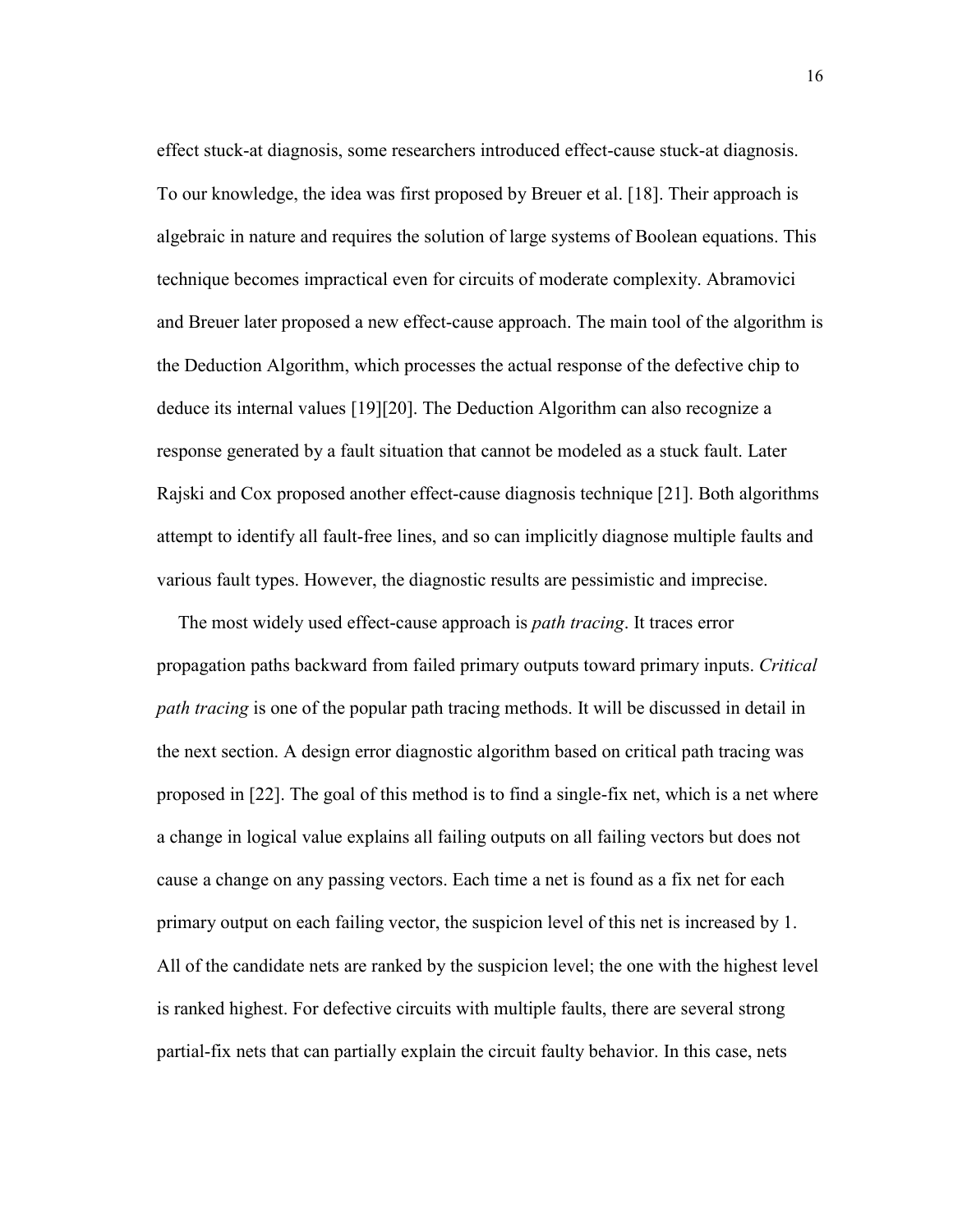with the highest suspicion level can be misleading since this method cannot guarantee that the best candidates are always ranked at the top in the case of multiple faults.

#### 2.2 Bridging Fault Diagnosis

Since it has been shown repeatedly that the stuck-at fault model does not accurately reflect the behavior of silicon defects such as bridging [23][24][25][26][27], several methods have been suggested to improve the diagnosis of bridging faults using the stuck-at fault model [2][28][29][30].

Millman, McCluskey and Acken proposed an explicit bridging fault diagnosis technique using the single stuck-at fault model, which is henceforth called the MMA technique [29]. The authors introduced the idea of composite bridging fault signatures, which are created by concatenating the four stuck-at fault signatures for the two shorted nodes. The underlying idea is that any vector that detects a bridging fault will detect one of the four stuck-at faults associated with the two nodes. Therefore, the bridging fault signature must be included in the resulting composite signature. The matching algorithm used in MMA technique is simple subset matching: any candidate whose composite signature contains all the observed {vector, output} pairs is considered a match and appears in the final diagnosis.

A notable advantage of the MMA technique is that it relies on the single stuck-at fault model to create combined stuck-at fault signatures, instead of bridging fault simulation, which can be computationally expensive both in term of fault list sizes and fault simulation time complexity. However, the use of combined stuck-at fault signatures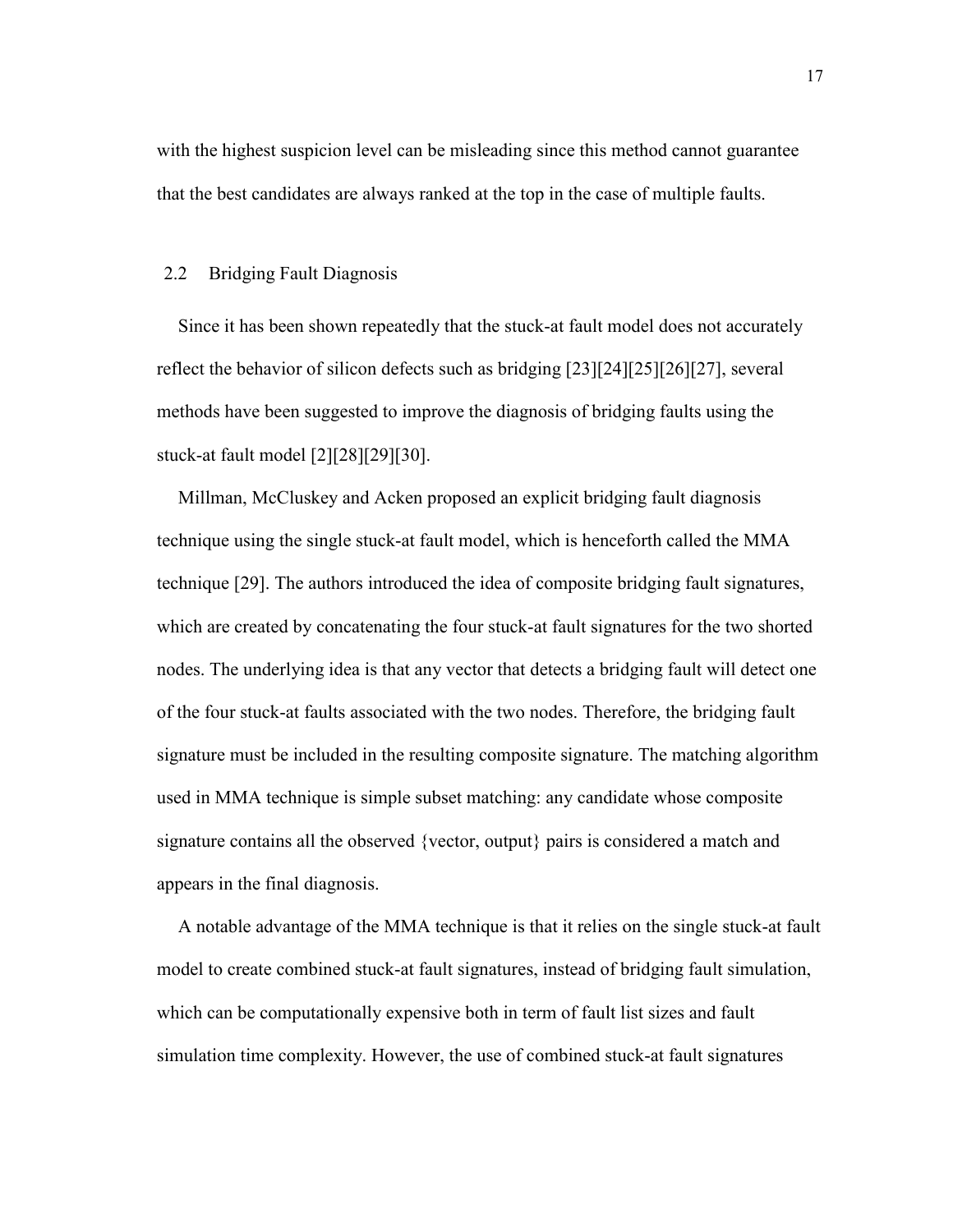over-predicts the bridge fault behavior because it includes stuck-at faults that do not appear on the bridged nets. For example, in order for a bridging fault to be detected, a test vector must stimulate opposite logic values on the two bridged nodes. Any vector in a composite signature that detects the same-valued stuck-at fault on both bridged nodes must stimulate the same value on both nodes; such a vector cannot detect the bridging fault. Therefore, the MMA algorithm results in a large, unranked suspect list, with no expression of preference or likelihood assigned to the candidates. In addition, the MMA technique may generate incorrect diagnosis results in the case of the Byzantine Generals Problem [28][31][32]. Because gate input logic thresholds are not identical, different downstream gates can interpret the voltage as different logic values. This phenomenon is known as the Byzantine Generals Problem. Since the MMA technique uses a strict matching algorithm in which the candidate is good if it contains the observed faulty behavior or is removed if it does not, this causes an unacceptable rate of failed diagnosis.

An approach similar to the MMA algorithm was presented by Chakravarty and Gong [33]. Their algorithm did not explicitly create composite stuck-at signatures but used a matching method on combinations of stuck-at signatures to create the same result. Both of these two bridging fault diagnosis techniques suffer from imprecision: the average sizes of both diagnosis results are very large, consisting of hundreds or thousands of candidates. Other researchers have continued to use and extend the idea of stuck-at based composite signatures for various fault models [34][35].

While the original MMA technique is attractive because of its use of simple stuck-at fault signatures for diagnosing bridging faults, it has been demonstrated to have several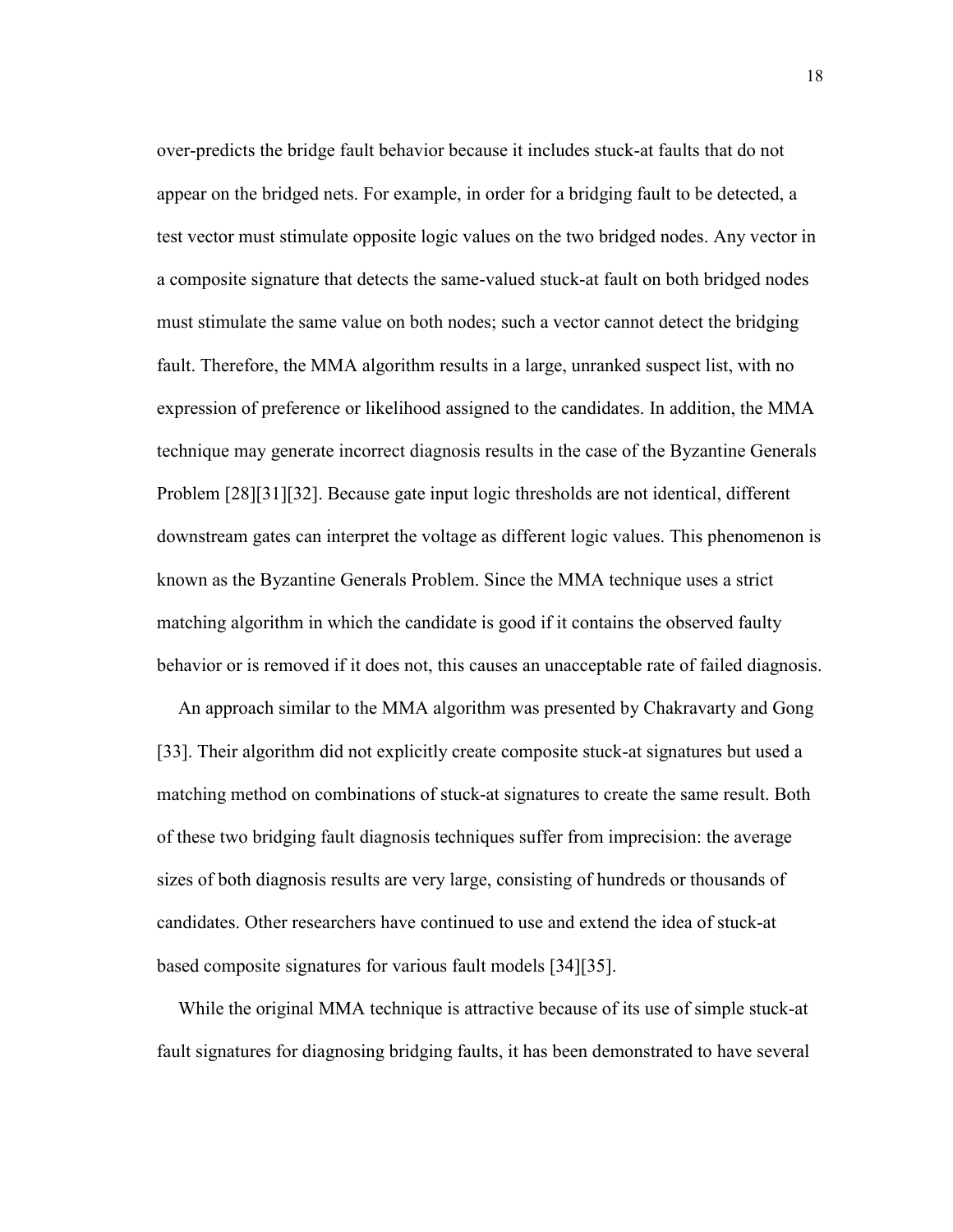inadequacies: large average diagnoses, unordered fault candidates, and a significant percentage of failed diagnoses. An improved bridging fault diagnosis technique was proposed by Lavo et al [2]. They tried to improve the MMA technique by addressing each of the issues mentioned above by using match restriction, match requirement and match ranking.

A weakness of the MMA technique is that a faulty signature is likely to be contained in a large number of composite signatures. The larger a composite signature, the larger the size of an average diagnosis. The match restriction employed in this improved technique eliminates from a composite signature any entries that cannot be used to detect the bridging fault. In order for a bridging fault to be detected, a test vector must stimulate opposite logic values on the two bridged nodes. Any vectors that place identical values on the bridged nodes are removed according to the match restriction, which results in a composite signature that more precisely contains the possible behavior of the bridging fault.

While the match restriction relied on identifying test vectors that cannot detect a particular bridging fault, the improvement presented in match requirement is based on vectors that should be able to detect a bridging fault − namely, those vectors that place opposite logic values on the bridged nodes and detect single stuck-at faults on both of the bridged nodes. Therefore, the second improvement is to enforce match requirement on vectors by identifying such vectors in the composite signatures.

The third improvement suggested by Lavo et al is match ranking. The original MMA technique did not order the candidates of a diagnosis; a diagnosis simply consists of an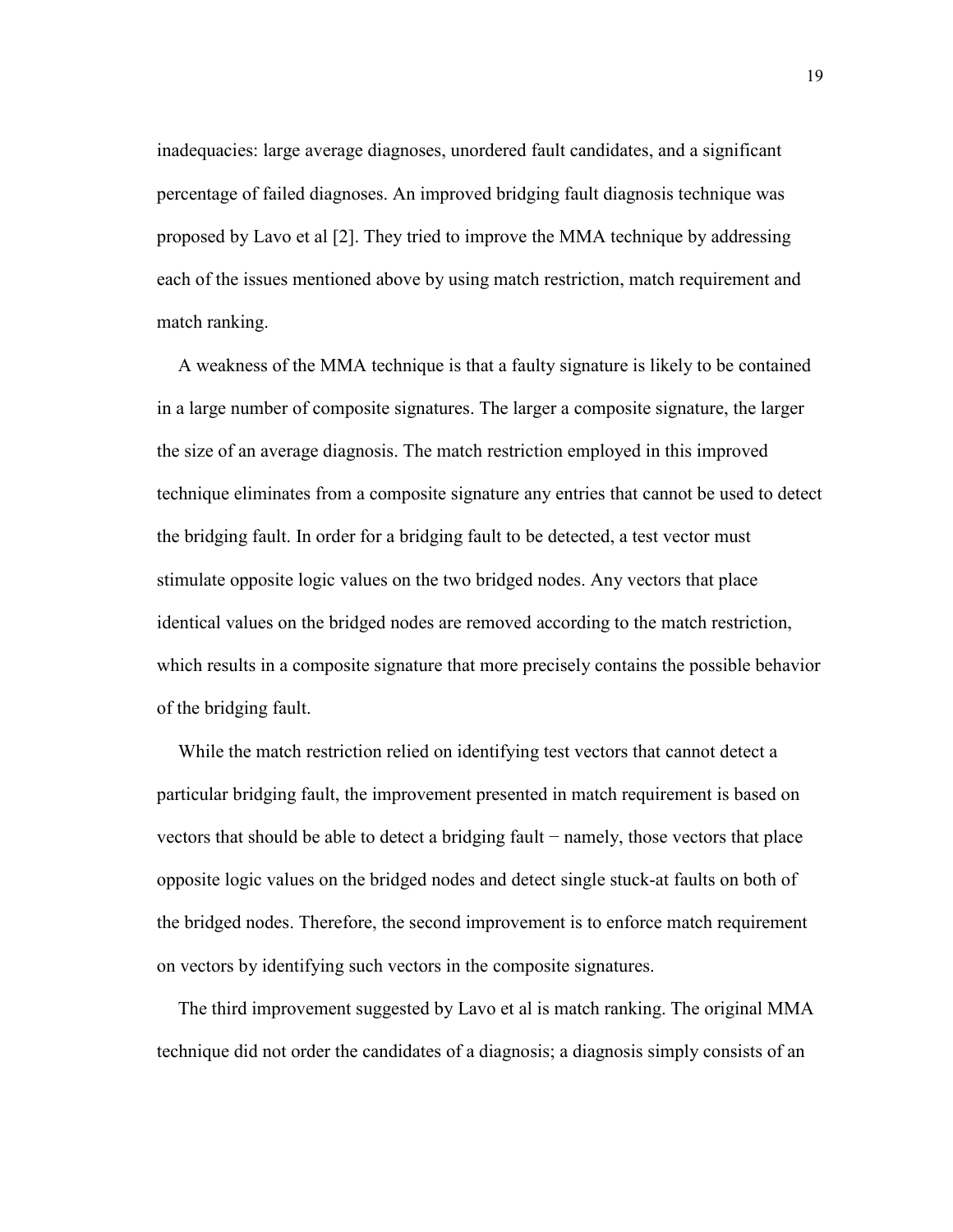unranked list of candidate faults, which is not very helpful to guide the physical search for defects. In addition, the original MMA technique had a strict matching criterion: either a candidate contained the observed behavior, or it was eliminated from consideration. The improved technique can order the candidates by assigning a measure of likelihood to every candidate. The idea behind ranking candidates is to turn the strict accept-or-remove criteria into a more quantitative measure of relative match goodness. Figure 3 [2] shows the comparison between the observed behavior (shaded) and a candidate fault behavior (unshaded).



Figure 3. Comparison of candidate behavior and observed behavior.

The observed behaviors that are correctly predicted by the candidate are represented as set I (Intersection), the output errors that are predicted by the candidate but not observed are represented as set M (Misprediction), and the output errors that are observed but not predicted by the candidate are represented as set N (Nonprediction) [2].

The primary ranking concern is that the best candidates are the ones that contain the largest amount of the faulty behavior. Therefore, the first quantitative measure of match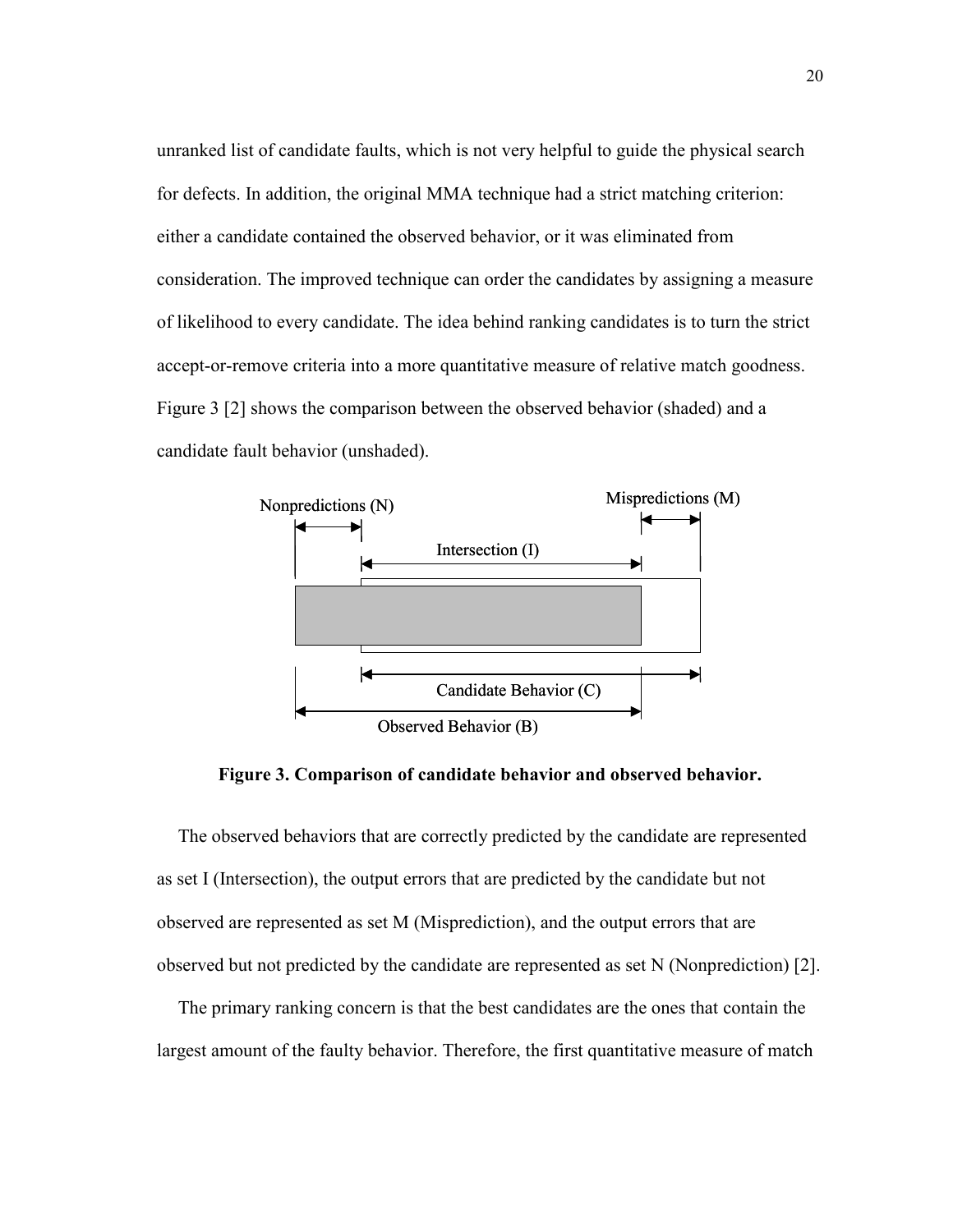goodness is the size of the intersection of the observed behavior and the composite signature. If the first ranking cannot provide enough information to differentiate candidates, then the second measure is the number of required vectors; the candidate containing more required vectors is ranked higher. Additionally, there is a third measure to judge the quality of an individual match: the amount of misprediction. The candidate with less misprediction is more likely to be the better explanation for the faulty behavior. Figure 4 shows the ranking for four candidates C1, C2, C3 and C4. The candidate C1, C2 and C3 are ranked higher than C4 because they have a larger intersection set; C1 and C2 are ranked higher than C3 because they contains a higher percentage of required vectors; and C1 is ranked higher than C2 because it contains less misprediction. One drawback of this improved bridging fault diagnosis is the need to build a large fault dictionary [8].



Figure 4. Ranking for four candidates proposed in [2].

A more direct approach to bridging fault diagnosis was suggested by Aitken and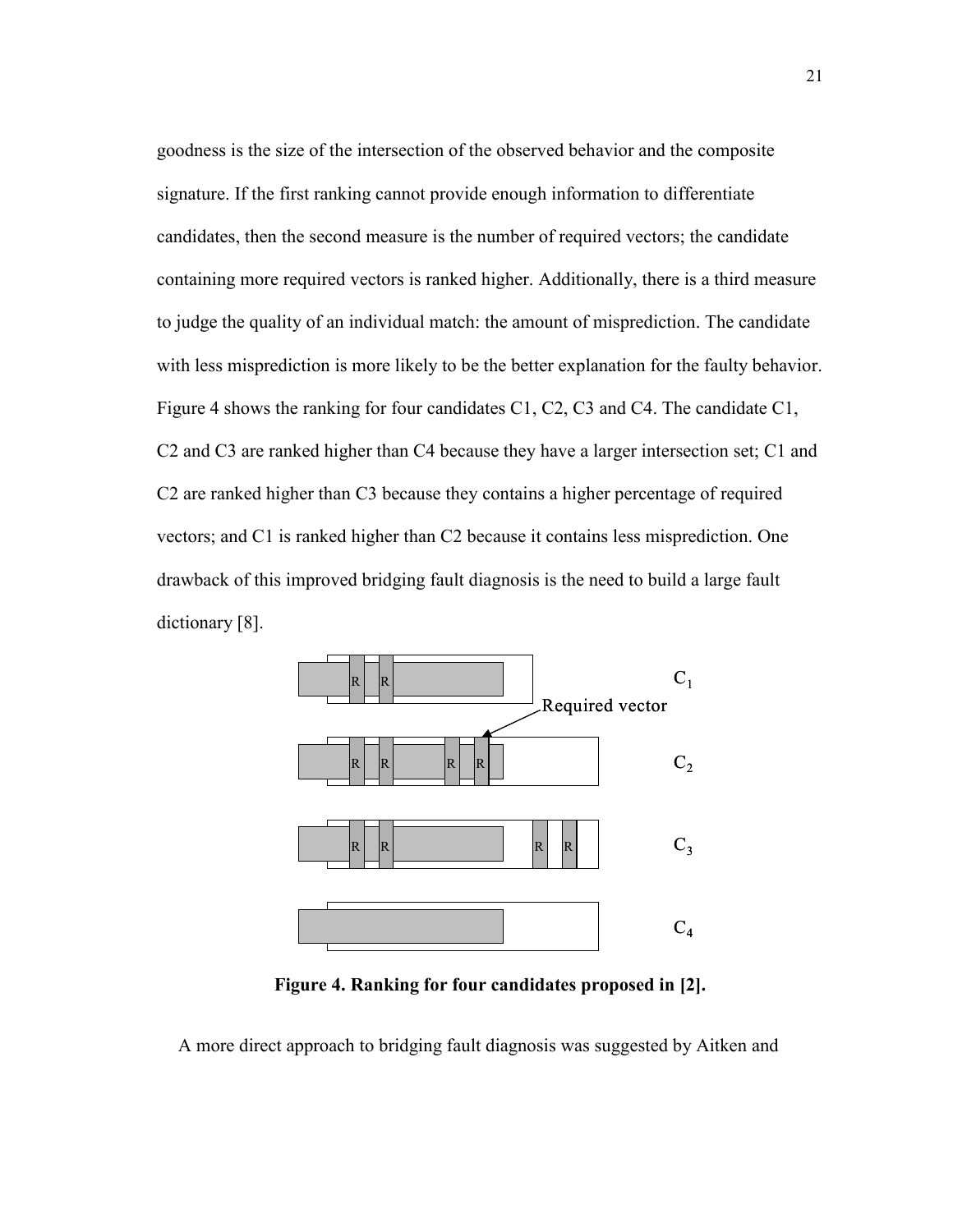Maxwell [36]. Rather than the algorithm described above which used a simple stuck-at fault model paired with a complex fault diagnostic algorithm, the authors chose to use a complex and realistic bridging fault model paired with a simple diagnostic algorithm. This algorithm examined the behavior of actual bridging defects on silicon and performed simulation using biased voting [37], which is an extension of the voting model that takes logic gate thresholds into account. This is a cause-effect diagnosis approach for bridging faults. The authors reported excellent results, both in accuracy and precision. While there are obvious advantages to this approach, there are also significant disadvantages. The number of realistic two-line bridging faults is significantly larger than the number of single stuck-at faults in a circuit. The overall time spent in fault simulation can be prohibitive since the cost of simulating each of these faults can be expensive, especially if the simulation considers electrical effects.

All of the above bridging fault diagnosis techniques are based on the cause-effect approach. Venkataraman and Fuchs presented a deductive technique for diagnosis of bridging faults [38]. This effect-cause bridging fault diagnosis scheme first uses a path tracing procedure to deduce lines potentially associated with the bridging faults. An intersection graph is constructed dynamically from the information obtained through path tracing from failing outputs. An intersection graph is an undirected graph that shows the connection among sets that contain nets that lie on the path tracing and have at least one net in common. The intersection graph implicitly represents all candidate bridging faults under consideration. Two conditions are used to improve diagnostic resolution. When a controlling input is the branch of a stem, one of whose other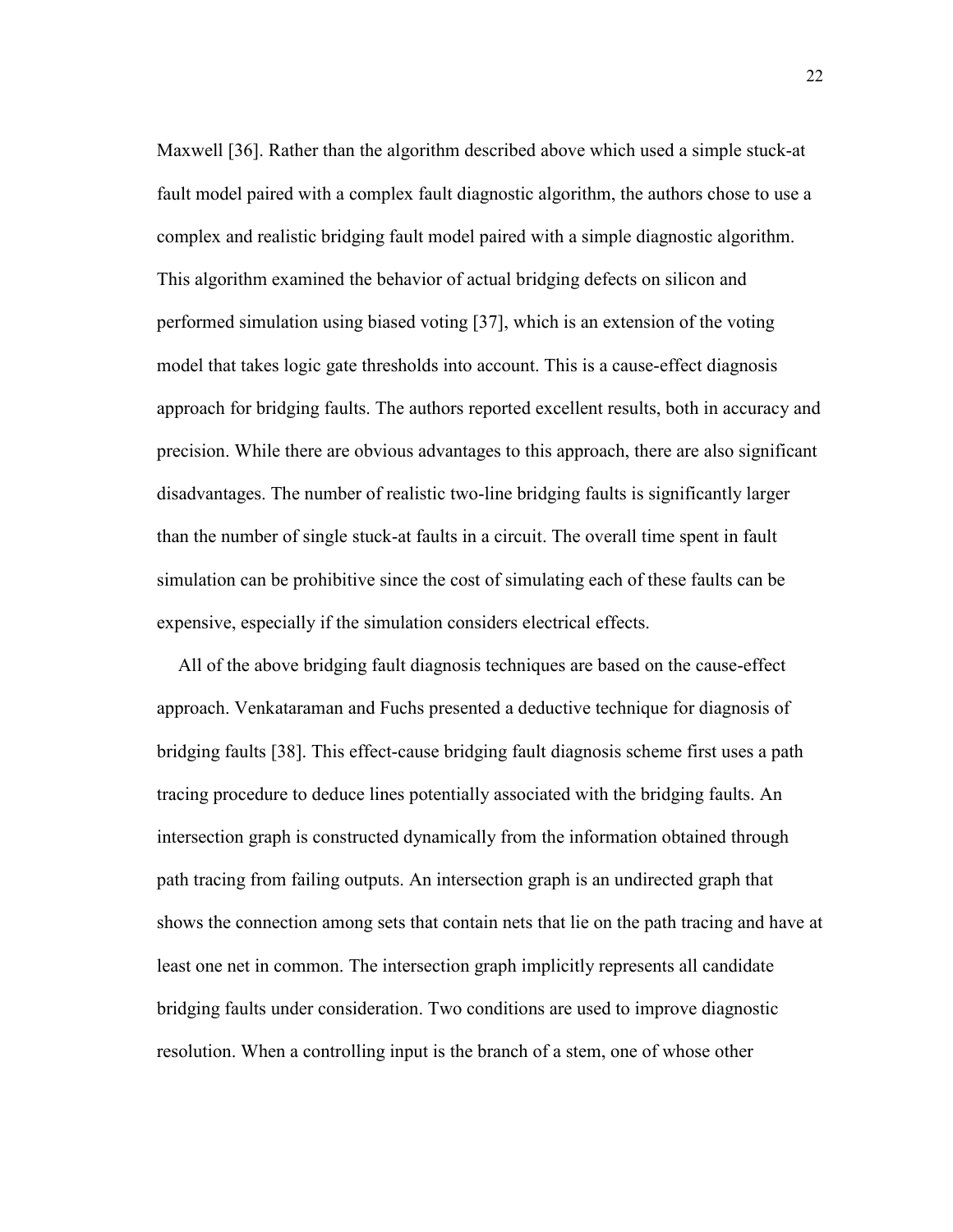branches has been chose, then this input should be selected. The second condition is that the most easily controllable input is likely to give the smallest node set. The deductive algorithm has been experimentally shown to be efficient in both space and time. The drawback of the technique is that in about 25% of the cases, the diagnosis is partial; that is, only one of the bridge nodes can be determined with certainty. In such cases, if the suspect list is so large that bridging fault simulation cannot be performed, then other techniques [2][28][29][33] need to be incorporated to improve the resolution.

The diagnosis techniques presented so far do not use physical layout information to diagnose faults. Inductive fault analysis [39] is a method using the circuit layout to determine the relative probabilities of individual physical faults in the fabricated circuit. A bridging fault diagnosis approach based on inductive fault analysis was introduced in [40][41]. This approach is termed CAFDM (Computer-Aided Fault to Defect Mapping). The authors use physical design and test failure information combined with bridging and stuck-at fault models to localize defects in random logic. In order to get the list of realistic bridge faults, the authors developed the FedEx two-node bridge fault extractor [42]. The FedEx fault extractor analyses the chip layout and identifies the critical areas where short circuits could occur on the suspect nets, including their locations and layers. Then a structural procedure, backconing, was used to identify all the potential bridges in the intersection area. Those bridge faults were then injected in the Verilog netlist. Finally, the FastScan diagnosis engine was run to find suspect nets. If these are associated with fault models, they are then mapped to the bridge faults. One of the advantages of this diagnosis technique is that it uses physical layout to get a realistic

23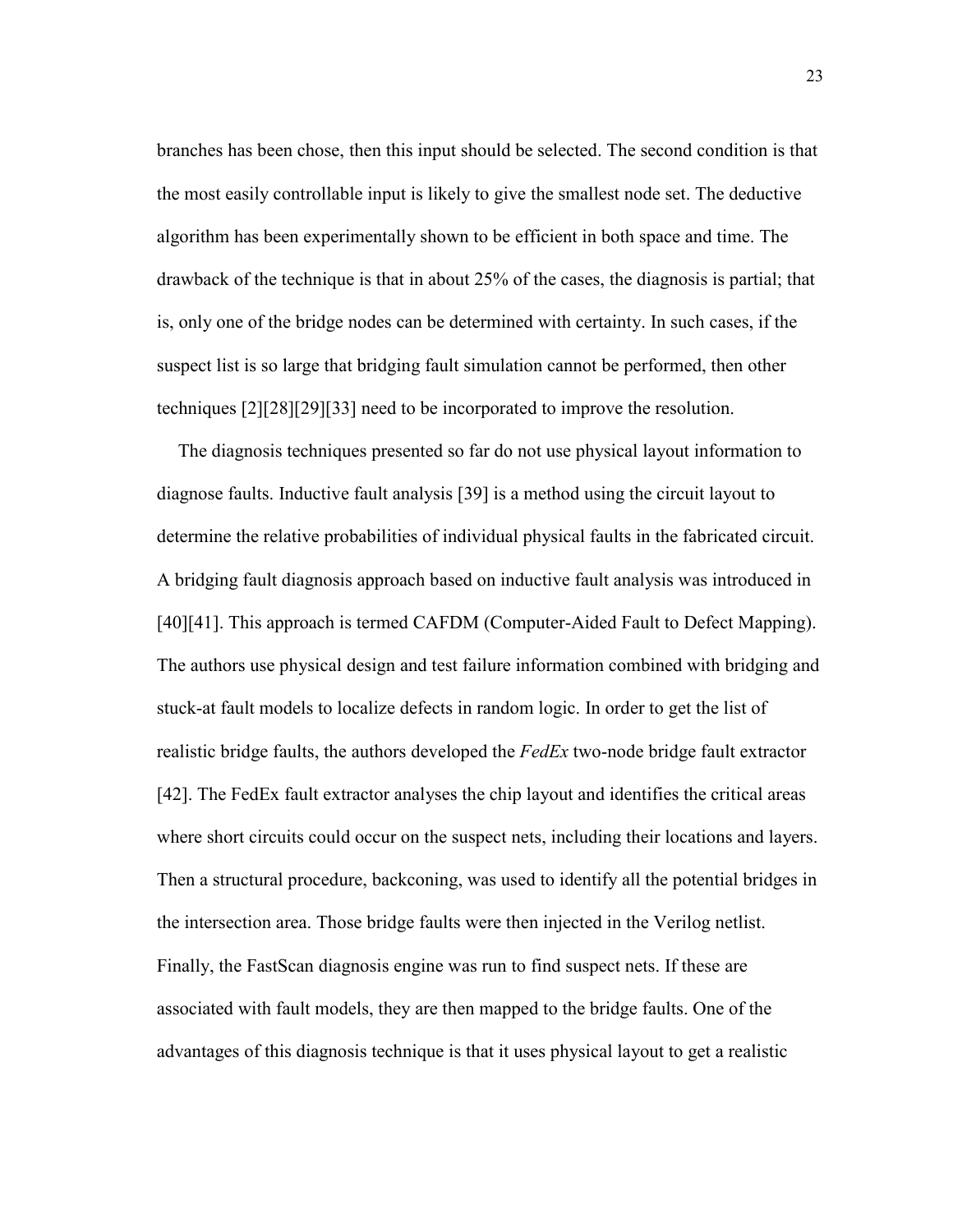bridging fault list including the layer and locations, which efficiently aids failure analysis. Furthermore, the FedEx tool has proven to be much faster than all previous fault extractors [43][44][45][46][47][48][49]. The drawback of this approach is that it requires the physical layout information of the defective chip. In addition, the potential fault list generated by backconing is typically much larger than obtained using critical path tracing.

#### 2.3 Delay Fault Diagnosis

Due to the increasing importance of timing-related defects in high-performance designs, researchers have proposed methods to diagnose timing defects with delay fault models. Two commonly used delay fault models are the transition fault model [50] and the path delay fault model [51]. The transition fault model assumes that the delay fault affects only one gate in the circuit, and the extra delay caused by the fault is large enough to prevent the transition from reaching any primary output within the specification time. Under the path delay fault model, a circuit is considered faulty if the delay of any of its paths exceeds the specification time.

A delay fault diagnosis method based on an effect-cause analysis was developed by Cox and Rajski [52]. However, this method is unrealistic due to the limitations of the transition fault model. A single gate delay fault diagnosis approach was presented in [53] and [54]. Their approach takes advantage of critical path tracing to identify the probable fault locations, so it is also effect-cause diagnosis. The simple two-valued logic simulation is used in [53], which misses delay faults caused by static hazards on lines. In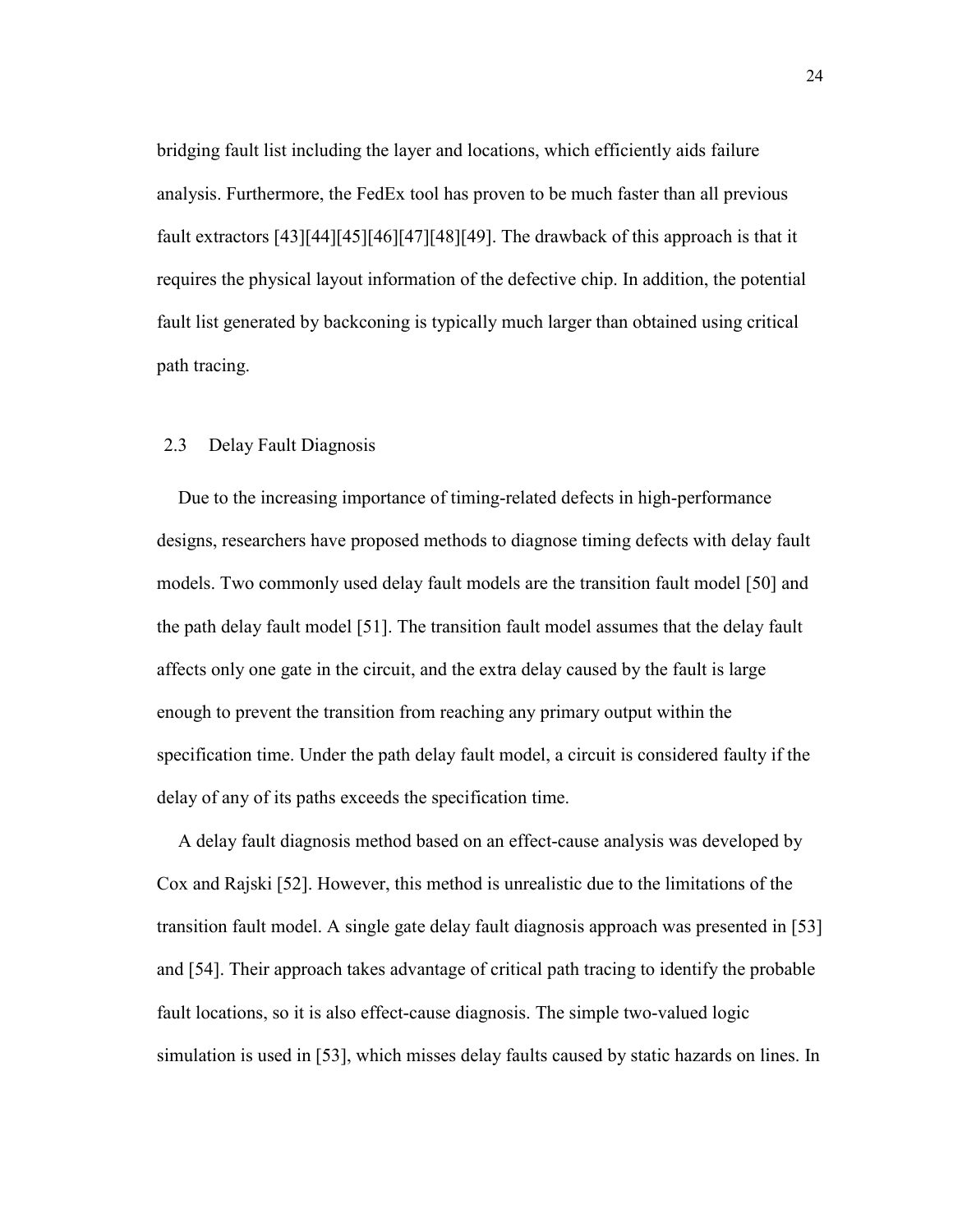[54], a six-valued algebra is used to account for static hazards. However, the backtrace is performed along all fanin lines that can have transition under test and could lead to a conservative diagnosis. Since component delays are not considered, the probable fault location is not guaranteed.

In [55], the authors present an approach based on static timing information targeting multiple delay fault diagnosis. For each fault candidate, they try to use a robustly tested path and observe a fault-free situation to determine the upper and lower bounds for a suspect delay fault. The experimental results show a much-improved diagnostic resolution when compared to non-timing-based approaches. However, the resolution is still unsatisfactory for time-to-market requirements.

More recent work advocates using statistical timing information to guide the delay defect diagnosis [56][57], which produces good diagnostic results. In this method, it is assumed that the probability density functions of each internal cell or interconnect are known. In reality, the accurate probability density functions information may not be easily available.

### 2.4  $I_{DDO}$  Fault Diagnosis

Mainstream VLSI fault diagnosis has been concerned with logic failures at circuit outputs or scan flip-flops. Unlike the logic fault diagnosis techniques presented above,  $I_{DDO}$  diagnosis uses the  $I_{DDO}$  fault model, in which the presence of a defect causes an abnormally high amount of current to flow in the circuit in a normally quiescent or static state. The vectors used for I<sub>DDO</sub> diagnosis are designed to put the circuit in a static state,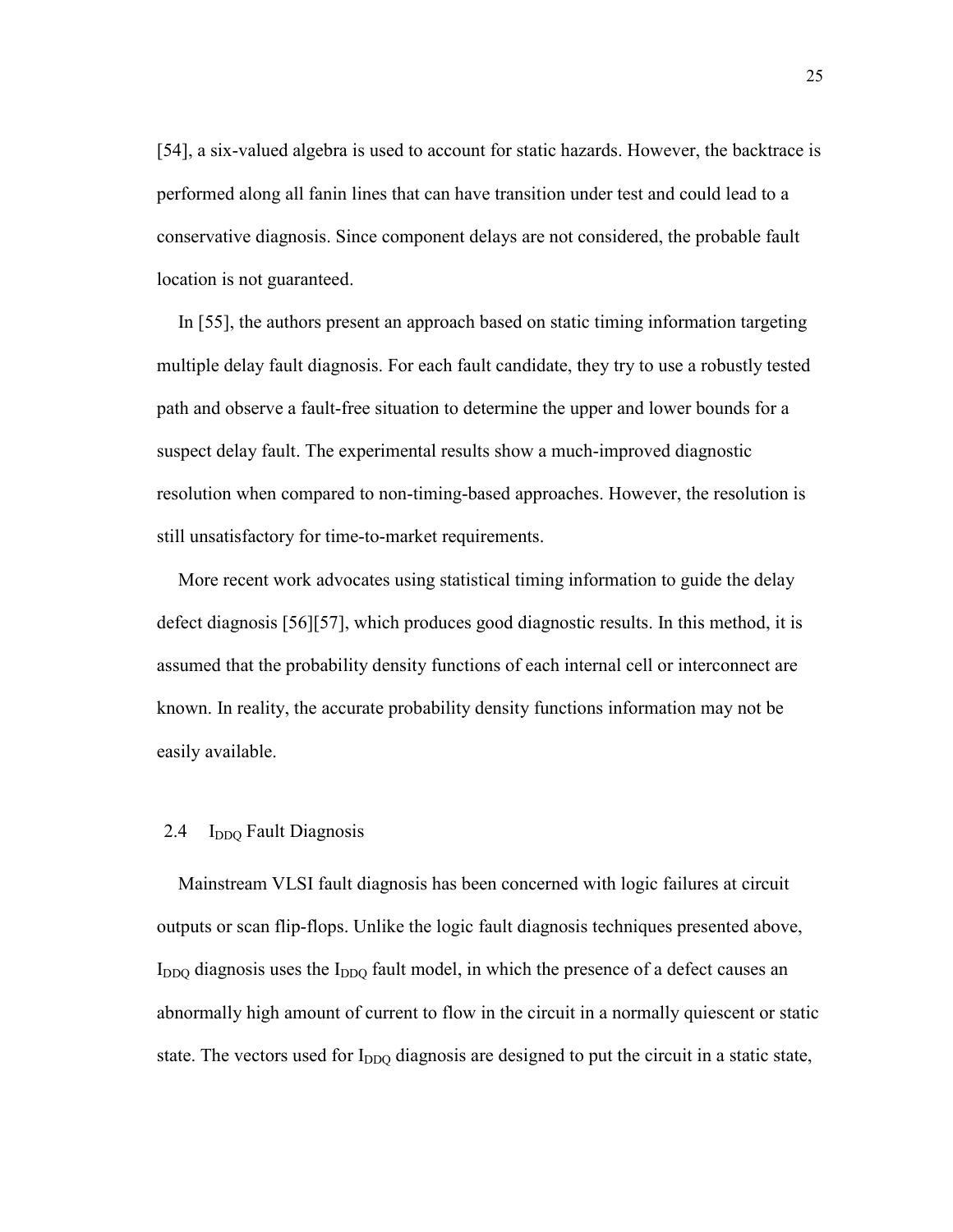in which no logic transitions occur [4].

Aitken presented a method of diagnosing faults when both logic fails and  $I_{DDO}$  fails are measured simultaneously [58], and he later made this approach more general by including fault models for intra-gate and inter-gate shorts [59]. Later Chakravarty and Suresh presented an approach which examines the logic value applied to circuit nodes during failing tests, and attempts to identify pairs of nodes with opposite logic values as possible bridging fault sites  $[60]$ . Both of the approaches rely on  $I_{DDO}$  measurements that can be definitively classified as either a pass or a fail, which limits their application in some situations. Then the application of current signatures was proposed to address the limitation [61][62], in which relative current measurements across the test set are used to infer the presence of a defect, instead of the absolute values of  $I_{DDQ}$ . A diagnosis approach introduced in [63][64] attempts to use the presence of certain large differences between current measurements as a sign that certain types of defects are present. This idea was further extended by Thibeault [65]. He applied a maximum likelihood estimator to changes in I<sub>DDQ</sub> measurements to infer fault types.

The advantages of  $I_{DDQ}$  diagnosis are that the pass/fail  $I_{DDQ}$  signatures are easy to construct, and when I<sub>DDO</sub> diagnosis works, the resulting diagnoses are usually both precise and accurate  $[2]$ . The disadvantage is that not all circuits are  $I_{DDO}$  testable. Furthermore, determining an I<sub>DDQ</sub> diagnostic current threshold (i.e., the limit that distinguishes "passing" current levels from "failing" current levels) is not simple [66], which may cause ambiguity. Besides, I<sub>DDO</sub> diagnosis also requires a lot of manual intervention: the pass-fail current threshold may have to be repeatedly adjusted for each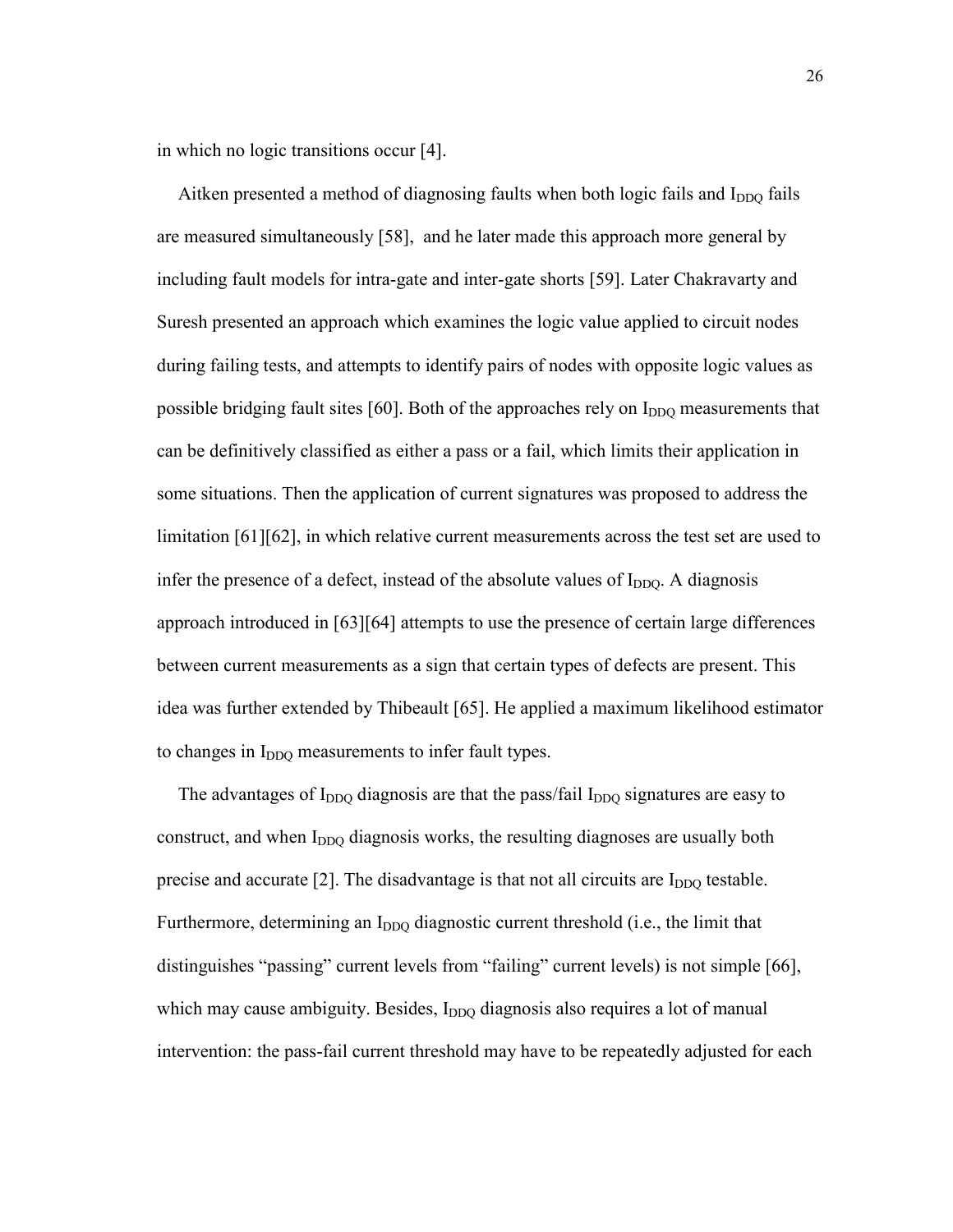chip until a perfect diagnostic match is found.

#### 2.5 Per-Test Diagnosis

A recent methodology is based on the concept of "one test at a time," or per-test diagnosis [67]. Several previous works, such as Poirot [68], SLAT [69] and iSTAT [70], have adopted the per-test diagnosis concept where the test patterns are analyzed one at a time. In these approaches, test patterns are viewed as independent, and diagnosis is carried out on each test pattern and produces a candidate fault set for each of them.

In [69], a Single Location At-a-Time (SLAT) approach is presented by assuming that for any defective chip, there will be some tests for which the failing outputs will exactly match the predicted failing outputs of one or more simple (generally stuck-at) faults. Each of these test patterns (SLAT patterns) is then associated with a number of such single fault candidates, and each fault candidate can be used to explain the failing responses of that test pattern. These candidate faults are arranged into sets of faults that cover all the matched tests. The collections of faults are called multiplets.

Later in [70], an improved Single Test At-a-Time (iSTAT) approach is introduced. iSTAT still generates multiplets based on the SLAT strategy. However, it applies a scoring algorithm to rank the multiplets and only the ones with highest score are selected. It is shown that scoring can significantly reduce the number of candidate multiplets, hence improve the diagnostic resolution. Although iSTAT has shown a lot of strength on increasing the diagnostic resolution over SLAT, there still exist some problems. First, iSTAT can determine which multiplet is more likely to include a true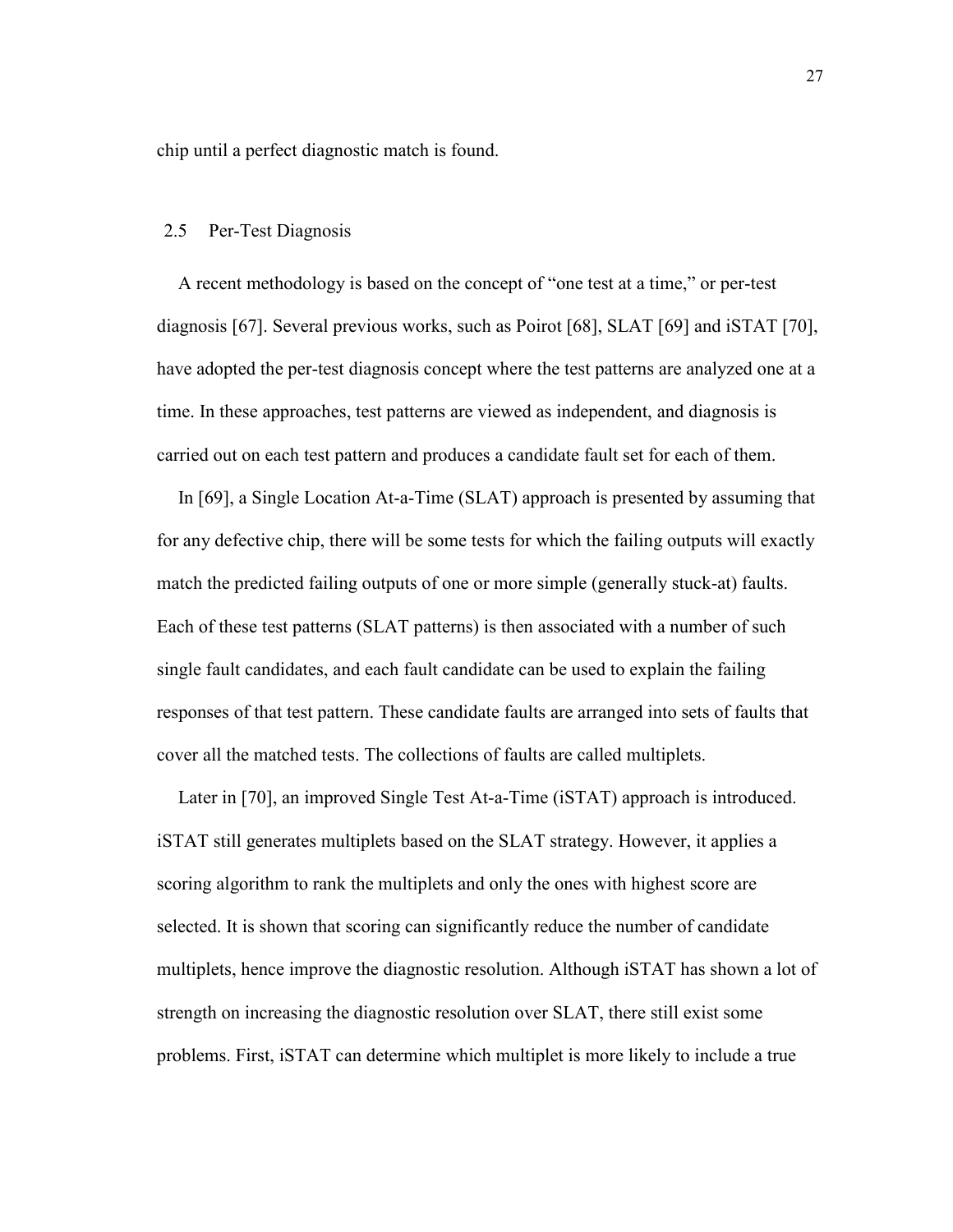fault site. However, it cannot determine which fault within a multiplet is more likely to be the true fault site. Therefore, if the top-ranked multiplet contains a large number of fault candidates, iSTAT becomes less accurate. Second, while iSTAT reduces the candidate size compared to SLAT, the scoring algorithm and the choice of top-ranked multiplets in iSTAT can lead to a misleading diagnosis result, where the true fault sites are not included in the top-ranked multiplets.

In order to improve the diagnostic quality of SLAT and iSTAT, Liu proposed a new approach named Single Output At-a-Time (SOAT) [67]. SOAT uses the same strategy as iSTAT to produce scored multiplets. However, in addition to using the response of each failing test pattern, it also exploits the information associated with each failing output pin and produces a new list of scored multiplets. The multiplets from iSTAT and SOAT are then combined and a scored fault list is generated through a new scoring algorithm. This approach can achieve a diagnostic quality superior to both SLAT and iSTAT in accuracy and failure coverage. The tradeoff is the increased running time.

Another per-test diagnosis technique is the Poirot algorithm [68]. It also diagnoses test patterns one at a time. In addition, it employs stuck-at signatures, composite bridging fault signatures, and composite signatures for open faults on nets with fanout. Its scoring method is rudimentary, especially when it compares the scores of different fault models. The scoring algorithm always prefers the simpler model when two faults of different types equally explain failures.

There are several advantages to the per-test fault diagnosis approach. First, it explicitly handles pattern-dependence, which is often seen with complex fault behavior.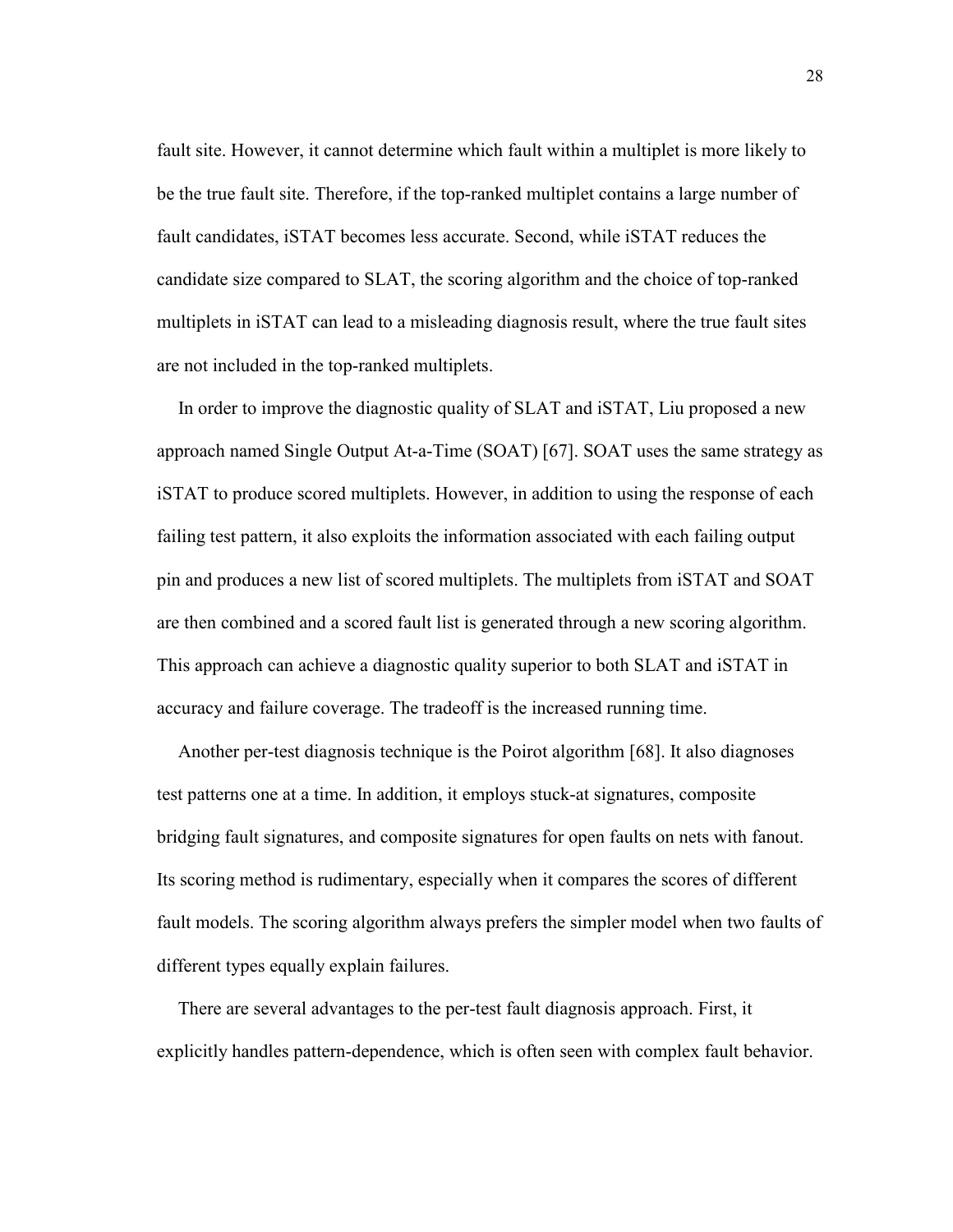It also explicitly targets multiple fault behaviors. However, the primary assumption underlying the per-test diagnosis approach is that there will be some failing patterns for which all the observed failing outputs can be explained exactly be at least one stuck-at faults. This assumption immediately implies some limitations: what if there are many individual defects in the design, or the defect is so complex that no test pattern can be found whose fails can be explained by a single stuck-at fault [69]. In those cases, the diagnosis would fail.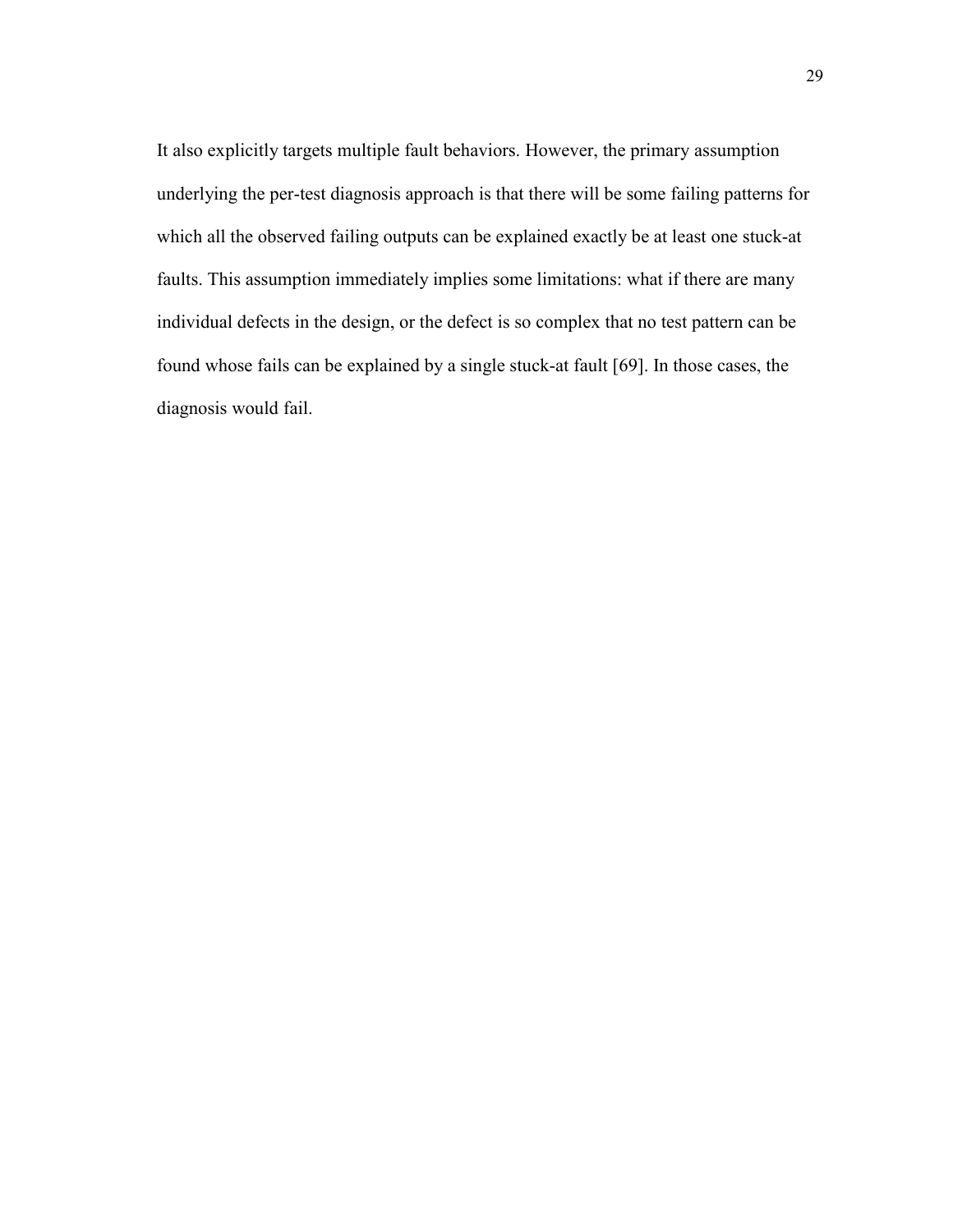### 3. CRITICAL PATH TRACING

### 3.1 Overview

Critical path tracing is very useful in fault and design error diagnosis [22], where fast observability calculations are important. Critical path tracing has also been proposed as an efficient alternative to fault simulation because it is faster and requires less memory than conventional fault simulation [71][72]. One of the key factors contributing to the increased efficiency of critical path tracing compared to fault simulation is that it deals directly only with the detected faults rather than all possible faults.

Critical path tracing is used to find faults detected by a specific test vector. It is a twostep procedure. First, it simulates the fault-free circuit and identifies sensitive gate inputs. Second, it traces paths from primary outputs (POs) toward primary inputs (PIs) along which faults are detected. Critical path tracing was proposed by Abramovici, Menon and Miller. The original implementation of this method is named CRIPT [71][73]. In this original critical path tracing approach, when a fanout is encountered, a simulation phase will determine if the effect of changing the value of a fanout stem will be marked as critical. In order to reduce the size of the section of the circuit that is simulated, a partitioning of the circuit is done to simulate only up to the point whose effect on the output is known. CRIPT was reported to be inaccurate due to multiple path sensitization [71]. In addition, CRIPT had  $O(G^2)$  time complexity in the worst case [74] where  $G$  is the number of gates in the circuit. CRIPT is inefficient because critical path tracing by this method requires much forward simulation and backward propagation in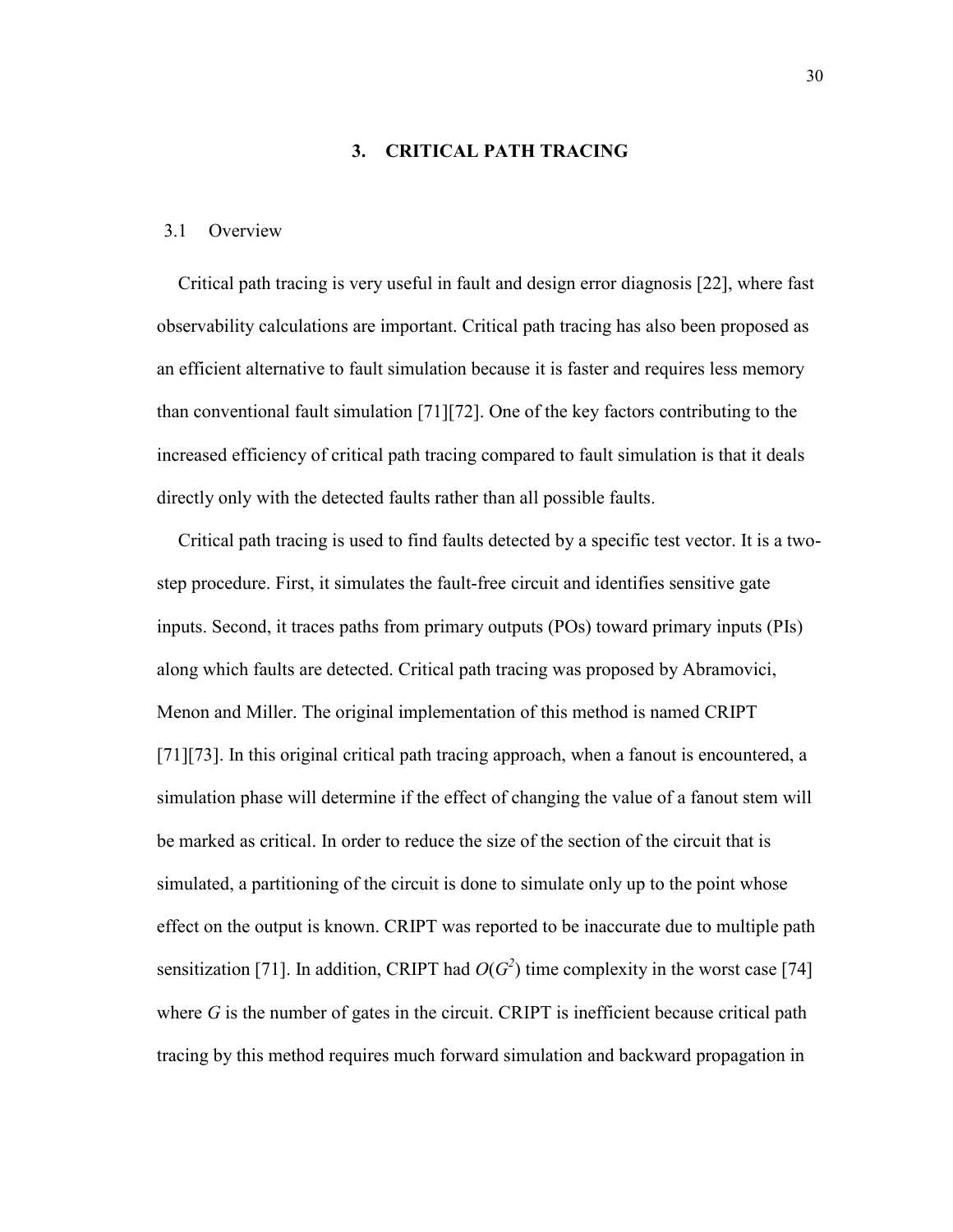an iterative fashion. In addition, partitioning of the circuit into isolated fanout-free regions (FFR) is a time consuming process. More recently, CRIPT was made exact with the introduction of stem analysis by forward propagation [73][75]. However, this exact critical path tracing algorithm was slow. Another critical path tracing approach [76][77] introduced a dynamic data structure, called the criticality constraint graph (CCG), which carries enough information during the backward pass to determine a stem's criticality from the criticality of its fanout branches. This algorithm is fast and exact, but its dynamic data management makes the algorithm much more complicated than CRIPT. Considering the problems associated with the above techniques, a simple method named one pass critical path tracing was proposed by Navabi et al [78]. This method is exact and runs in linear time. However, it has several problems. First, the stem analysis only considers AND, NAND, OR and NOR gates with two inputs. Second, the rules used to determine stem criticality do not cover all cases of reconvergence. Third, this method does not consider unknown X values. Thus, this method cannot be applied on real circuits.

We proposed a fast critical path tracing algorithm which extends one pass critical path tracing so that it can be applied on any combinational circuit. It avoids frequent iterative forward simulation and backward propagation [79][80]. Fault free simulation is only done once and supports three logic values of 0, 1 and X. For most cases, stem criticality is determined in one pass by applying seven rules. This improved critical path tracing algorithm is exact because it can handle any kind of recovergence in circuits.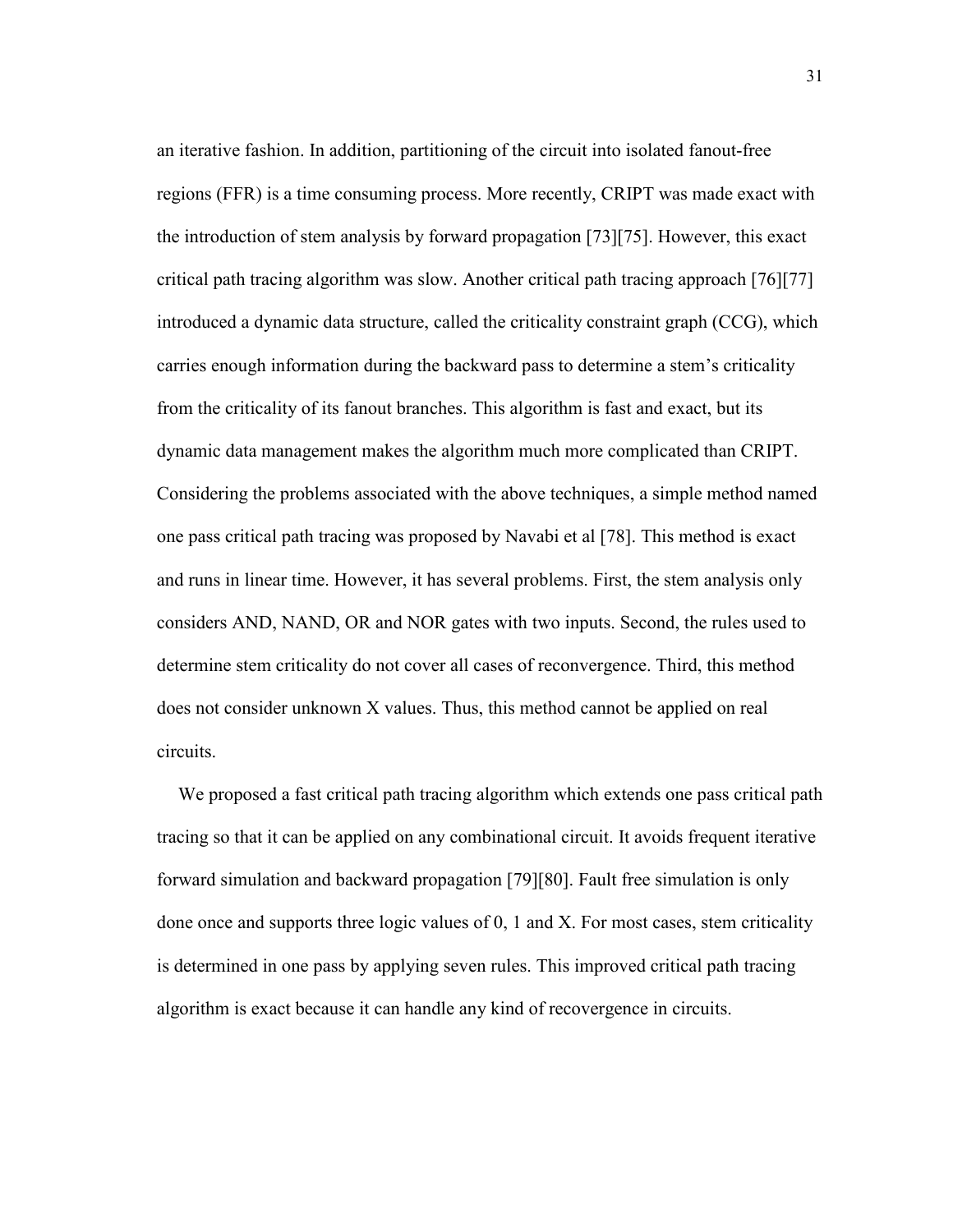### 3.2 Main Concepts and Definitions

This section introduces the key definitions and concepts in critical path tracing.

3.2.1 Critical Line

The concept of *critical line* is defined in [81]. A line  $l$  has a critical value  $v$  in the test vector t if and only if t detects the fault  $l s-a-v$ . A line with a critical value in t is said to be critical in t.

All primary outputs are critical due to their perfect observability. All critical lines for a given test vector form the *critical paths* [82] which are determined by backtracing from POs towards PIs.

#### 3.2.2 Sensitive Input

A gate input is sensitive if complementing its value would change the value of the gate output [71]. Sensitive inputs can be identified based on the Dominant Logic Value (DLV) [72]. A DLV at a gate input is one that forces the gate output to a value, regardless of the values on the other inputs. The DLV of AND and NAND gates is 0, while the DLV of OR and NOR gates is 1. XOR and XNOR gates have no DLV because any single input change will cause an output to change. The following rules are used to identify sensitivity [71] in a 2-valued simulation:

- 1. If only one input *i* has a DLV, then *i* is sensitive.
- 2. If all inputs have the complement of the DLV, then all inputs are sensitive.
- 3. If neither 1 nor 2 holds, then no input is sensitive.
- 4. All inputs on XOR and XNOR gates are sensitive.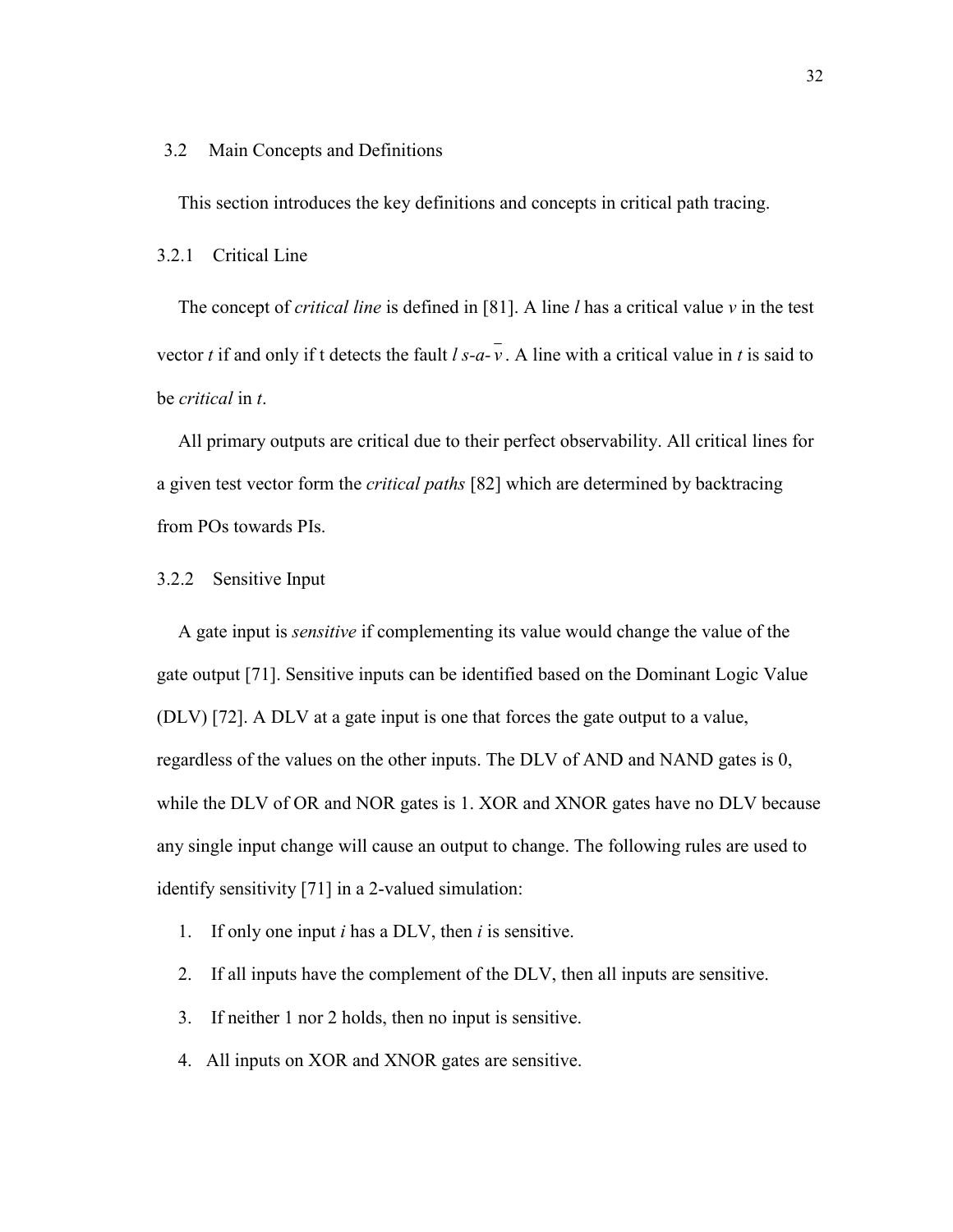These rules can be extended to handle 3-valued simulation. Figure 5 demonstrates such a case.



Figure 5. A gate with unknown input value.

In Figure 5, assume there is a SA0 (stuck-at-zero) fault at the top input; therefore the faulty output is 0. In traditional 3-valued simulation, the faulty '0' value is considered as a different value from the previous X (unknown) value. However, this cannot hold when we determine sensitive inputs. If the output of the good machine had actually been 0, it would be impossible to observe the difference between this value and the faulty machine '0' value [83]. Two rules below will be used to determine the sensitivity of a gate input when using 3-valued simulation:

- 1. If the gate output is X, then no input is sensitive.
- 2. If at least one input is X, there no input is sensitive.

With sensitive inputs identified, we can determine if a gate input is critical. A gate input is critical if the gate output is critical and the input is sensitive [71].

### 3.2.3 Blocked Line

If an input of a gate is non-critical, this line is a *blocked line*. As the name implies, a blocked line blocks the propagation of a fault from the gate output. A blocked path is a path with at least one blocked line [78].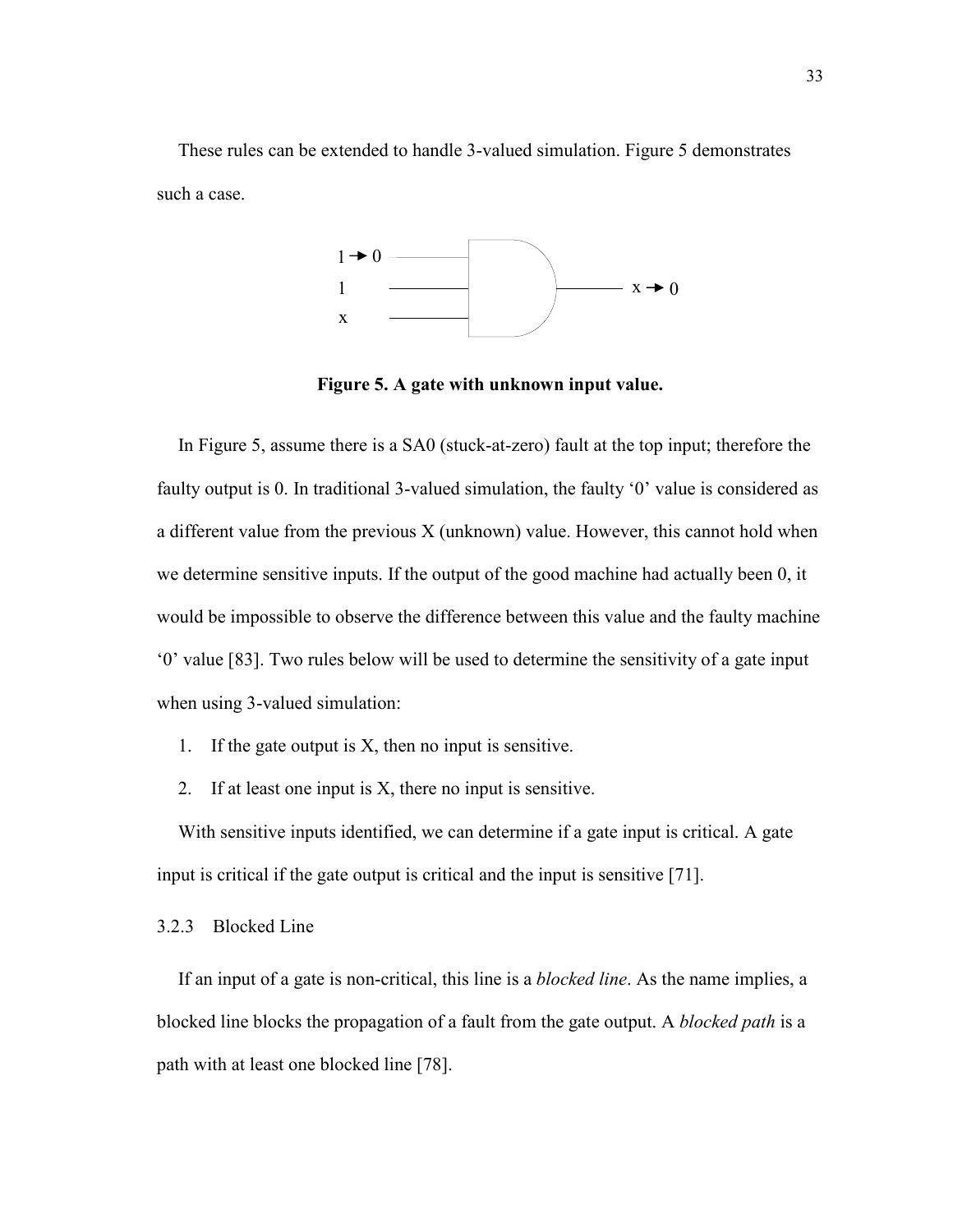Each line in the circuit has a blocked value  $n$ , which indicates how many blocked lines are on the path between the PO and the gate that has this line as output.

Figure 6 shows how an input line is identified as a critical line or blocked line for a simple two-input AND gate. In a two input AND gate, if only one of the inputs of the gate has a  $DLV$ , as shown in Figure  $6(a)$ , that input line is critical and the other is blocked. If both inputs have a DLV, as shown in Figure 6(b), then each input is blocked by the other input. Therefore, both inputs will be referred to as blocked. If both inputs of a gate have non-controlling values, as shown in Figure  $6(c)$ , then both inputs are critical, since changing either input will change the output value.



Figure 6. Critical and blocked input.

### 3.2.4 Critical Path Graph

To simplify our analysis of critical path tracing, a critical path graph (CPG) [78] is used to describe the gate interconnection. In the graph, each gate is represented as a node while critical lines and blocked lines are shown as solid and dashed line respectively. The integer value on each line represents its blocked value. Figure 7 shows a simple circuit and its corresponding CPG. The dots indicate the sensitive inputs and the bold lines represent critical lines in Figure 7(a).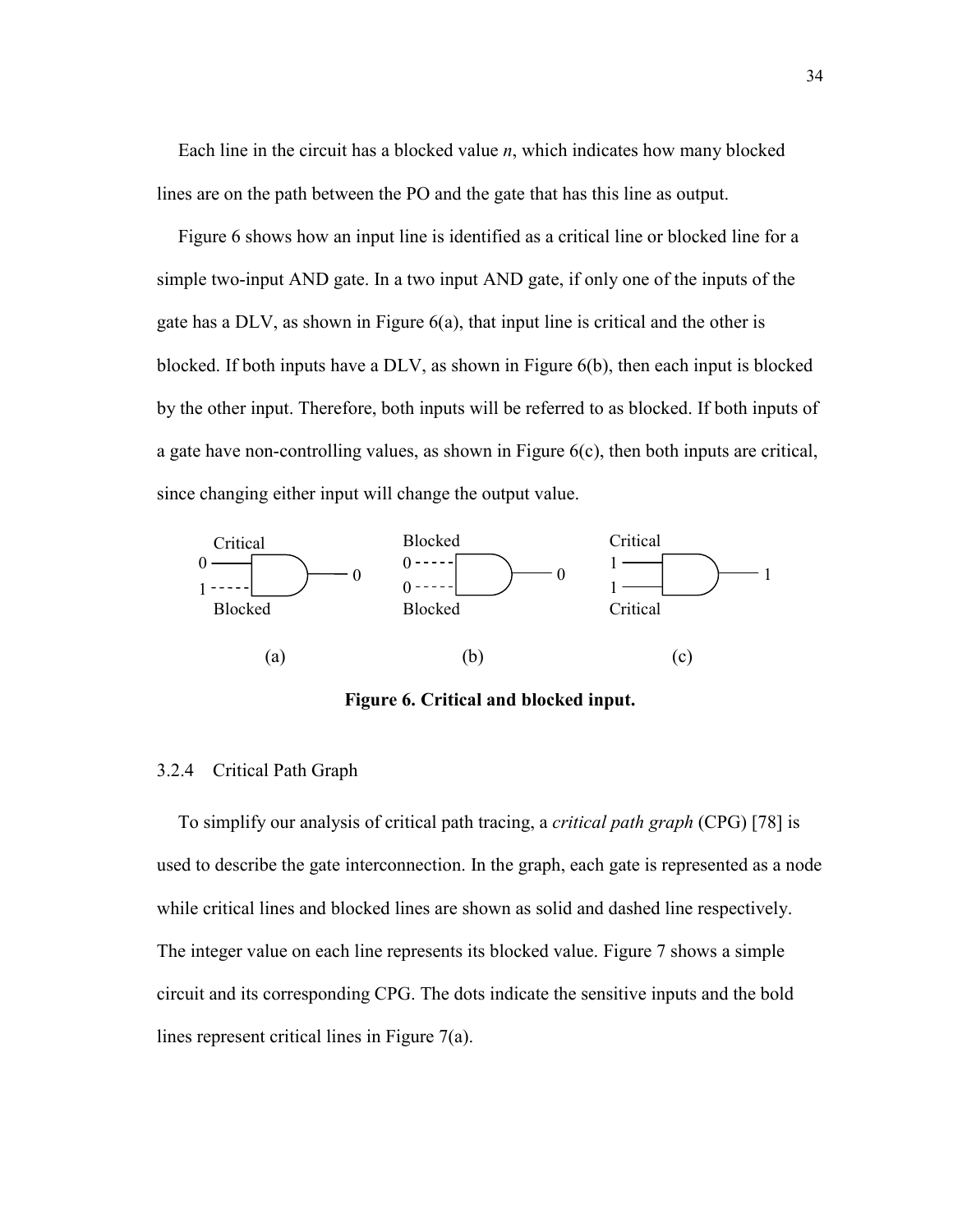



(b)

Figure 7. Example of critical path graph.

# 3.2.5 Self-Masking and Multiple Path Sensitization

If circuit does not contain any reconvergent fanout, critical path tracing is straightforward [72]. We illustrate critical path tracing in a fanout-free circuit, using the example in Figure 8. Critical path tracing in a fanout-free circuit is a simple tree traversal procedure that recursively marks every sensitive input of a gate with critical output from POs toward PIs. This uses the fact that if a gate output is critical, then its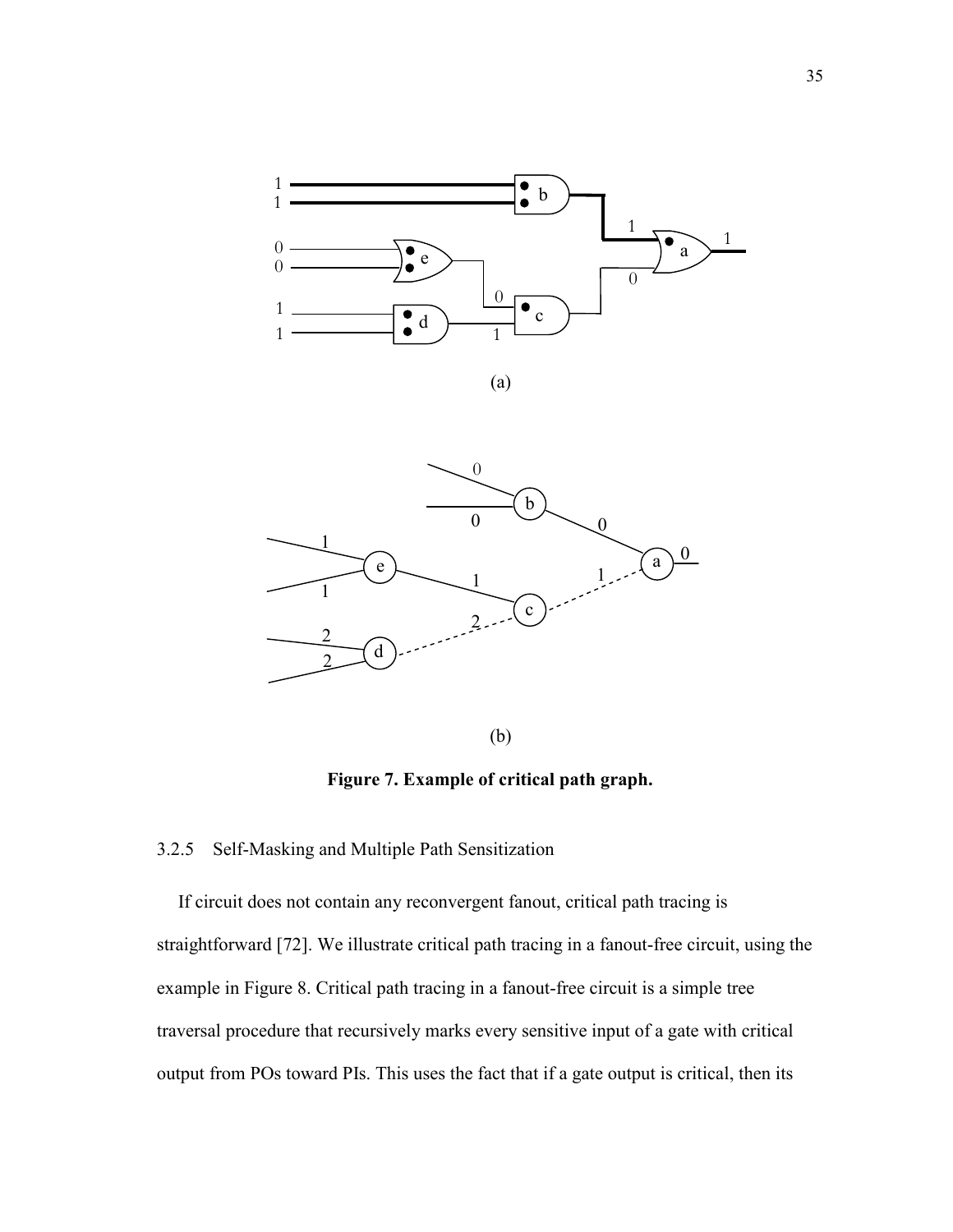sensitive inputs are critical.



Figure 8. Critical path tracing in a fanout-free circuit.

However, reconvergence occurs frequently in real digital circuits. Two problems caused by reconvergence are self-masking and multiple path sensitization.

Self-masking is a phenomenon in which a fault effect propagates along two or more paths and reconverges with opposite parities at a gate, where the fault effects cancel out [72]. In Figure 9, we can see that the effect of the fault B SA0 propagating along two paths with opposite parities such that they cancel each other at reconvergence point D. Self-masking implies that a stem may be non-critical even though all of its fanouts are critical.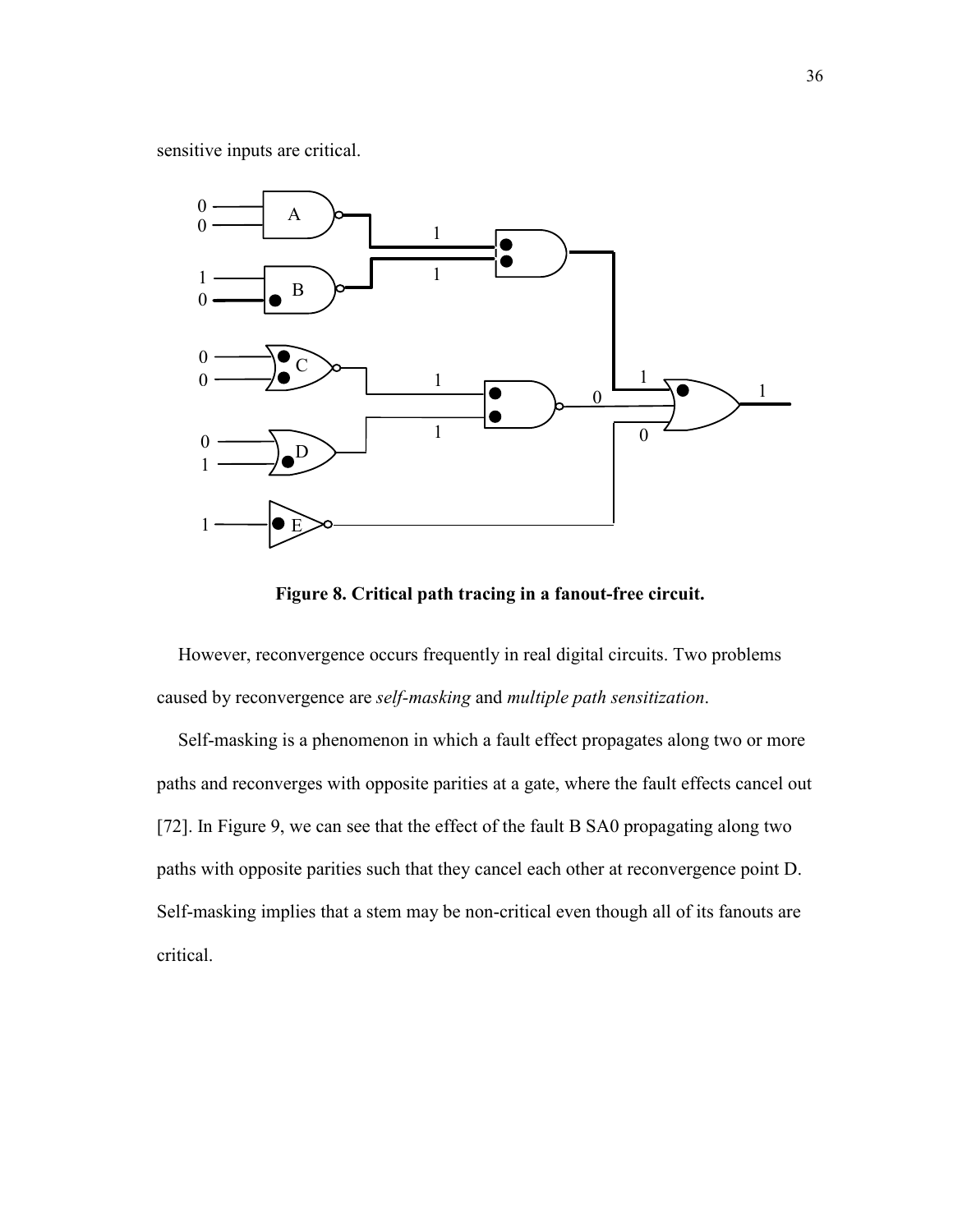

Figure 9. Example of self-masking [71].

Another problem caused by reconvergence is multiple path sensitization [71], which implies a stem may be critical even though all of its fanouts are non-critical. In Figure 10, although B1 and B2 are both non-critical, stem B is critical because the effect of fault B SA0 could be propagated to primary output D.



Figure 10. Example of multiple path sensitization.

### 3.3 Algorithm Flow of Improved Critical Path Tracing

Since the criticality of a stem cannot be directly deduced from the criticality of its fanouts, stem processing requires a great deal of analysis, and determining criticality of a stem takes up a major part of the computation time for critical path tracing [72][84][85].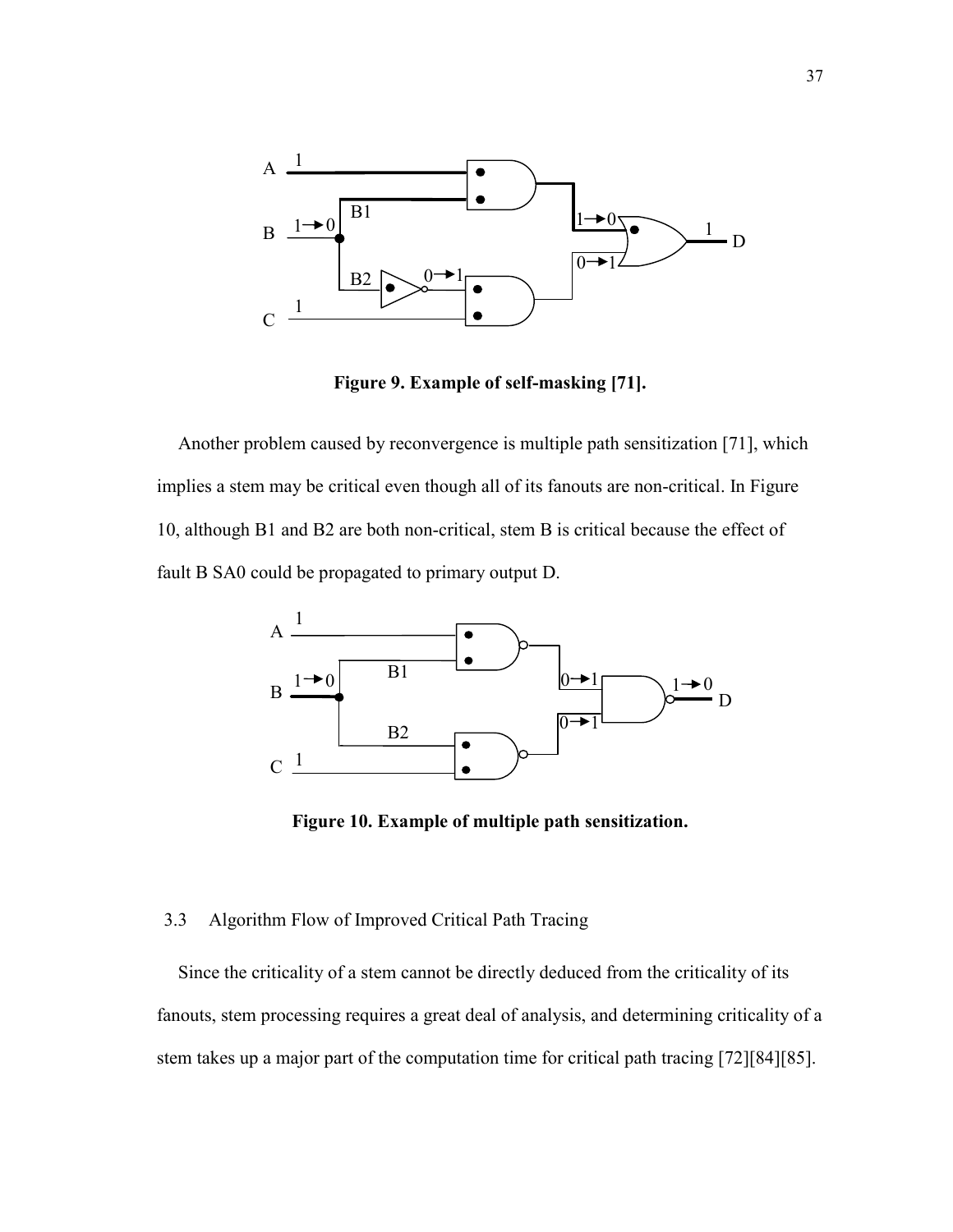In this section, the details of the fast critical path tracing algorithm will be described and the rules to determine stem criticality will be introduced.

Figure 11 outlines the flow of the improved critical path tracing algorithm for a given test pattern. First, fault-free simulation is performed to determine the logic value for each line. Then the algorithm preprocesses the circuit to identify the logic cones feeding each primary output (PO). In each cone, sensitive inputs are marked according to the rules described in section 3.2.2. The algorithm then processes every cone starting at its PO. During the backtracing, there are two main operations on the inputs of the gate being evaluated. First, the sensitive input net has been directly marked as a critical line and inserted into the critical path if the gate output is critical and this input net is not a fanout of a stem. Second, if the input is a stem fanout, the stem is checked to see if its criticality has already been determined. If the stem is already known as critical, backtracing continues. If stem criticality is unknown, we must determine if it needs forward fault simulation to determine its criticality. If yes, fault simulation is performed between the stem and its convergence gates. The fault simulation stops as soon as the effect of a fault disappears. Otherwise, the algorithm checks whether all the information needed to compute stem criticality is available. If so, the stem analysis rules are applied to analyze the stem. The rules are described in the following section. Otherwise, the inputs in level  $n+1$  of the circuit are processed, assuming the current level (rank) is n. The level of a net is computed in the standard fashion: a primary input is assigned level 0, and the level of a gate output is  $i_{max}+1$  where  $i_{max}$  is the highest level among the levels of the gate inputs. Thus, no stem is analyzed until all of its fanout branches (FOB) have been considered.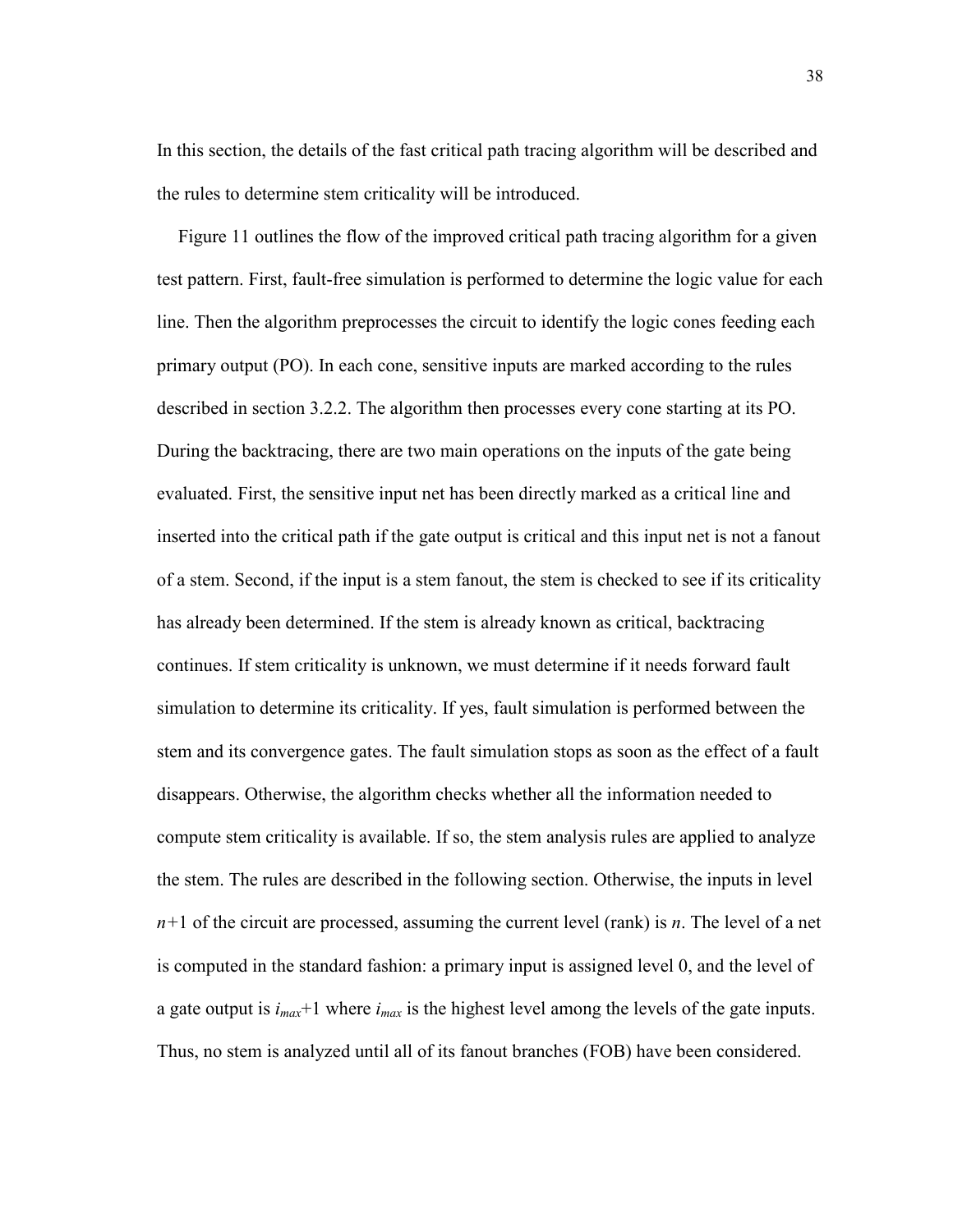This process repeats until all inputs in the cone have been analyzed.



Figure 11. Critical path tracing algorithm flow.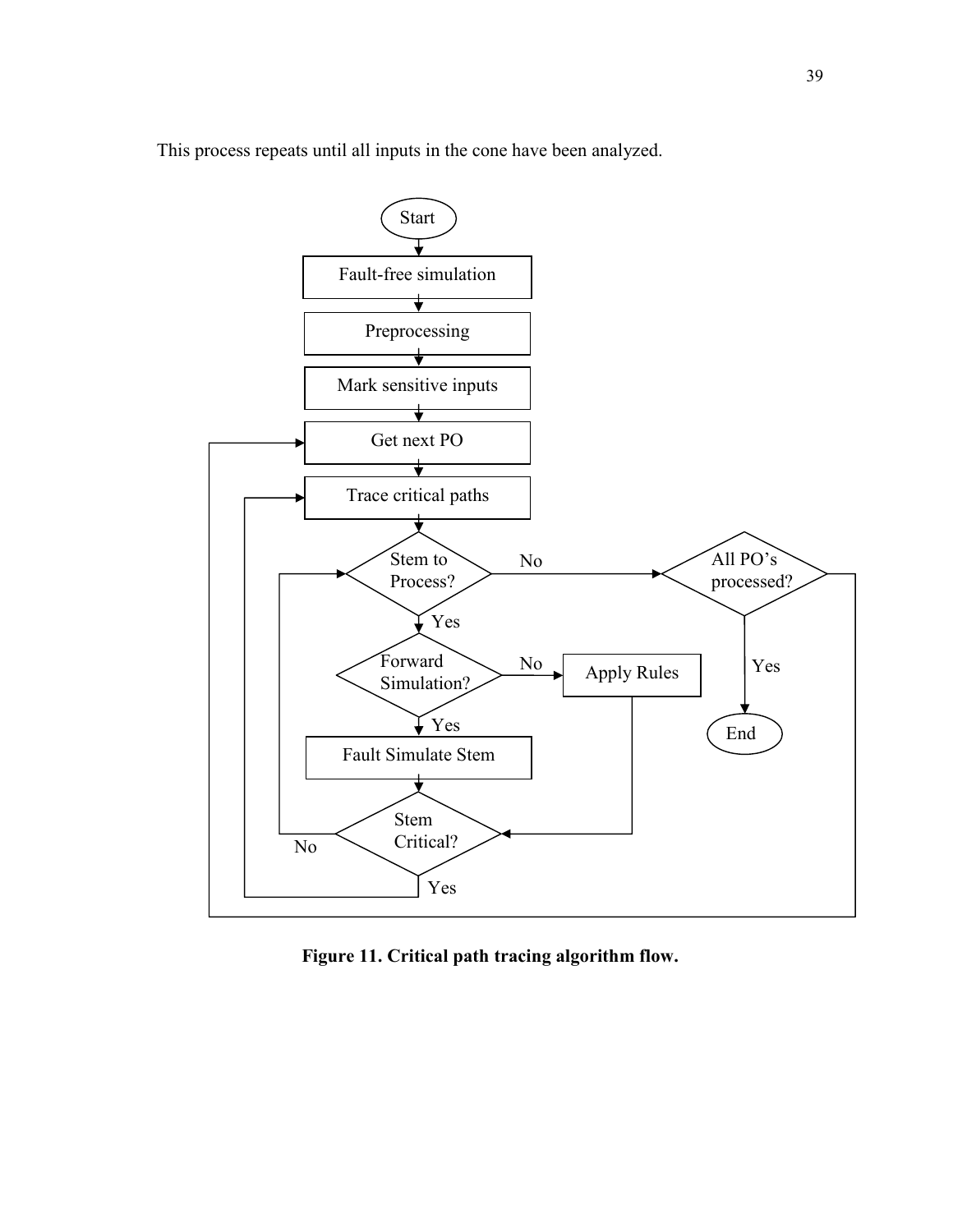### 3.4 Stem Analysis

As discussed above, stem analysis is the major part of the critical path tracing algorithm. An efficient stem analysis strategy will significantly speed up the entire process. Before describing the details of the stem analysis, several important definitions are presented.

1. Convergence Point and Divergence Point

If the fanouts of gate A reconverge at gate B, gate B is called the convergence point of gate A. Gate A is called a divergence point. A divergence point is just a stem.

2. Loop

The term loop is first defined in [78]. A reconvergent fanout not containing another reconvergent fanout is called a loop. A loop has only one divergence point and one convergence point.

A loop can either be replaced by a critical line or a blocked line in a critical path graph according to the following rules. The rules consider all common logic gate types except XOR and XNOR with more than 2 inputs because they rarely appear in circuits. The algorithm can be readily extended to handle multiple input XOR/XNOR gates, or such gates can be readily decomposed into two-input gates.

3.4.1 Rule A1

Rule A1 is stated as follows: if the convergence point is an XOR/XNOR gate and all paths between convergence and divergence point are continuous paths, this loop can be replaced by a blocked line between convergence and divergence point. Figure 12 shows an application of rule A1. Since the fault effect at X cannot be propagated to Z, the loop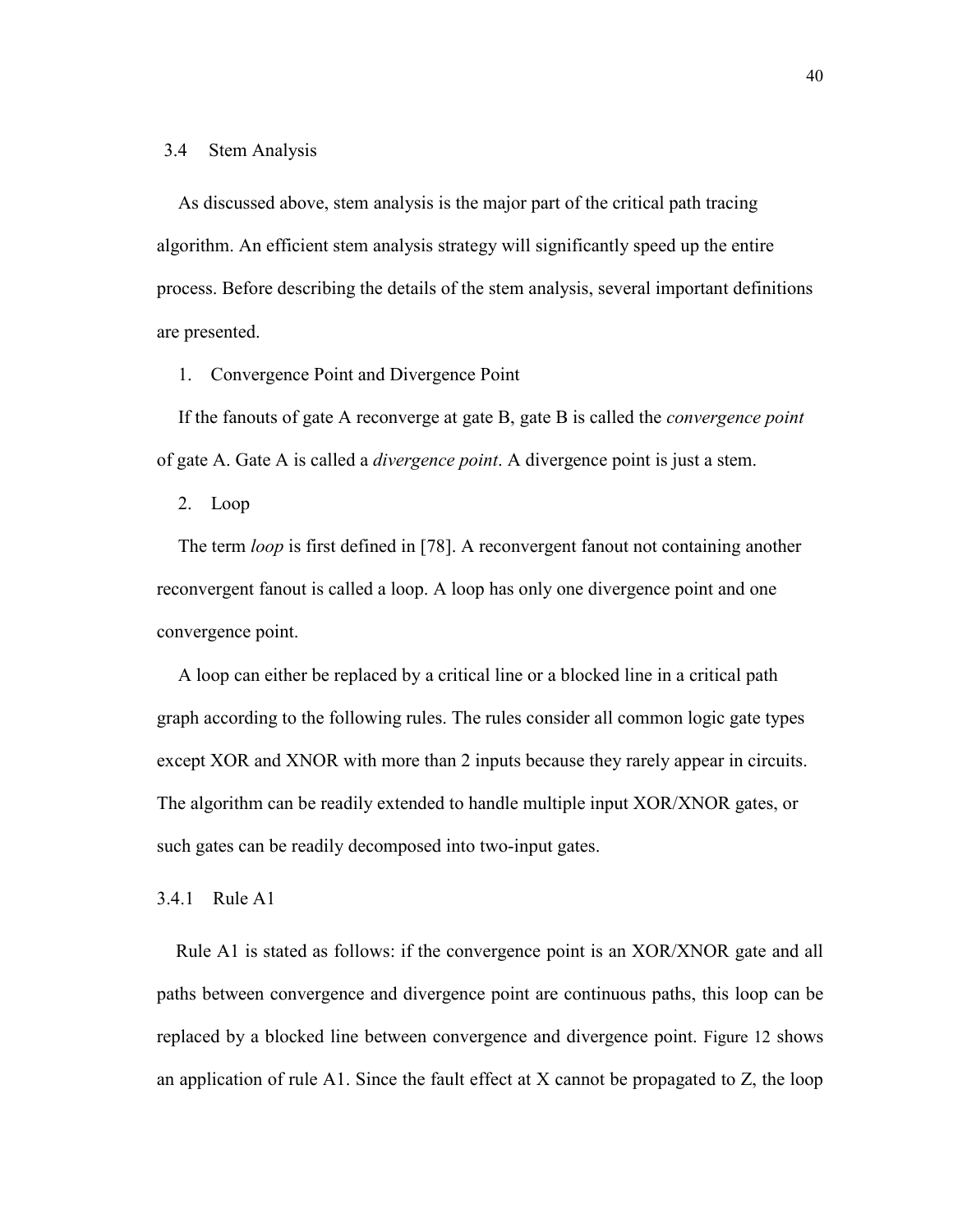is equivalent to a blocked line between X and Z. Figure 13 shows the corresponding critical path graph of the circuit.



Figure 12. Example of rule A1 application.



Figure 13. Corresponding critical path graph of A1 application.

To prove rule A1, Figure 14 shows the critical path graph that summarizes all the cases covered by rule A1. In this graph, double solid lines represent a critical path, double dash lines represent a blocked path, on which there is at least one blocked line.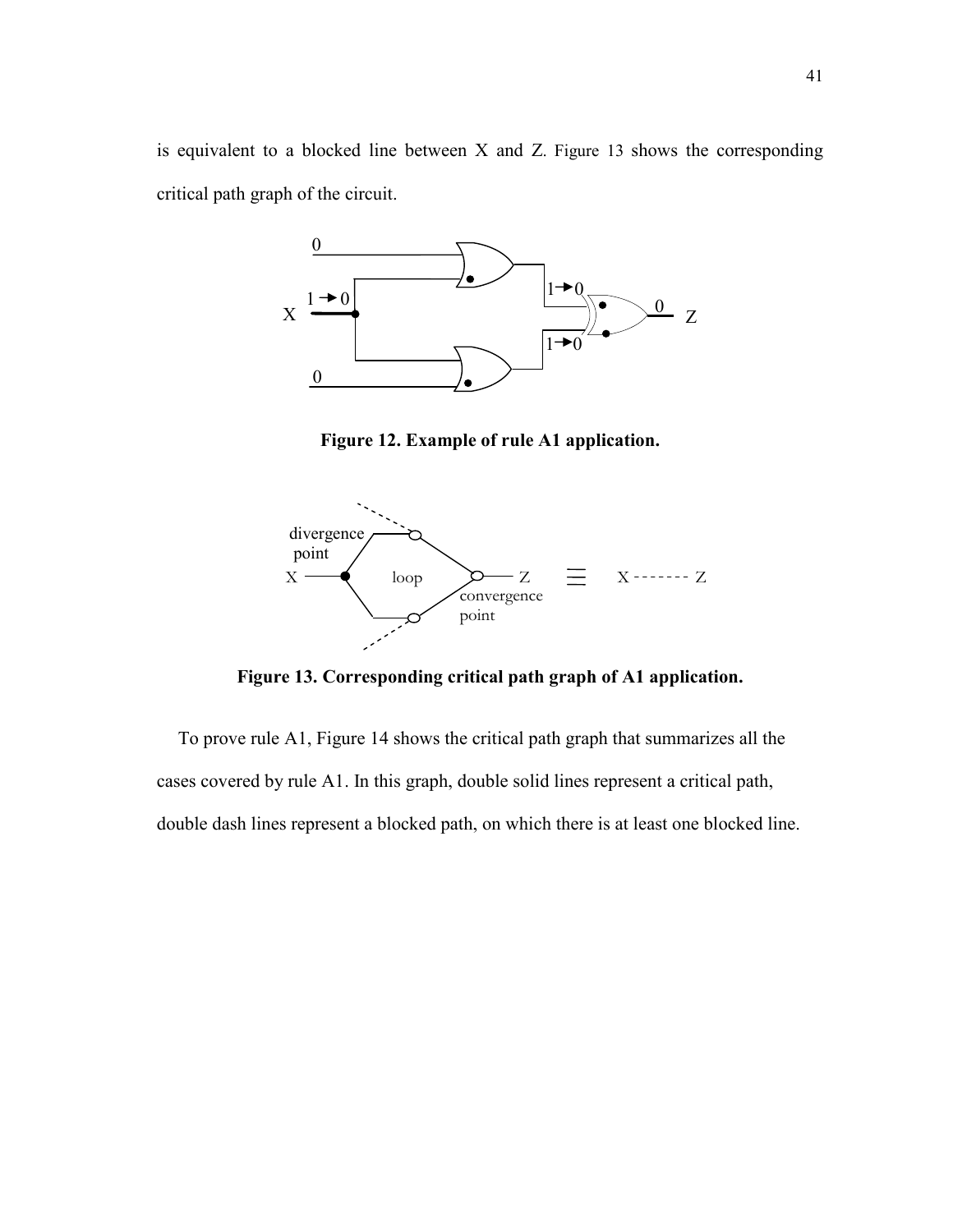

Figure 14. Critical path graph for rule A1 cases.

The justification of rule A1 is as follows: Since the paths between X and A and between X and B are both critical paths, the change at X will change both I1 and I2 which are input lines of Z. If both inputs of XOR/XNOR gates change, the output will not change. Therefore, the fault effect at X cannot be propagated to Z, and the loop between X and Z is replaced by a blocked line.

### 3.4.2 Rule A2

Rule A2 is stated as follows: a loop containing no blocked lines at a convergence point and at least one continuous path of critical lines between convergence point and divergence point, except if it is covered by rule A1, can be replaced by a critical line.



Figure 15. Example of rule A2 application.

Figure 15 shows an application of rule A2. Since the effect of a fault at divergence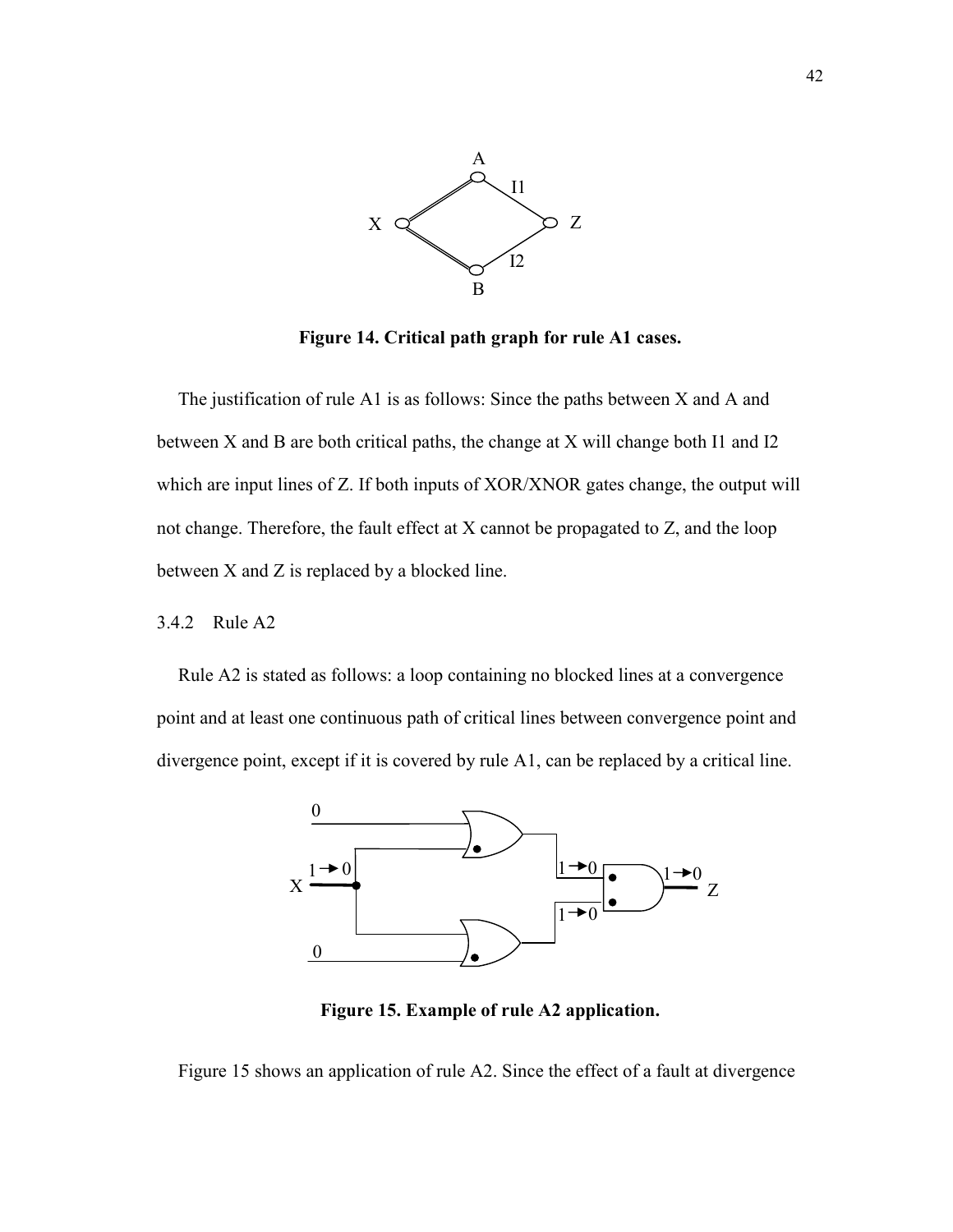point X can be propagated to convergence point Z, the loop is equivalent to a critical line between X and Z. Figure 16 shows the corresponding critical path graph of the circuit.



Figure 16. Corresponding critical path graph of rule A2 application.

To prove rule A2, Figure 17 shows the critical path graph that summarizes all the cases covered by rule A2.



Figure 17. Critical path graph for rule A2 cases.

The justification of rule A2 for case 1, which is summarized by Figure  $17(a)$ , is as follows:

If Z is a AND/NAND gate, then the inputs I1 and I2 must have logic value (1, 1). So the output of Z is 1 for an AND gate, 0 for a NAND gate, which is represented by  $O(Z)$  $= 0/1$ . If the output value of X changes, I1 will change while I2 will remain the same because the path between X and A is critical and the path between X and B is blocked.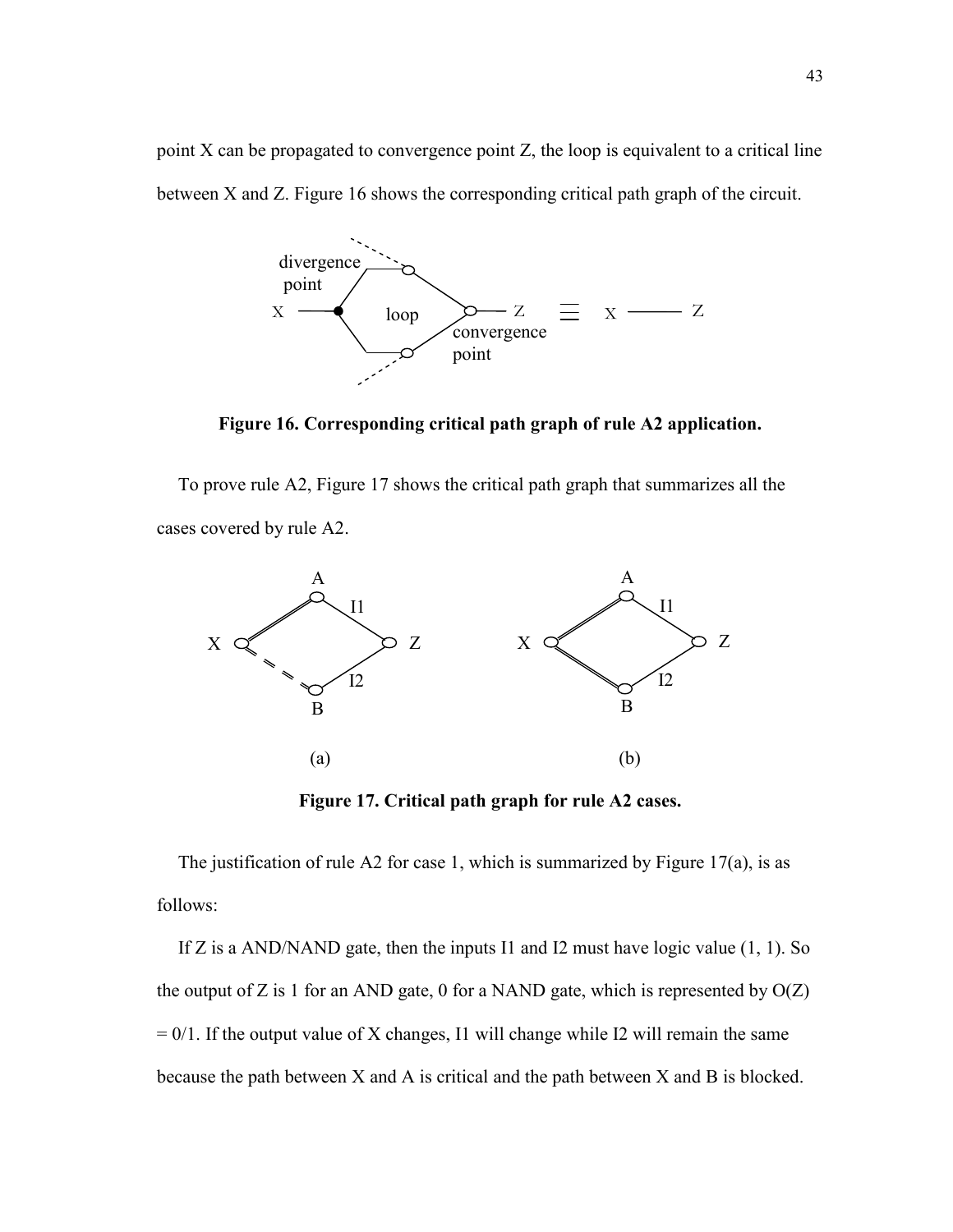The new value of (I1', I2') is (1, 0), which means  $O'(Z) = 1/0$ . It has been shown that the fault effect at X could be propagated to Z, so rule A2 holds in this case.

If Z is an OR/NOR gate, then the inputs I1 and I2 must have logic value  $(0, 0)$ . So the output of Z is 0 for an OR gate, 1 for a NOR gate, which is represented by  $O(Z) = 0/1$ . If the output value of X changes, I1 will change while I2 will remain the same. The new value of (I1', I2') is (1, 0), which means  $O'(Z) = 1/0$ . It has been shown that the fault effect at X could be propagated to Z, so rule A2 holds in this case.

If Z is a XOR/XNOR gate, then the output changes as long as one of the inputs changes. If the output of X changes, I1 changes so that the output of Z changes. Rule A2 also holds in this case.

For case 2, which is summarized by Figure 17(b), gate Z cannot be a XOR or XNOR gate, since that case is covered by rule A1. A similar justification can be applied to prove rule A2 also holds for case 2.

### 3.4.3 Rule B

Rule B is stated as follows: a loop with all lines blocked at the convergence point and no other blocked lines is replaced by a critical line, if all inputs at the convergence point have dominant logic values. Otherwise, the loop is replaced by a blocked line. Figure 18 show an application of rule B. As we can see, the critical path is a discontinuous path.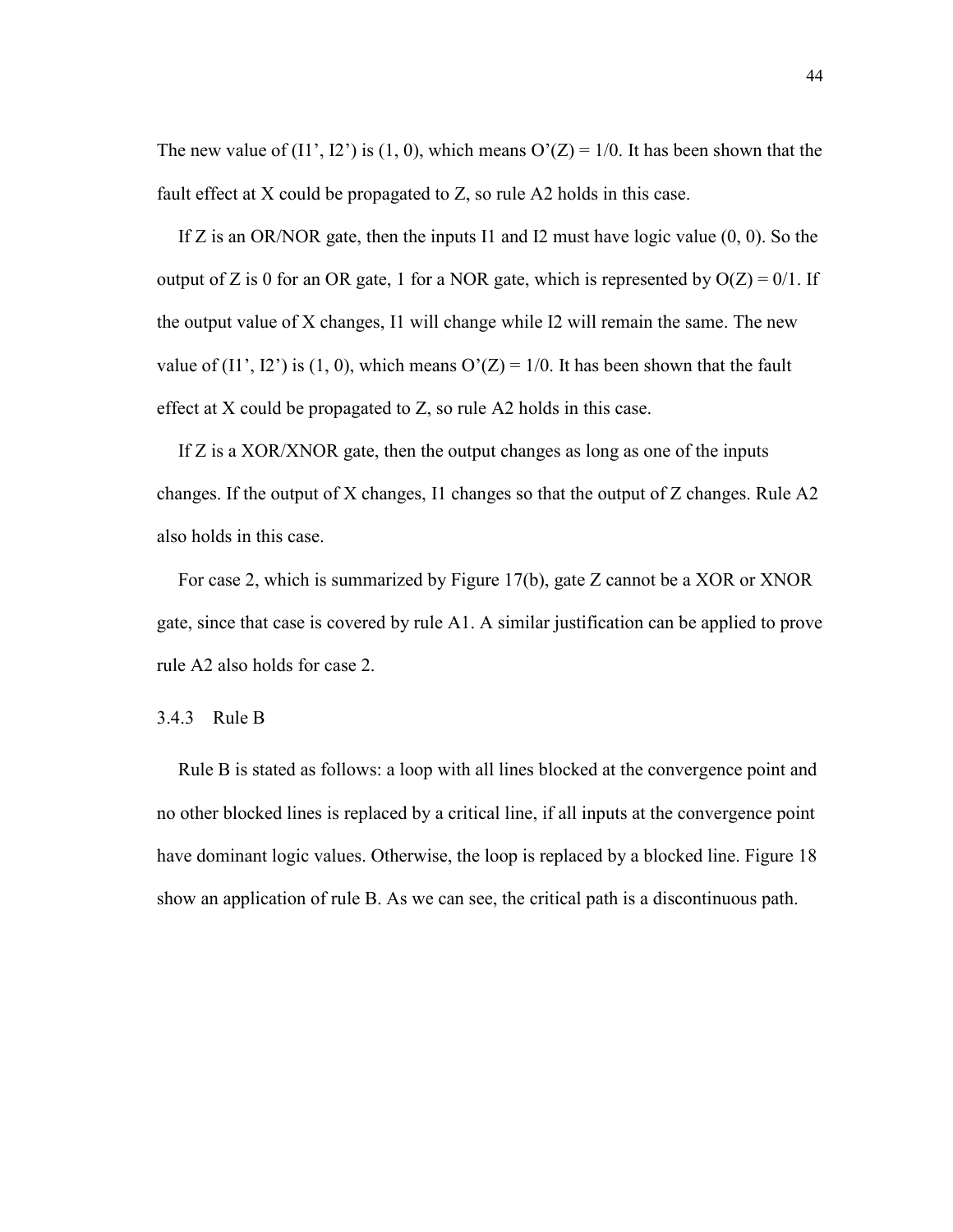

Figure 18. Example of rule B application.

Figure 19 shows the corresponding critical path graph of the example circuit.



Figure 19. Corresponding critical path graph of rule B application.

Figure 20 summarizes the cases covered by rule B. Here we only show the cases with convergence points that have two or three inputs.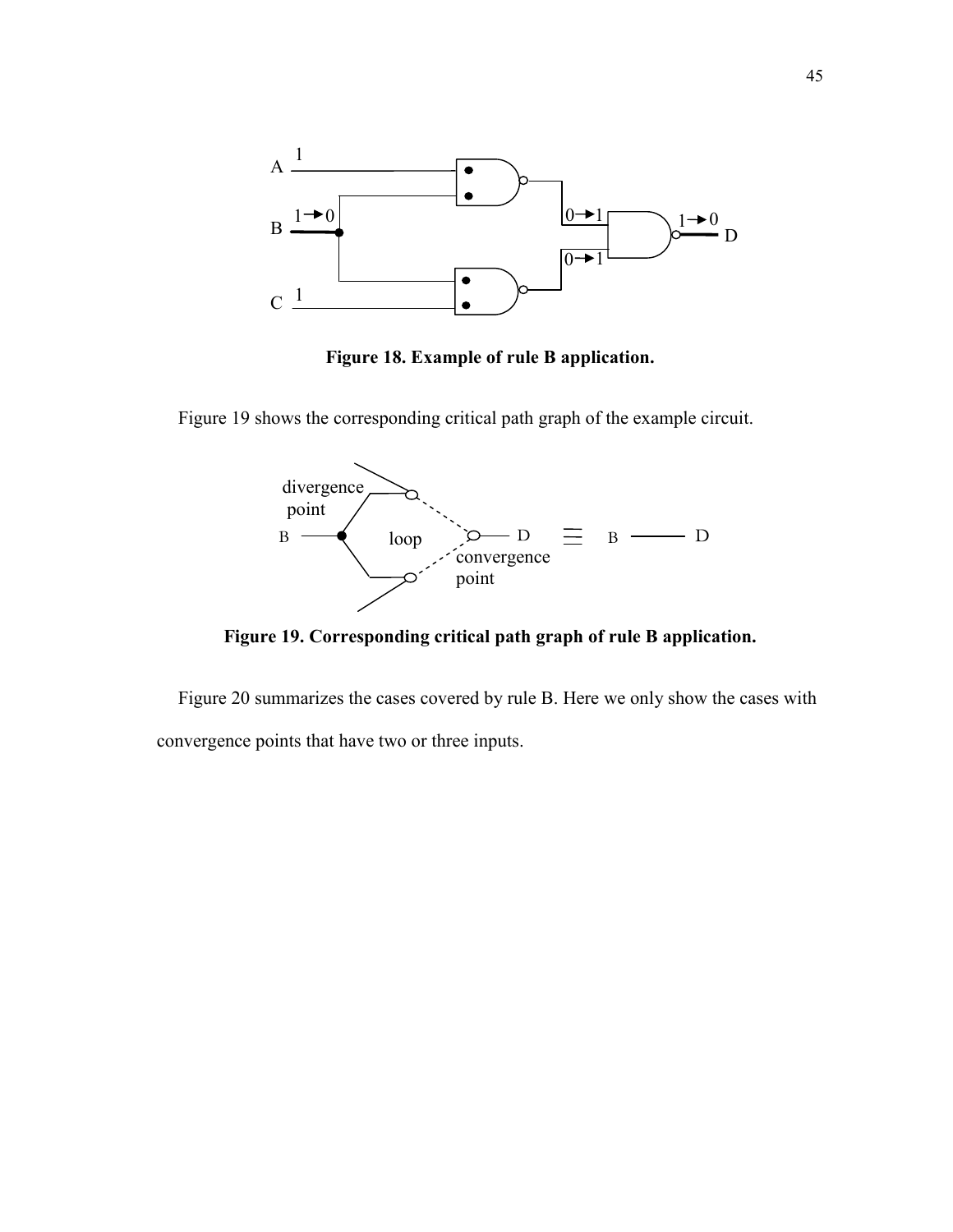

Figure 20. Critical path graph for rule B cases.

Here we only provide the proof for the cases with convergence points that have three inputs. A similar proof could be applied to justify other cases.

If Z is an AND/NAND gate,  $(11, 12, 13)$  must be  $(0, 0, 0)$  or  $(0, 0, 1)$ . First, we consider the case with  $(11, 12, 13) = (0, 0, 0)$ , in which all inputs have dominant logic value; then the output of Z is  $0/1$ . If X changes, the new value set  $(11', 12', 13') = (1, 1, 1)$ 1). Therefore, the new output of Z is 1/0. Rule B holds at this point. Second, we consider the case with  $(11, 12, 13) = (0, 0, 1)$ ; then the output of Z is  $0/1$ . If X changes, the new value set  $(11', 12', 13') = (1, 1, 0)$ . The output of Z is still 0/1. Rule B still holds for this case.

If Z is an OR/NOR gate,  $(11, 12, 13)$  must be  $(1, 1, 1)$  or  $(1, 1, 0)$ . First, we consider the case with  $(11, 12, 13) = (1, 1, 1)$ , in which all inputs have dominant logic values; then the output of Z is  $1/0$ . If X changes, the new value set  $(11', 12', 13') = (0, 0, 0)$ . Therefore, the new output of Z is  $0/1$ . Rule B holds at this point. Second, we consider the case with  $(11, 12, 13) = (1, 1, 0)$ ; then the output of Z is 1/0. If X changes, the new value set  $(11', 12', 13') = (0, 0, 1)$ . The output of Z is still 1/0. Rule B still holds for this case.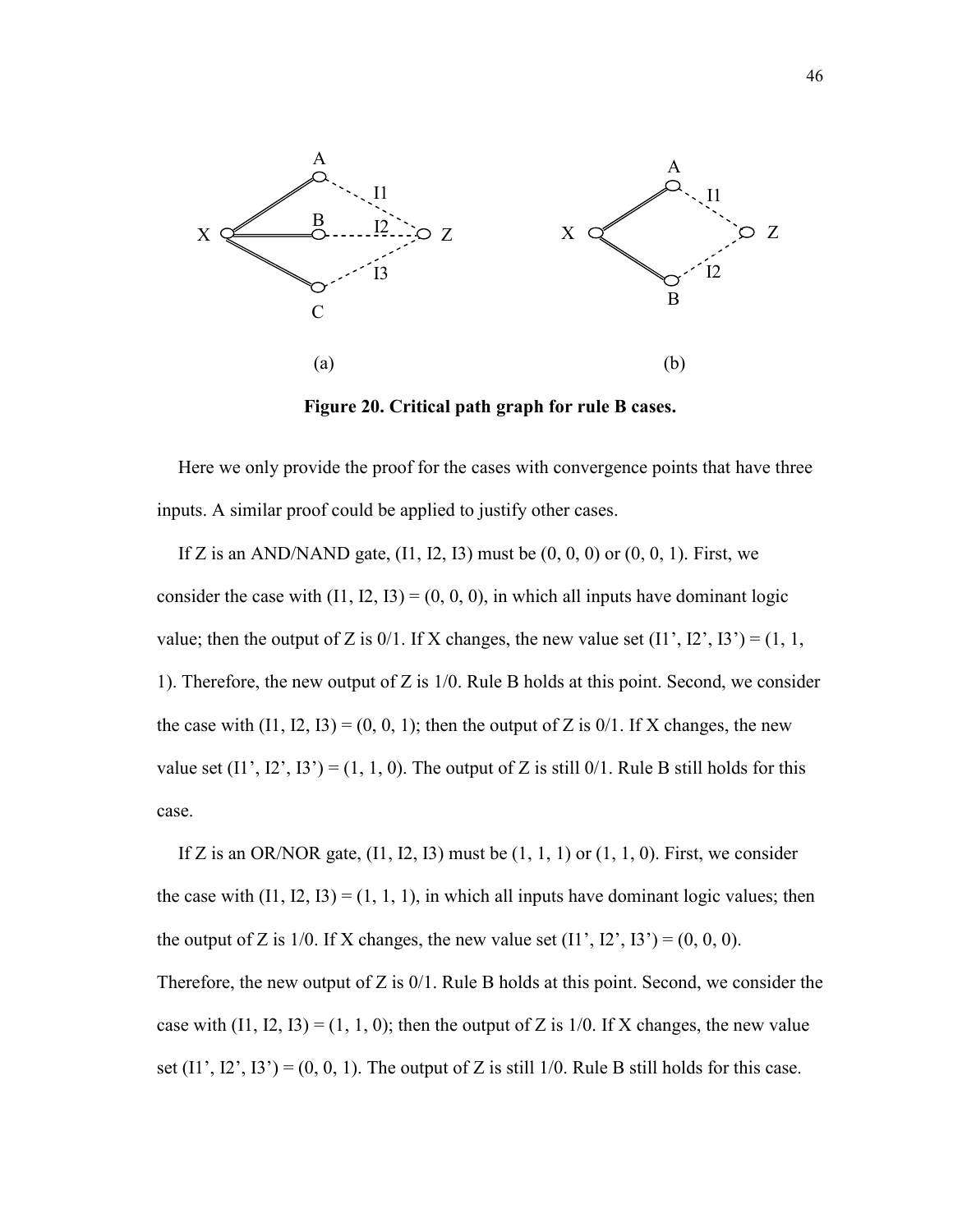The convergence point cannot be an XOR/XNOR gate because the inputs of XOR/XNOR gates are always critical lines.

### 3.4.4 Rule C

Rule C is stated as follows: a loop with at least one blocked line on each path between divergence and convergence points, and at least one critical line at the convergence point, can be replaced by a blocked line between convergence and divergence points.



Figure 21. Example of rule C application.

Figure 21 shows an application of rule C. Figure 22 shows the corresponding critical path graph of the example circuit.



Figure 22. Corresponding critical path graph of rule C application.

Figure 23 summarizes the cases covered by rule C. Here we only list the cases with convergence points that have two inputs for illustration.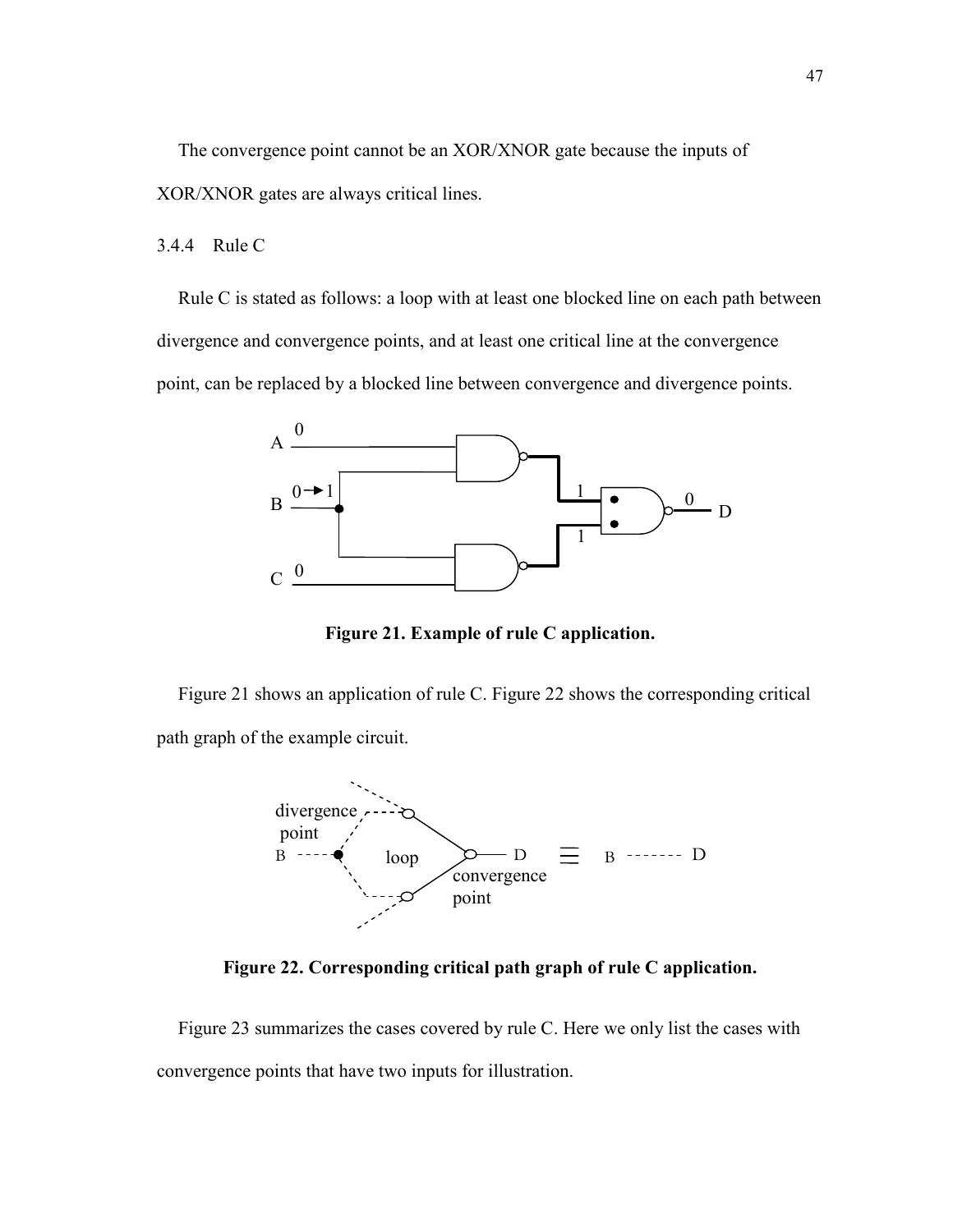

Figure 23. Critical path graph for rule C cases.

Rule C is true for the cases shown in Figure 23(a) and (b) because both the path between X and A, and the path between X and B are blocked, which implies (I1, I2) will not change if X changes. Therefore, the fault effect at X cannot be propagated to Z. Thus the loop between X and Z could be replaced by a blocked line. For cases in Figure 23(c), a method similar to that used to prove rules A1, A2 and B could be used to prove rule C.

### 3.4.5 Rule D

Rule D is stated as follows: a loop with all lines blocked at the convergence point, and at least one other blocked line located between divergence and convergence points, can be replaced by a critical line if both the following conditions are satisfied:

All the paths between the divergence point and the inputs of the convergence point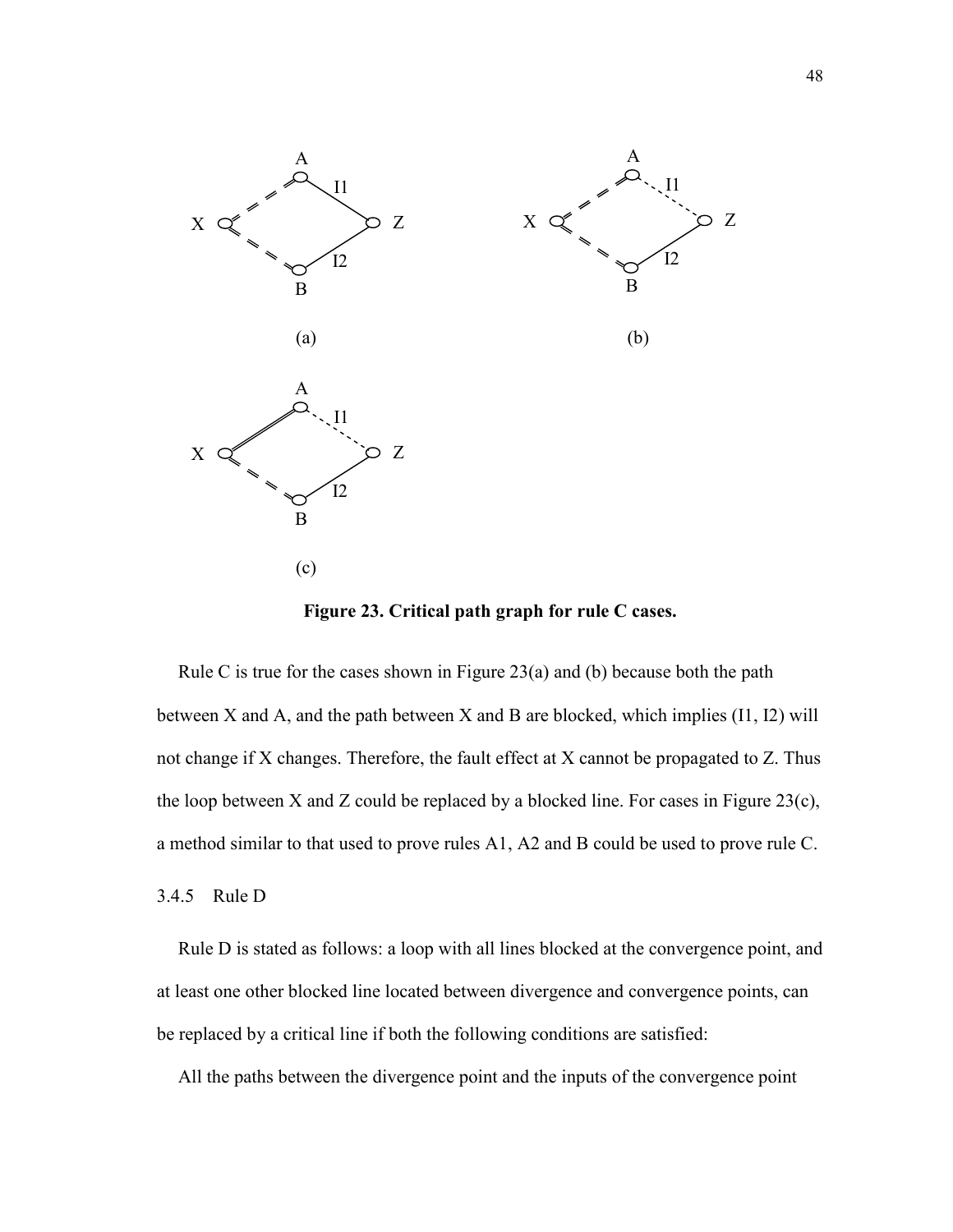with a DLV are critical paths;

All the paths between the divergence point and the inputs of the convergence point with a non-DLV are blocked paths.

Otherwise, it is replaced by a blocked line.

Figure 24 shows an example application of rule D.



Figure 24. Example of rule D application.

Figure 25 shows the corresponding critical path graph of the example circuit. All the paths between stem A and the inputs with DLV at the convergence point are critical paths and the path between stem A and the input with non-DLV is a blocked path, so the fault effect can propagate to the output. Therefore, the loop is replaced with a critical line.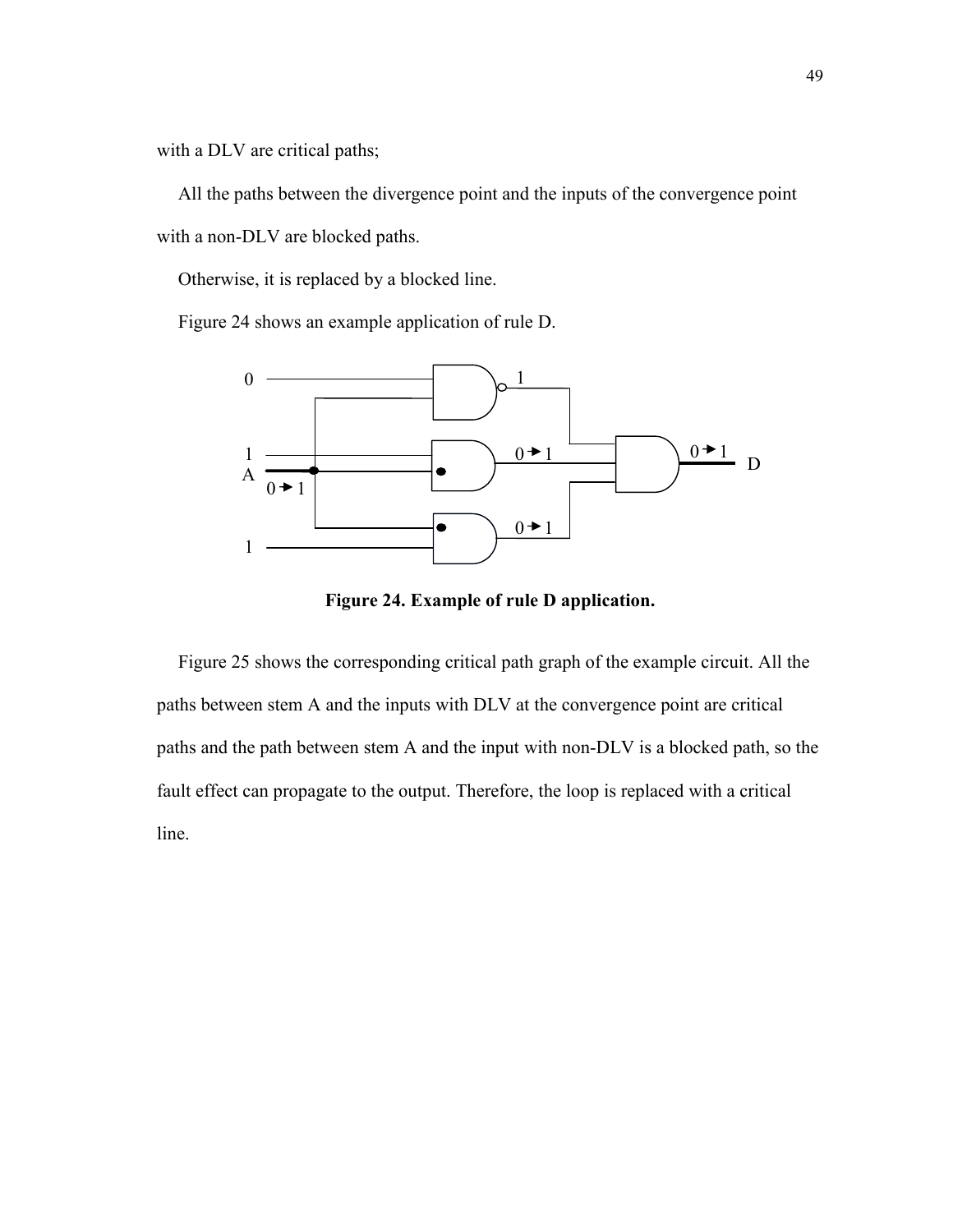

Figure 25. Corresponding critical path graph of rule D application.

Figure 26 summarizes the cases with a two-input convergence point. In Figure 26(a), since both paths to the convergence point are blocked, the fault effect at the divergence point cannot be brought to the convergence point. Therefore, the loop between X and Z is replaced by a blocked line. In other words, stem X is non-critical. The same result can be obtained by applying rule D. Similarly, rule D can be shown to hold for the case illustrated in Figure 26(b).



Figure 26. Critical path graph of rule D cases.

### 3.4.6 Rule E

Rule E is stated as follows: a loop with only one continuous path of critical lines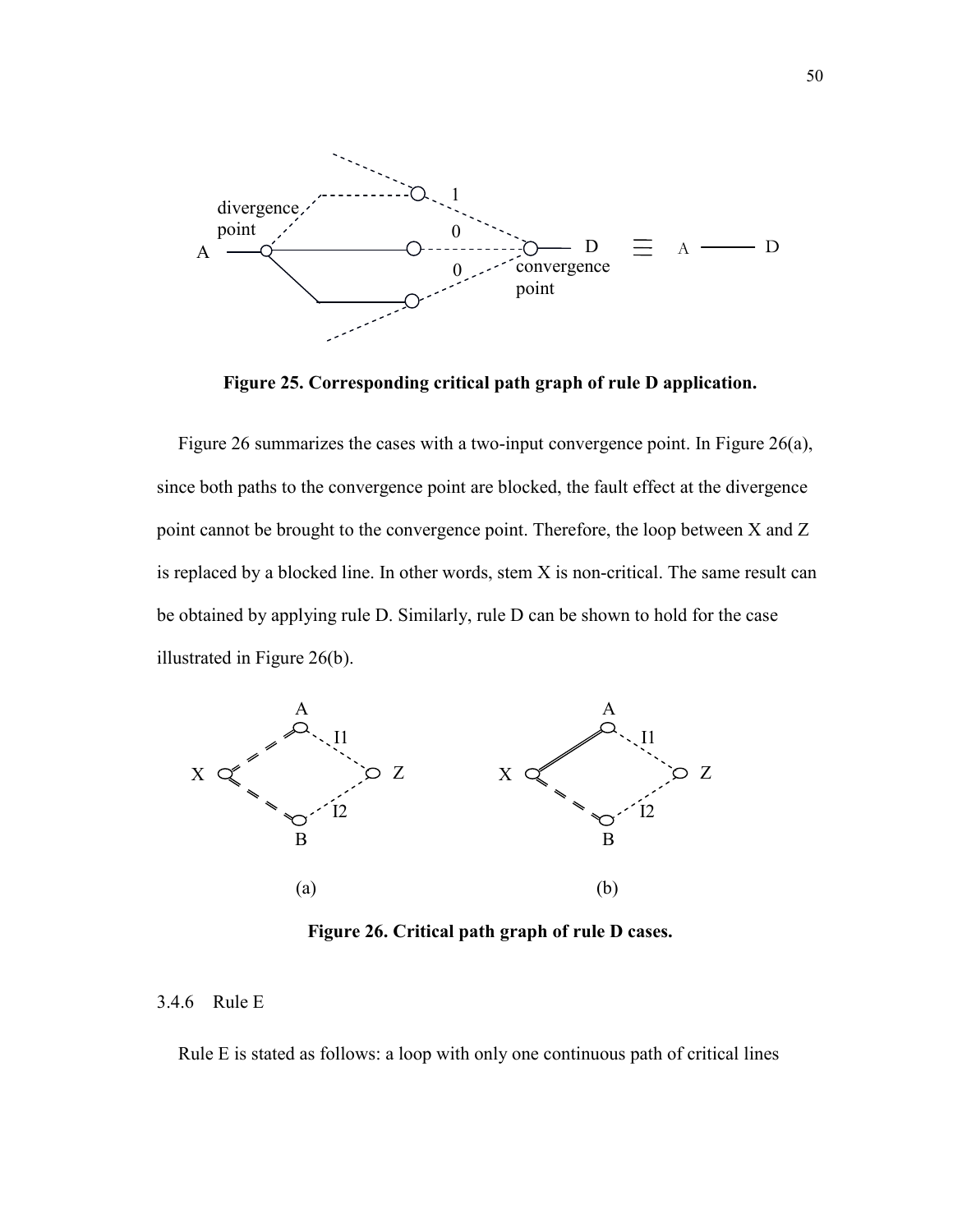between convergence and divergence points, only one critical line at the convergence point, and at least two blocked lines on each of the other paths, can be replaced by a critical line. Figure 27 shows an example application of rule E while Figure 28 shows the corresponding critical path graph of the circuit.



Figure 27. Example application of rule E.



Figure 28. Corresponding critical path graph of rule E application.

Figure 29(a) summarizes the cases with a two-input convergence point while Figure 29(b) shows the cases with a three-input convergence point.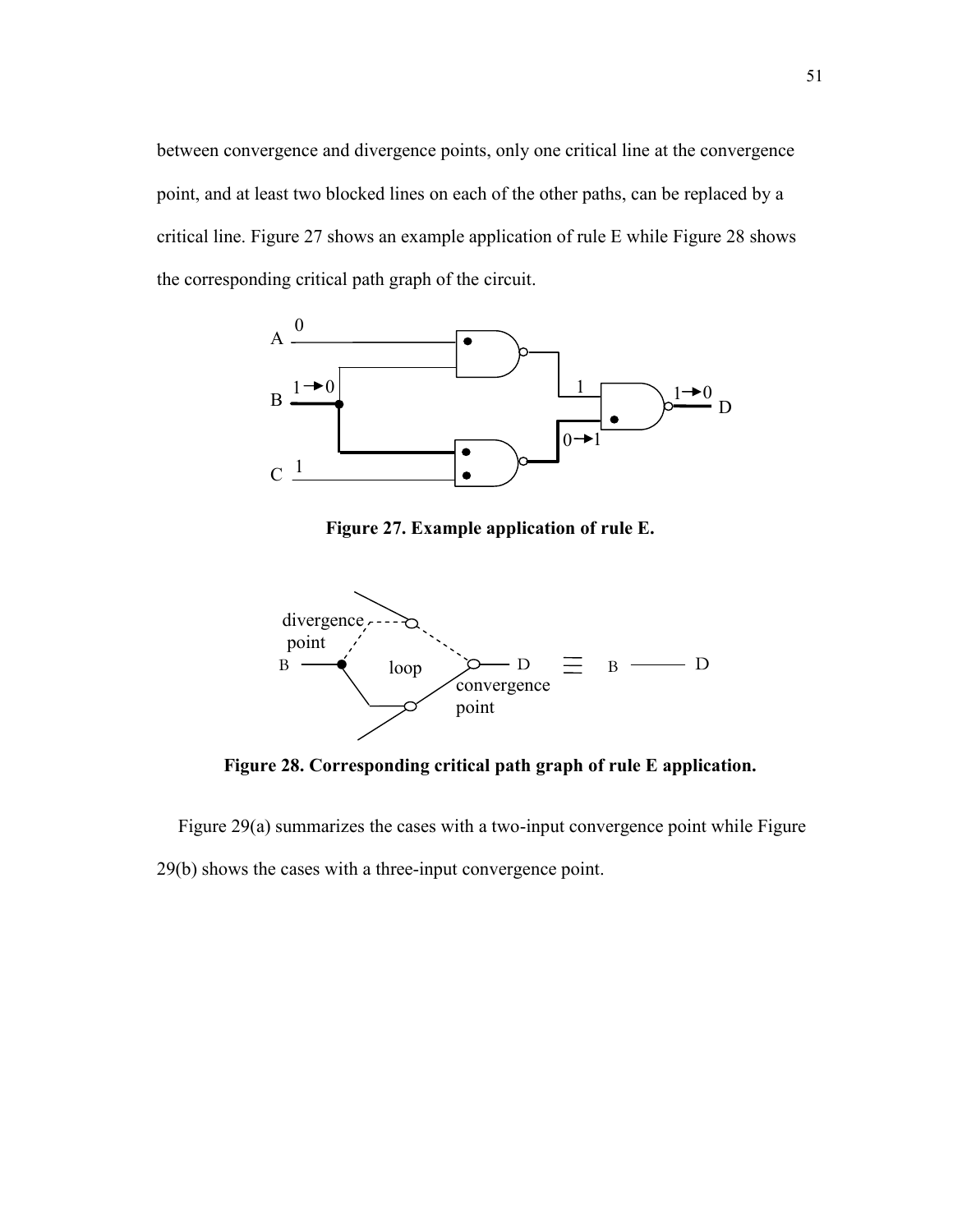

Figure 29. Critical path graph of rule E cases.

Rule E can be proved by using a method similar to that used for Rule D.

### 3.4.7 Rule F

Rule F is stated as follows: a loop with at least one blocked line at the convergence point and at least one continuous path of critical lines between convergence and divergence points, except if it is covered by Rule E, must be replaced by a blocked line.



Figure 30. Example application of rule F.

Figure 30 shows an example application of rule F. This case is a self-masking case, where the SA0 fault on stem B propagates along two paths and the fault effect cancels out at convergence point D. With Rule F, self-masking case can be handled correctly. Figure 31 shows the corresponding critical path graph.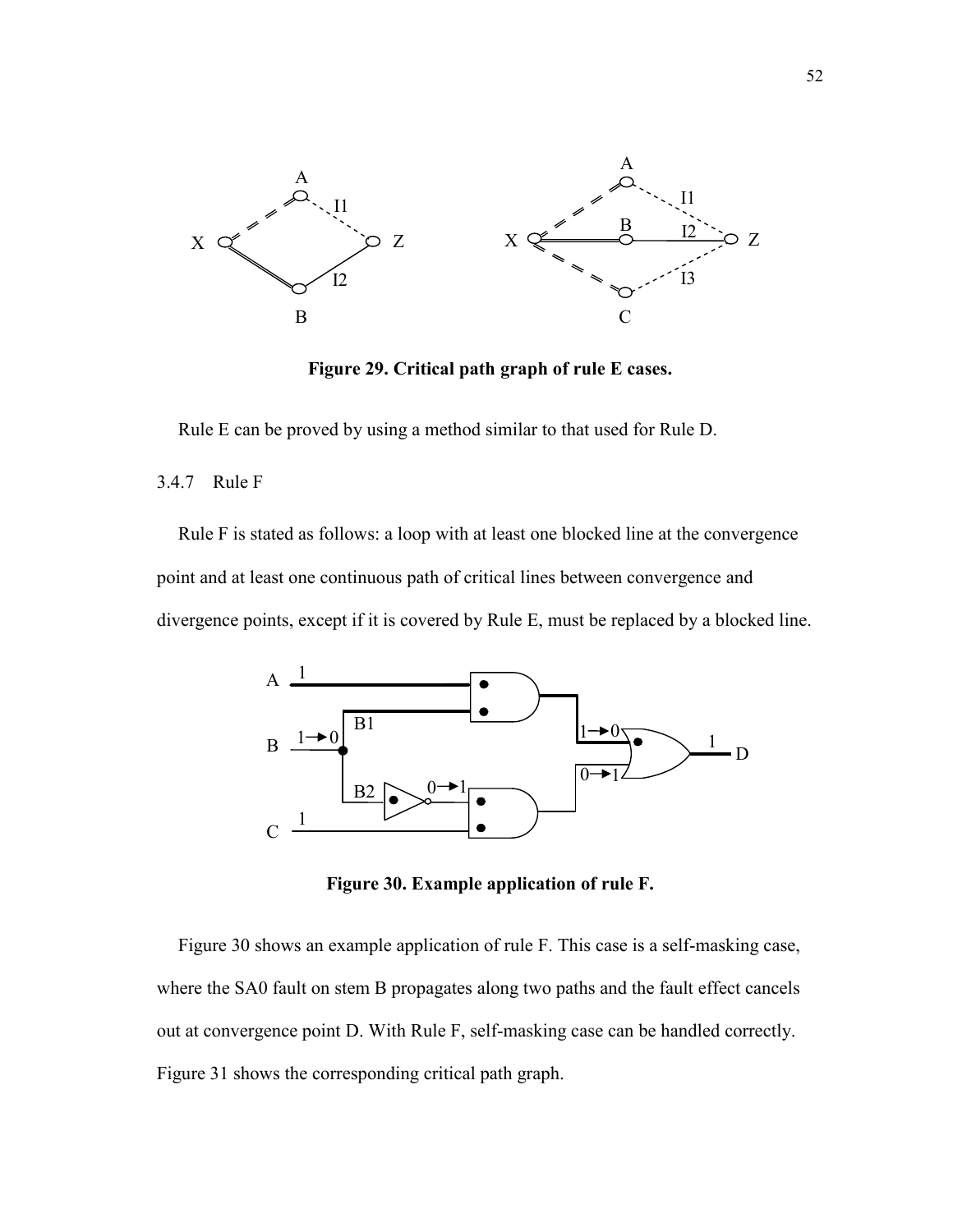

Figure 31. Corresponding critical path graph of rule F.

Figure 32(a) summarizes the cases with 2-input convergence point while (b) to (g) show the cases with three-input convergence point.

For completeness, we show the cases in Figure 32(d), (e), (f), (g) although they will never happen because for AND/NAND and OR/NOR gate, either only one input line is a sensitive input or all input lines are sensitive inputs. For XOR/XNOR gate, all inputs are sensitive inputs.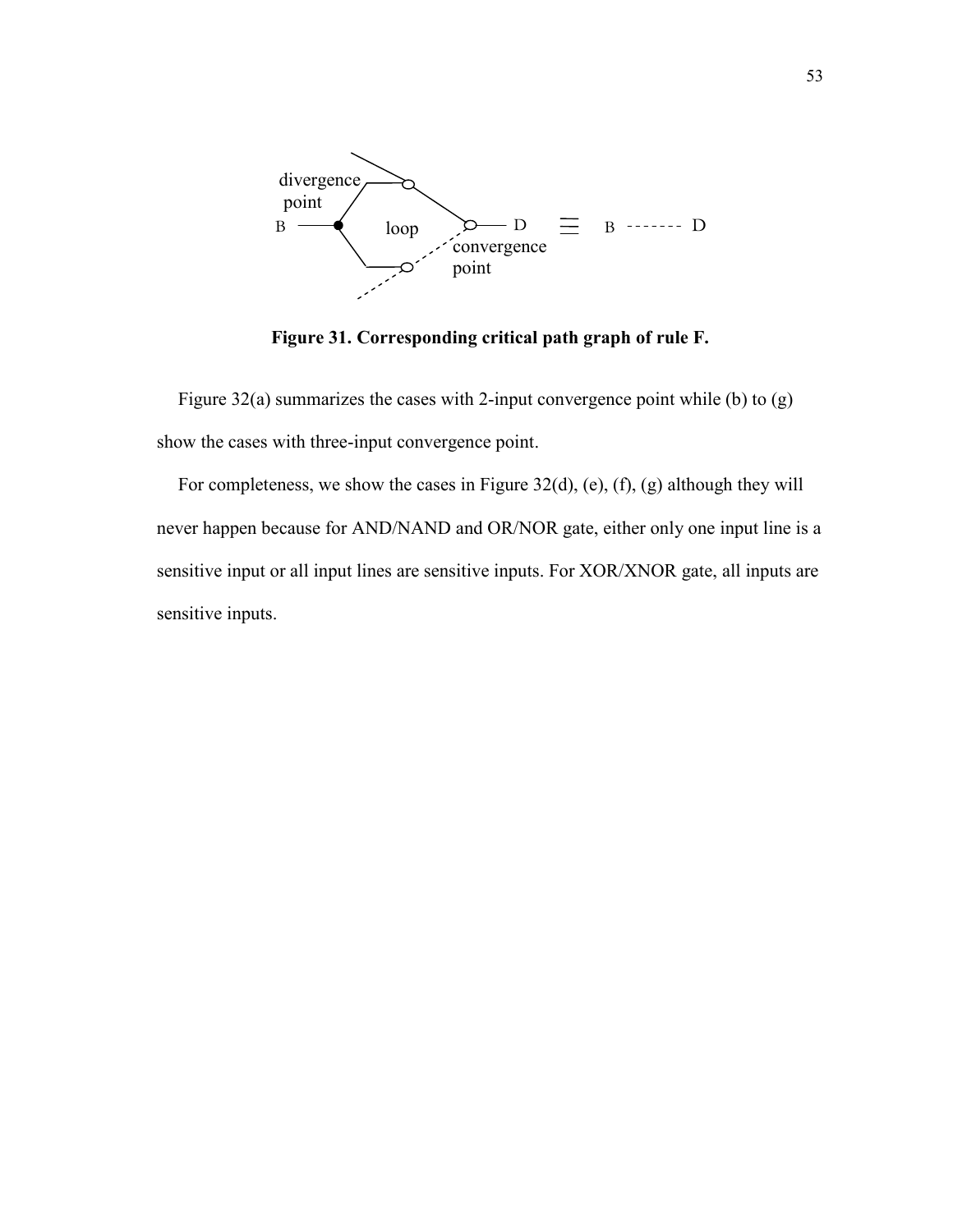

3.4.8 Examples of Applying Rules

It is easy to apply the above rules in simple circuits with only one loop between a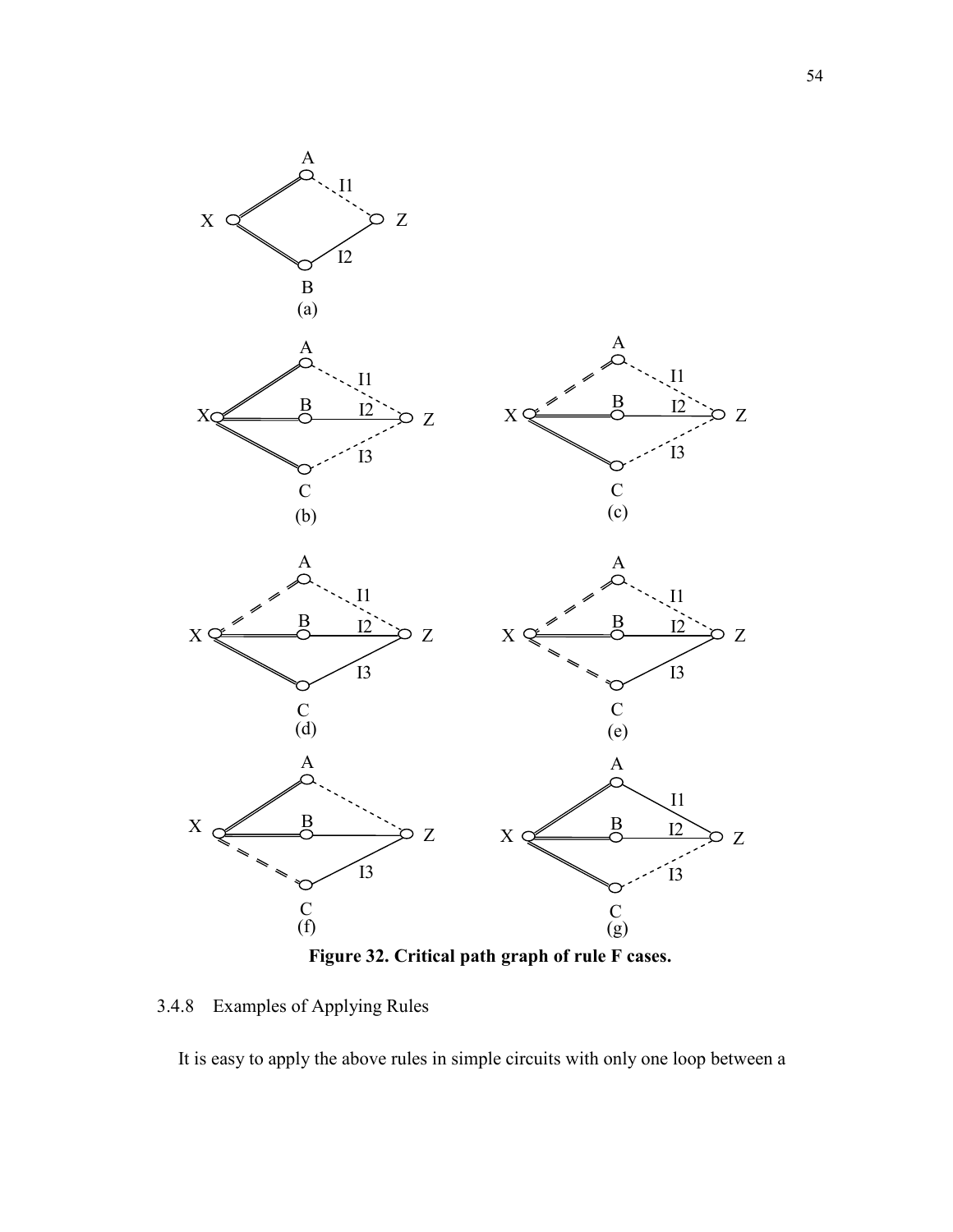divergence point and a convergence point. However, the structures in real circuits are complex so many interlinked loops can exist. Rules A to F can be applied repeatedly starting with inner loops until interlinked loops are finally replaced by a critical line or blocked line. Using these rules, we can determine whether a stem is critical or not in only one processing pass for most cases.

An example illustrates application of the rules to a fanout for finding faults detected by an input vector. The circuit shown in Figure 33(a) has two convergence points. Initially a loop can be observed between the fanout node X and gates a, b and d. By applying rule B, this inner loop can be replaced by a critical line, and therefore the graph of Figure 33(b) is converted to that of Figure 33(c). This graph also contains a loop. Applying rule A2 reduces this loop to a critical line shown in Figure 33(d).

The reduced graph has the stem directly connected to the output, so the stem is critical. The input vector  $(0, 1, 0, 0, 0)$  detects six faults in the circuit in Figure 33(a) including the SA0 fault at stem X.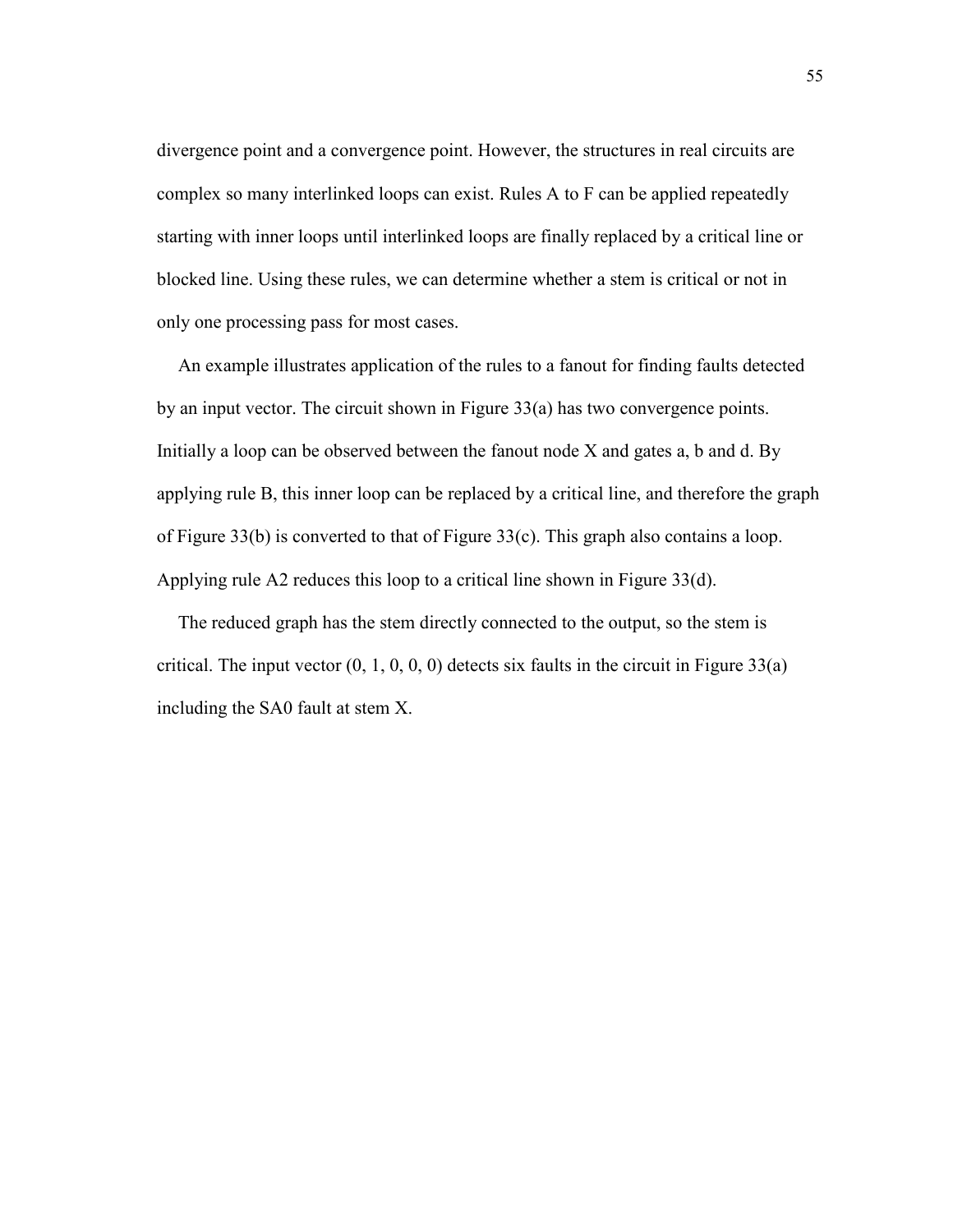

(a)



(b)



Figure 33. Example of applying rules.

Consider a more complicated case: a circuit with stems that have fanouts that are also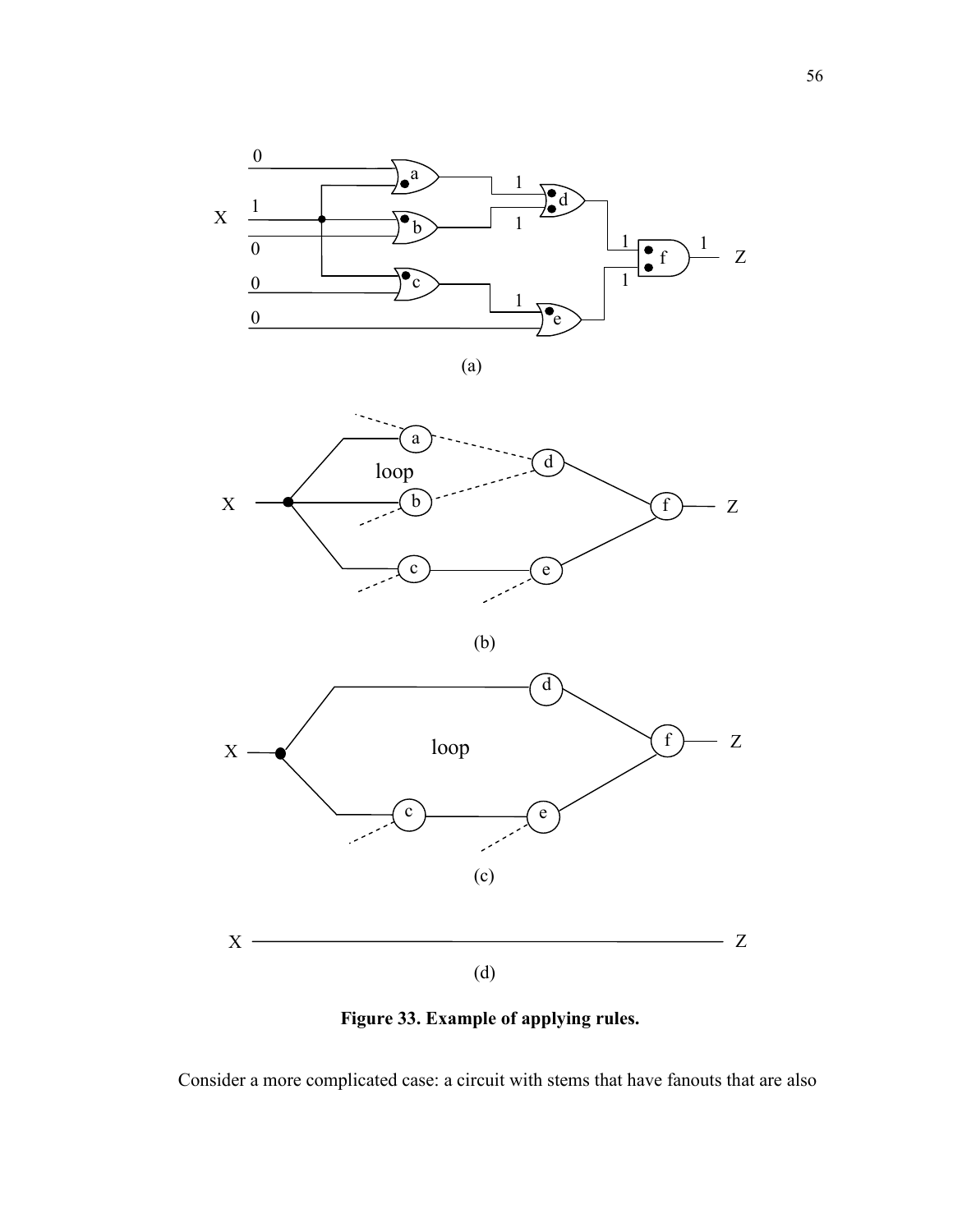stems. This case occurs very often in real circuits. Since the backtracing proceeds in a breadth-first fashion toward the primary inputs, the stem with higher level is always being processed before the stem with lower level is processed. Thus, if stem B is the fanout of stem A, the loop with B as the divergence point has already been reduced to a line before determining the criticality of stem A. Then the convergence point of B is treated as B's virtual fanout. Therefore, the algorithm can continue looking for A's convergence points.

Figure 34 shows an example for applying rules to the case of stems having fanouts that are stems. To simplify the case, all lines are assumed critical lines and there are no XOR/XNOR gates. The shaded nodes represent stem nodes. Initially, a, b and c are all stems. During the backtracing, node b or c should be processed first; assuming b and c are at the same level. Here b is analyzed first. Node b has two convergence points i and m. Starting from the inner loop rule A2 is applied to convert Figure 34 to Figure 35. Applying rule A2 again converts Figure 35 to Figure 36(a). Now *m* is treated as  $b$ 's virtual fanout, therefore, node f, i, j and l logically disappear in Figure 36(a). The loop formed by  $c, g, h$  and k can then be processed to form Figure 36(b). Finally, the interlinked loops have been reduced to a critical line in Figure 36(c).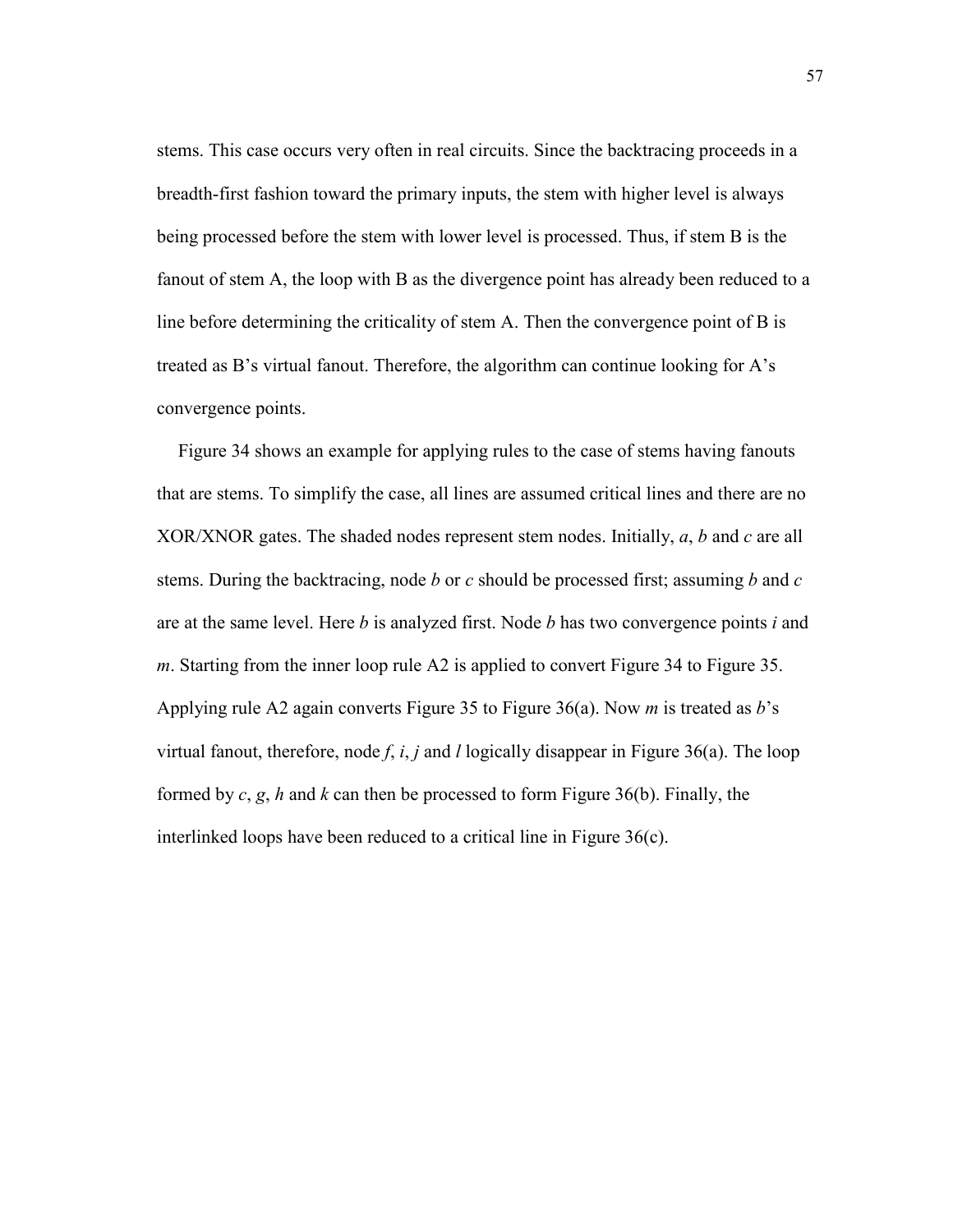

Figure 34. Another example of applying rules.



Figure 35. Critical path graph after applying rule on inner loop.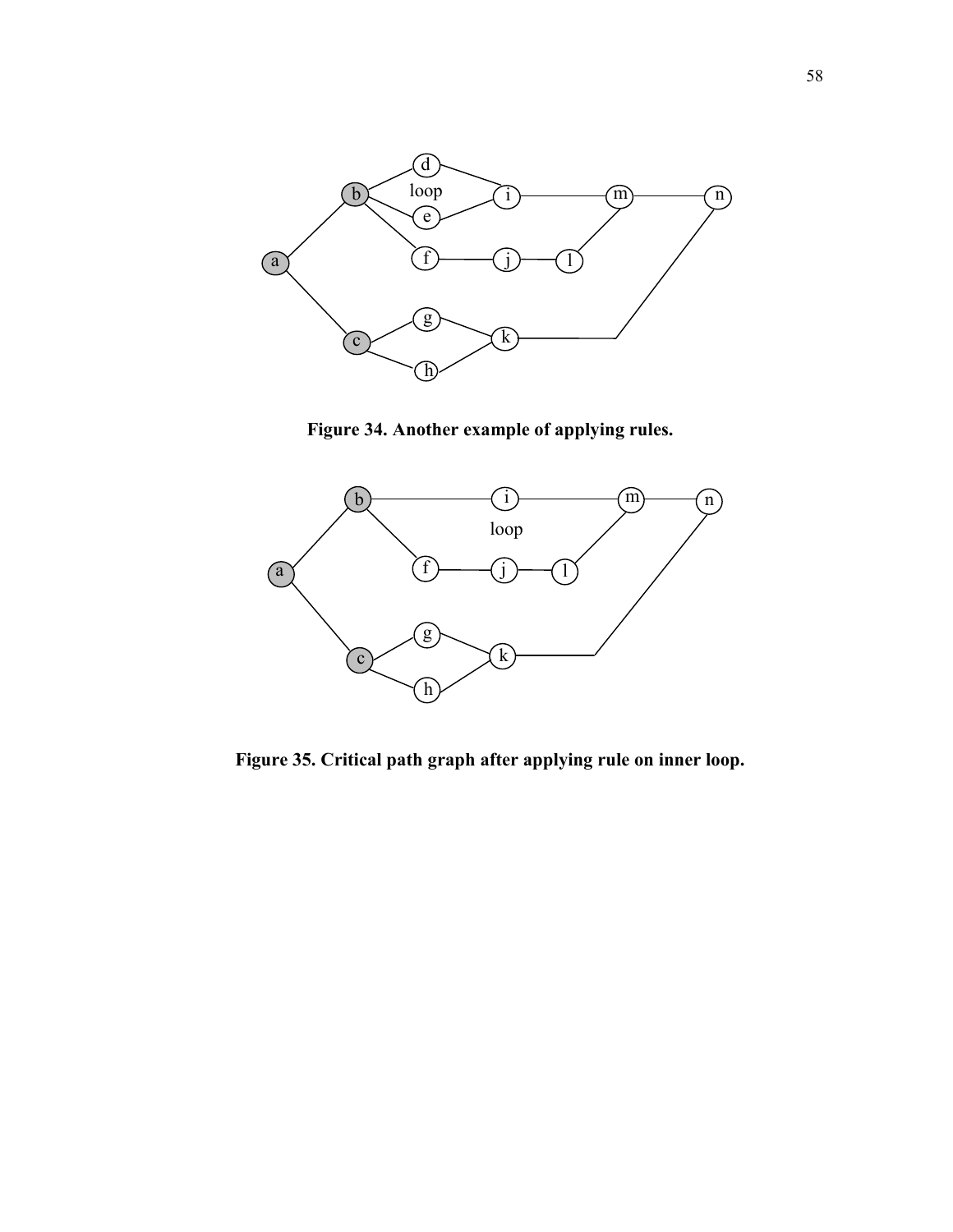



Figure 36. Final critical path graph after applying rules .

The overall rule-based algorithm for stem criticality analysis is shown in Figure 37. In order to apply rules, all convergence points of the stem must be found. Then analysis starts from the inner loop. This is the loop starting from the stem and ending at the convergence point with lowest level. The corresponding rule is applied to reduce the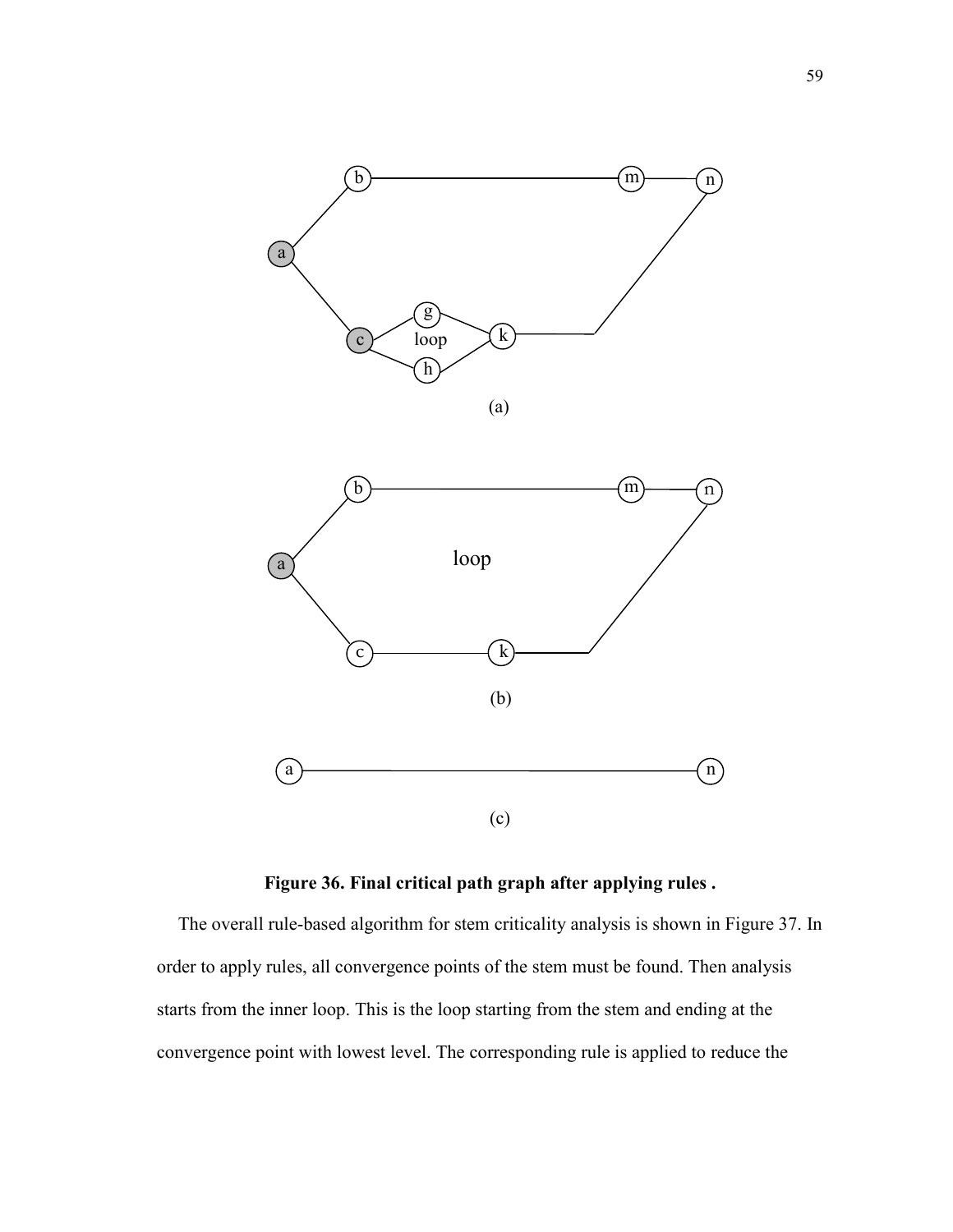loop to a line that is either critical or blocked. The process is repeated until the interlinked loops are finally converted to a line. At this point, the criticality of the stem can be determined.



Figure 37. Flowchart for determining stem criticality by applying rules.

## 3.4.9 Stem Forward Simulation

It has been shown that stem criticality can be determined by applying rules. However, not all the reconvergence cases in real circuits can be handled correctly by the seven rules we proposed, as shown in Figure 38.

The circuit in Figure 38(a) is represented as the critical path graph shown in Figure 38(b). The circuit has two stems: A and B. Initially a loop is identified between gates B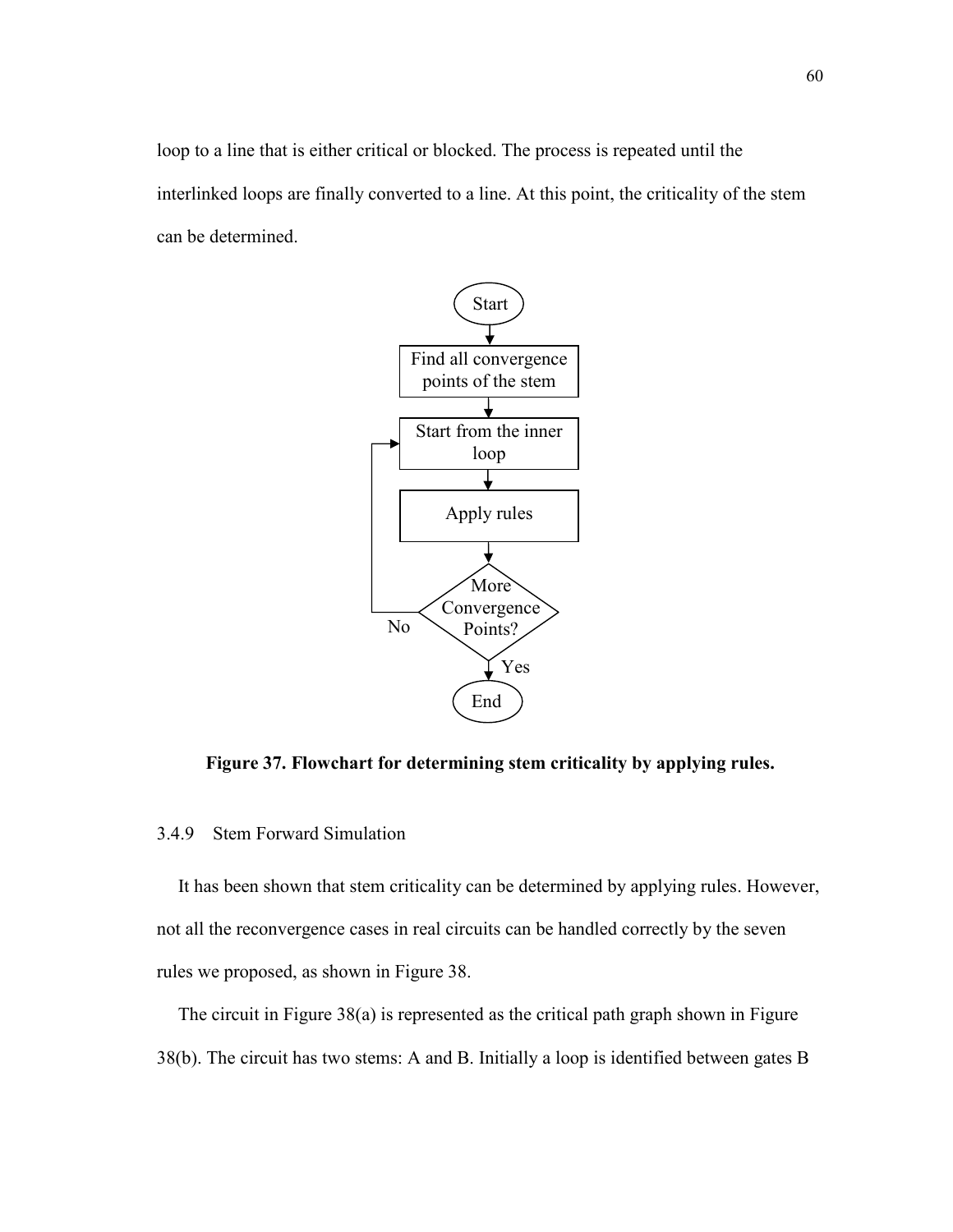and F. If we try applying rules to determine stem A's criticality , rule D is applied first, replacing the loop between B and F by a blocked line, as shown in Figure  $39(a)$ . It means stem B is first determined as non-critical. Continuing applying rule B on the loop between A and F, the circuit is reduced to a critical line between A and F, as shown in Figure 39(b). Therefore, stem A would be determined as critical for the test pattern (1, 1, 1, 1) by applying rules, while the forward simulation in Figure 38(a) shows that it is noncritical.



Figure 38. Example of the reconvergence case that needs forward simulation.

The reason why applying rules does not work for this case is because critical path tracing is based on a single fault assumption. When the rules are applied, only the fault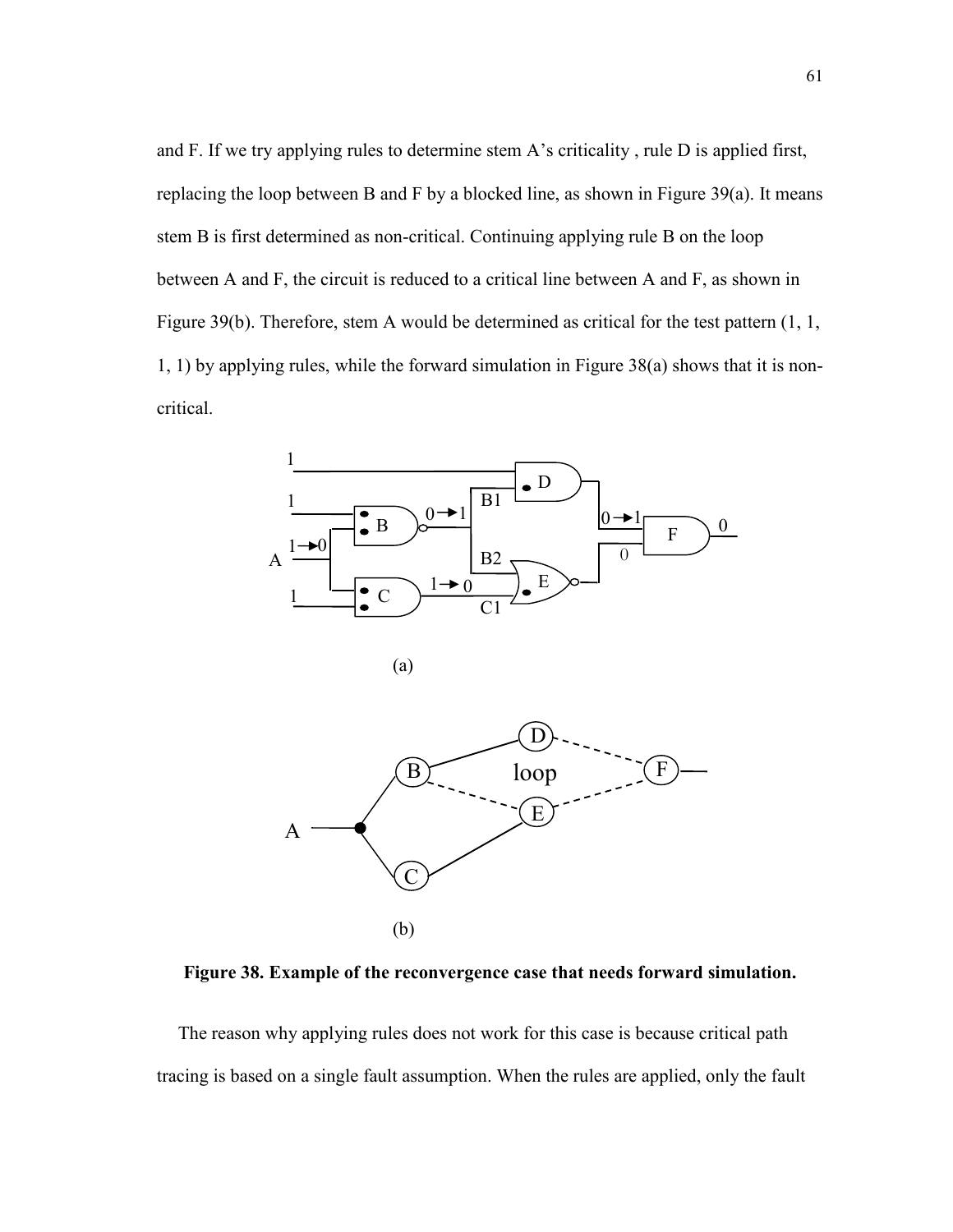on the stem under analysis is considered. However, when a stem has a fanout that is also a stem, for example, stem A in Figure 38 has a fanout B that is also a stem, the fault on stem A could be propagated to both inputs of gate E. When we apply rule D on the inner loop between B and F, it is assumed that only input B2 could change while C1 should remain constant. Unfortunately, this assumption does not hold when determining the criticality of stem A, because both B2 and C1 change. In order to determine the criticality of stem A, a forward fault simulation between stem A and convergence point F is required.



Figure 39. Example of incorrectly determining stem criticality by applying rules.

Fault simulation time is insignificant, because it need only be performed within the loop between the step and convergence point, and this region is typically small. However, the time spent determining whether a stem needs fault simulation could be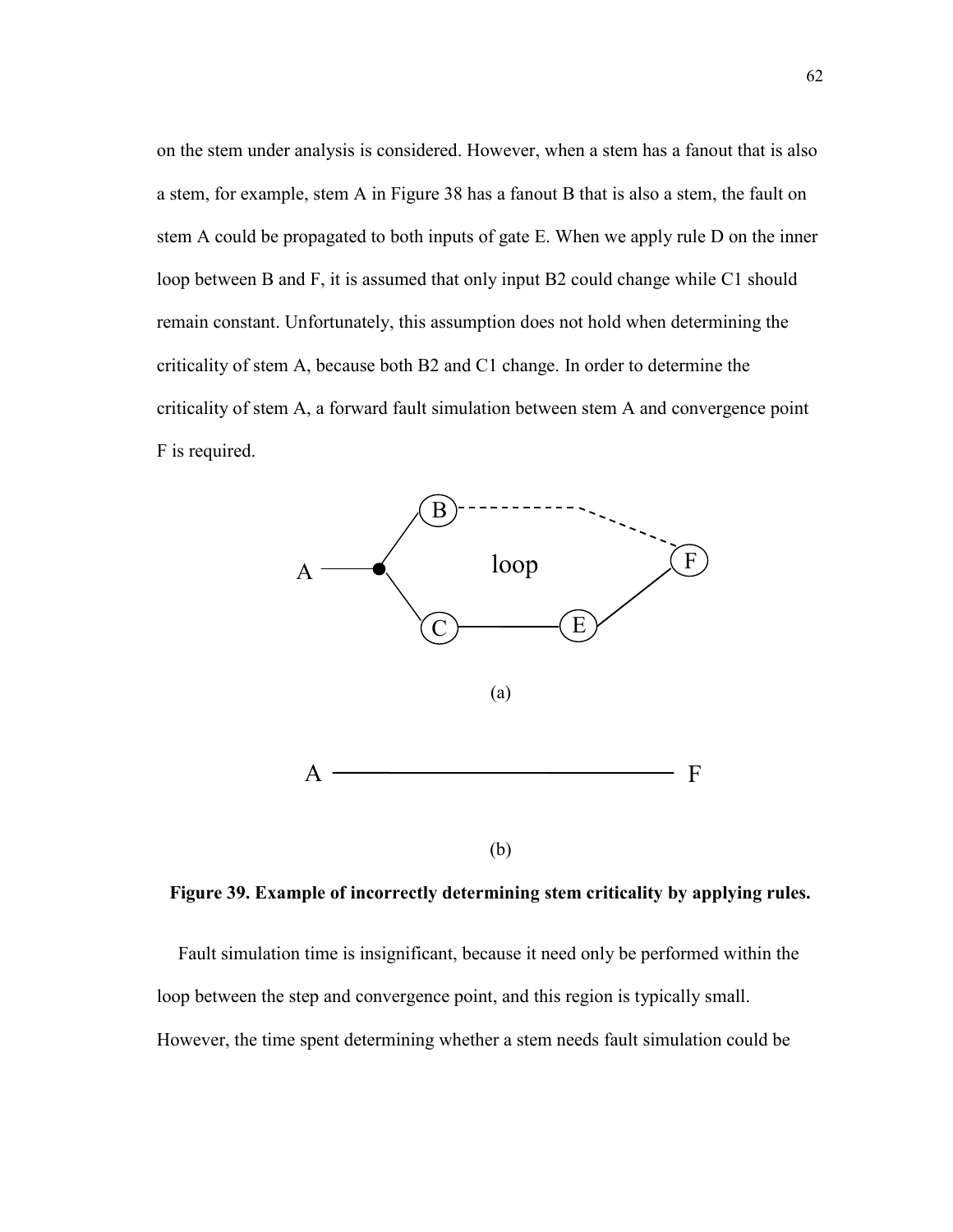significant. The algorithm we used to decide if a stem needs forward fault simulation is presented in Figure 40. It has  $O(n)$  time complexity, where *n* is the number of gates in the loop between the stem and its convergence point.

```
for each fanout i of the stem X\{while i is not the outer convergence point
      { 
           i.nTimeSeenInLoop++; 
          if i.nTimeSeenInLoop>1 and i is not convergence point
\left\{\begin{array}{cc} & \end{array}\right.X needs forward simulation to determine its criticality;
               return; 
 } 
          if i is a stem
\{for each gate j in the loop between i and its convergence point
\{ j.nTimeSeenInLoop++; 
                   if j.nTimeSeenInLoop>1 and j is not convergence point
\{X needs forward simulation to determine its criticality;
                       return; 
 } 
 } 
              set the outer convergence point of i as the next fanout;
           } 
           else
```
# Figure 40. Algorithm that decides if a stem needs forward simulation.

The algorithm counts how many times (*nTimeSeenInLoop*) each fanout has been visited. If a fanout has been visited more than once and is not the convergence point, then the stem needs forward simulation. The process is repeated until all fanouts have

 $\overline{\phantom{a}}$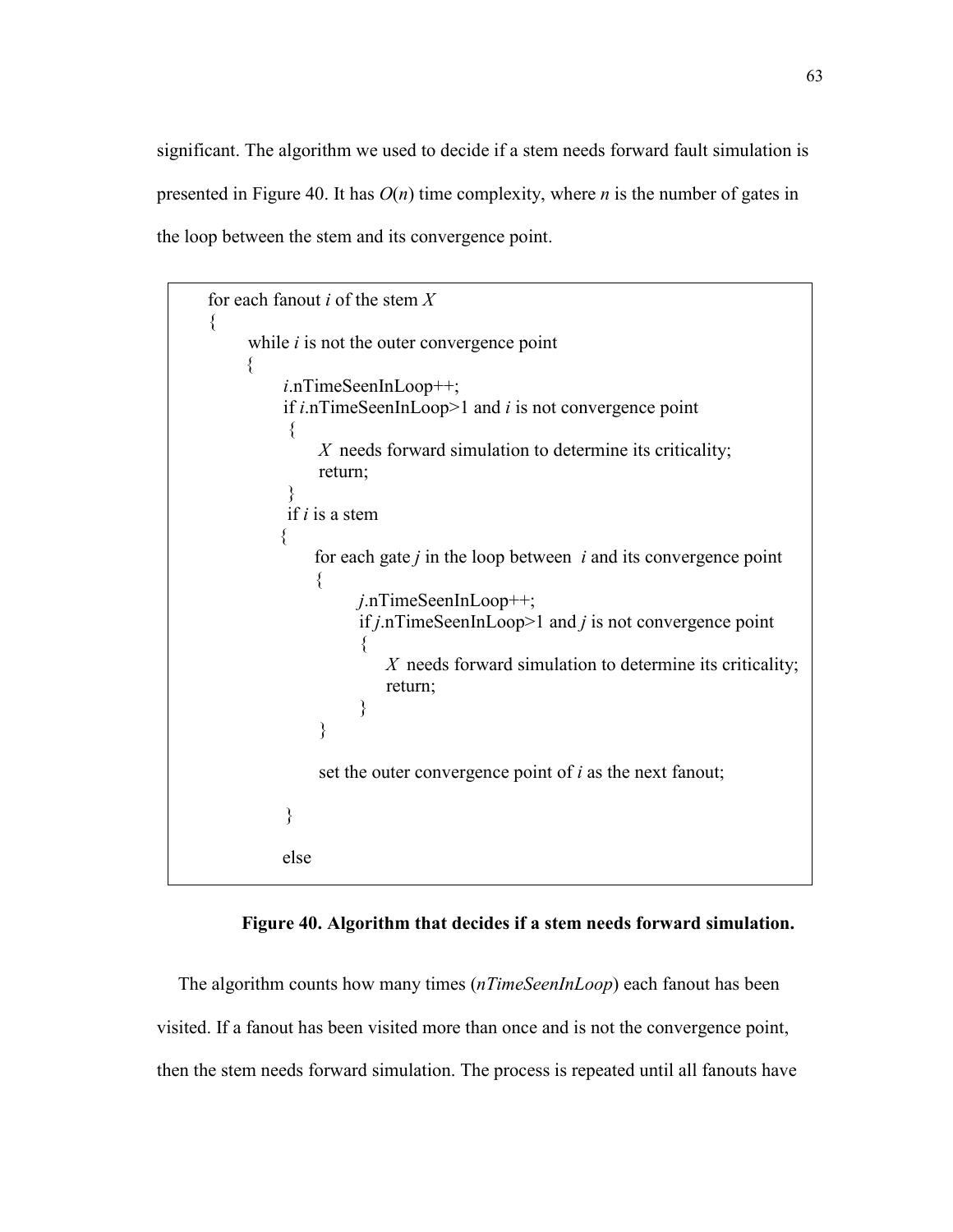been counted or one fanout has been visited more than once.

#### 3.5 Experimental Results

The proposed algorithm has been implemented in Visual C++ and run on Microsoft Windows XP on a 2.8 GHz Intel Pentium 4 processor with 512 MB main memory. Experiments were performed on the ISCAS85 benchmark circuits and the full scan versions of the largest ISCAS89 benchmark circuits using stuck-at test sets generated by Mentor Graphics FastScan.

Table 4 shows the CPU time for generating all the critical paths for all input vectors on all primary outputs (POs) for each circuit. Columns 2-4 are circuit statistics. Column 5 is the test set size. The test patterns are single stuck-at fault vectors generated by Mentor Graphics FastScan. Column 6 shows the average number of critical nodes per vector. The critical nodes include all critical lines and gates. If a node is critical in the fanin cones of multiple POs, it will be counted multiple times. Column 7 is the total time spent in critical path tracing. Column 8 shows the average CPU time spent per test vector. Of the ISCAS85 circuits, c6288 has the highest per-vector CPU time since it has a large number of stems. Even though c7552 has more lines than c6288, the per-vector critical CPU time on C7552 is less than c6288 because c6288 has more stems and stem analysis is the most time consuming procedure in critical path tracing. The number of test patterns also matters. The benchmark s38417 takes a lot more time than s35932 (about 20 times longer) to process not only because it has more lines to process, but more importantly because the test pattern set generated for s38417 is much larger (about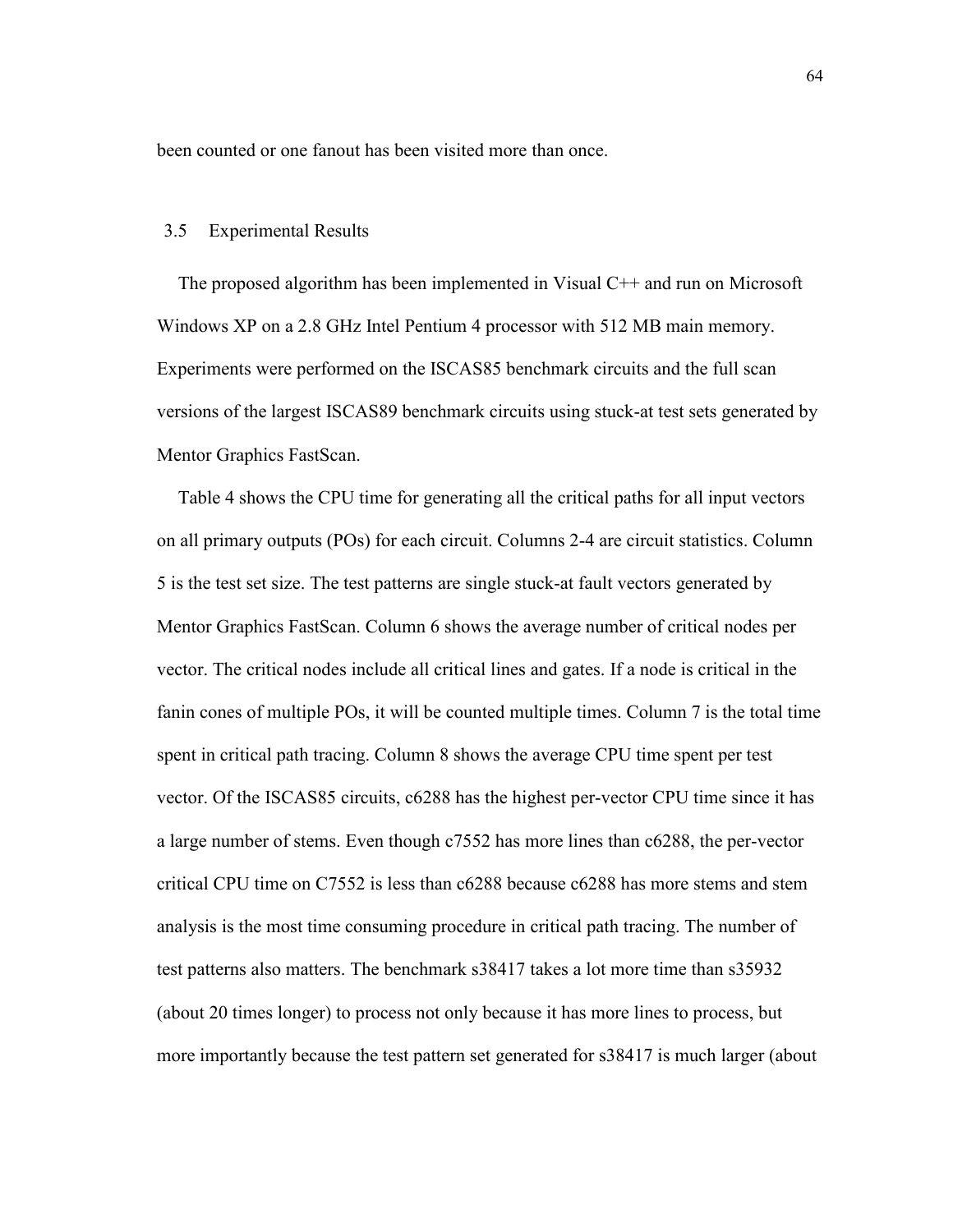15 times) than s35932.

| Circuit | # Lines | # Stems $# POS$ |                | # Test<br>Patterns | # Critical<br>Nodes per<br>Vector | <b>Critical Path</b><br><b>Tracing Time</b><br>(s) | Per-Vector<br>CPU Time (s) |
|---------|---------|-----------------|----------------|--------------------|-----------------------------------|----------------------------------------------------|----------------------------|
| c432    | 432     | 89              | $\overline{7}$ | 50                 | 149                               | 0.062                                              | 0.0012                     |
| c499    | 499     | 59              | 32             | 53                 | 265                               | 0.248                                              | 0.0047                     |
| c880    | 880     | 125             | 26             | 52                 | 507                               | 0.062                                              | 0.0019                     |
| c1355   | 1355    | 259             | 32             | 86                 | 456                               | 2.062                                              | 0.0240                     |
| c1908   | 1908    | 385             | 25             | 130                | 1306                              | 2.015                                              | 0.0151                     |
| c2670   | 2670    | 454             | 140            | 105                | 1720                              | 0.923                                              | 0.0080                     |
| c3540   | 3540    | 579             | 22             | 149                | 1047                              | 4.328                                              | 0.0290                     |
| c5315   | 5315    | 806             | 123            | 121                | 3088                              | 3.406                                              | 0.0282                     |
| c6288   | 6288    | 1456            | 32             | 29                 | 9186                              | 12.75                                              | 0.4389                     |
| c7552   | 7552    | 1300            | 108            | 214                | 3873                              | 7.925                                              | 0.0371                     |
| s9234   | 9234    | 1013            | 39             | 381                | 7094                              | 15.96                                              | 0.0412                     |
| s13207  | 13207   | 1224            | 152            | 477                | 16692                             | 48.26                                              | 0.1012                     |
| s15850  | 15850   | 1518            | 150            | 438                | 17663                             | 125.98                                             | 0.2866                     |
| s35932  | 35932   | 5295            | 319            | 64                 | 20569                             | 140.66                                             | 2.1971                     |
| s38417  | 38417   | 4569            | 106            | 979                | 39948                             | 2786.15                                            | 2.8450                     |
| s38584  | 38584   | 3946            | 304            | 650                | 40258                             | 1630.01                                            | 2.5069                     |

Table 4. Critical path tracing experimental result summary.

The running time increases with the number of lines. Figure 41 shows that per-vector CPU time is sub-linear in n·PO, which is the upper bound if all lines in the circuit are the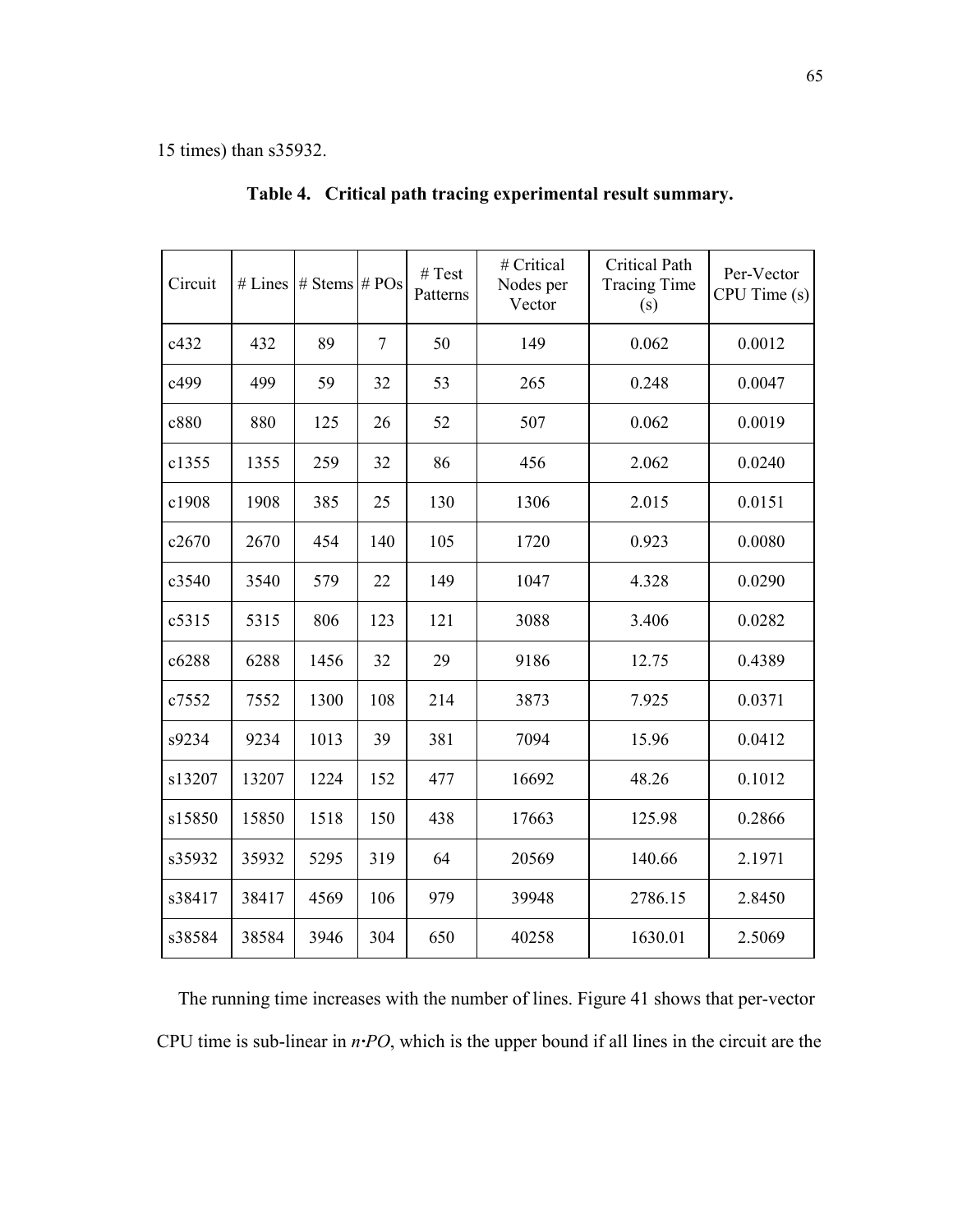fanins of each PO.



Figure 41. Average CPU time per vector vs. (# lines · # POs).

Figure 42 shows that the per-vector CPU time is nearly linear in the number of lines. The small quadratic factor exists because some stems need forward fault simulation.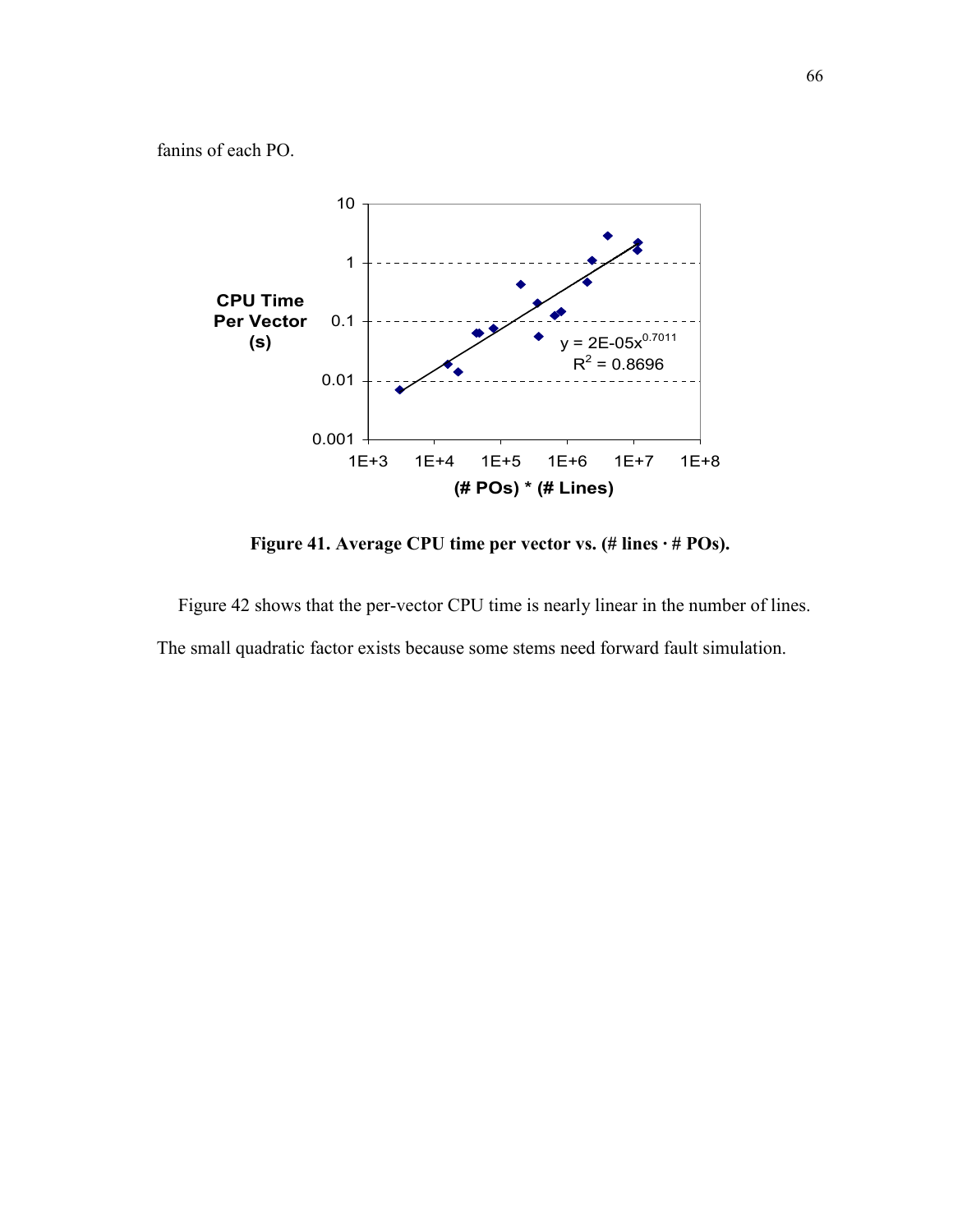

Figure 42. Average CPU time per vector vs. # lines.

Figure 43 shows that the per-vector CPU time is linear in the number of critical nodes.



Figure 43. Average CPU time per vector vs. # critical nodes.

Table 5 shows the CPU time of our critical path tracing algorithm and the FSIM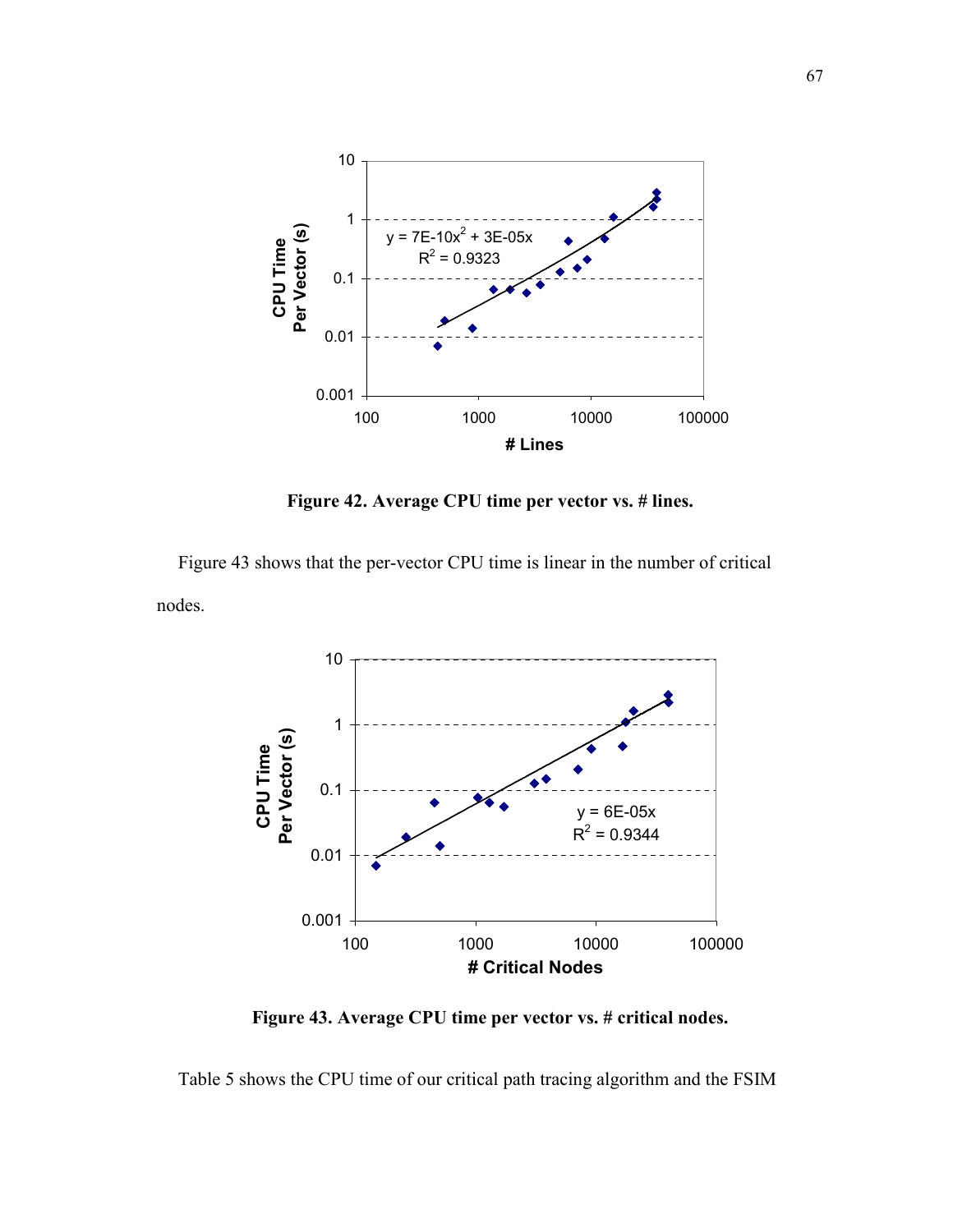parallel-pattern, single-fault propagation fault simulator [86]. A set of 2016 random test patterns is used for each circuit, and FSIM is run without fault dropping, so that it collects the same data as critical path tracing. Critical path tracing is performed from faulty POs on failing vectors. The CPU time is based on the average of 10 random stuckat faults. As we can see from Table 5, the critical path tracing time is 5-48% faster than FSIM.

| Circuit           | $#$ Failing<br>Vectors | <b>FSIM CPU</b><br>Time(s) | <b>CPT2 CPU</b><br>Time(s) |
|-------------------|------------------------|----------------------------|----------------------------|
| c432              | 106                    | 0.046                      | 0.03                       |
| c499              | 462                    | 0.094                      | 0.09                       |
| c880              | 252                    | 0.109                      | 0.089                      |
| c3540             | 467                    | 0.671                      | 0.348                      |
| c5315             | 250                    | 0.468                      | 0.364                      |
| c <sub>6288</sub> | 483                    | 2.844                      | 1.586                      |
| c7552             | 232                    | 1.142                      | 1.092                      |

Table 5. Our critical path tracing CPU time vs. FSIM CPU time.

An exact, linear-time critical path tracing algorithm has been described for combinational circuits. Seven rules have been developed to handle stem analysis in only one processing pass for most cases. The algorithm uses a three-valued algebra so that it can handle unknown values. The performance in Figure 42 is approximately one CPU minute per vector for a circuit with one million lines. In applications such as diagnosis, it is often sufficient to perform critical path tracing from faulty primary outputs. Since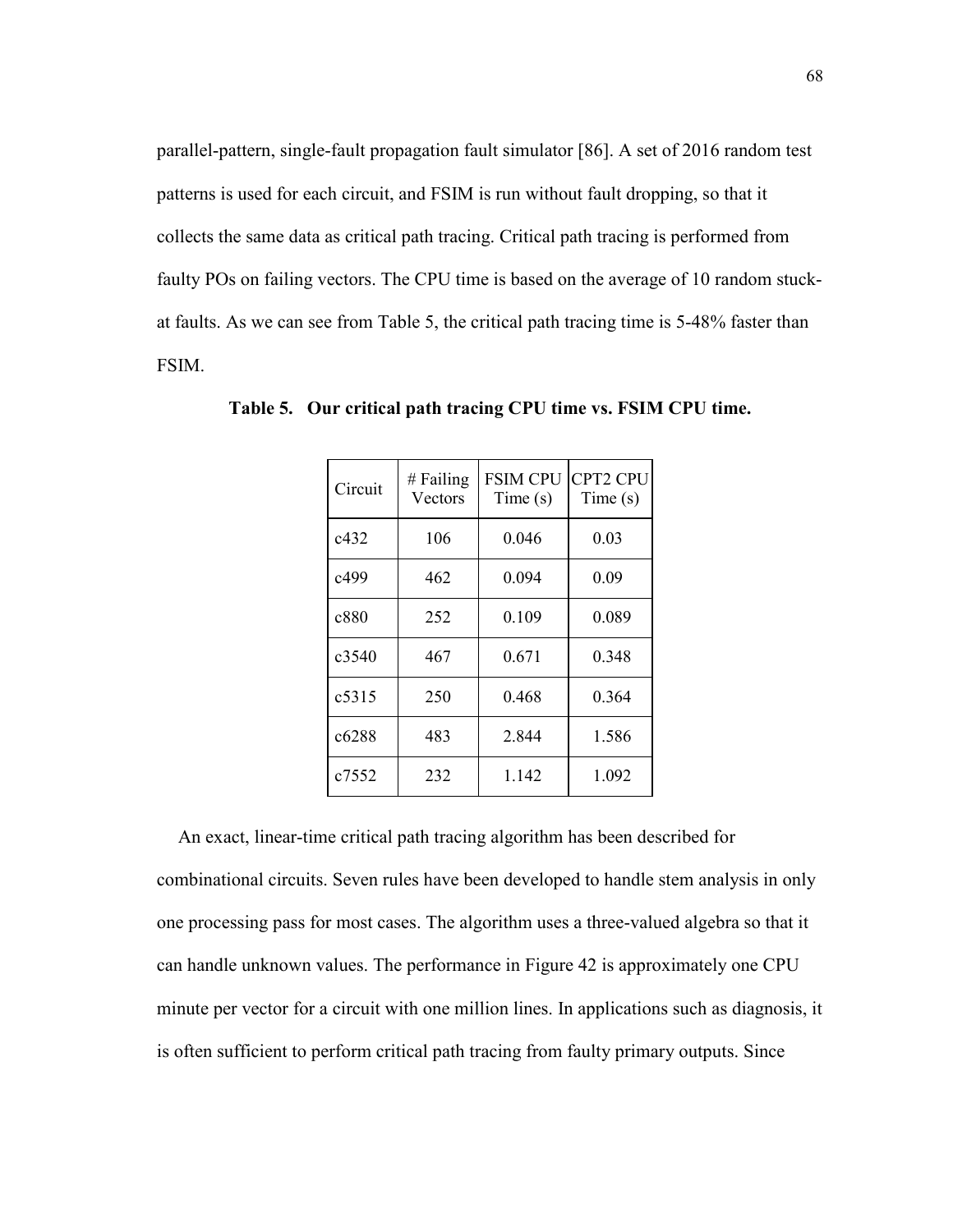critical path tracing measures line observability, it is an ideal tool for fault diagnosis, where the fault behavior may not exactly match a particular fault model [87].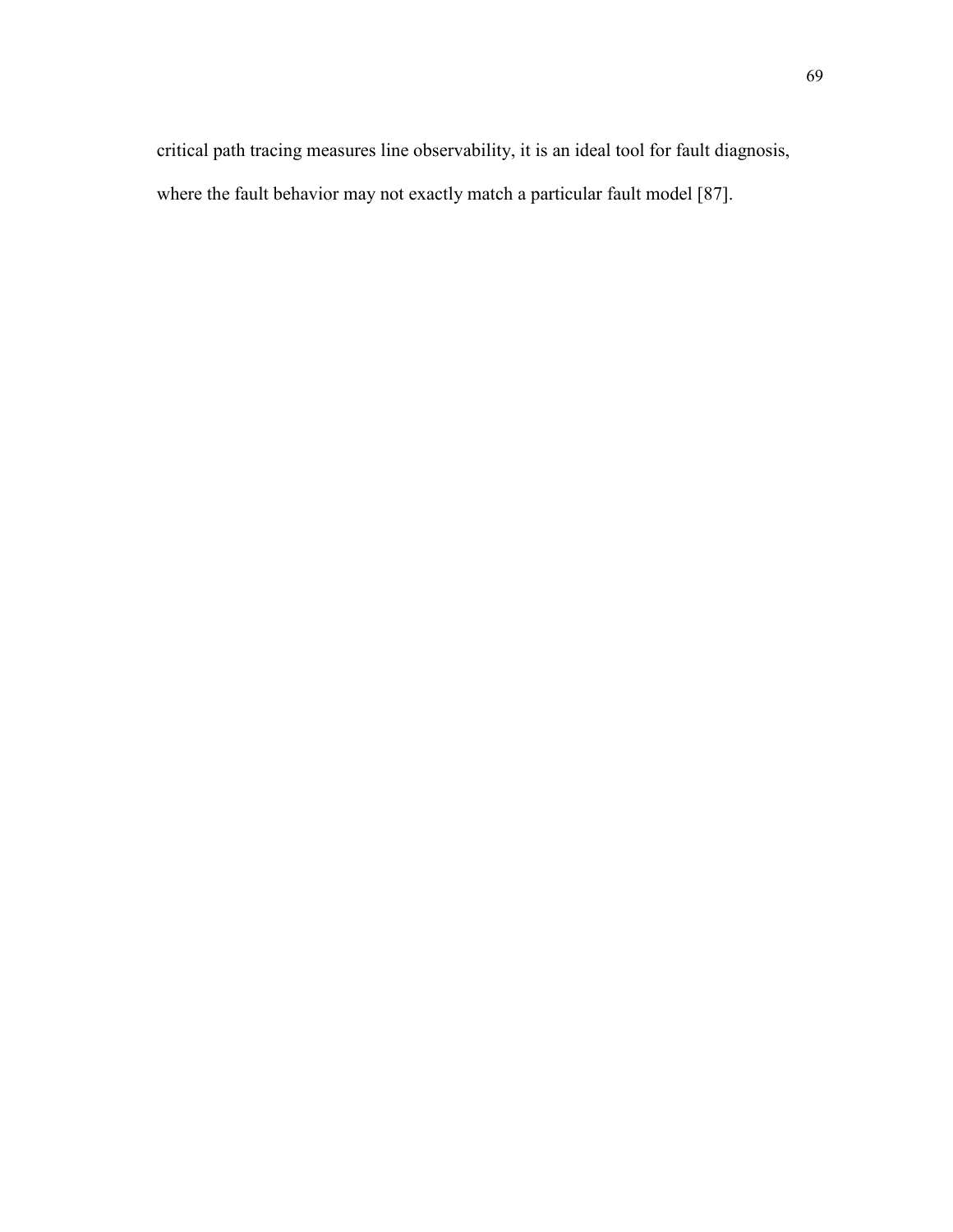### 4. SUSPECT RANKING AND FILTERING

Even though the suspect list returned by critical path tracing is much smaller than the number of circuit lines, it is still inefficient to examine each of its members exhaustively. To shorten this list, a method of candidate scoring and filtering needs to be defined that will work for any fault candidate, regardless of fault model.

The method of scoring and ranking fault candidates is probabilistic. In other words, what a diagnosis should really calculate is the probability that the failures seen are due to one fault candidate or another, whether that candidate is a stuck-at fault or some other fault type. It would follow, then, that the candidate with the highest probability is the most likely suspect [4].

The outline of the overall ranking and filtering process is shown in Figure 44. The inputs include the gate-level netlist of the circuit under diagnosis (CUD), the observed response of the CUD, the initial suspect list obtained from critical path tracing, and the set of failing test patterns. The entire process has four phases.

### 4.1 Phase 1: First-Level Filtering

The first filtering is based on the following theorem.

Theorem 1: If critical path tracing is conducted over multiple failing vectors and the number of times each line is visited on the paths from faulty POs is represented by nTimesFaulty, then all the possible candidates will have nTimesFaulty  $> 0$ .

In other words, the candidate line(s) should cause at least one primary output on one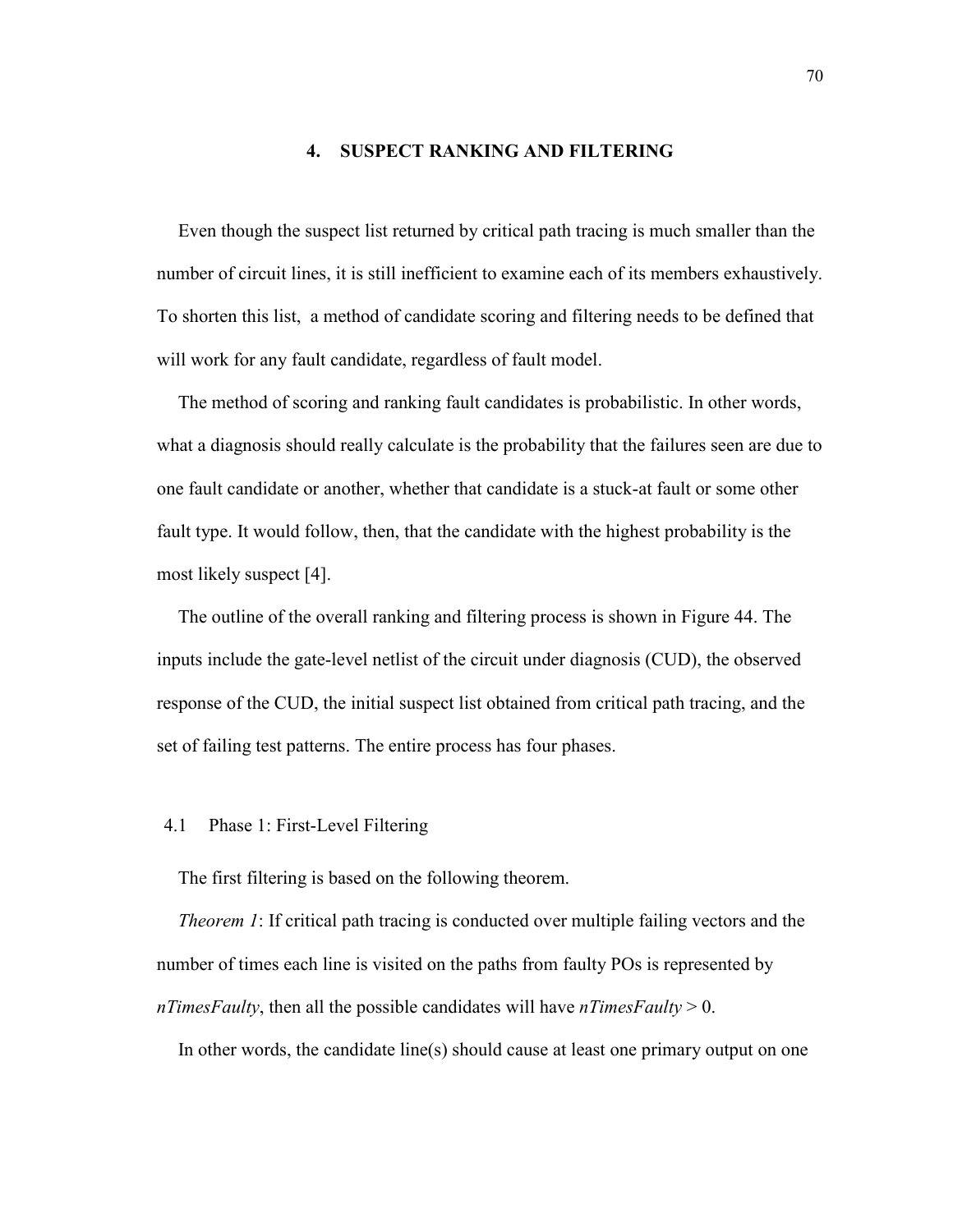failing vector to be faulty, or the candidate line(s) should be observed at least once on a critical path starting from a faulty PO for a failing vector. After the first filtering, all lines that are visited at least once during the path tracing from faulty POs are kept. Otherwise, they are removed from the candidate list.



Figure 44. Overall ranking and filtering process.

Table 6 shows the percentage of candidate lines deleted after first-level filtering. In our experiments, we randomly injected 143 different types of faults, including 32 dominant bridge faults, 30 wired-AND bridge faults, 30 wired-OR bridge faults and 51 stuck-at-0/1 faults. From Table 6, we can see that more than 80% of the candidate lines are removed from the initial suspect list in 43% of the cases. The first filtering phase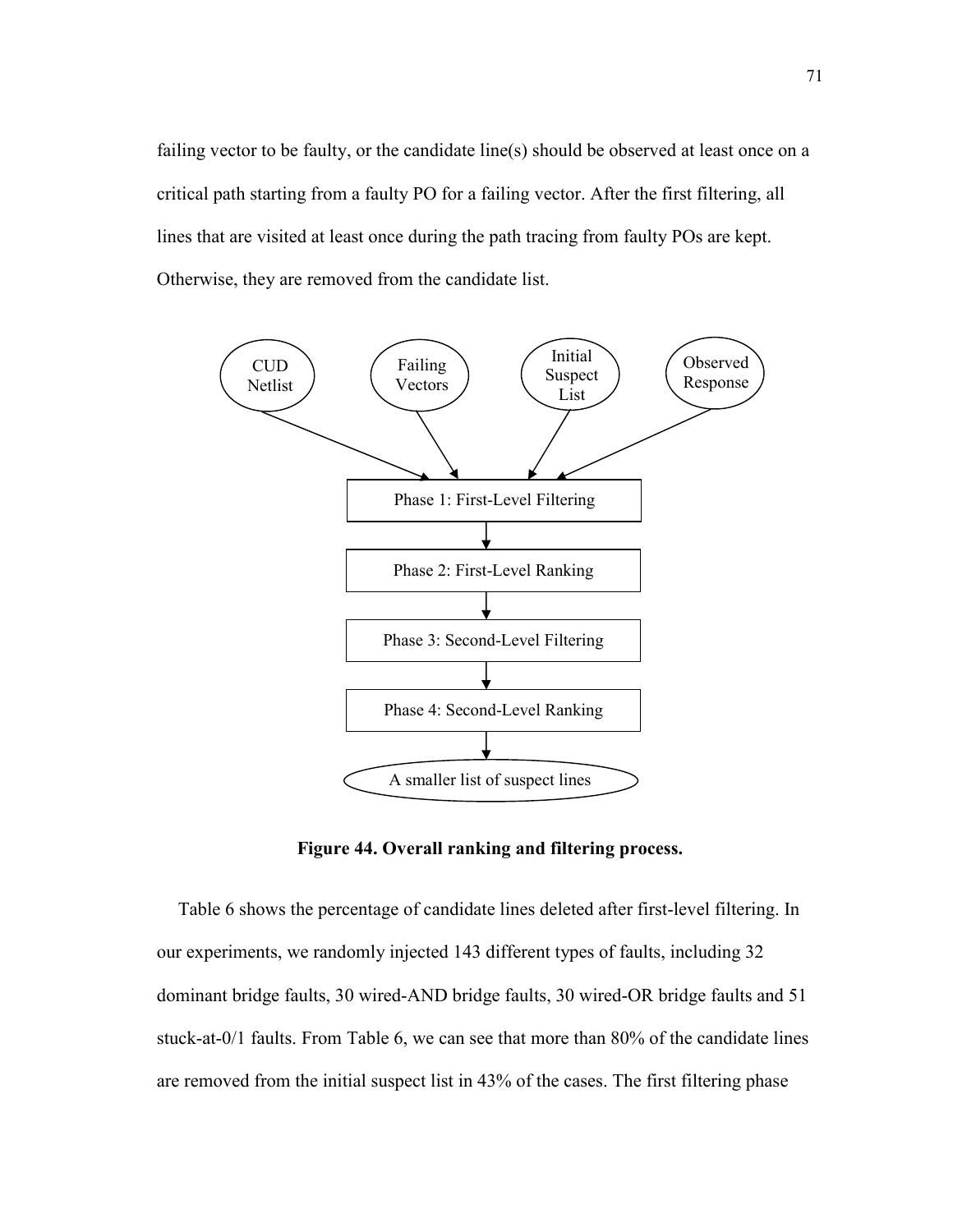greatly reduces the size of suspect list by removing unnecessary candidate lines.

| % of candidate lines deleted | number of cases | percentage of the total cases |
|------------------------------|-----------------|-------------------------------|
| $2\% - 20\%$                 | 17              | 11.9%                         |
| $20\% - 40\%$                | 24              | $16.7\%$                      |
| $40\% - 60\%$                | 18              | 12.6%                         |
| $60\% - 80\%$                | 23              | $16.1\%$                      |
| 80%-99%                      | 61              | 42.7%                         |

Table 6. Percentage of candidate lines deleted after first-level filtering.

# 4.2 Phase 2: First-Level Ranking

The first filtering prunes out unrelated suspect lines. The number of suspects in the list is reduced. Now what is needed is a way to rank the suspect lines to indicate a preference between them. In order to do so, several measurements are made to calculate the score of each candidate. The primary ranking criterion is *nTimesFaulty*, introduced above. For the same failing vector, if a line is seen at multiple faulty POs, its nTimesFaulty is increased for each failing PO. The candidate list is sorted in decreasing order of *nTimesFaulty*. Intuitively, the more frequently a line is seen at a faulty output, the greater the likelihood that it is defective.

First-level ranking by itself is not sufficient to trim the suspect list. Suppose there is only one failing vector and only one faulty PO, then all the lines on the critical paths of this faulty PO have  $nTimesFaulty = 1$ . In this case, we cannot differentiate among the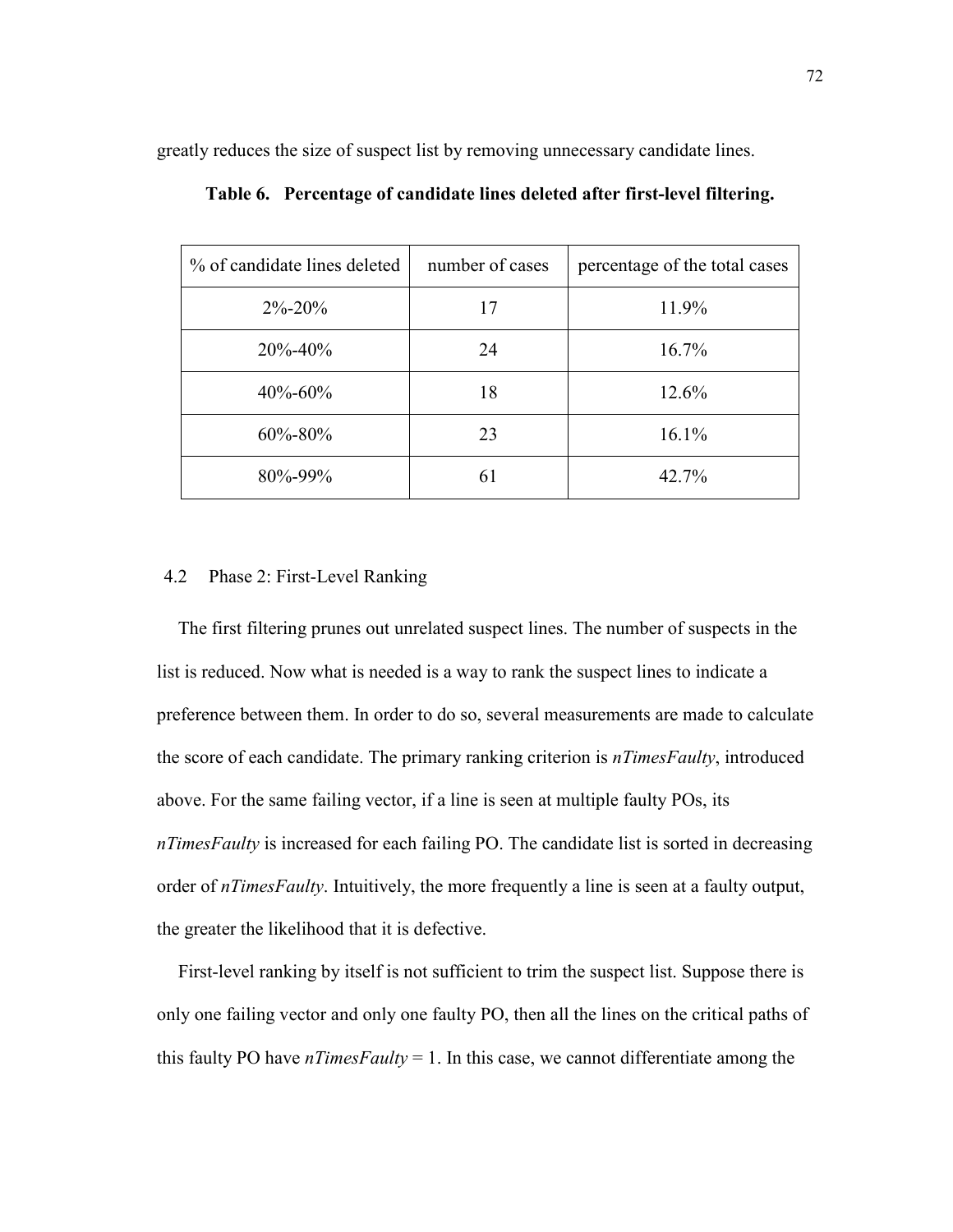candidate lines with only the first-level ranking. That is why second-level filtering is required.

### 4.3 Phase 3: Second-Level Filtering

The first-level filtering phase reduces the initial suspect list, but further reduction is necessary to limit the physical failure analysis time (locating the physical defect on the chip). The second-level filtering is based on Theorem 2.

Theorem 2: In a circuit with n defective lines, if path tracing is conducted for a set of failing input vectors with  $m$  faulty POs, then one or more line(s) from the suspect list will be marked at least  $m/n$  times [87].

In other words, the defective lines must explain their share of the faulty outputs. In our measurements,  $nFaultyPOS$  corresponds to m in Theorem 2. We use  $nMaxFaults$  to correspond to *n* in Theorem 2, where  $nMaxFaults$  represents the maximum cardinality depending on what fault models are used. The maximum is user-configurable. For example, if the diagnosis targets single stuck-at fault and two-line bridge faults, then nMaxFaults should be set to 2. In our experiments, we set it to 4 to be more conservative, based on the observation in [88] that multiple defects of large cardinality (more than four) do not happen very often in practice.

Second-level filtering is performed by selecting the candidate lines with *nTimesFaulty* greater than a threshold  $T=nFaultyPOS/nMaxFaults$ . A larger  $nMaxFaults$  results in a smaller T. In other words, a larger  $nMaxFaults$  means that more candidate lines are retained, which implies a larger probability that the real defect will be included in the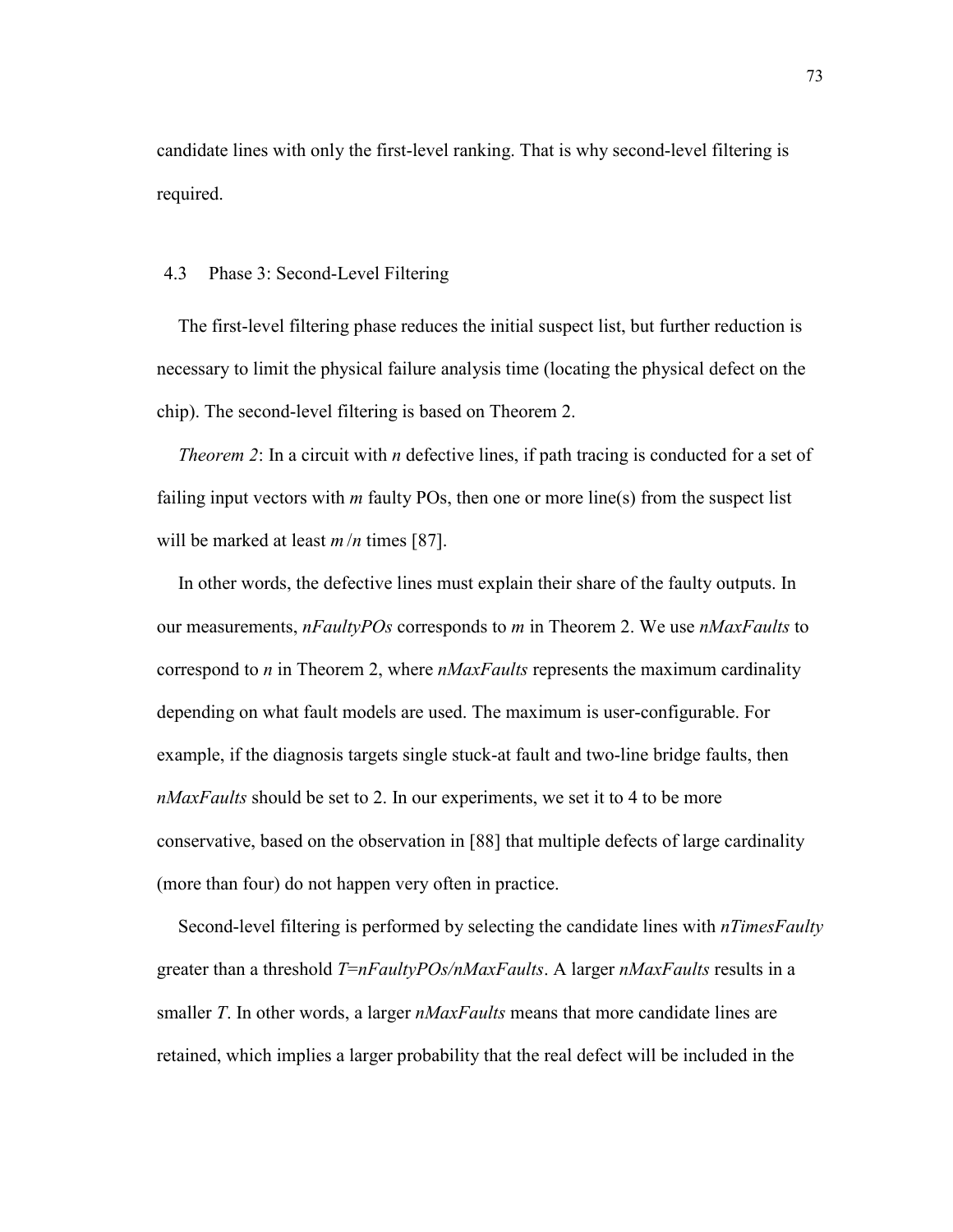final diagnosis, but at the cost of more diagnosis time.

#### 4.4 Phase 4: Second-Level Ranking

In the case that the first-level ranking returns too many candidate lines with equal ranking, second-level ranking is used to break the tie.

During this phase, we perform PPSFP (Parallel Pattern Single Fault Propagation) fault simulation on all failing patterns for all candidate lines in the reduced list from first-level filtering. In each iteration of the fault simulation algorithm, 32 test patterns are simulated simultaneously. The faulty value of each candidate line on a failing pattern is obtained by flipping the good machine value of that line. After fault simulation, we measure the Hamming distance (number of bit differences) between the observed outputs and simulated outputs. This measurement is used as a tiebreaker. If two candidates have the same  $nTimesFaulty$ , then the one with smaller Hamming distance is ranked higher. For example, if two candidates A and B both have *nTimesFaulty* equal to 10, and candidate A has a Hamming distance of 0 and B has a Hamming distance of 4, then A is more suspicious than B because the fault on candidate line B may fail some passing PO(s) and pass some failing PO(s). Figure 45 outlines the second-level ranking heuristic.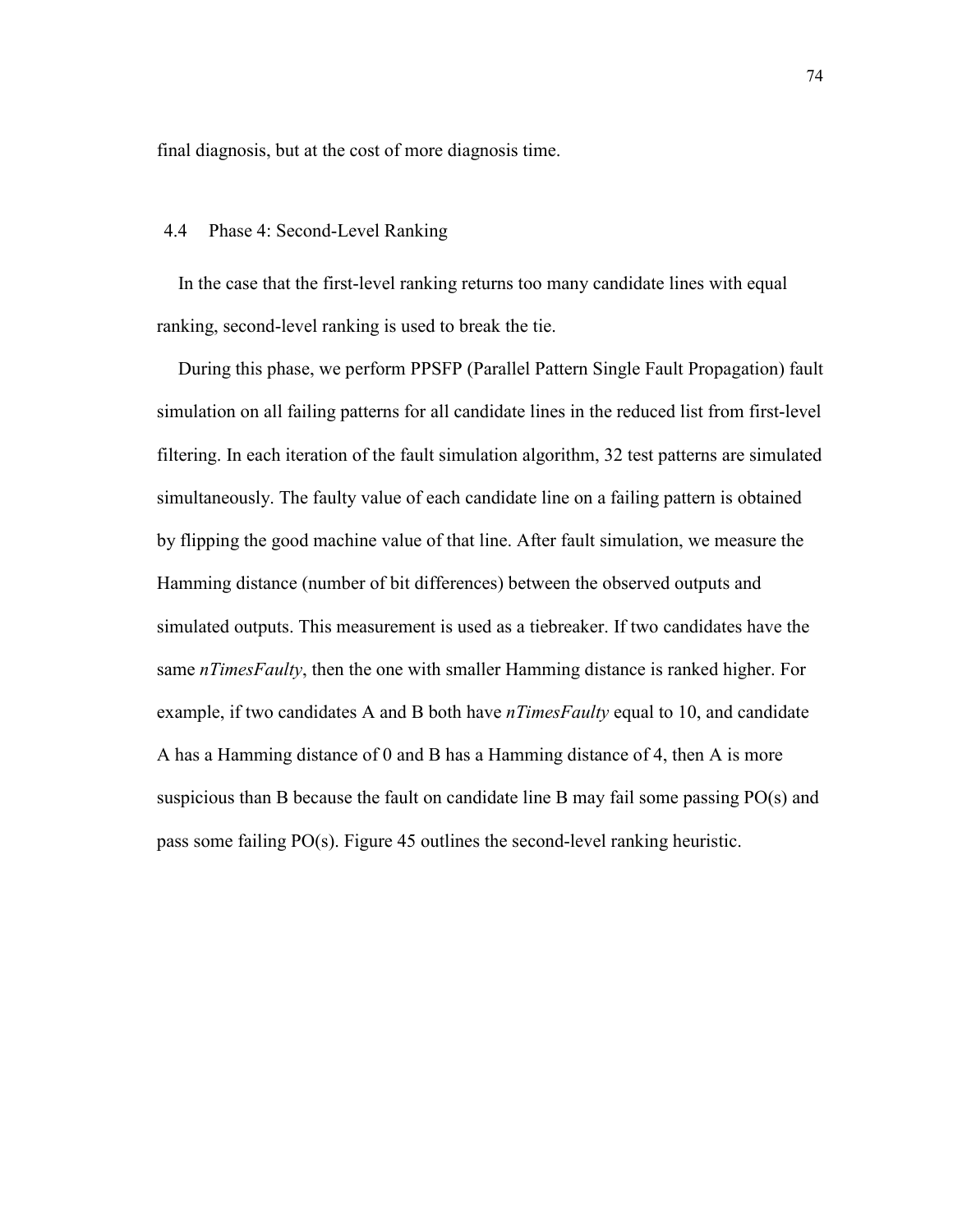for each failing input vector  $\nu$ { perform logic simulation; for each candidate line  $l$  in the reduced list  $\{$  flip the value at l and run PPSFP fault simulation; calculate Hamming distance between simulated outputs and observed outputs; } } Sort the candidate lines using Hamming distance when they have the same nTimesFaulty;

#### Figure 45. Second-level ranking heuristic.

We take another two measurements on each candidate line, termed  $\textit{Always0}$  and Always1. As the names suggest, Always0 is true if the line is always being driven by '0' whenever it is seen as faulty. Similarly, *Always1* is true if the line is always being driven by '1' whenever it is seen as faulty. In most cases, a line is more suspicious when it is driven by a fixed value than if it is driven more randomly. A dominant bridge fault is an exception, because the victim line is always driven to the logic value of the dominant line. However, since we also consider stuck-at and wired bridge faults, we use these two measurements as a tiebreaker when two lines have the same Hamming distance.

The purpose of phase 4 is to bring the real suspect even closer to the top of the candidate list.

In general, the ranking uses  $nTimesFaulty$  as the first key and Hamming distance as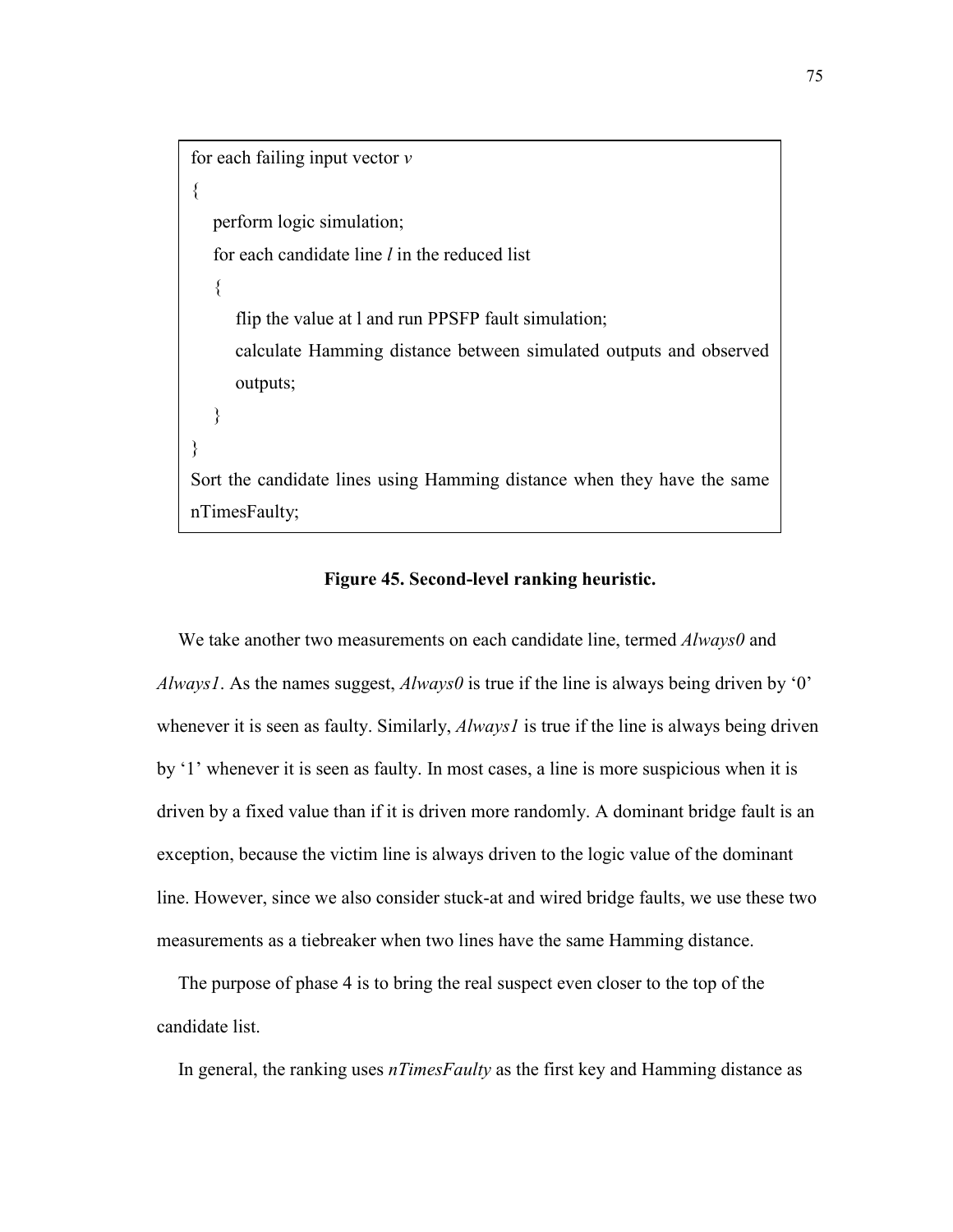the second key. When both  $nTime$  and Hamming distance are the same,  $Always0$ and *Always1* are used to break the tie.

 The first and second-level ranking helps bring the real candidate near the top or at the top of the suspect list. However, some faults could still fool the ranking, as shown in Figure 46.



Figure 46. Example case for ranking analysis.

The shaded squares represents faulty POs. PO2 and PO3 are both faulty POs. Suppose the actual fault is a wired-AND bridge between nodes A and B. If we conduct critical path tracing from faulty POs, (A, C) is on the critical path from PO2 while (B, C) is on the critical path from PO3. Therefore, the critical paths from PO2 and PO3 have node C in common. Suppose there are 100 failing vectors and A is faulty 50% of the time, which means A is seen as faulty on 50 failing vectors and so is B. In this case, A and B are both counted as nTimesFaulty=50 while C has nTimesFaulty=100. Therefore, the real candidates A and B would be ranked far below candidate C. In cases such as this, the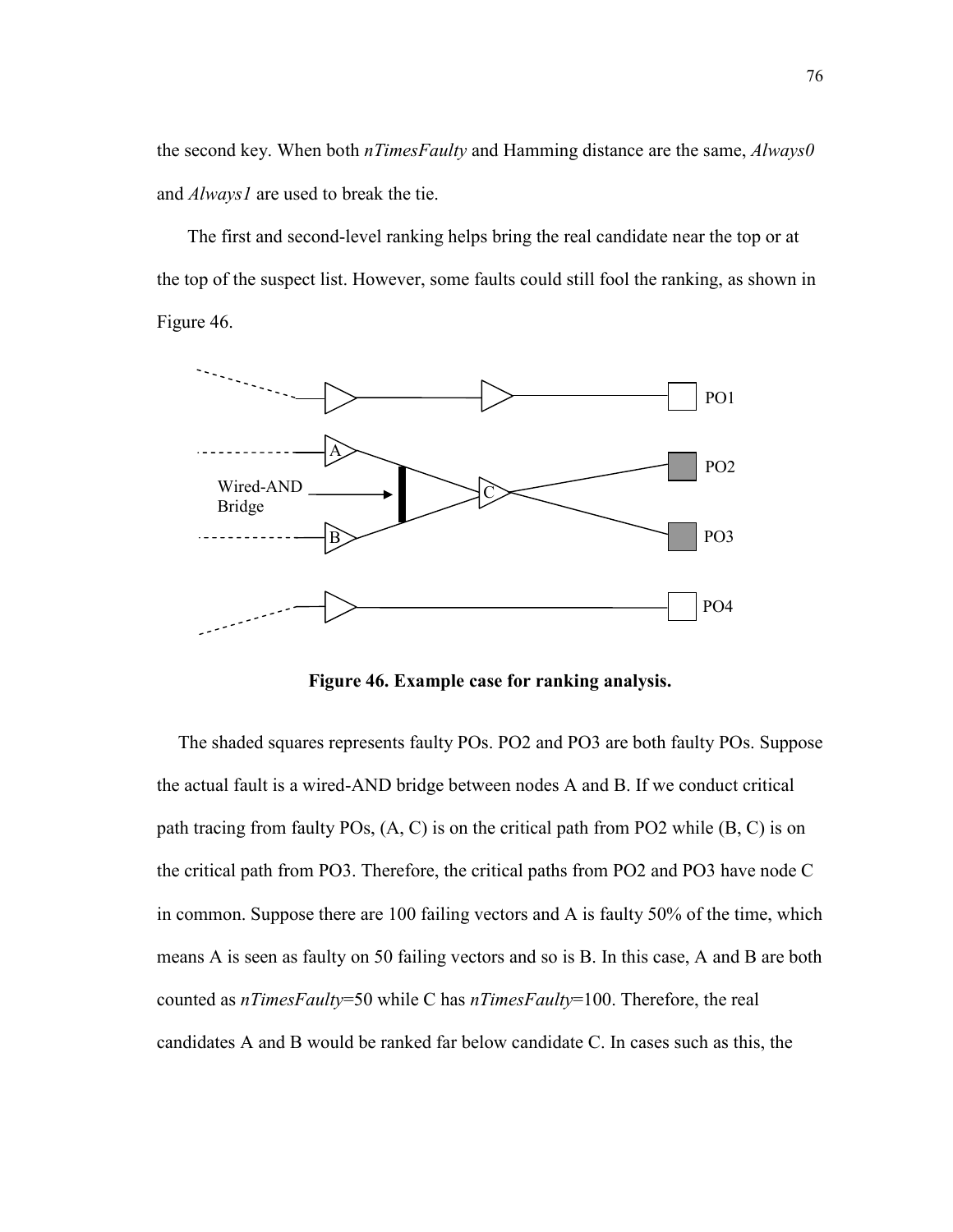diagnosis result needs further refinement using model-based fault simulation. This will be described in the next section.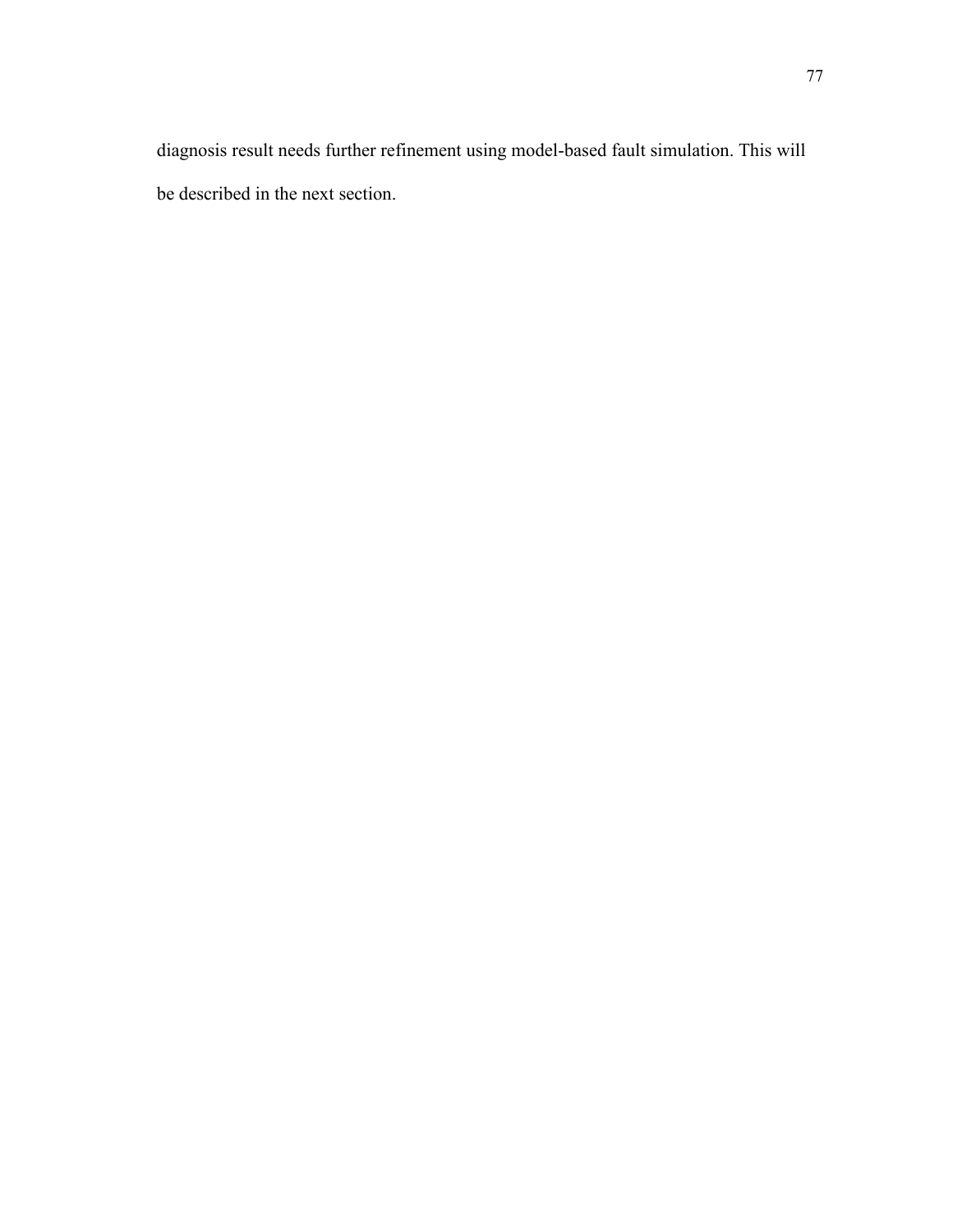#### 5. MODEL-BASED FAULT SIMULATION

#### 5.1 Motivation and Basic Structure

The previous section described the second step of the diagnosis framework: fault filtering and ranking. This section presents the third step, model-based fault simulation, to improve the diagnosis resolution and accuracy.

A small list of candidate lines can be obtained after filtering and ranking. However, sometimes the most suspicious line may not be ranked at the top or near the top, as we demonstrated in Figure 46. For those cases, we need some metrics to bring the real fault candidate near the top. Furthermore, filtering and ranking only returns a list of candidate lines, without indicating the type of the fault. The fault type can be very helpful for localizing the defect within the chip. With model-based fault simulation, we can report both the location and type of the real fault.

Figure 47 shows the basic structure of this step. First, we choose the top  $n$  candidates from the small list of ranked candidates. We initially set  $n$  to 100, since in all of the experiments performed to date, the real fault was in the top 65 candidates. Next, we need to map each candidate line to its corresponding candidate faults. We use several common fault models: stuck-at fault, dominant bridge fault, wired-OR and wired-AND bridge fault. Each candidate line may be mapped to multiple candidate faults. In particular, a line could be mapped to multiple bridge fault candidates depends on how many neighboring lines to which it could bridge. We use the extracted coupling capacitance to get a list of most likely bridge fault sites. To reduce fault simulation time,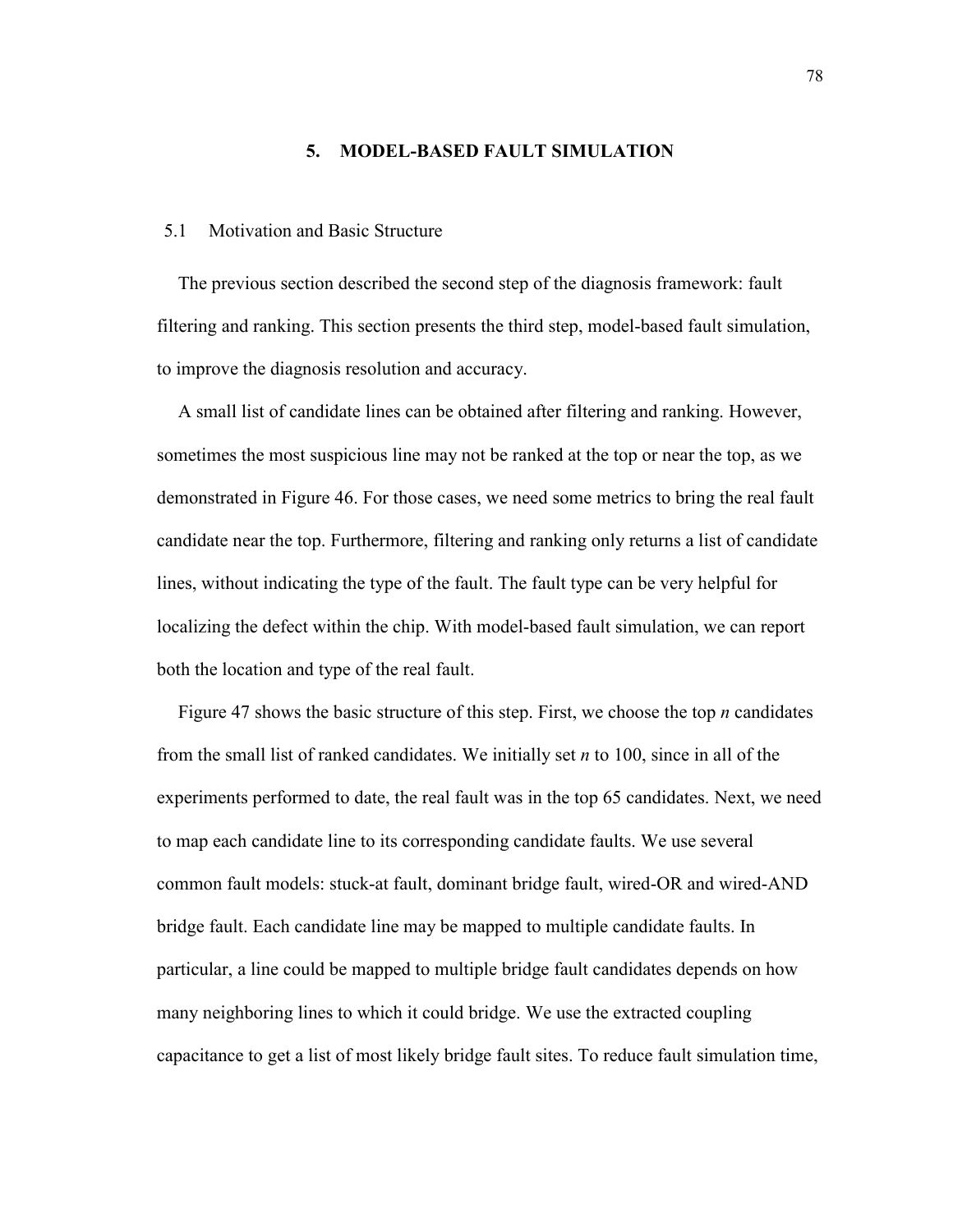we use several metrics to dynamically remove unnecessary fault candidates. Then fault simulation is performed on all test patterns using PPSFP. After model-based fault simulation, the Hamming distance between the simulated fault behavior and observed fault behavior is calculated, and the fault candidates ranked in decreasing order of distance. Fault candidates with the lowest Hamming distances are the ones most likely to correctly explain the faulty behavior.



Figure 47. Basic structure of model-based fault simulation step.

Passing patterns are used in our diagnosis to help distinguish fault candidates. For example, suppose we have two fault candidates A and B. If both A and B can explain all the failing vectors, but A causes several passing test vectors to fail while B does not fail any passing vectors, then B is a better candidate than A.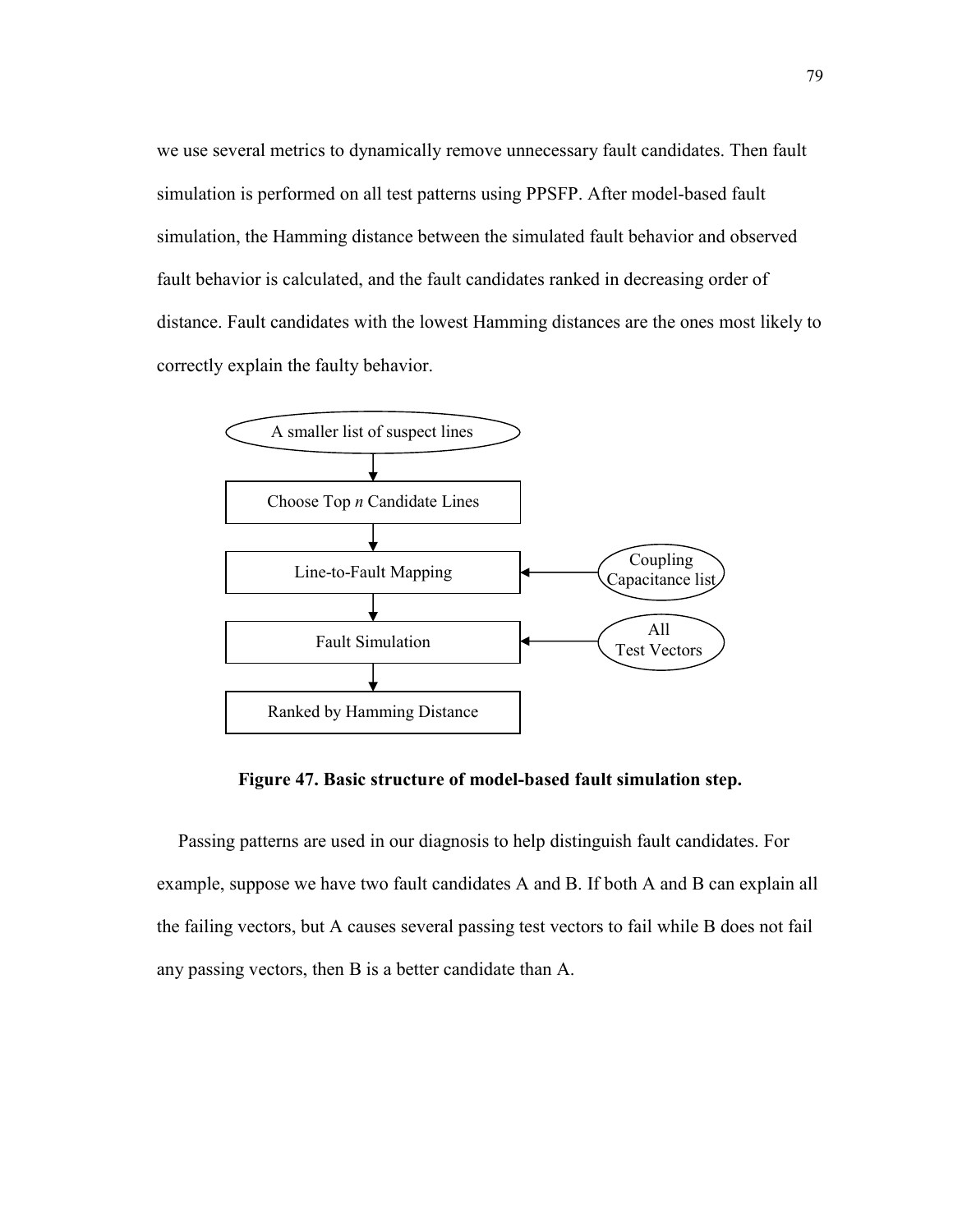## 5.2 Line-to-Fault Mapping

In order to refine the diagnosis by using fault simulation, we need to map each candidate line to fault candidates on it. The fault simulation is based on several common fault models: stuck-at fault, wired-AND bridge, wired-OR bridge and dominant bridge. We will introduce these fault models in next section. The relationship between candidate line and fault candidates involving this line is one to many because the candidate line could have different types of faults on it or is possible to bridge with different lines so that different bridge faults could have this line involved.



Figure 48. Metric to reduce fault candidate list.

To speed up fault simulation, we reduce the fault candidate list by using several metrics, as shown in Figure 48. We consider single fault location such as single stuck-at faults and dominant bridge fault and multiple fault locations such as wired-AND and wired-OR bridge fault. We do not consider multiple stuck at faults or bridge faults. Even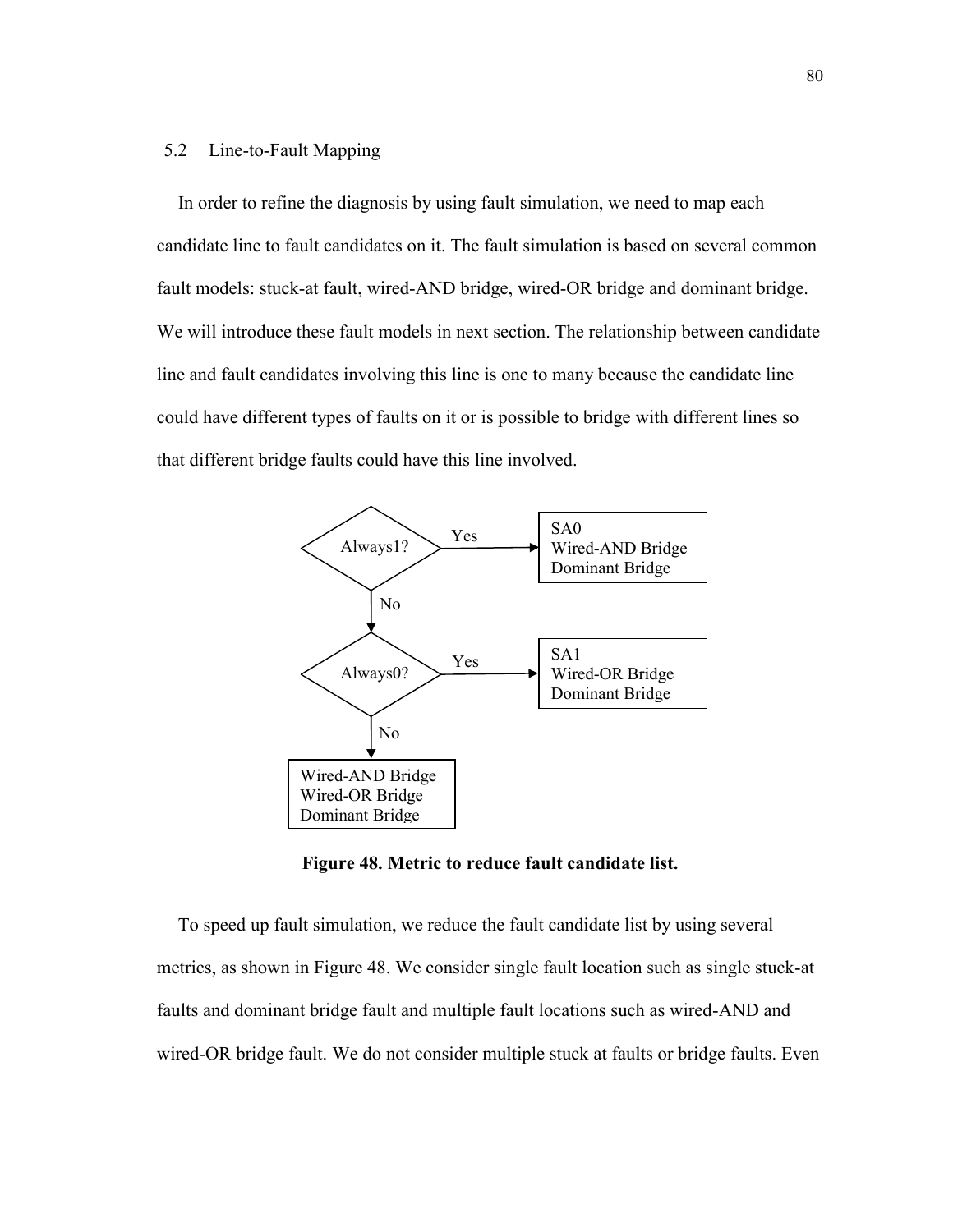if multiple defects are present on a chip, they usually can be considered separately. Simulation of multiple faults is not practical due to the large increase in CPU time.

Here we utilize two of measurements we have taken: *Always0* and *Always1*. As we mentioned in the previous section,  $\Delta lways0$  is true if the line is always being driven by '0' whenever it is seen as faulty, and similarly for Always1. Therefore, if a line is always being driven by logic value '0' whenever it is seen as faulty, there is no need to perform stuck-at-0 fault or wired-AND fault simulation on this line, because the fault will not be sensitized.

In order to find all the possible bridge faults with a candidate line involved, we need a list of realistic bridge faults. A common way to extract bridging fault site is IFA (Inductive Fault Analysis). IFA uses circuit layout to determine the relative probabilities of individual physical faults in fabricated circuits [40]. The extracted bridges include the layers and locations involved in each bridge site, which greatly aids defect localization within the chip. For example, if the top suspect faults are all bridges between secondlevel metal lines, the upper metal layers can be quickly stripped away, significantly reducing failure analysis time. The disadvantage of bridge fault extraction is that it is an extra step in the design flow.

An alternative way is obtain a bridge fault list is to use the list of coupling capacitances. The list of coupling capacitances can be used as an unordered list of twonode bridging faults [89]. Using the parallel plate model, capacitance C is given by:  $C =$  $\varepsilon A/d$  where A is the area and d is the distance between the two conductors ( $\varepsilon$  is the interlayer dielectric constant) [90]. Since the probability of a bridging fault occurring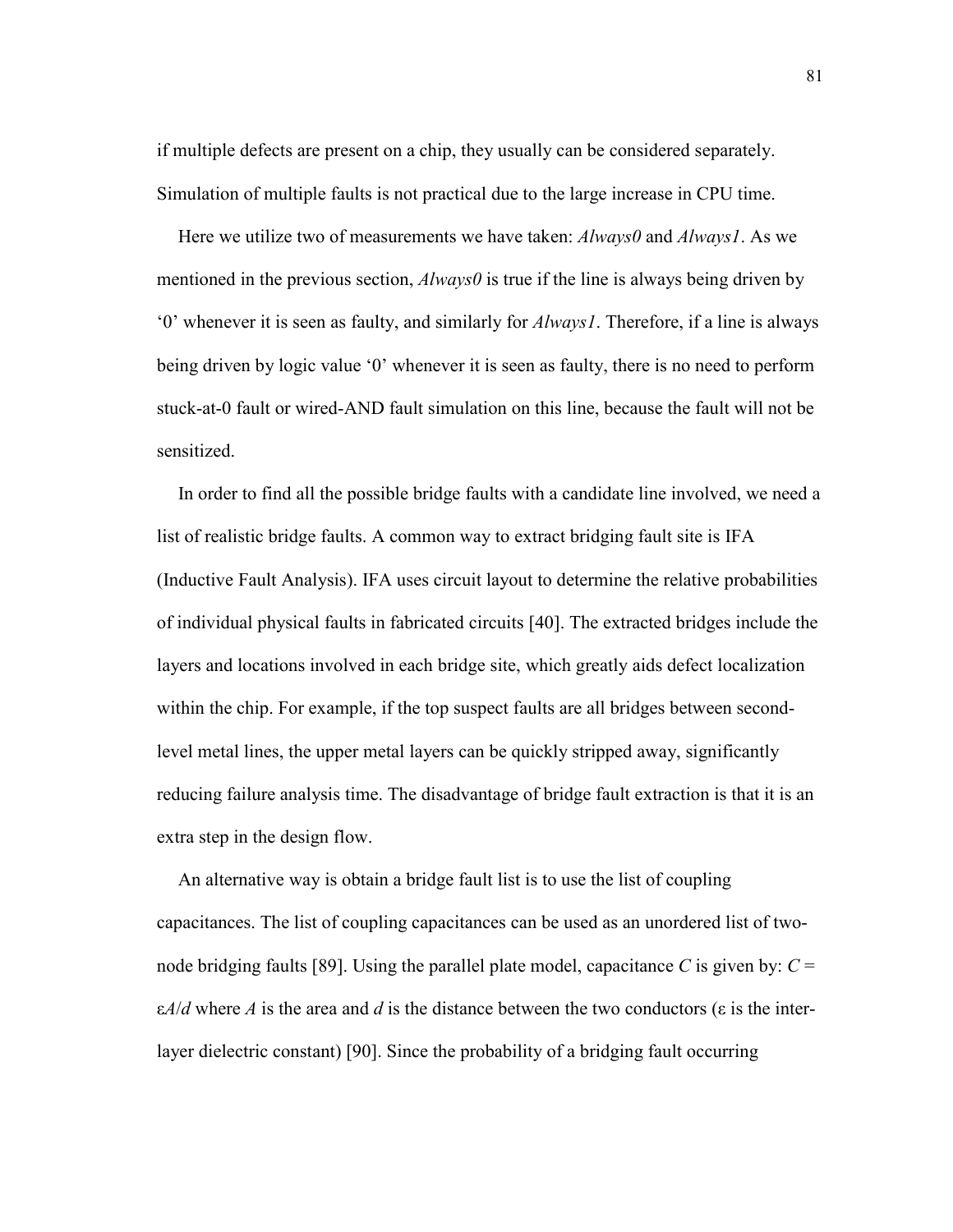between two conductors is proportional to the area A and inversely proportional to the distance d, then the capacitance C has the same relationship to A and  $d$  as the probability of a bridging fault occurring between two conductors. As a result, by comparing the capacitance between two different sets of adjacent conductors, we can determine which set may be more likely to sustain a bridging fault [90]. This is illustrated in Figure 49 where the two lines that have a longer region of adjacency  $(l_1 \gg l_2)$  are more likely to sustain a bridging fault even though the distance between the two lines  $(d)$  is the same. Similarly, two lines that are closer together  $(d_1 \ll d_2)$  are more likely to sustain a bridging fault even though their lengths  $(l)$  are the same.



Figure 49. Capacitance vs. probability of bridging faults [90].

The advantage of using a capacitance extractor to generate to bridging fault list is that the capacitance extraction is part of the design flow, so no extra step is needed. In addition, the capacitance extraction method does not require information based on manufacturing data [91]. The disadvantage of using coupling capacitances is that the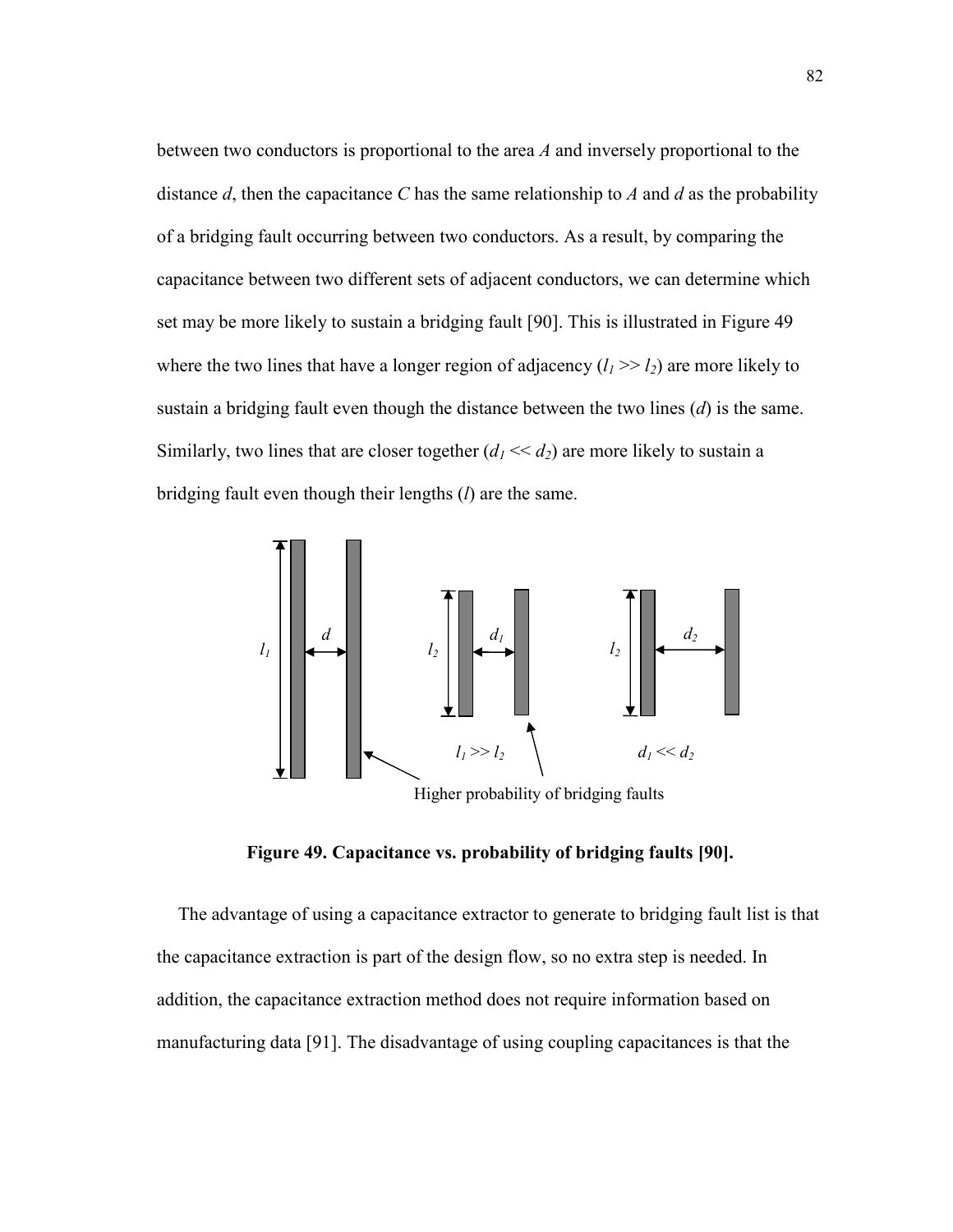mapping to a physical bridge site and layer is less accurate, so the diagnosis provides less benefit to localization of the physical defect.

In this research, the coupling capacitance list was used to obtain a realistic bridge fault list, since the coupling capacitance was already available for the designs used in the experiments. The coupling capacitance list was generated by Dr. Weiping Shi's group in the Department of Electrical and Computer Engineering at Texas A&M University.

# 5.3 Fault Simulation

The fault simulation is based on several common fault models: single stuck-at model, wired-AND bridge model, wired-OR bridge model and dominant bridge model. A fault model is an abstraction of a type of defect behavior. Two common models are single stuck-at model and bridging fault model.

## 5.3.1 Single Stuck-at Fault Model

The single stuck-at fault model assumes that the defect causes a given circuit line to be permanently connected to ground (stuck-at 0) or to power (stuck-at 1) and that only a single fault is present in a circuit at a time, as shown in Figure 50. The stuck-at fault model is the most commonly used fault model, because it is simple and computationally manageable.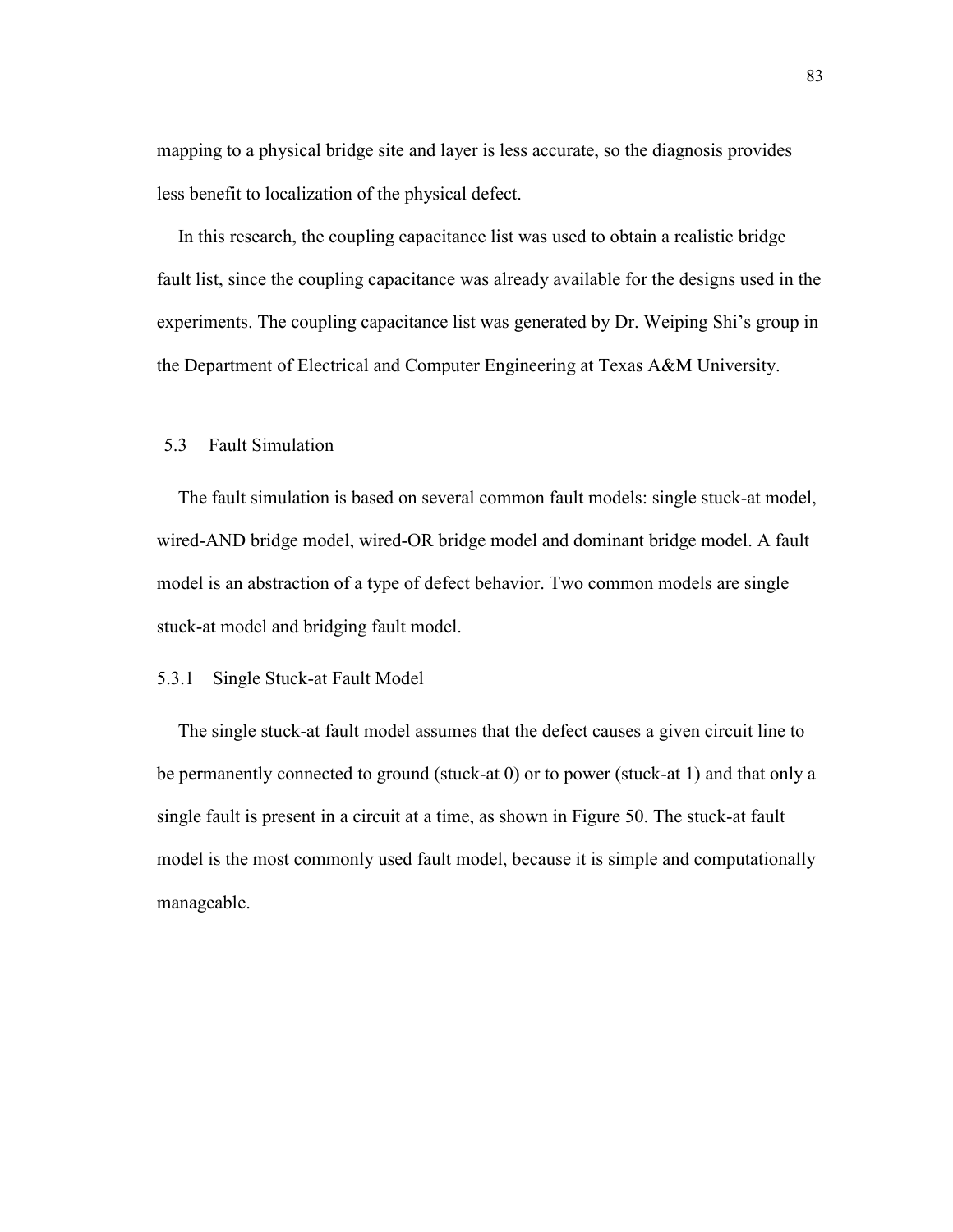

Figure 50. Example of stuck-at fault model.

# 5.3.2 Wired Bridging Fault Model

The bridging fault model is used to model shorts between signal lines that are normally unconnected. The popular bridging fault models include wired-AND, wired-OR and dominant bridging models. The behavior of the wired-AND and wired-OR bridging fault models are illustrated in Figure 51, where a resistive bridging fault is modeled as either a logical AND in the case of the wired-AND fault or a logical OR in the case of the wired-OR fault [92]. In this example, A and B represent the signal sources for the two nets while A' and B' represents the faulty values on the two bridged nets.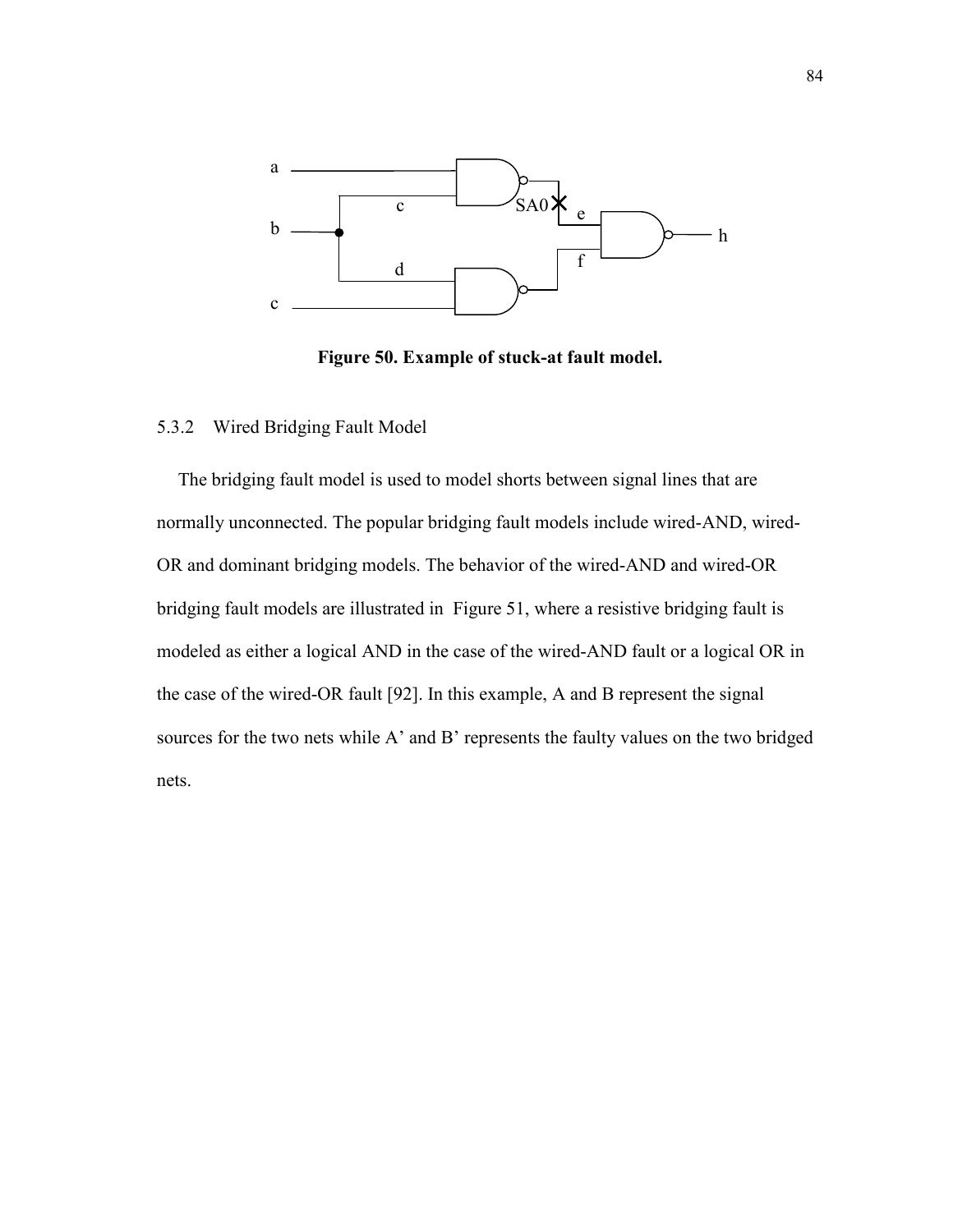

Figure 51. Wired-AND and Wired-OR fault models.

| Signal lines | Wired-AND      | Wired-OR |
|--------------|----------------|----------|
| AВ           | A'B'           | A'B'     |
| 00           | - ( )          | - ()     |
| 01           | $\bf{0}$<br>U. |          |
| 10           | O              |          |
| 11           |                |          |

Table 7. Logical behavior of wired-AND/OR Models.

The logic behavior of these fault models is further illustrated in Table 7. As can be seen in the case of the wired-AND model, if either of the sources is at a logic '0', then both destinations see a logic '0'. Similarly, in the wired-OR model, if either source is at a logic '1', then both destinations see a logic '1'.

# 5.3.3 Dominant Bridging Fault Model

The dominant bridging fault model is illustrated in Figure 52. In this model, it is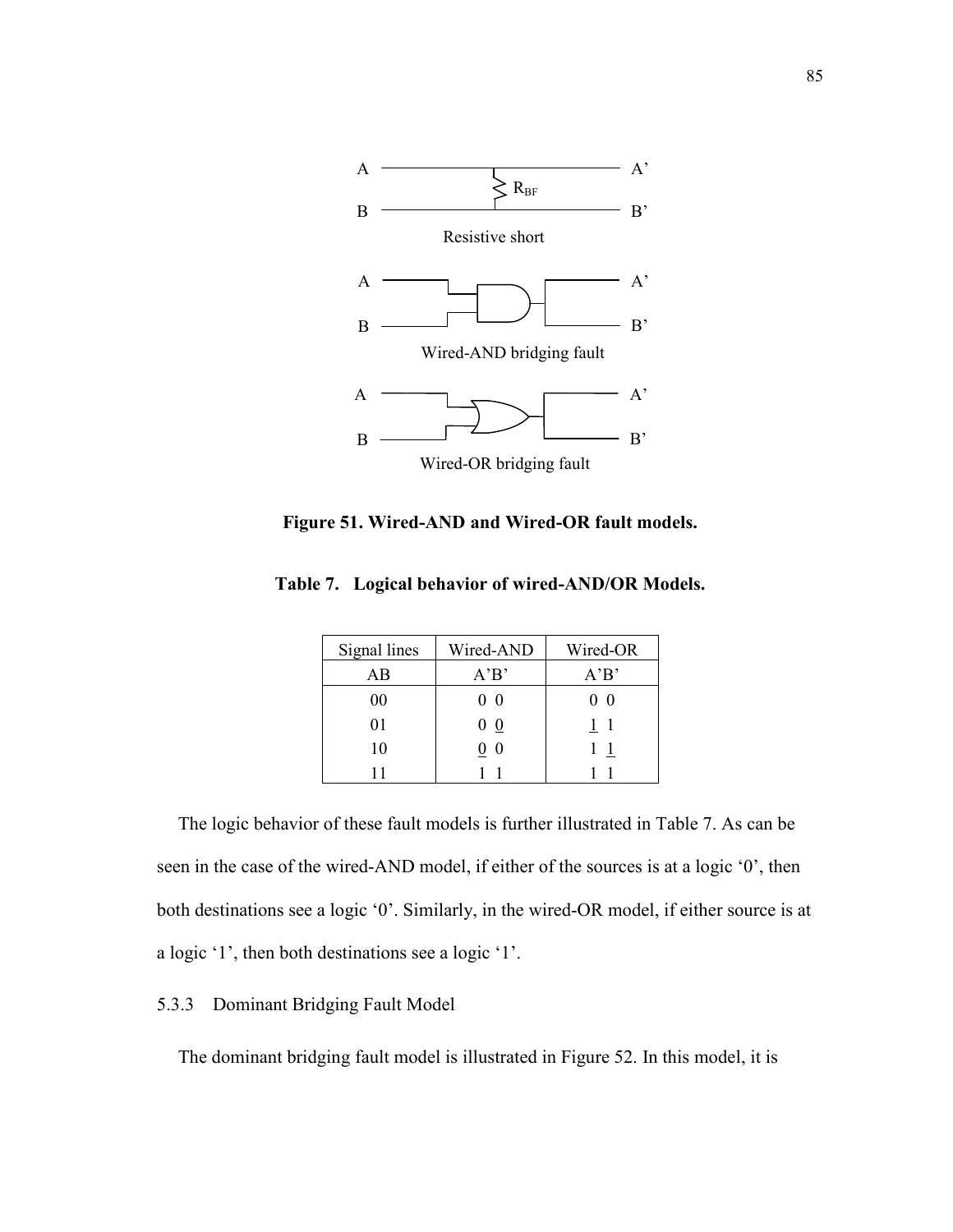assumed that one source (the dominant) has a stronger driver than the other (the victim), such that the victim sees the logic value determined by the dominant [92].



Figure 52. Dominant bridging fault model.

| Signal lines | A dominates B  | <b>B</b> dominates A |
|--------------|----------------|----------------------|
| AB           | A'B'           | A'B'                 |
| 00           | 0 <sub>0</sub> | - ()                 |
| 01           | $\theta$       | 11                   |
| 10           |                | 0                    |
|              |                |                      |

The logical behavior of the dominant bridge is given in Table 8. As can be seen, the dominant source sees no faulty value, so that the fault cannot be observed on this net.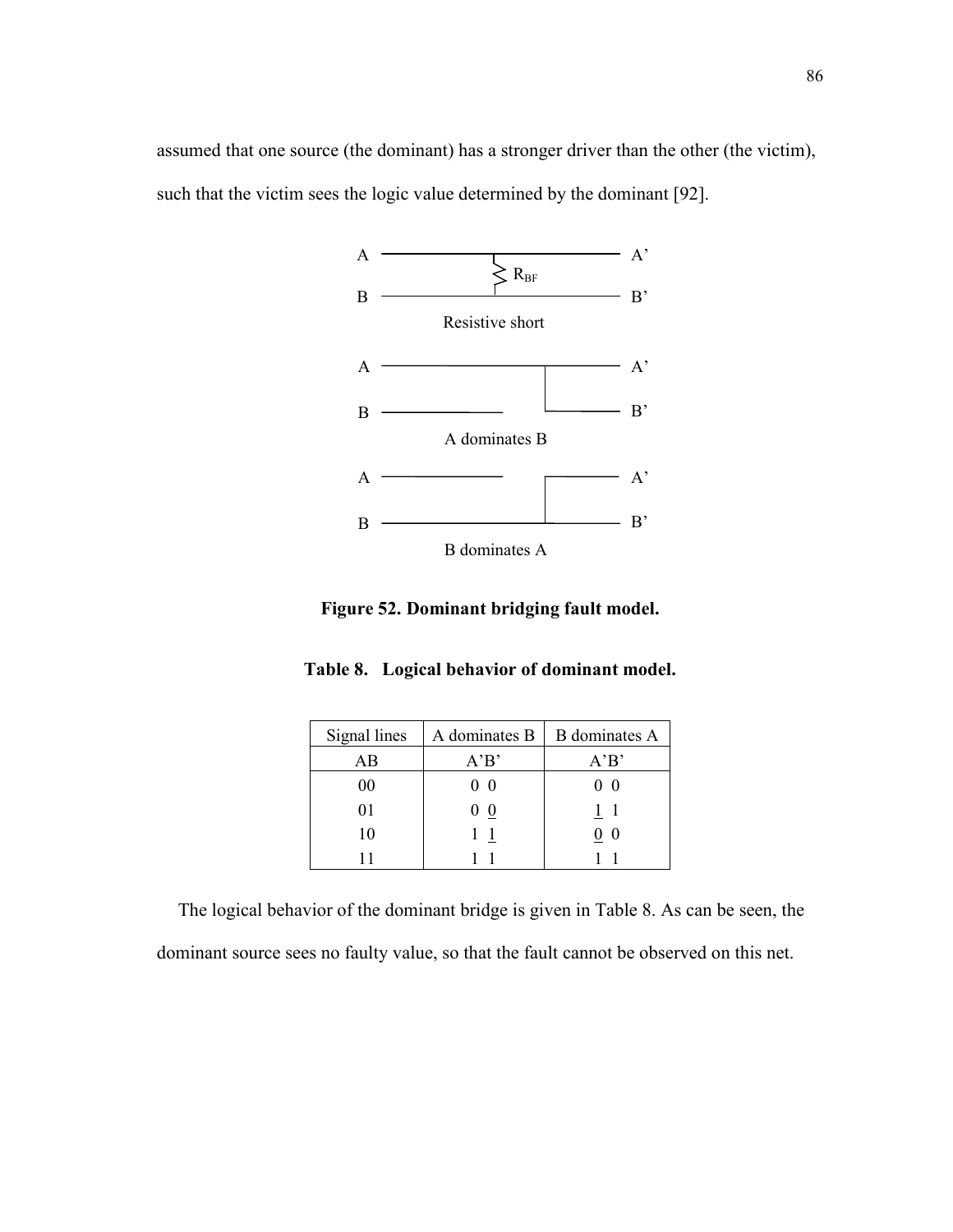### 5.4 Feedback Bridging Fault

A feedback bridging fault exists when there is at least one path between the two bridged nodes [93]. An example of a feedback bridging fault is shown in Figure 53. The bridge between nodes A and D is a feedback bridge and the bridge fault is a wired-AND bridge.



Figure 53. Example of feedback bridging fault.

We can categorize feedback bridge fault into two classes upon application of given test patterns [94].

Non-sensitized feedback: the bridged nodes have opposite fault-free logic values, and the front node  $F$  (the node further from the primary inputs) is not sensitized to the back node B (the node closer to the primary inputs) in the fault-free circuit.

Sensitized feedback: the bridged nodes have opposite fault-free logic values, and the front node  $F$  is sensitized to the back node  $B$  in the fault-free circuit.

For non-sensitized feedback bridging fault, the front node  $F$  is not sensitized to the back node the back node  $B$  in the fault-free circuit, and a fault effect on  $B$  cannot propagate to  $F$  through the path. In this case, the feedback bridging fault behaves just like a non-feedback bridging fault, and this can be handled by our diagnostic approach.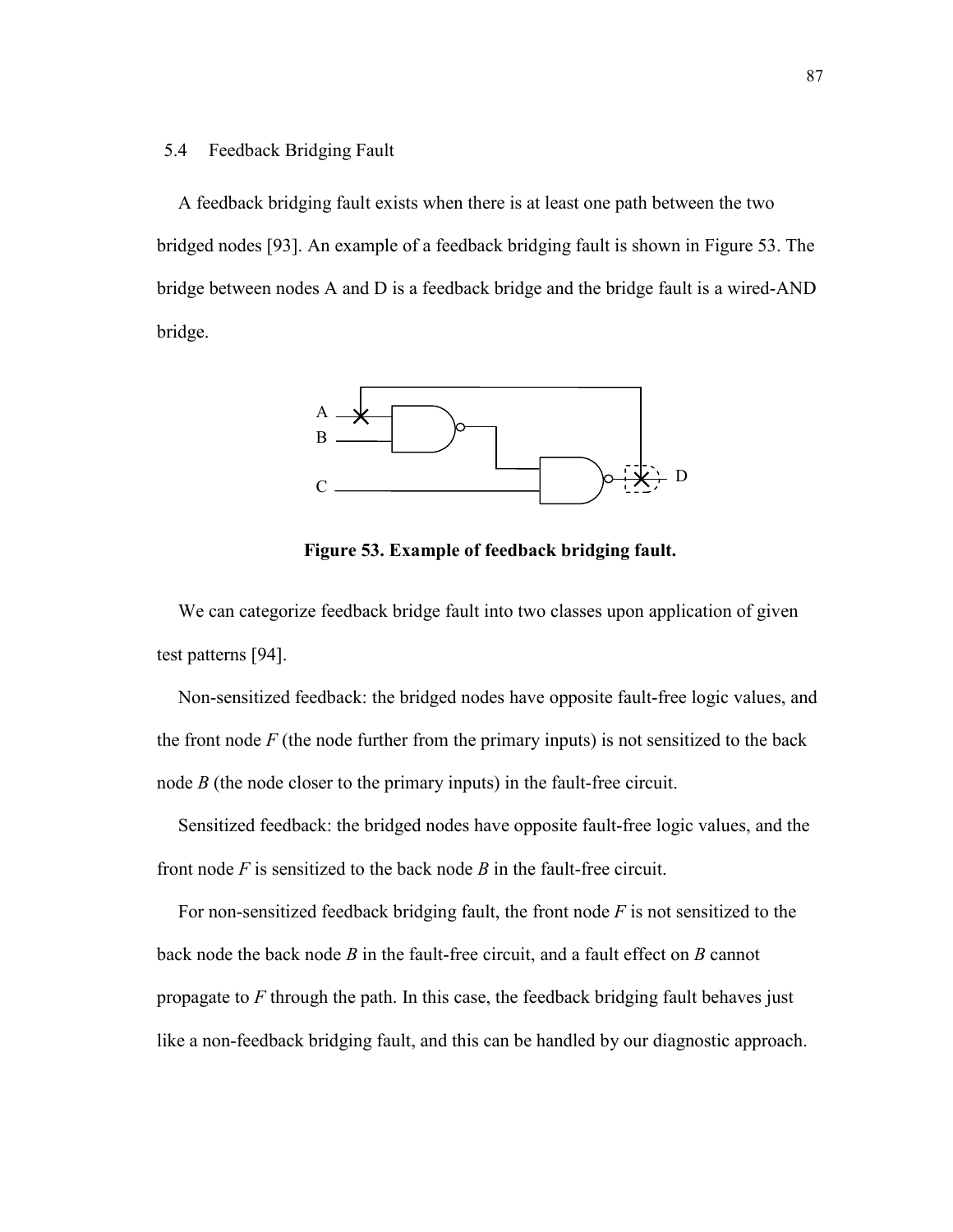On the other hand, in sensitized feedback, if all inputs of the gates along the path have noncontrolling logic values, an output value change on the back node will cause a change on the output of the front node. The back node can then affect the front node through both the bridge and the path between them. A sensitized feedback bridging fault could cause oscillation or sequential behavior. Two cases need to be considered under the sensitized feedback condition. One case is that the driving strength of the back node is larger than that of the front node. The other case is that the driving strength of the frond node is larger than that of the back node [94].

If the driving strength of the back node is larger than that of the front node, such that the back node dominates the front node, the front node is affected by the back node through the bridge, rather than through the path between the two nodes. Therefore, the output value of the front node is driven to a faulty logic value by the dominant back node through the bridge while the output value of the back node does not change. The feedback bridging fault behaves the same as a non-feedback dominant bridging fault and can be diagnosed using our approach.

If the front node has a higher driving strength, an oscillation might occur. In general, oscillation occurs rarely because the logic requirements of oscillation are not too common to meet.

From [95][96][97][98][99], the logic requirements of oscillation are as follows: First, the output of the front gate dominates the output of the back gate; second, the number of inversion in the feedback loop must be an odd number; third,  $V<sub>Y</sub>$  has intermediate voltage and is less than the threshold voltage of the driven gate C when gate A has logic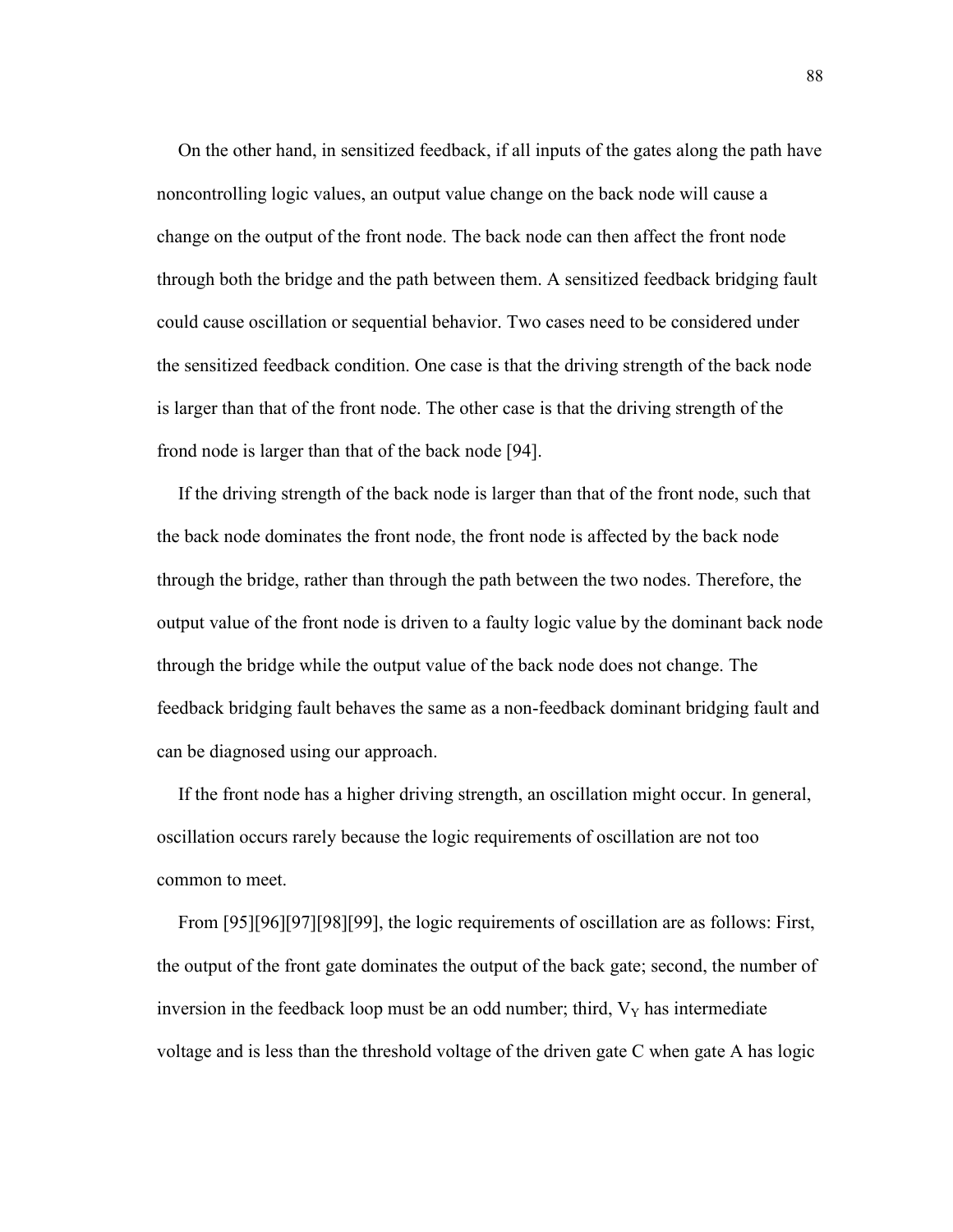1, or vice versa when gate A has logic 0, and  $V<sub>Y</sub>$  is larger than the threshold voltage of gate C.

Our diagnosis framework does not consider feedback bridge faults causing oscillation because prior work [100][101][102] showed that only under special and rare situations do some feedback faults result in oscillations.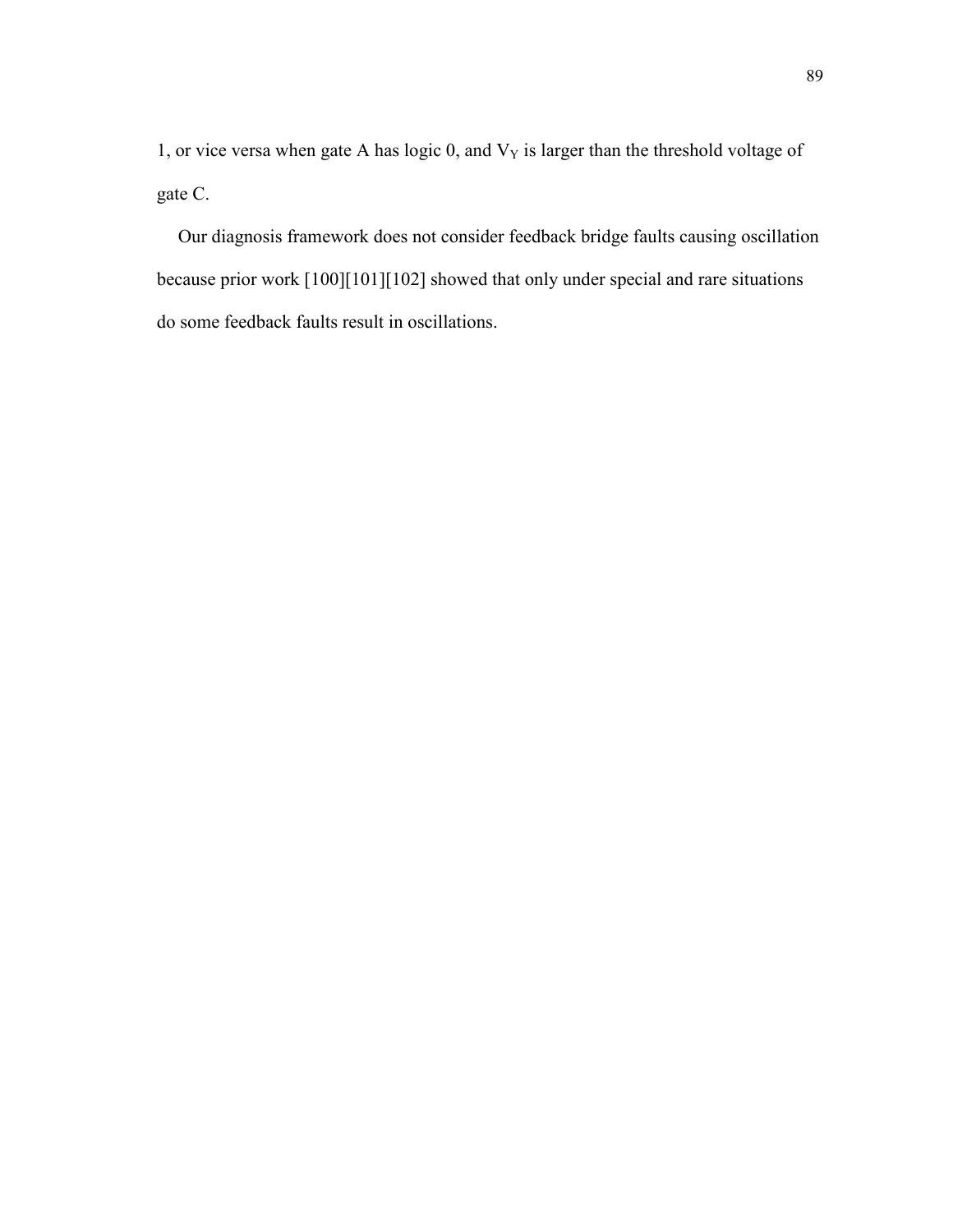#### 6. EXPERIMENTAL RESULTS

The proposed diagnosis algorithm has been implemented in C++ in Microsoft Visual Studio.net. All experiments are performed on a Microsoft Windows XP on a 2.8 GHz Intel Pentium 4 processor with 512 MB main memory for the ISCAS85 benchmark circuits. In normal practice, the failing response used as input for the diagnosis procedure would be obtained by testing the failing circuit on a tester. For our diagnosis experiments, the failing responses were generated using a fault simulator written by us to ensure that the diagnosis experiments were able to mimic the realistic failing response as much as possible. The test vectors used were stuck-at test vectors generated by Mentor Graphics FastScan.

## 6.1 Run Time and Memory Usage Analysis

To obtain the average CPU time for diagnosis, we performed 1000 trials. For each of the benchmark circuits, 100 random faults were injected one at a time. Table 9 shows the run time for each benchmark circuit. The first column contains the circuit name. Column 2 is the total number of lines in each circuit. Column 3 shows the number of stems in each benchmark circuit. Column 4 is the number of test patterns we used in simulation to obtain the failing response. The types and locations of faults injected in the circuits are selected at random. Faults that did not produce any failing vectors were dropped. Columns 5 and 6 shows the average number of faulty primary outputs and the number of failing vectors respectively. Column 7 is the average number of candidate lines after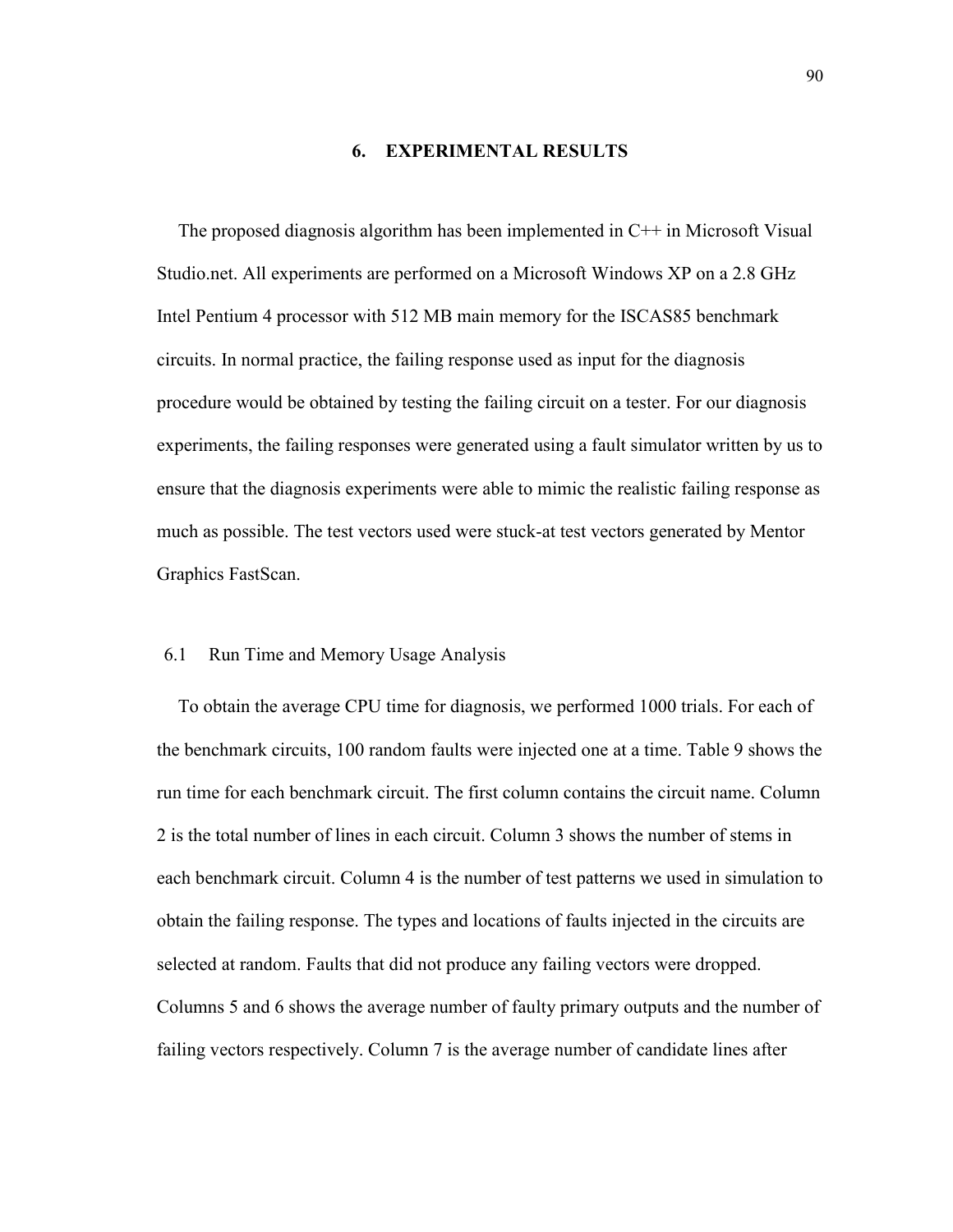second-level filtering. Fault simulation was performed on the candidate lines. Column 8 shows the average number of fault candidates after line-to-fault mapping. Those fault candidate are the ones on which we performed model-based fault simulation. Column 9 shows the average total diagnosis time.

| Circuit           | #<br>Lines | $# \,$ Stems | # Test<br>Patterns | # Faulty<br>PO <sub>s</sub> | # Failing<br>Vectors | #<br>Candidate<br>Lines | # Fault<br>Candidates. | Total<br>Diagnosis<br>Time(s) |
|-------------------|------------|--------------|--------------------|-----------------------------|----------------------|-------------------------|------------------------|-------------------------------|
| C432              | 432        | 89           | 50                 | 25                          | 10                   | 63                      | 767                    | 0.043                         |
| C <sub>499</sub>  | 499        | 59           | 53                 | 23                          | 12                   | 104                     | 946                    | 0.044                         |
| C880              | 880        | 125          | 52                 | 20                          | 15                   | 42                      | 484                    | 0.034                         |
| C1355             | 1355       | 259          | 86                 | 38                          | 32                   | 356                     | 1286                   | 0.143                         |
| C1908             | 1908       | 385          | 130                | 81                          | 42                   | 243                     | 916                    | 0.232                         |
| C <sub>2670</sub> | 2670       | 454          | 105                | 52                          | 28                   | 156                     | 914                    | 0.109                         |
| C3540             | 3540       | 579          | 149                | 76                          | 22                   | 256                     | 1769                   | 0.819                         |
| C5315             | 5315       | 806          | 121                | 81                          | 33                   | 86                      | 1197                   | 0.256                         |
| C6288             | 6288       | 1456         | 29                 | 42                          | 15                   | 134                     | 2147                   | 1.114                         |
| C7552             | 7552       | 1300         | 214                | 121                         | 56                   | 326                     | 1718                   | 0.792                         |

Table 9. Diagnosis time for ISCAS85 circuits.

The diagnosis algorithm includes three major procedures: critical path tracing to get the initial suspect list, filtering and ranking to reduce the list, and model-base simulation to refine the diagnosis result. Table 10 shows the time and percentage of the average total diagnosis time each procedure takes. From the table, we can see that model-based simulation and critical path tracing take most of the diagnosis time, while filtering and ranking time is only 2%-4% of the total time. This is because in filtering and ranking, we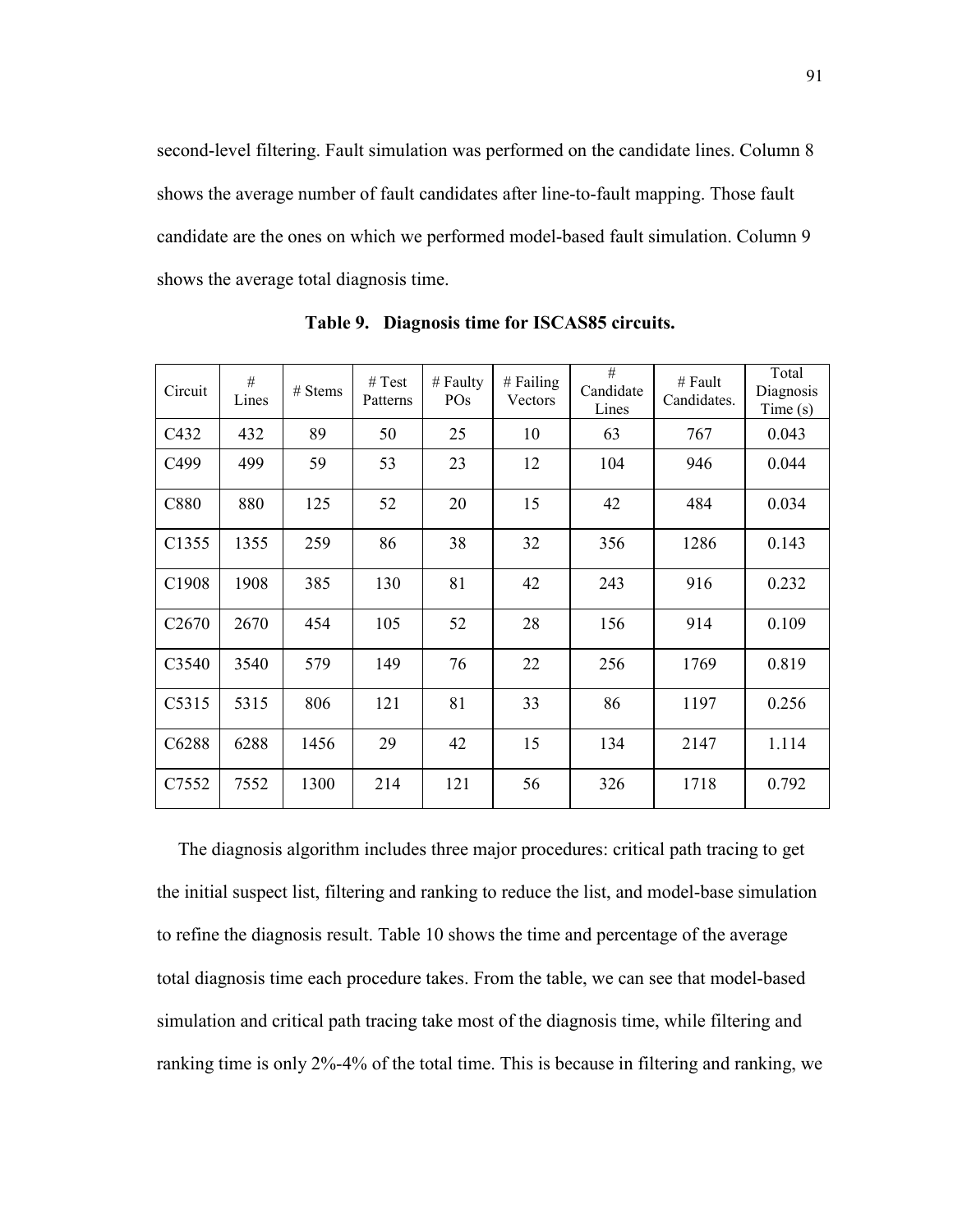only need to perform fault simulation on a small set of candidate lines. Comparing model-based simulation and critical path tracing, model-base simulation takes more time than critical path tracing in all but one circuit. The only exception is C6288, in which model-based simulation time takes 40.6% while critical path tracing takes 56.5% of the time. This is because C6288 has many stems, so that stem analysis in critical path tracing costs much time. The conclusion is that future run time improvements must focus on model-based fault simulation. Currently we perform parallel forward fault simulation in the model-based simulation step. We believe that a more complex and efficient fault simulation strategy could speed up this step.

| Circuit           | <b>CPT</b><br>Time<br>(s) | <b>CPT</b><br>Time<br>$(\%)$ | Filtering $\&$<br>Ranking<br>Time(s) | Filtering $\&$<br>Ranking<br>Time $(\%)$ | Model-based<br>Simulation<br>Time(s) | Model-based<br>Simulation<br>Time $(\%)$ |
|-------------------|---------------------------|------------------------------|--------------------------------------|------------------------------------------|--------------------------------------|------------------------------------------|
| C432              | 0.019                     | 42.3%                        | 0.0021                               | 3.8%                                     | 0.022                                | 53.9%                                    |
| C499              | 0.013                     | 32.9%                        | 0.0016                               | 3.2%                                     | 0.030                                | 63.9%                                    |
| C880              | 0.011                     | 33.4%                        | 0.0014                               | 3.6%                                     | 0.021                                | 67.0%                                    |
| C <sub>1355</sub> | 0.038                     | 32.4%                        | 0.0099                               | 5.9%                                     | 0.095                                | 61.7%                                    |
| C1908             | 0.084                     | 33.3%                        | 0.0078                               | 3.5%                                     | 0.139                                | 63.2%                                    |
| C <sub>2670</sub> | 0.019                     | 25.1%                        | 0.0035                               | 4.1%                                     | 0.086                                | 70.8%                                    |
| C3540             | 0.198                     | 23.2%                        | 0.0105                               | 1.6%                                     | 0.611                                | 75.2%                                    |
| C5315             | 0.046                     | 20.2%                        | 0.0036                               | 1.8%                                     | 0.207                                | 78.0%                                    |
| C6288             | 0.724                     | 56.5%                        | 0.0170                               | 2.9%                                     | 0.373                                | 40.6%                                    |
| C7552             | 0.104                     | 12.2%                        | 0.0136                               | 2.1%                                     | 0.674                                | 85.7%                                    |

Table 10. Run time analysis for ISCAS85 circuits.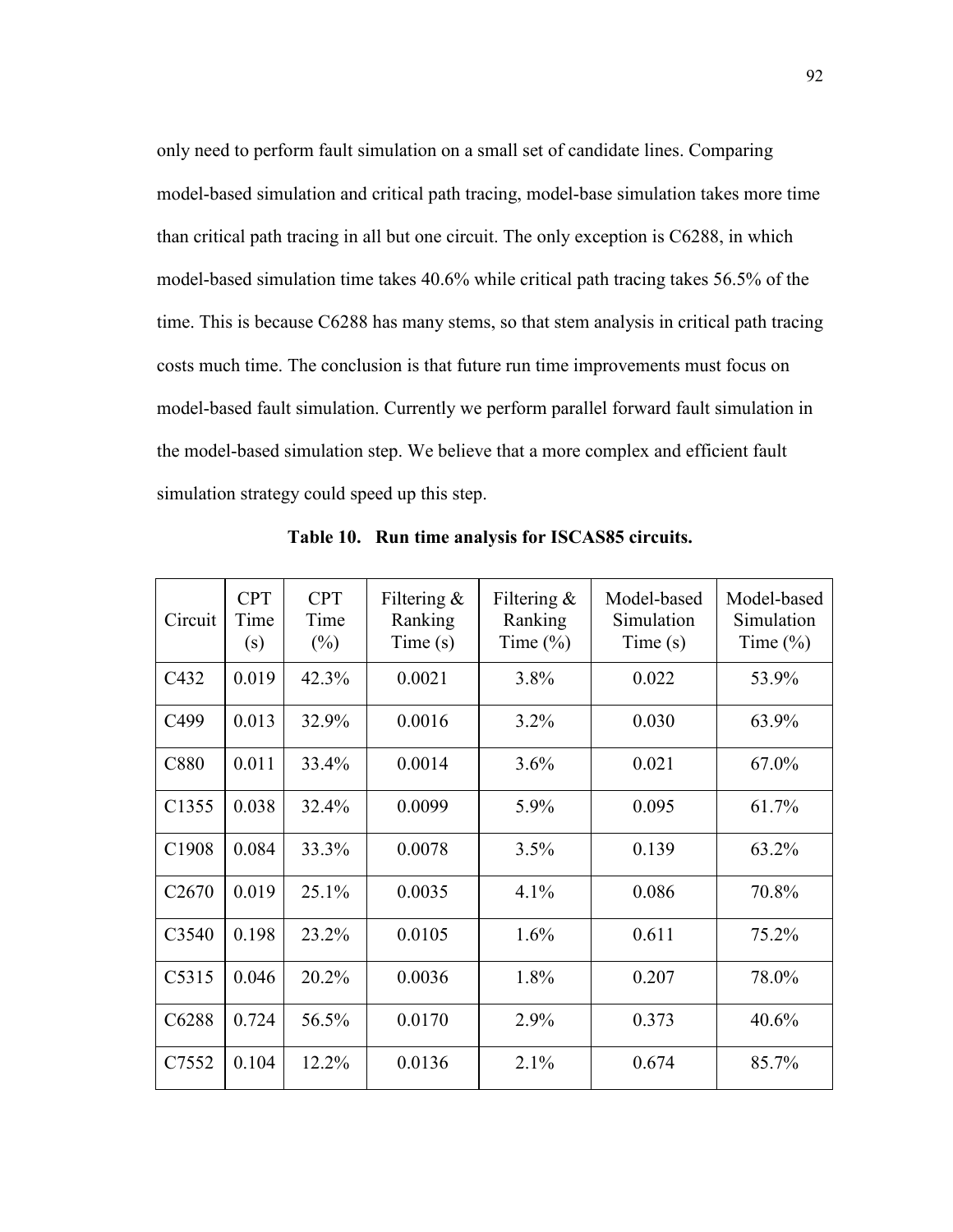Figure 54 compares the run time of our tool with the run time of a model-free fault diagnosis tool developed by A. Smith et al [103], the most recently published diagnosis tool at this writing. This diagnosis tool is based on Boolean satisfiability (SAT). Experimental results reported in [103] are collected on ISCAS85 benchmark circuits using an Intel Pentium 4 2.8GHz platform with 2GB of memory. The experimental environments used by us and Smith are almost the same, except that we use only 512MB of memory. As shown in the future, our tool runs 1.3 to 6.8 times faster than the SATbased diagnosis tool.



 $\blacksquare$  **Our Diagnosis Tool**  $\blacksquare$  **SAT-Based Diagnosis Tool** 

Figure 54. Run time comparison with SAT-based diagnosis tool.

As discussed in a previous section, one of the reasons why we chose effect-cause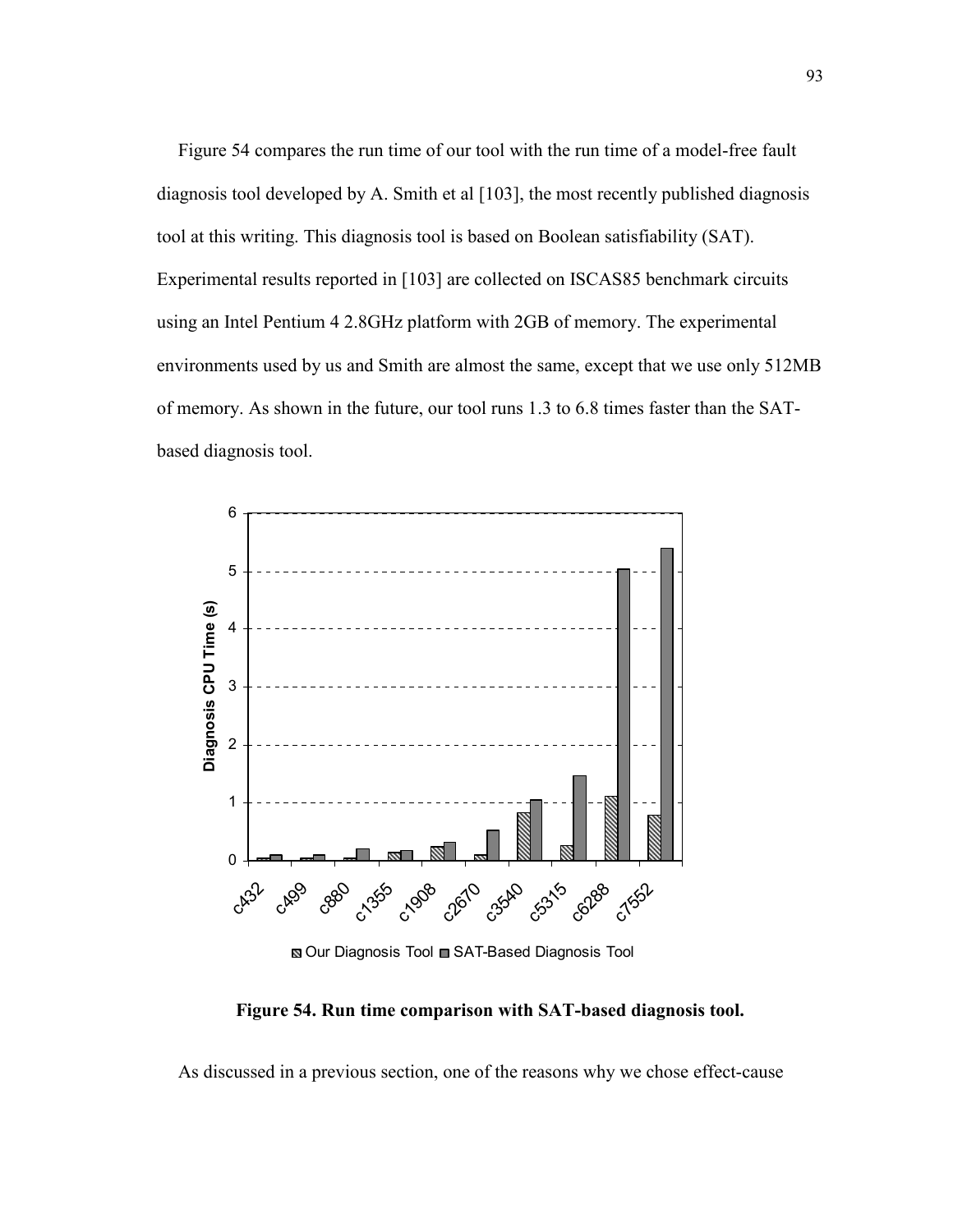diagnosis strategy is that it is space-efficient compared to cause-effect diagnosis. If a cause-effect diagnosis tool uses a complex fault model, such as abridge fault model, its fault dictionary will grow exponentially as the design size or the number of defects increases. Table 11 summarizes the memory usage on ISCAS85 circuits of our tool. Figure 55 shows that the memory usage grows linearly as the size of circuit increases, and that diagnosis of multi-million gate designs is feasible with today's memory sizes.

| Circuit           | # Lines | $#$ Gates | # Test   | Memory       |
|-------------------|---------|-----------|----------|--------------|
|                   |         |           | Patterns | Usage $(MB)$ |
| C432              | 432     | 160       | 50       | 1.1          |
| C499              | 499     | 202       | 53       | 1.9          |
| C880              | 880     | 383       | 52       | 2.7          |
| C <sub>1355</sub> | 1355    | 546       | 86       | 3.6          |
| C1908             | 1908    | 880       | 130      | 4.4          |
| C <sub>2670</sub> | 2670    | 1193      | 105      | 5.2          |
| C3540             | 3540    | 1669      | 149      | 6.1          |
| C5315             | 5315    | 2307      | 121      | 6.7          |
| C6288             | 6288    | 2416      | 29       | 6.8          |
| C7552             | 7552    | 3512      | 214      | 8.5          |

Table 11. Memory usage summary.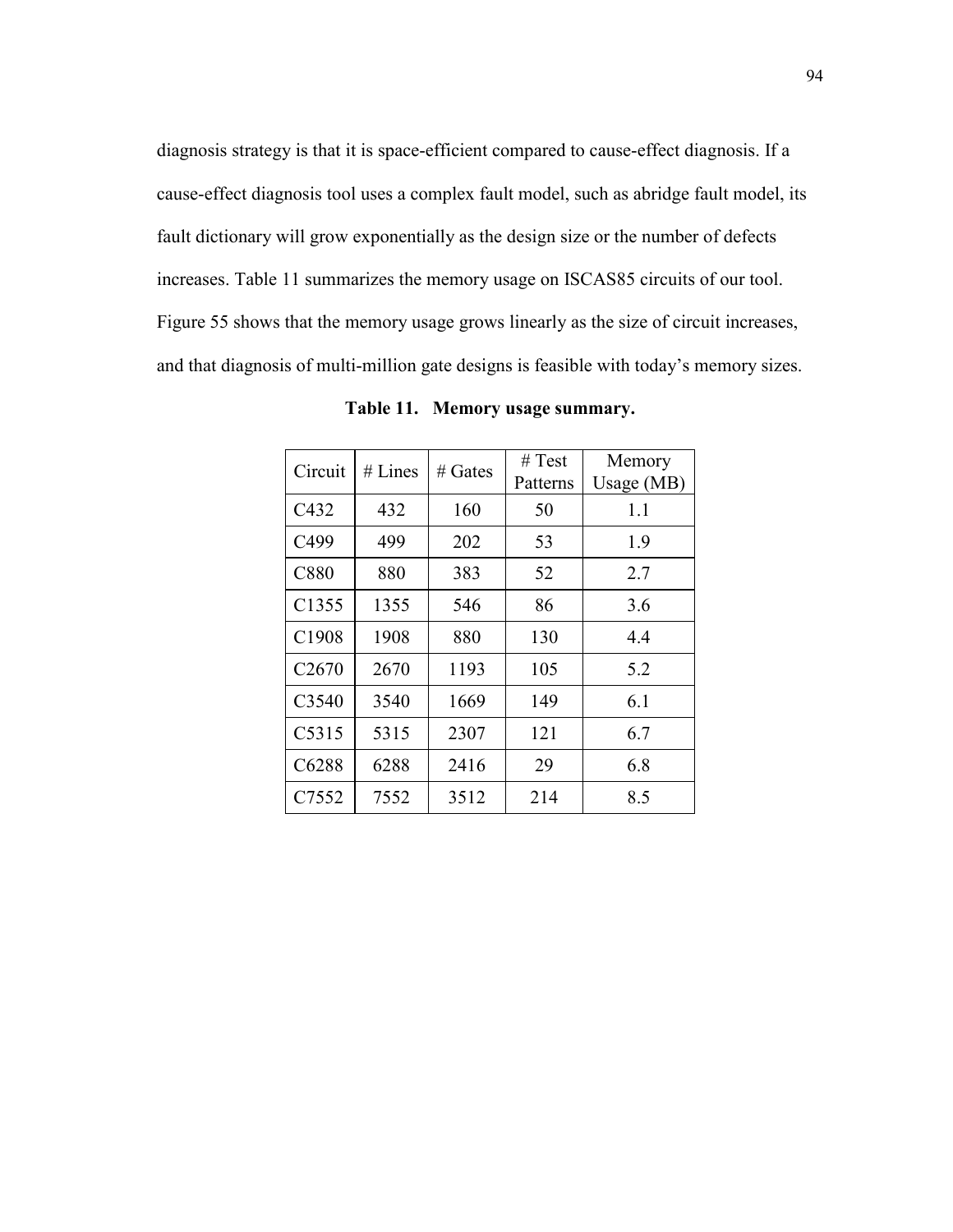

Figure 55. Memory usage vs. circuit size.

### 6.2 Diagnosis Accuracy and Resolution for Targeted Faults

In evaluating diagnosis methods, it is important to consider both accuracy and resolution. An accurate diagnosis method means that it can pinpoint the correct location of the defect. On the other hand, diagnosis resolution shows how precise the diagnosis result is. A vague diagnosis, declaring a number of fault locations, may be too imprecise to be useful.

We use *first-hit index* to evaluate the performance of our diagnosis tool. First-hit index is the index of the first fault candidate in the sorted list that is a true defect location [104]. In [104][105][106], first-hit index is also used to evaluate diagnosis performance.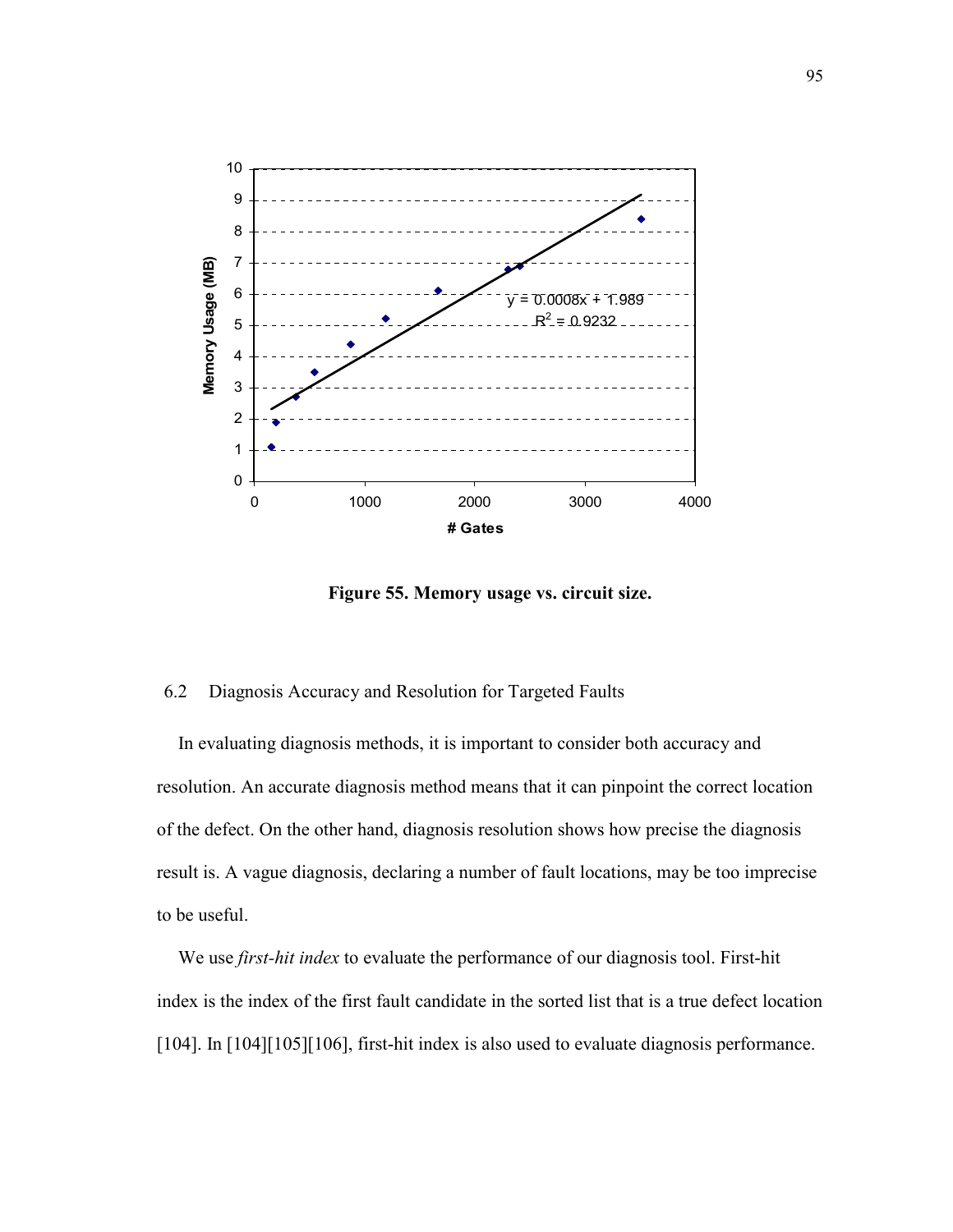To enhance the diagnosis resolution and accuracy, our tool uses model-based fault simulation in the last step, using several common fault models. The fault models we used are stuck-at fault, wired-AND, wired-OR and dominant bridge faults. These four types of faults are considered *targeted faults*. It is well-known that the more a defect behaves like a targeted fault, the more accurate the diagnosis.

| Circuit           | $#$ Failing<br>Patterns | $#$ Failing<br>PO <sub>s</sub> | Average First<br>Hit Index | # Top<br>Candidates |
|-------------------|-------------------------|--------------------------------|----------------------------|---------------------|
| C432              | 10.2                    | 25.5                           | 1                          | 5.22                |
| C499              | 18.2                    | 22.2                           | 1                          | 1.78                |
| <b>C880</b>       | 15.76                   | 20.86                          | 1                          | 2.92                |
| C <sub>1355</sub> | 30.32                   | 36.24                          | 1                          | 3.18                |
| C1908             | 37.76                   | 67.74                          | 1                          | 8.36                |
| C <sub>2670</sub> | 32.74                   | 61.42                          | 1                          | 11.06               |
| C3540             | 29.68                   | 84.58                          | 1                          | 12.32               |
| C5315             | 28.12                   | 63.3                           | 1                          | 5.12                |
| C6288             | 14.26                   | 42.46                          | 1                          | 1.56                |
| C7552             | 56.46                   | 117.46                         |                            | 18.48               |

Table 12. Diagnosis resolution and accuracy for targeted faults

Table 12 shows the diagnosis accuracy and resolution for the targeted faults. To obtain the average result, we conducted 5000 trials in total. For each benchmark, 500 trials have been conducted with 100 random SA0 faults, 100 random SA1 (stuck-at-one) faults, 100 random dominant bridge faults, 100 random wired-AND and 100 random wired-OR bridge faults injected, one for each trial. Column 4 shows the average first-hit index. As we expected, the actual fault is always ranked at the top of fault candidate list. Column 5 shows the number of fault candidates ranked at the top. For the top-ranked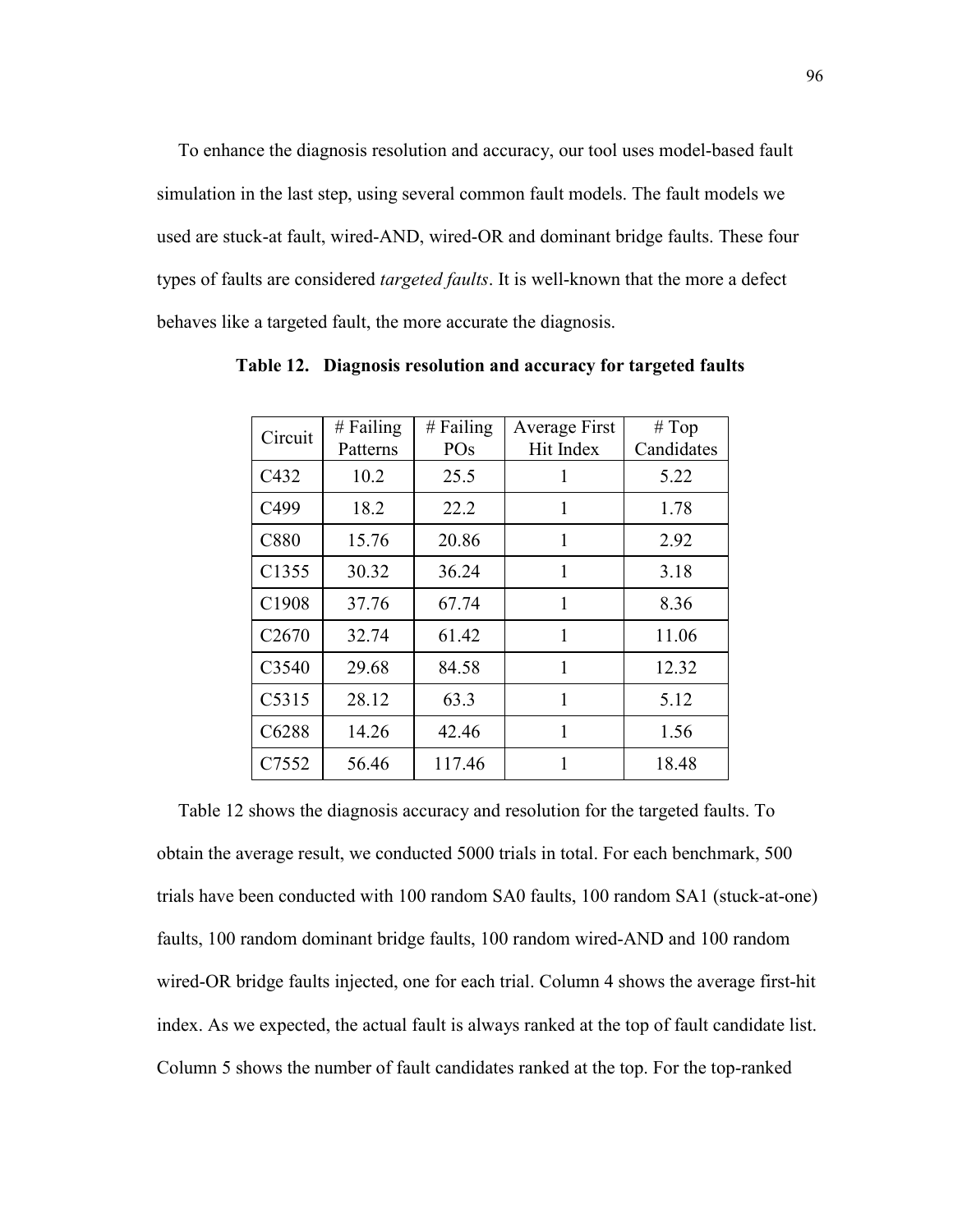fault candidates, the Hamming distances are all equal to 0, which means there is no way to differentiate them given the available test patterns. They all behave the same as the observed behavior of the injected fault. Additional test patterns can improve resolution, by sensitizing or observing top-ranked faults with different patterns. Diagnostic test pattern generation is beyond the scope of this dissertation. From the table, we can see that the C7552 benchmark has the lowest resolution. This is because C7552 has many buffer and inverters (40% of the total gates), which results in a large number of logically equivalent faults (e.g. a SA0 on an inverter input is equivalent to a SA1 on the output) that cannot be distinguished with any test set. For reference, Table 13 shows the number of different type of gates in each benchmark.

| Circuit           | $#$ buffer | # not | $#$ and        | $#$ nand | # or | # nor | # $x$ or | Total |
|-------------------|------------|-------|----------------|----------|------|-------|----------|-------|
| C432              |            | 40    | $\overline{4}$ | 79       |      | 19    | 18       | 160   |
| C499              |            | 40    | 56             |          | 2    |       | 104      | 202   |
| C880              | 26         | 63    | 117            | 87       | 29   | 61    |          | 383   |
| C1355             | 32         | 40    | 56             | 416      | 2    |       |          | 546   |
| C <sub>1908</sub> | 162        | 277   | 63             | 377      |      | 1     |          | 880   |
| C <sub>2670</sub> | 196        | 321   | 333            | 254      | 77   | 12    |          | 1193  |
| C3540             | 223        | 490   | 498            | 298      | 92   | 68    |          | 1669  |
| C5315             | 313        | 518   | 718            | 454      | 214  | 27    |          | 2307  |
| C6288             |            | 32    | 256            |          |      | 2128  |          | 2416  |
| C7552             | 534        | 876   | 776            | 1028     | 244  | 54    |          | 3512  |

Table 13. ISCAS85 benchmark gate numbers summary.

Table 14 shows the diagnosis accuracy and resolution for different types of faults. As we can see, stuck-at fault diagnosis has a lower resolution than bridge fault diagnosis.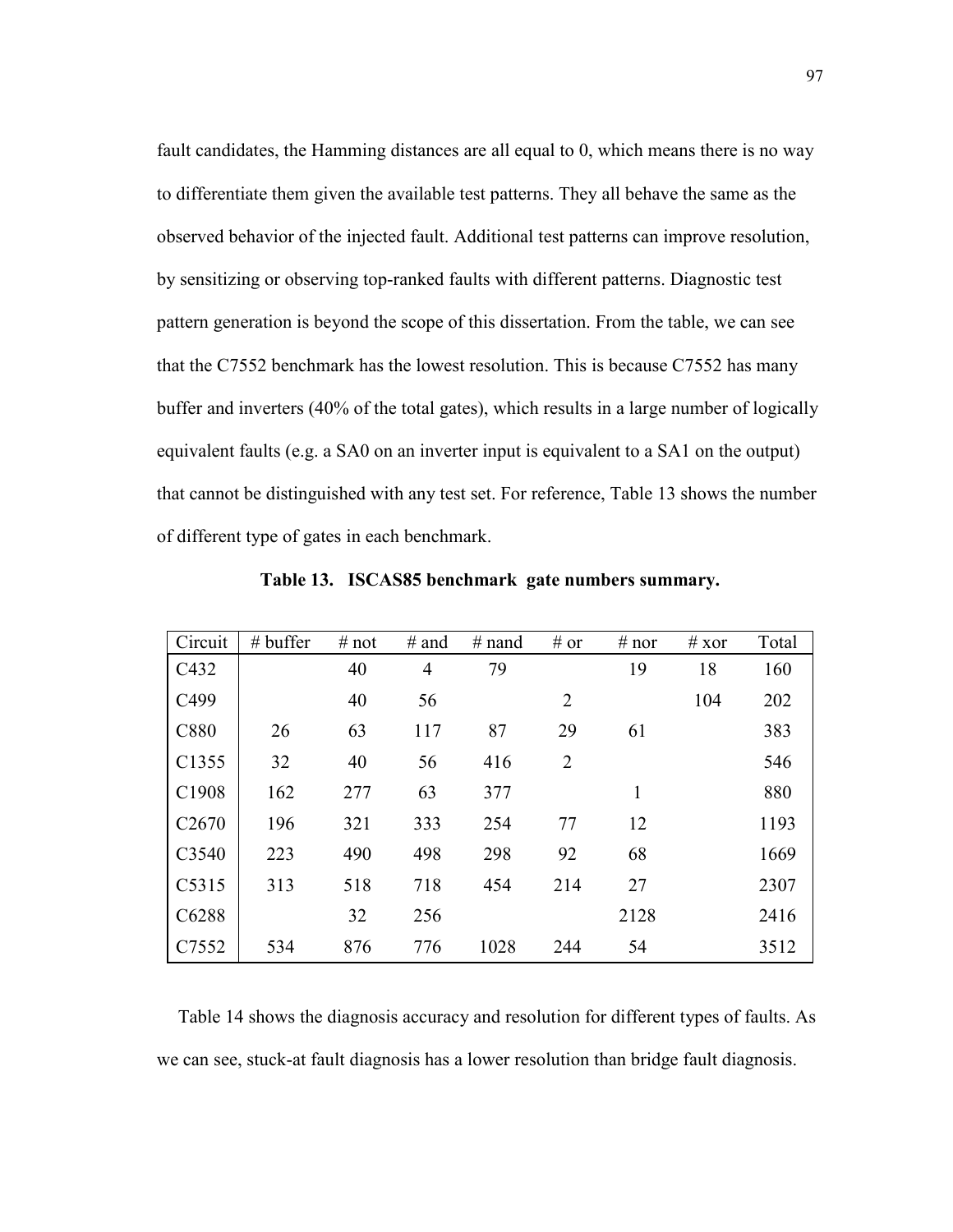This is to be expected, since the more complex the fault behavior, the less possibility of equivalent faults.

| <b>Injected Fault</b>      | $#$ Failing<br>Patterns | Failing<br>#<br>PO <sub>s</sub> | Average First<br>Hit Index | # Top<br>Candidates |
|----------------------------|-------------------------|---------------------------------|----------------------------|---------------------|
| Stuck-At                   | 24.66                   | 42.01                           |                            | 10.56               |
| Dominant<br><b>Bridge</b>  | 26.71                   | 52.73                           |                            | 5.36                |
| Wired-AND<br><b>Bridge</b> | 29.45                   | 67.77                           |                            | 4.14                |
| Wired-OR<br><b>Bridge</b>  | 30.29                   | 65.76                           |                            | 4.29                |

Table 14. Diagnosis resolution for different type of faults.

In Table 15, we compare the fault diagnosis performance of our tool with the Sproing diagnosis tool [2][4][8] and the original MMA technique [29]. The MMA technique is a bridging fault diagnosis technique using the single stuck-at fault model that was proposed by Millman, McCluskey, and Acken. It was introduced in Section 2.2. The Sproing tool was developed by Lavo, Chess and Larrabee at the University of California, Santa Cruz. Sproing is a cause-effect diagnosis tool base on MMA. It performs fault diagnosis using a stuck-at fault signature, but also uses improved MMA with match restriction, match requirement and match ranking. It matches the failing vectors from the tester to the fault signature found in a stuck-at dictionary. In the table, we use the percentage of diagnoses with the real fault candidate in the top 10 (including equivalent faults) as the criteria to evaluate diagnosis performance. This approach is also used in [2]. As we can see from the table, our tool outperforms both Sproing and MMA. The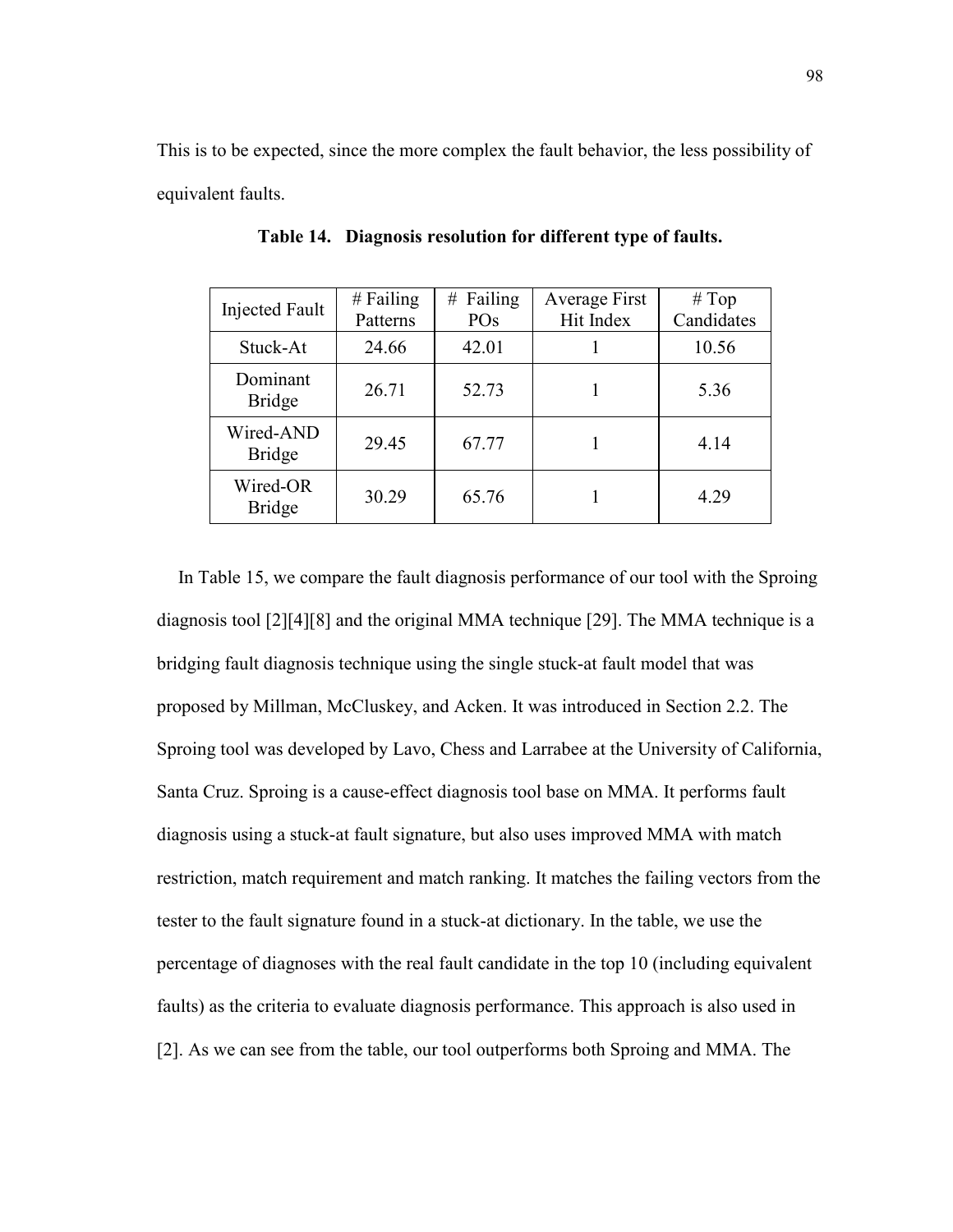original MMA technique has the lowest resolution because it considers vectors that place identical values on the bridged nodes and does not rank the candidates. Sproing improves the resolution by eliminating from a composite signature any entries that cannot detect the bridging fault and by ranking the fault candidates. The reason why our tool outperforms Sproing is that Sproing uses a simple single stuck-at fault model to construct the composite bridge fault signature for diagnosis purposes. In our tool, the first two steps - critical path tracing and ranking and filtering suspect lines - are both model-independent. These two steps efficiently remove unrelated lines from the suspect list. The third step, model-based simulation includes the bridging fault model, which helps improve the diagnosis precision.

| Circuit           | Percent $\leq 10$ in<br>original MMA | Percent $\leq 10$ in<br>Sproing | Percent $\leq 10$ in our<br>diagnosis framework |
|-------------------|--------------------------------------|---------------------------------|-------------------------------------------------|
| C432              | 29.4%                                | 93.8%                           | 93.2%                                           |
| C499              | 40.1%                                | 90.3%                           | 99.2%                                           |
| C880              | 60.7%                                | 93.3%                           | 96.1%                                           |
| C1355             | 43.8%                                | 95.5%                           | 96.6%                                           |
| C1908             | 32.6%                                | 85.1%                           | 85.3%                                           |
| C <sub>2670</sub> | 40.9%                                | 78.3%                           | 81.2%                                           |
| C3540             | 55.9%                                | 87.9%                           | 88.1%                                           |
| C5315             | 66.0%                                | 87.5%                           | 91.2%                                           |
| C6288             | 33.8%                                | 90.2%                           | 100%                                            |
| C7552             | 47.7%                                | 79.7%                           | 81.1%                                           |

Table 15. Diagnosis quality comparison with Sproing and MMA.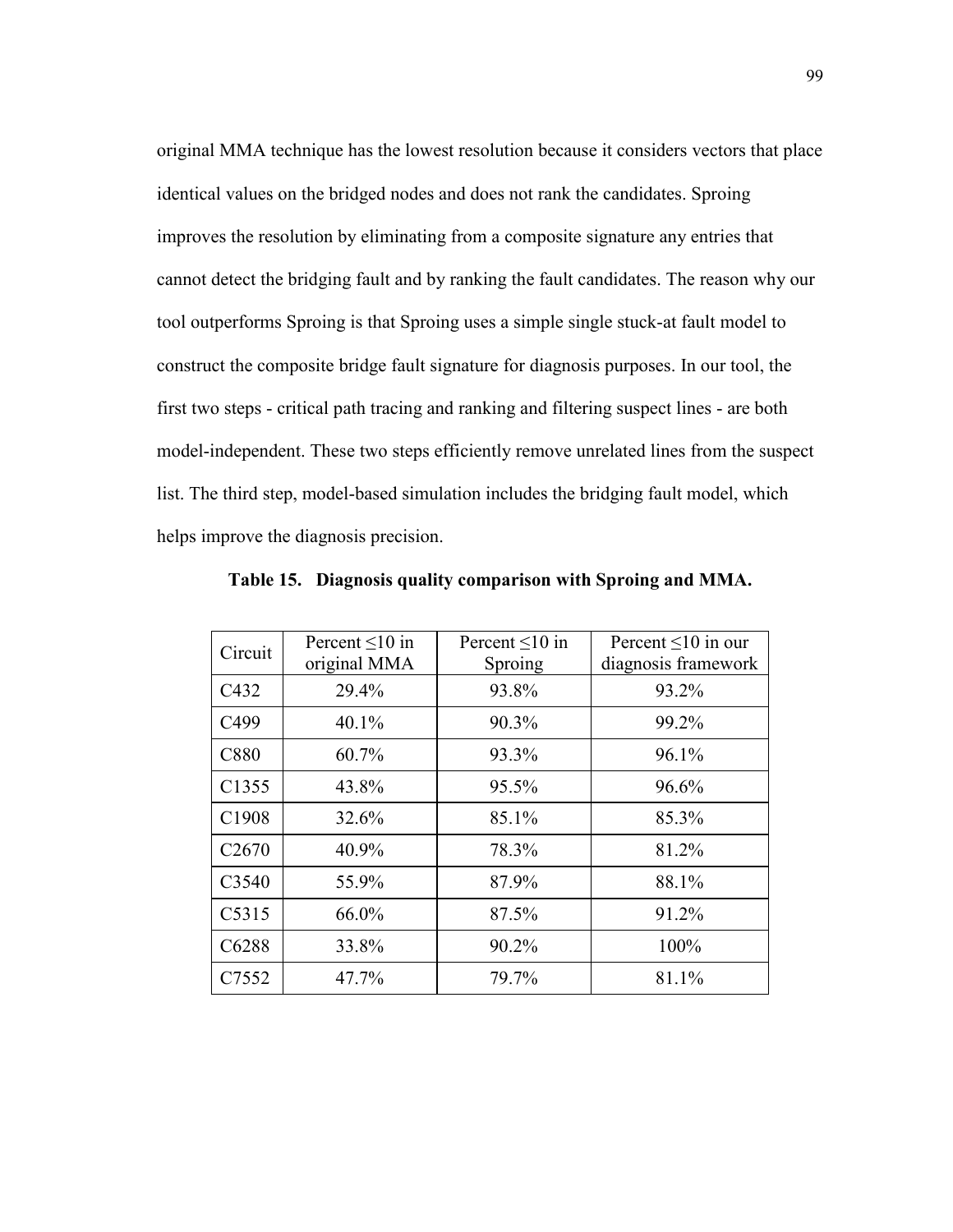#### 6.3 Diagnosis Accuracy and Resolution for Untargeted Faults

With continuing increases in semiconductor technology density and process complexity, the assumption that a defect will behave like a specific fault type (e.g., stuck-at fault or bridging fault) is becoming more and more impractical and the diagnosis for unmodeled faults has emerged as a new challenge. A sophisticated diagnosis tool must be able to tolerate some unexpected behavior in the form of both unexpected errors and the absence of expected errors. Then how robust is our diagnosis framework when observed behaviors are unexpected?

In order to answer the question, we executed a number of diagnostic trials designed to evaluate the technique. We tested our tool by considering different unmodeled faults such as biased-voting bridged fault, dominant-0 and dominant-1 bridged fault, errors caused by an intermediate voltage level, design errors such as wrong gate type fault and missing wire fault, and multiple faults.

### 6.3.1 Defect Causing Intermediate Voltage

As stated previously, no fault model is a perfect predictor of the behavior of real defective circuits. As a simple example, it is difficult to predict the voltage created by a short circuit when the value of the short's resistance is not known beforehand [107]. Suppose gate A's output *n1* feeds gate B and output *n1* is shorted to  $V_{DD}$  through a resistance R. If a test vector sets node  $nI$  to logic 0, such conditions create a conducting path from VDD to GND through node  $nI$ , including resistance R. Intermediate voltage  $V_{nl}$  appears on node *n1*. The logic interpretation of this intermediate voltage depends on the logic threshold of the driven gate B. Gate B logically interprets  $V_{nl}$  as a defective 1 if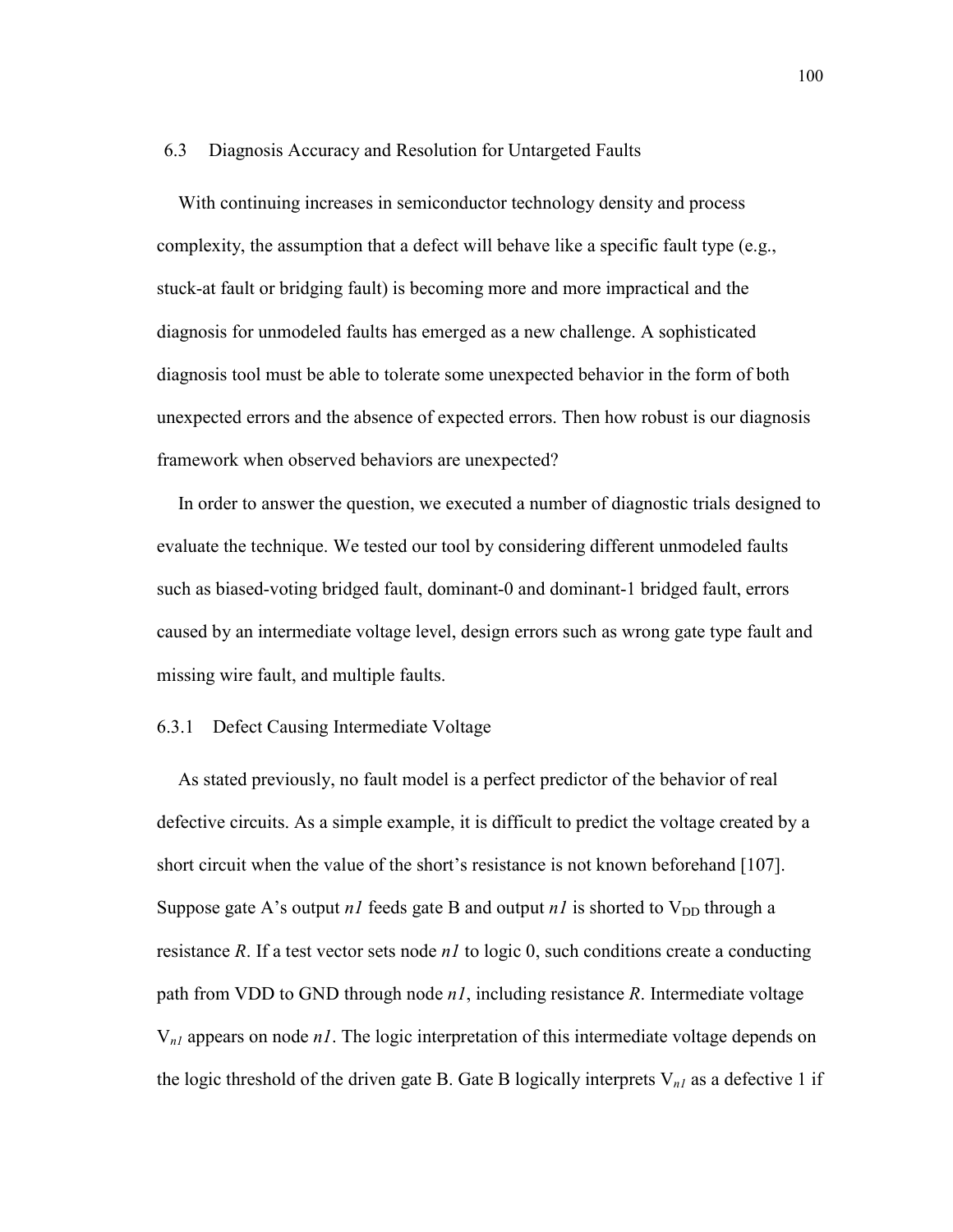it is higher than its logic threshold. In this case, a defective value will appear on gate B's output and propagate to the circuit's primary outputs. On the other hand, if  $V_{nl}$  is less than the logic threshold of gate B, the circuit interprets this as a 0, and a faulty-free value propagates to the circuit's primary outputs. This short example demonstrates that whether a test vector can detect the short circuit depends on the value of intermediate voltage and the logic threshold of the driven gate. If the intermediate voltage is close to the logic threshold, then supply and coupling noise can also affect defect detection.

In order to mimic this type of unexpected defect behavior, we took the bridging fault behaviors generated by the fault simulator and modified them by including noise. We randomly removed from 10% to 90% of the failing vectors from the observed behaviors. We randomly choose C6288 to do the experiment.

Figure 56 shows the results of this experiment. A successful diagnosis is defined as one where the real fault candidate index is in the top 10. As shown, we obtain 100% successful diagnosis even if 30% of the "failing" vectors are fault-free. The candidate ranking is successful even when 60% of the original failing vectors are fault-free. We expect that as long as enough failing vectors are available, diagnosis will be successful.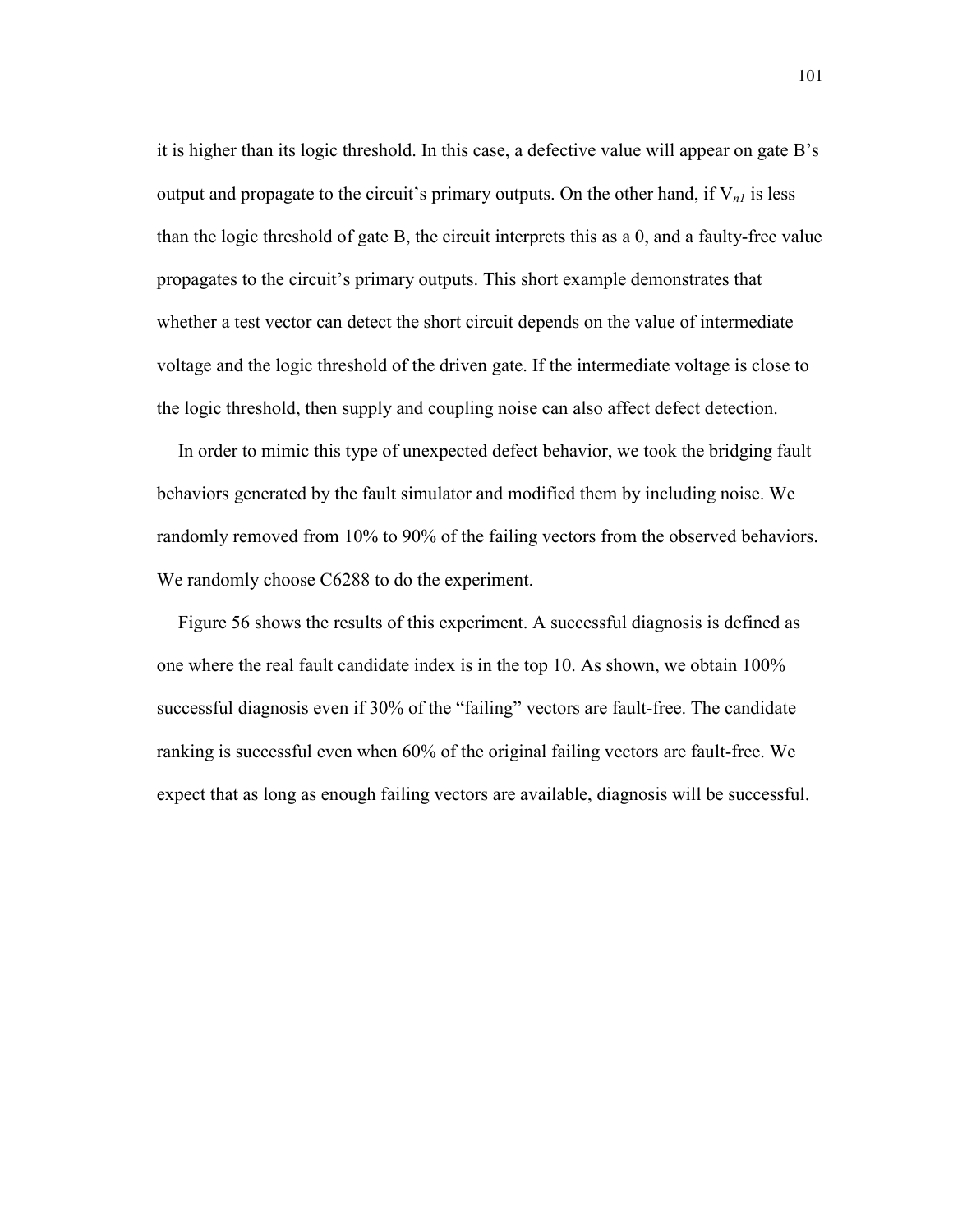

Figure 56. % Successful diagnosis vs. % dropped failing vectors.

# 6.3.2 Voting Bridge Fault

As discussed earlier, the wired and the dominant bridge fault models do not model many defect behaviors in CMOS circuits. One widely accepted model is the biased voting model [37], which is an improvement on the voting model [32]. These two models consider the bridge as a resistive divider between  $V_{DD}$  and GND when the gates try to drive the shorted lines to opposite values. To put it more precisely, the voting models compare the conductance of the transistor networks of static CMOS gates involved in the bridge. Whichever network (pullup or pulldown) has greater strength determines the logic value on the bridge.

To mimic the behavior of short circuit defects described by the voting model, we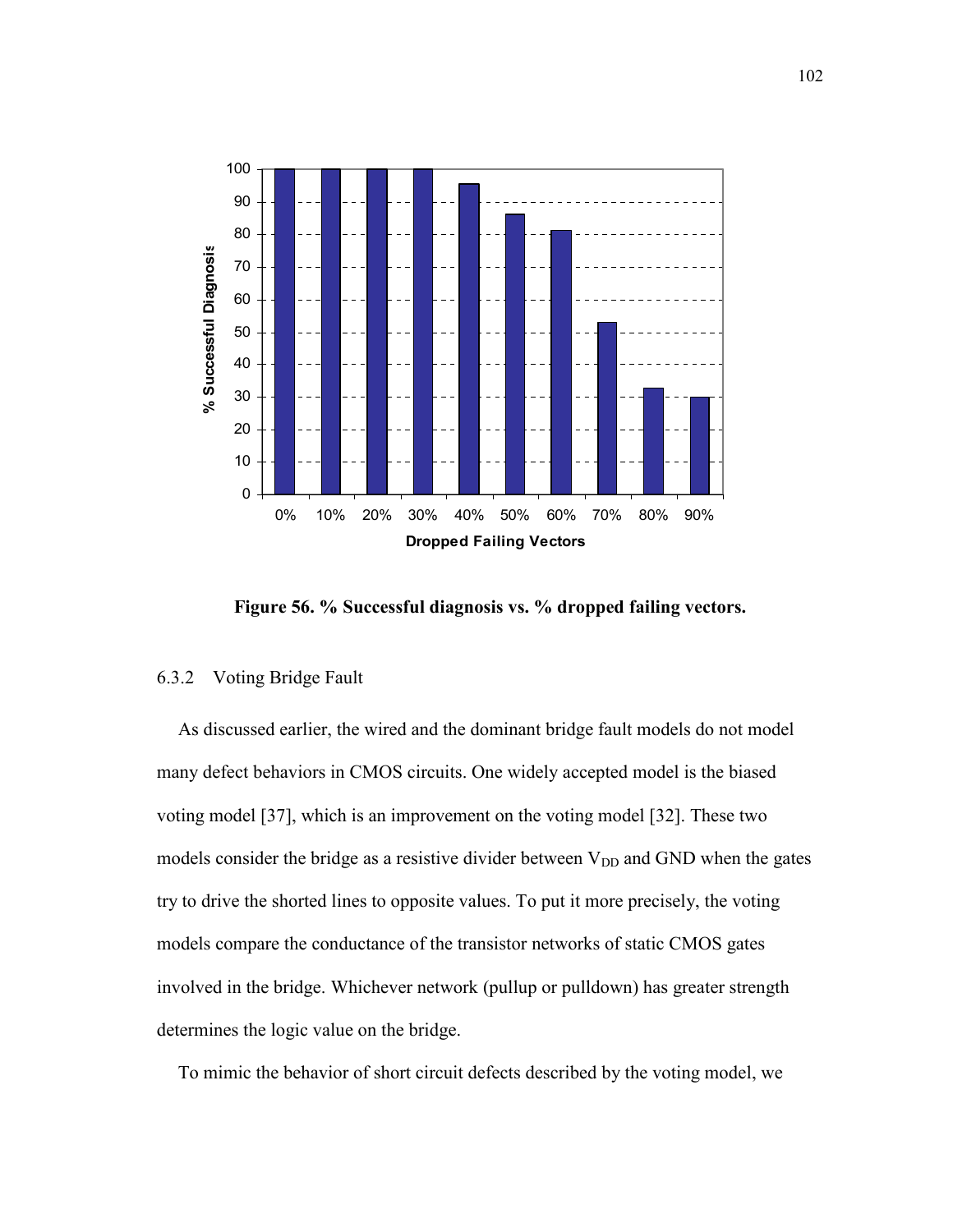inject bridges and then randomly choose one bridging node to be dominant for each test pattern. In total 1,000 trials were run on ISCAS85 benchmarks. For each circuit, 100 trials were performed to obtain the diagnosis result. As shown in Table 16, the diagnosis is very successful. The average first-hit index for each circuit is about 1-2, which means the real candidate fault is always ranked in the top 1 or 2. Column 3 shows the number of top candidates, that is, the number of candidates ranked #1. The average number of top candidates is 6.7, which is good enough for the failure analysis engineer. Columns 4 and 5 show the percentage of diagnoses that ranked the true fault candidate in the top 10 and top 5 respectively. The results show that a high success rate. The results show that our diagnosis technique can tolerate this type of unmodeled fault behavior.

| Circuit           | Average First<br>Hit Index | # Top<br>Candidates | Percent<br>$\leq 10$ | Percent<br>$\leq$ 5 |
|-------------------|----------------------------|---------------------|----------------------|---------------------|
| C432              | 1.4                        | 7.2                 | 99%                  | 98%                 |
| C499              | 1.0                        | 1.6                 | 100%                 | 100%                |
| C880              | 1.3                        | 1.5                 | 99%                  | 97%                 |
| C1355             | 2.3                        | 8.2                 | 98%                  | 96%                 |
| C1908             | 1.5                        | 8.8                 | 99%                  | 96%                 |
| C <sub>2670</sub> | 1.5                        | 8.7                 | 99%                  | 96%                 |
| C3540             | 2.2                        | 12.2                | 97%                  | 92%                 |
| C5315             | 1.3                        | 2.5                 | 99%                  | 99%                 |
| C6288             | 1.1                        | 1.4                 | 100%                 | 99%                 |
| C7552             | 1.2                        | 15.8                | 100%                 | 99%                 |
| Average           | 1.48                       | 6.7                 | 99%                  | 97.2%               |

Table 16. Voting bridge defect diagnosis results.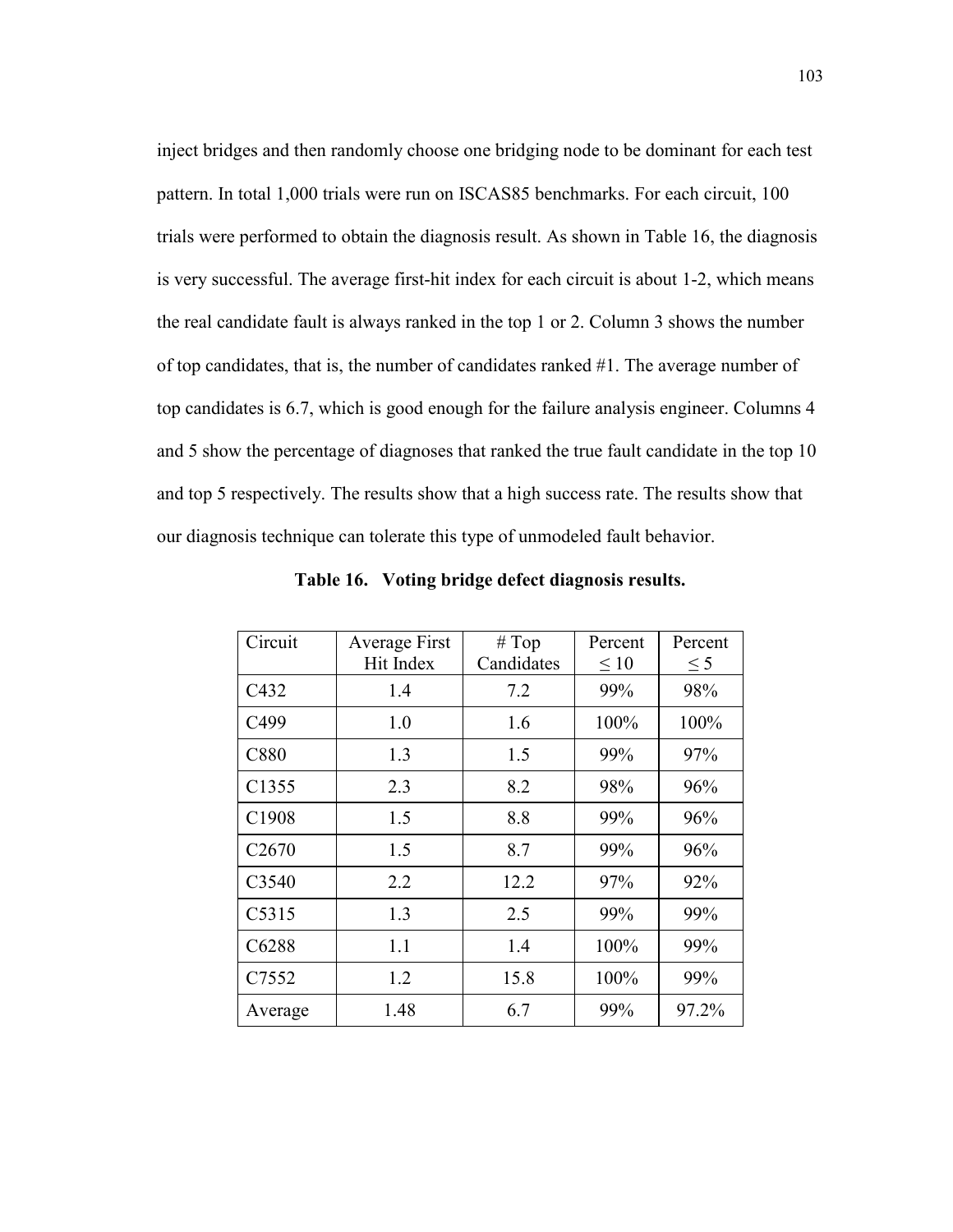#### 6.3.3 Dominant-AND and Dominant-OR Bridging Fault

It has been observed in static Random Access Memory (RAM) that the behavior of some short circuit defects between adjacent memory cells cannot be accurately modeled by wired or dominant bridging models [92]. The faulty behavior observed in many faulty RAMs was that a logic '1' in the dominating cell forced a logic '1' in the victim cell, while logic '0' in the dominating cell allowed normal operation in the victim cell. Bridge fault models named dominant-AND (or diode-AND) and dominant-OR (or diode-OR) were proposed to describe this type of fault behavior [92].



Figure 57. Dominant-AND and Dominant-OR fault models.

The fault behavior is illustrated in Figure 57. The model can be seen as a hybrid of wired-AND/wired-OR and dominant bridging fault models. The logical behavior is further summarized in Table 17.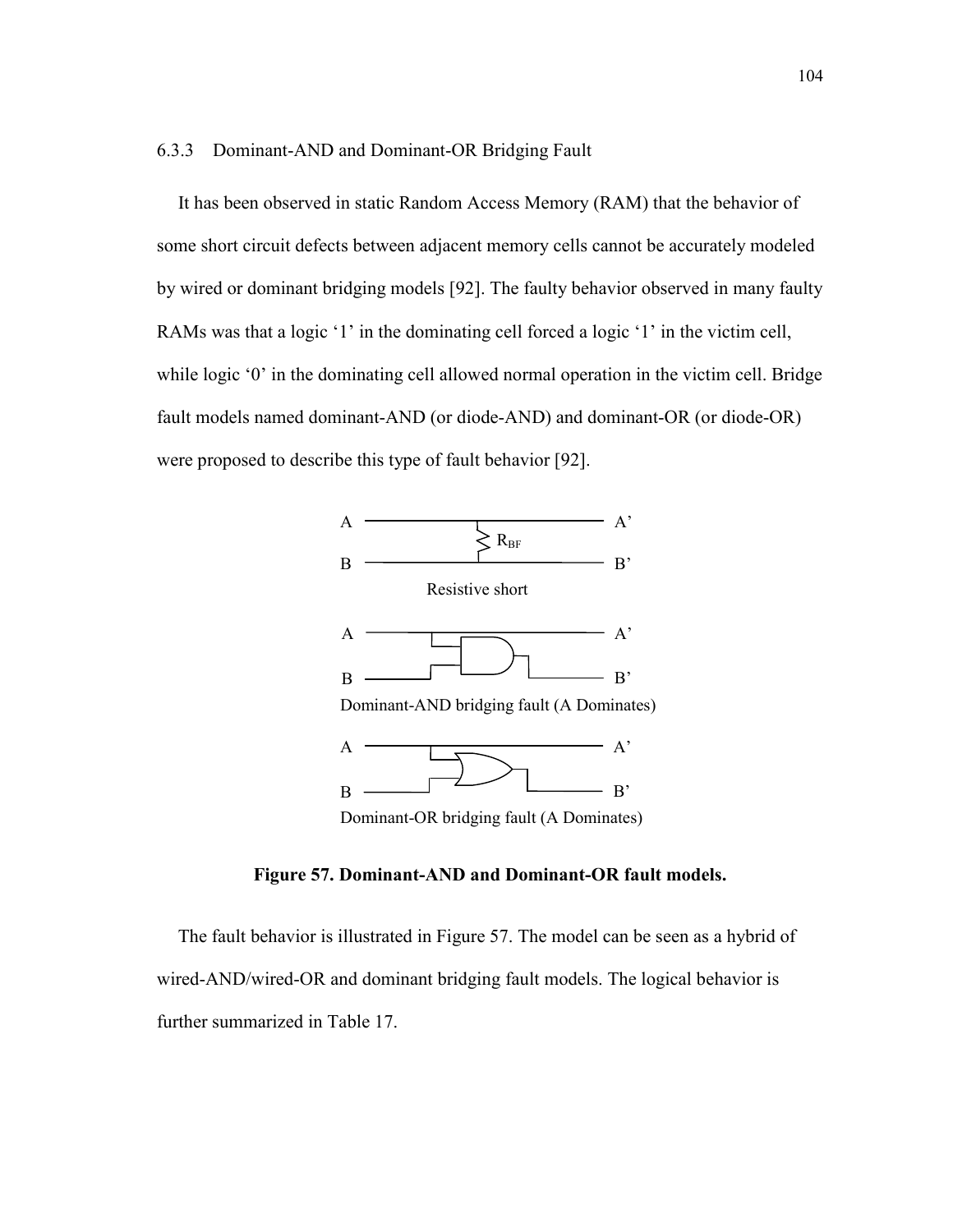| Signal lines | A dand B | A dor B | B dand A          | B dor A |
|--------------|----------|---------|-------------------|---------|
| AB           | A'B'     | A'B'    | A'B'              | A'B'    |
| $00\,$       | - 0      | $0\,0$  | $0\,0$            | 00      |
| 01           | $\bf{0}$ |         |                   |         |
| 10           | $\theta$ |         | $\underline{0}$ 0 | 10      |
|              |          |         |                   |         |

Table 17. Behavior of dominant-AND/OR fault

This type of fault behavior is not modeled in our analysis so it is also interesting to see how the diagnosis tool handles this type of fault. We ran 1,000 trials on ISCAS85 benchmarks. For each circuit, 100 cases of single random dominant-AND/OR bridges were injected, the circuit simulated, and diagnosed.

| Circuit           | $#$ Failing<br>Vector | First<br>Average<br>Hit Index | Percent<br>$\leq 10$ | Percent<br>$\leq$ 5 |
|-------------------|-----------------------|-------------------------------|----------------------|---------------------|
| C432              | 6.2                   | 5.2                           | 87%                  | 81%                 |
| C499              | 9.6                   | 3.6                           | 94%                  | 80%                 |
| C880              | 8.7                   | 4.1                           | 92%                  | 80%                 |
| C1355             | 15.3                  | 5.9                           | 84%                  | 75%                 |
| C1908             | 23.2                  | 4.0                           | 92%                  | 85%                 |
| C <sub>2670</sub> | 18.1                  | 5.1                           | 93%                  | 88%                 |
| C3540             | 13.5                  | 6.4                           | 85%                  | 82%                 |
| C5315             | 19.4                  | 5.1                           | 90%                  | 79%                 |
| C6288             | 9.1                   | 3.3                           | 91%                  | 84%                 |
| C7552             | 37.3                  | 4.5                           | 92%                  | 89%                 |
| Average           | 16.04                 | 4.72                          | 90%                  | 82.3%               |

Table 18. Diagnosis result for dominant-AND and dominant-OR fault

The results in Table 18 show that the average first-hit index is 4.72, which means that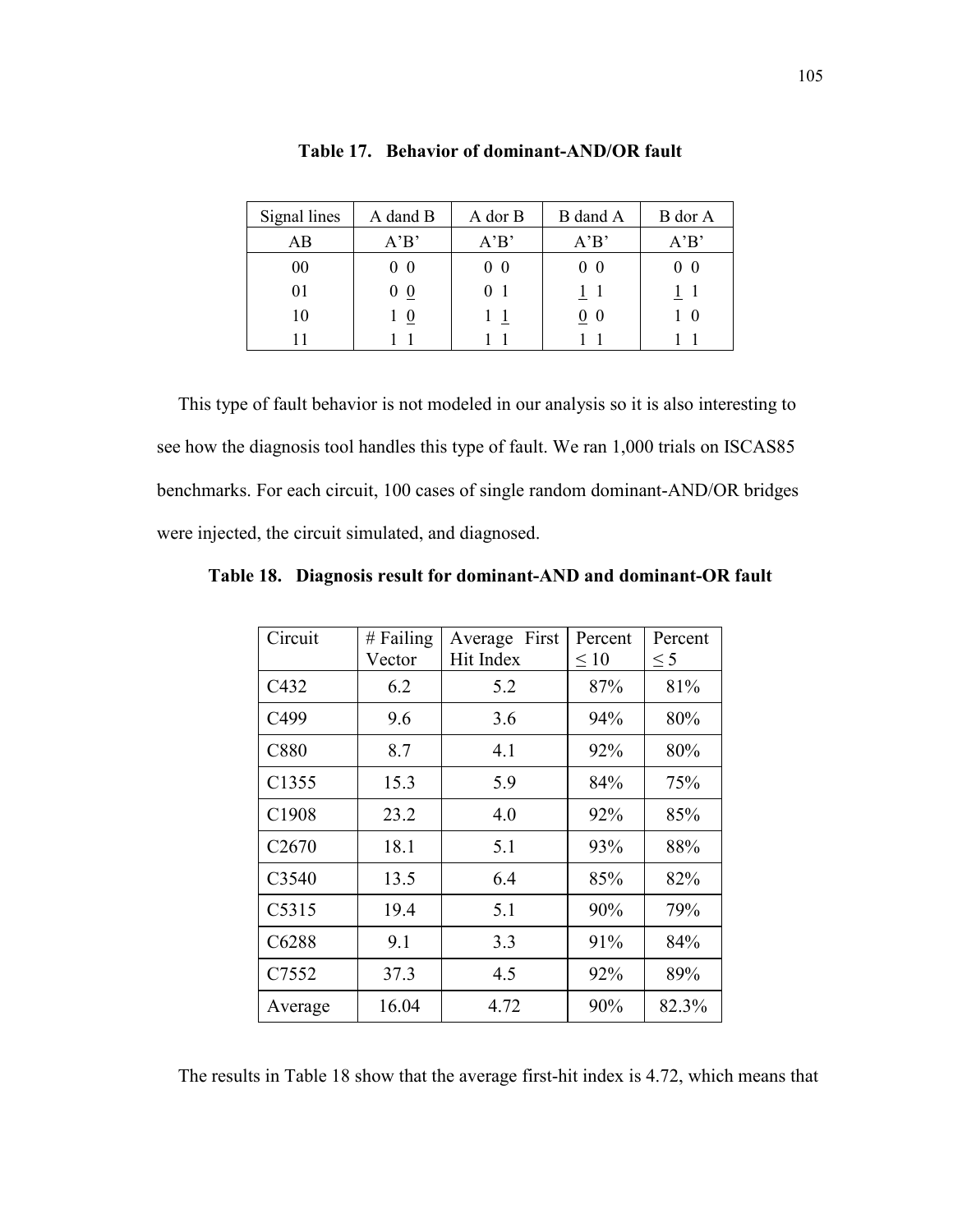the real fault candidate is ranked in top 5 most of the time. The diagnosis resolution is a little lower than for dominant or wired bridging faults, because the dominant-AND/OR fault is more difficult to detect than either the wired or dominant bridging faults. Comparing to Table 14, fewer failing vectors are observed in dominant-AND/OR diagnosis than dominant or wired bridging fault diagnosis.

### 6.3.4 Design Error Diagnosis

Our modeled faults focus on defects within interconnects. A defect within a gate can change the gate behavior, in the same manner as a design error. We tested our diagnosis tool on two types of design errors: missing wire and wrong gate type. For each type of design error, 1,000 trials are performed to collect the result data, 100 trials for each circuit.

There are several assumptions we have made in the missing wire design error simulation. First, if the missing wire is an input of AND/NAND/XNOR gate, the missing wire is assumed to float to '1', so that it behaves the same as a missing input. If the missing wire floated to '0', then it would behave the same as a SA0 fault at the gate output, which is a modeled fault. We only consider two-input XOR/XNOR gates. If the missing wire is an input of OR/NOR /XOR gate, the missing wire is assumed to float to  $^{\circ}0^{\circ}$ .

Table 19 shows the diagnosis quality for missing wire error. The average first hit index is 2.67, which means the real fault is ranked in the top 3 on average. As long as the real missing wire is the same as one of the candidate lines (e.g., a bridge fault candidate),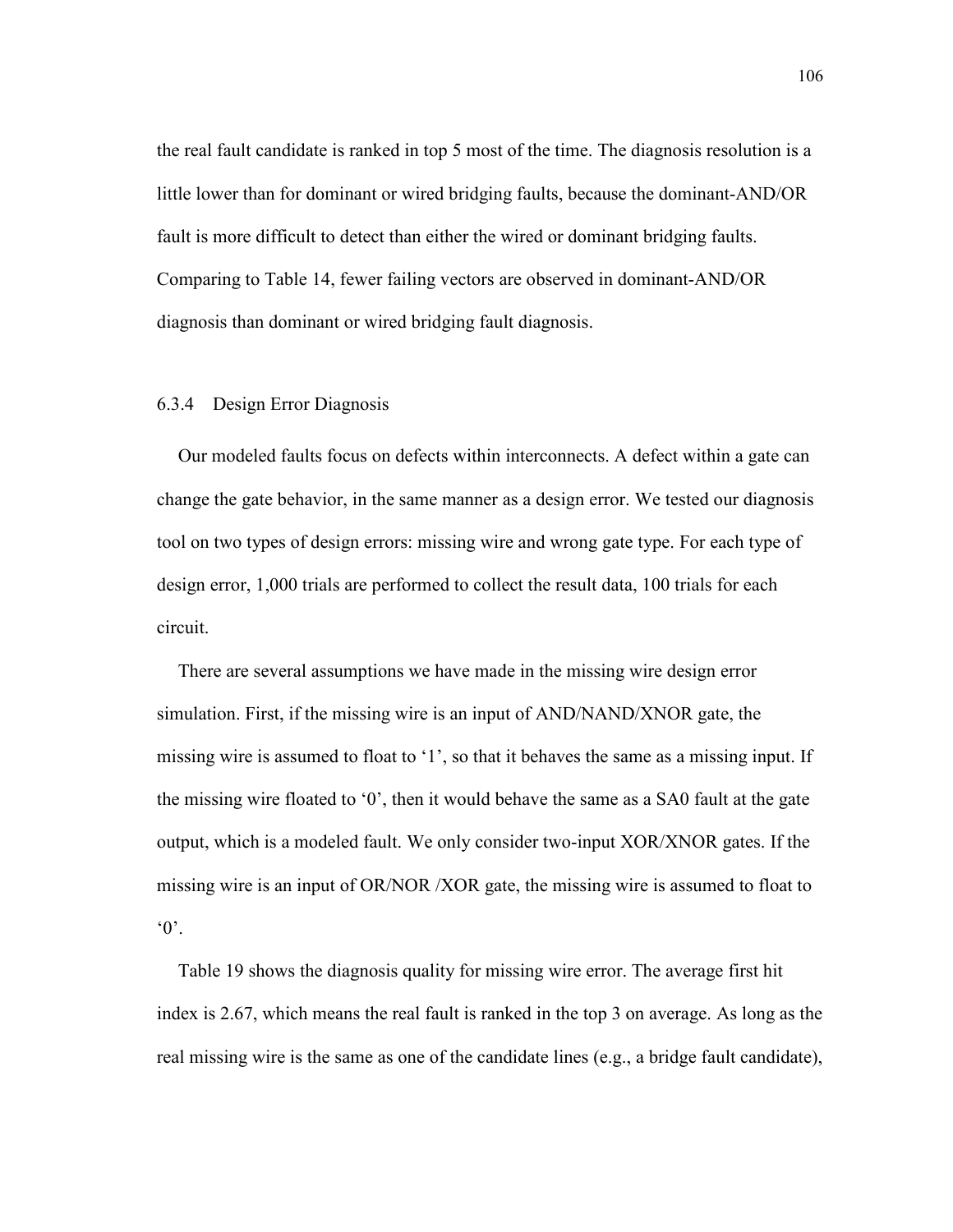it is considered a hit. The percentage of diagnoses that have the real candidate ranked in the top 10 is 94% and in the top 5 is 90%, which shows that our diagnosis tool can handle missing wire behavior. Column 6 shows the percentage of failing diagnosis. Here we determine that a diagnosis is failing if the real candidate is not ranked in the top 100. On average, the failing diagnosis rate is 2.2%, which is not significant. We find that all the failing diagnoses have one thing in common: these chips have only a few failing vectors (usually only 1 or 2).

| Circuit           | $#$ Failing | Average First | Percent   | Percent  | % Failing |
|-------------------|-------------|---------------|-----------|----------|-----------|
|                   | Vector      | Hit Index     | $\leq 10$ | $\leq$ 5 | Diagnosis |
| C432              | 5.9         | 1.2           | 100%      | 100%     | $0\%$     |
| C499              | 17.7        | 3.8           | 81%       | 68%      | 11%       |
| C880              | 10.1        | 1.1           | 100%      | 100%     | $0\%$     |
| C1355             | 22.2        | 3.4           | 94%       | 92%      | $1\%$     |
| C1908             | 22.6        | 1.7           | 98%       | 95%      | $1\%$     |
| C <sub>2670</sub> | 10.4        | 1.9           | 93%       | 88%      | $5\%$     |
| C3540             | 18.6        | 3.0           | 95%       | 91%      | $0\%$     |
| C5315             | 16.4        | 2.1           | 98%       | 92%      | $0\%$     |
| C6288             | 8.0         | 3.7           | 90%       | 85%      | 4%        |
| C7552             | 36.5        | 4.8           | 91%       | 85%      | $0\%$     |
| Average           | 18.84       | 2.67          | 94%       | 90%      | 2.2%      |

Table 19. Diagnosis result for missing wire design error.

We also injected wrong gate type design errors to evaluate our tool's performance. The type of error that we inject is to complement the gate output, so an AND becomes NAND, NAND becomes AND, OR to NOR, NOR to OR, XOR to XNOR, XNOR to XOR, buffer to inverter, and vice-versa. Defects with this complementing behavior have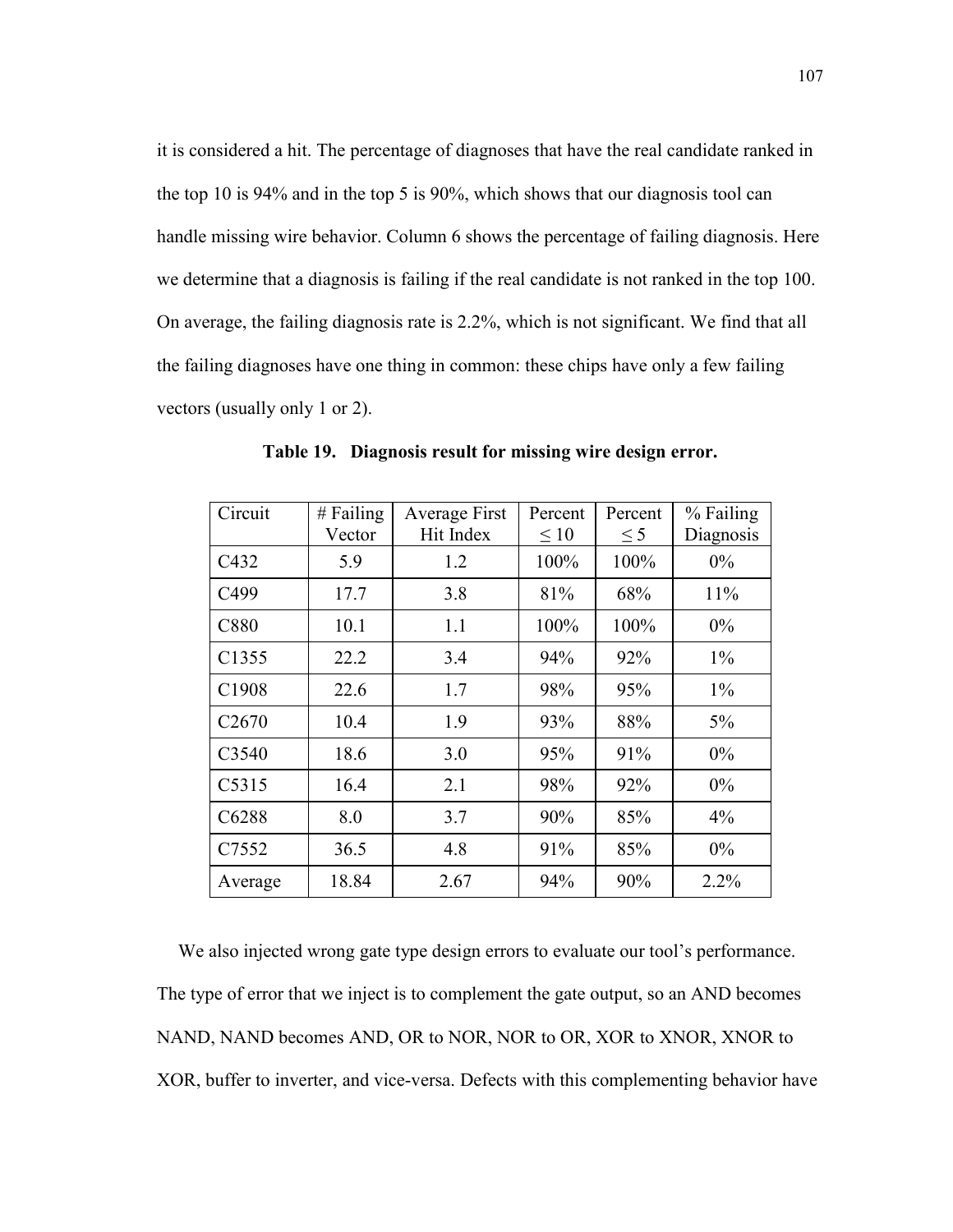been observed in production chips. Table 20 shows the diagnosis result for wrong gates. The result shows our tool does not work very well with wrong gate type error. The percentage of diagnoses that rank the real candidate at the top 10 is 77% and the percentage that ranks in the top 5 is only 68%. The failing diagnosis rate is 17.5% on average. However, if we take a closer look at the diagnosis, we find that actually the real candidate line (the output net of the wrong gate) is always ranked as the top candidate in the second phase ranking, which is shown in column 7 in Table 20. This suggests that the critical path tracing and the second-step ranking works very well because both these steps are model-independent.

| Circuit           | $#$ Failing<br>Vector | Average First<br>Hit Index | Percent<br>$\leq 10$ | Percent<br>$\leq$ 5 | % Failing<br>Diagnosis | First Hit Index in<br>$2nd$ -phase ranking |
|-------------------|-----------------------|----------------------------|----------------------|---------------------|------------------------|--------------------------------------------|
| C432              | 19.9                  | 2.7                        | 75%                  | 72%                 | 20%                    | 1                                          |
| C <sub>499</sub>  | 34.4                  | 4.6                        | 75%                  | 60%                 | 18%                    | 1                                          |
| C880              | 30.8                  | 3.4                        | 70%                  | 61%                 | 26%                    | 1                                          |
| C1355             | 55.4                  | 5.5                        | 73%                  | 67%                 | 17%                    | 1                                          |
| C1908             | 71.7                  | 4.0                        | 71%                  | 62%                 | 23%                    | 1                                          |
| C <sub>2670</sub> | 29.3                  | 4.3                        | 74%                  | 69%                 | 18%                    | 1                                          |
| C <sub>3540</sub> | 38.6                  | 4.1                        | 82%                  | 74%                 | 11%                    | 1                                          |
| C5315             | 33.0                  | 3.7                        | 80%                  | 66%                 | 15%                    | 1                                          |
| C6288             | 26.0                  | 3.3                        | 83%                  | 74%                 | 12%                    | 1                                          |
| C <sub>7552</sub> | 82.0                  | 4.8                        | 86%                  | 76%                 | 15%                    | 1                                          |
| Average           | 42.1                  | 4.0                        | 77%                  | 68%                 | 17.5%                  | 1                                          |

Table 20. Diagnosis result for wrong gate type design error.

As introduced in the previous section, during second-phase ranking, we perform fault simulation on the suspect line for failing vectors and calculate the Hamming distance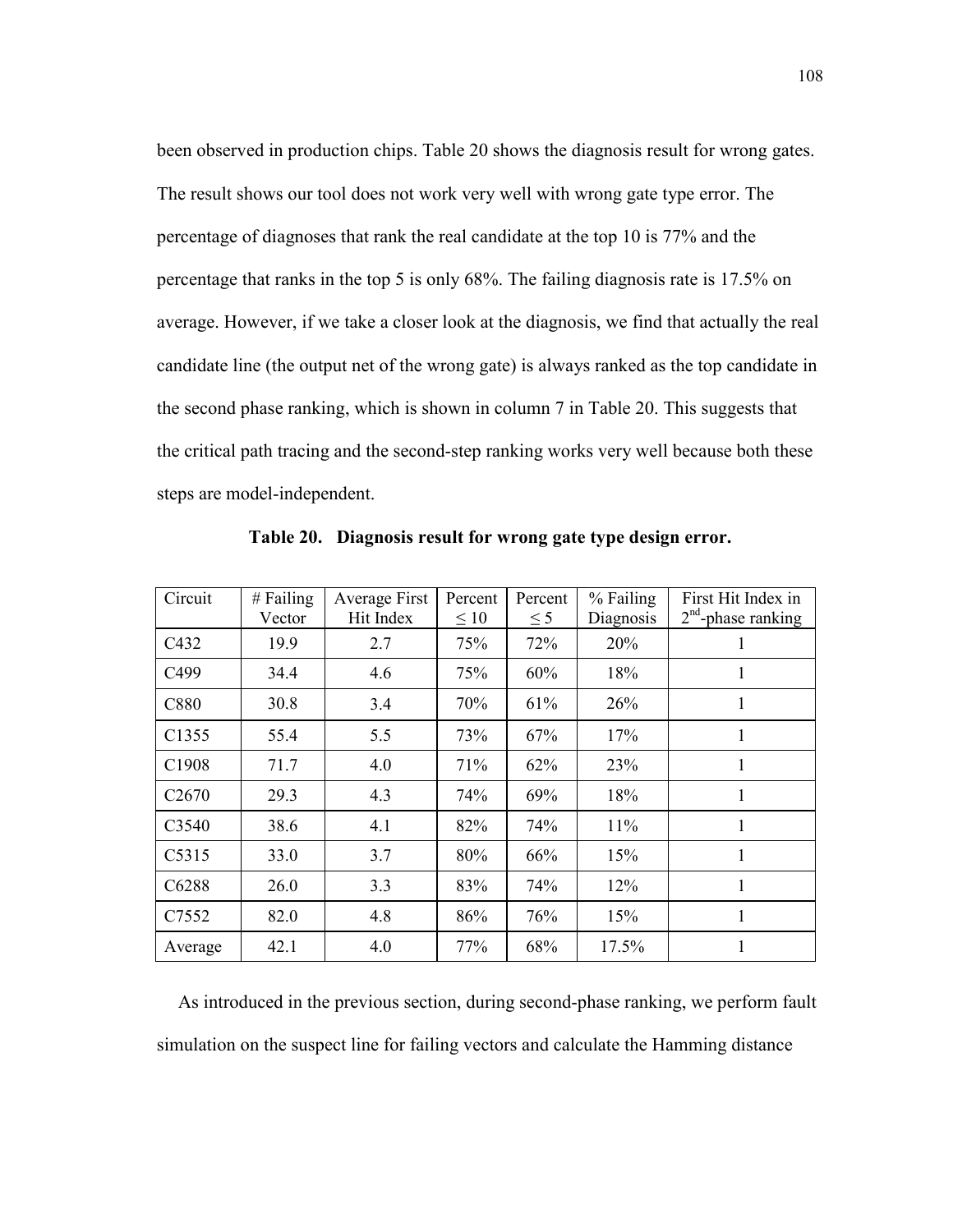between observed behavior and simulated behavior. All the suspect lines are then ranked by the Hamming distance. The one with the smallest Hamming distance explains the most failing responses. For the wrong gate type errors we injected (inversion), the output net of the wrong gate always has the Hamming distance equal to 0 because flipping its logic value can explain all failing primary outputs. It is the third step, model-based simulation, that adds noise to the diagnosis because the stuck-at and bridge fault models do not completely model the wrong gate type behavior. This suggests that we should consider adding wrong gate type to the fault simulation to improve the diagnosis accuracy and resolution.

#### 6.3.5 Multiple Fault Diagnosis

Although our tool is based on a single fault assumption, we tested the tool on multiple fault cases to see how it worked. We randomly injected two stuck-at faults 15 times in C7552. The results are summarized in Table 21.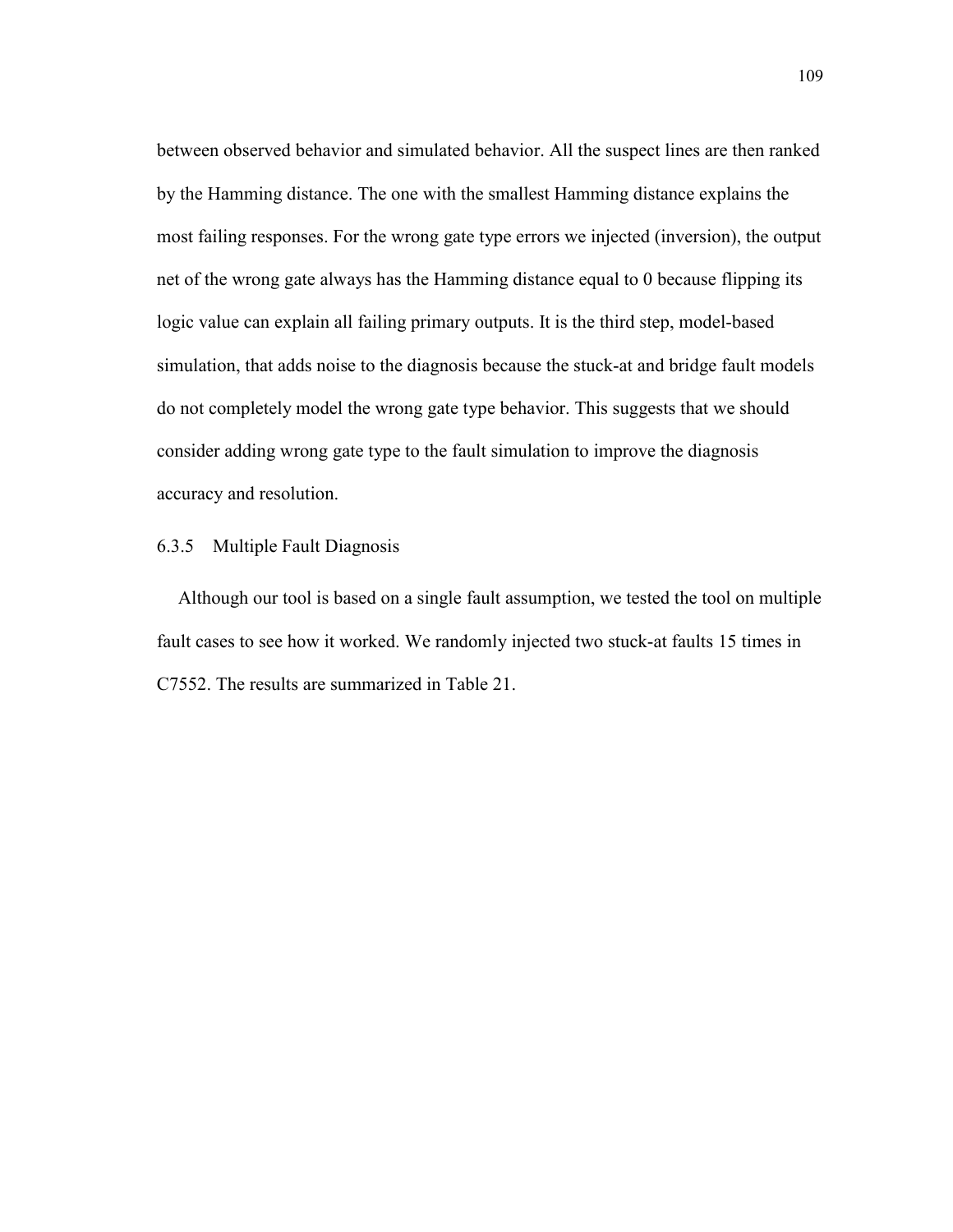| Trial             | # Failing<br>Vector | <b>First Hit</b><br>Index of | <b>First Hit</b><br>Index of | Correct<br>Diagnosis? |
|-------------------|---------------------|------------------------------|------------------------------|-----------------------|
|                   |                     | SA node 1                    | SA node 2                    |                       |
| Casel             | 169                 | 1                            | 60                           | partial               |
| Case2             | 86                  | 5                            | >100                         | partial               |
| Case3             | 115                 | 8                            | 22                           | partial               |
| Case4             | 44                  | $\mathbf{1}$                 | >100                         | partial               |
| Case <sub>5</sub> | 131                 | 5                            | >100                         | partial               |
| Case <sub>6</sub> | 18                  | $\mathbf{1}$                 | 1                            | correct               |
| Case7             | 157                 | $\mathbf{1}$                 | >100                         | partial               |
| Case <sub>8</sub> | 19                  | 4                            | >100                         | partial               |
| Case9             | 124                 | $\mathbf{1}$                 | >100                         | partial               |
| Case10            | 116                 | 1                            | 14                           | partial               |
| Case11            | 104                 | 1                            | >100                         | partial               |
| Case12            | 28                  | 3                            | >100                         | partial               |
| Case13            | 21                  | 26                           | >100                         | misleading            |
| Case14            | 174                 | $\overline{2}$               | 30                           | partial               |
| Case15            | 152                 | $\overline{2}$               | >100                         | partial               |

### Table 21. Diagnosis result for multiple faults.

Columns 3 and 4 show the first-hit index of stuck-at node1 and node2. Note that node1 is the node that ranks higher in the fault candidate list. From the experimental results, we can see that in most cases, our tool can locate one of the faults. Except for case 13, the diagnosis ranked one of the faults in the top 10. In case 6, our tool ranked both of the faults as #1. In case 13, the diagnosis is misleading because the true fault candidates are ranked at 26 and greater than 100, while the one ranked at the top is unrelated to the true candidates. This top candidate has a Hamming distance of 0, which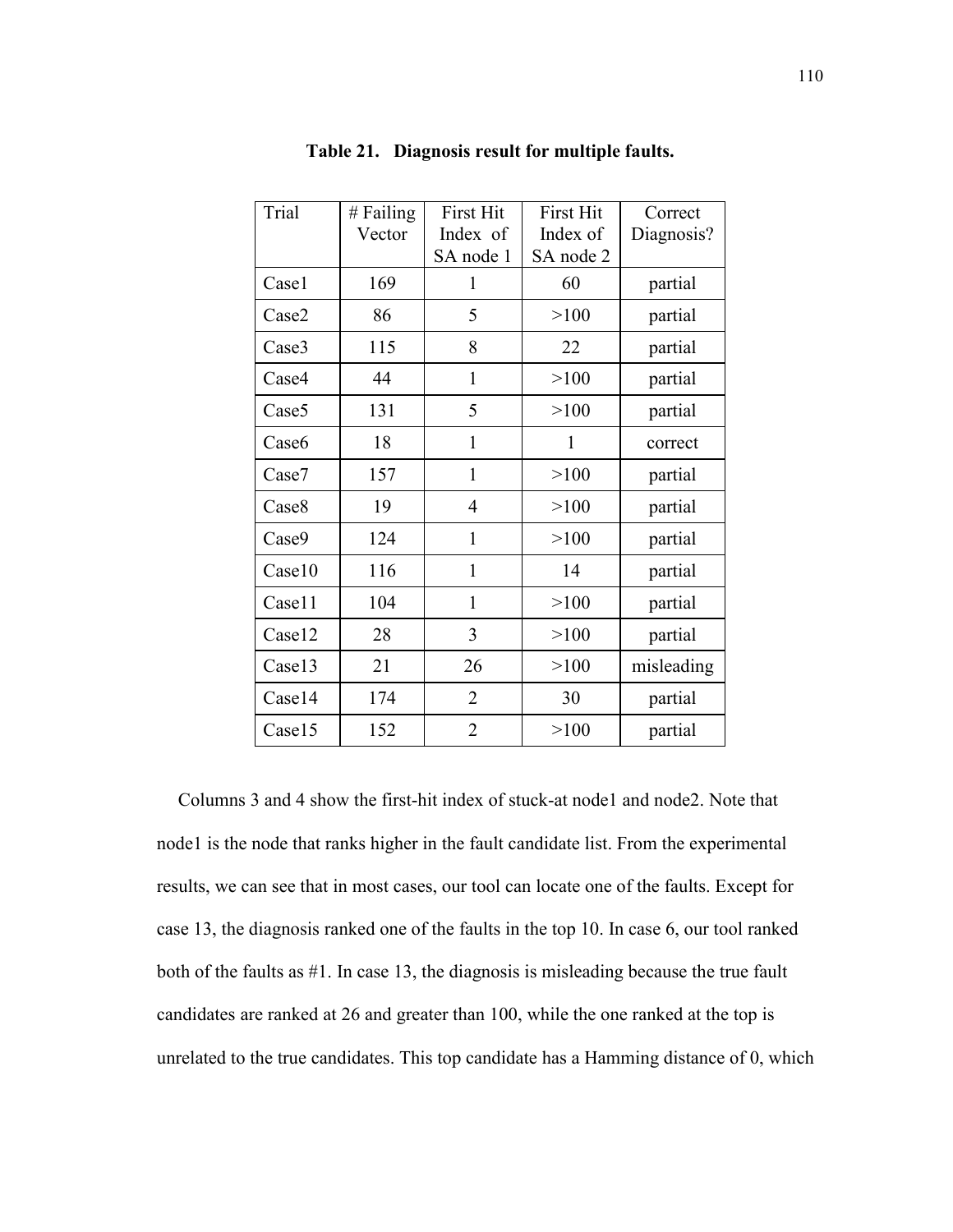means this "false" candidate can perfectly explain the observed faulty behavior. In general, the results show that our single fault based diagnosis tool can return a partial diagnosis result for most of the two SA fault cases.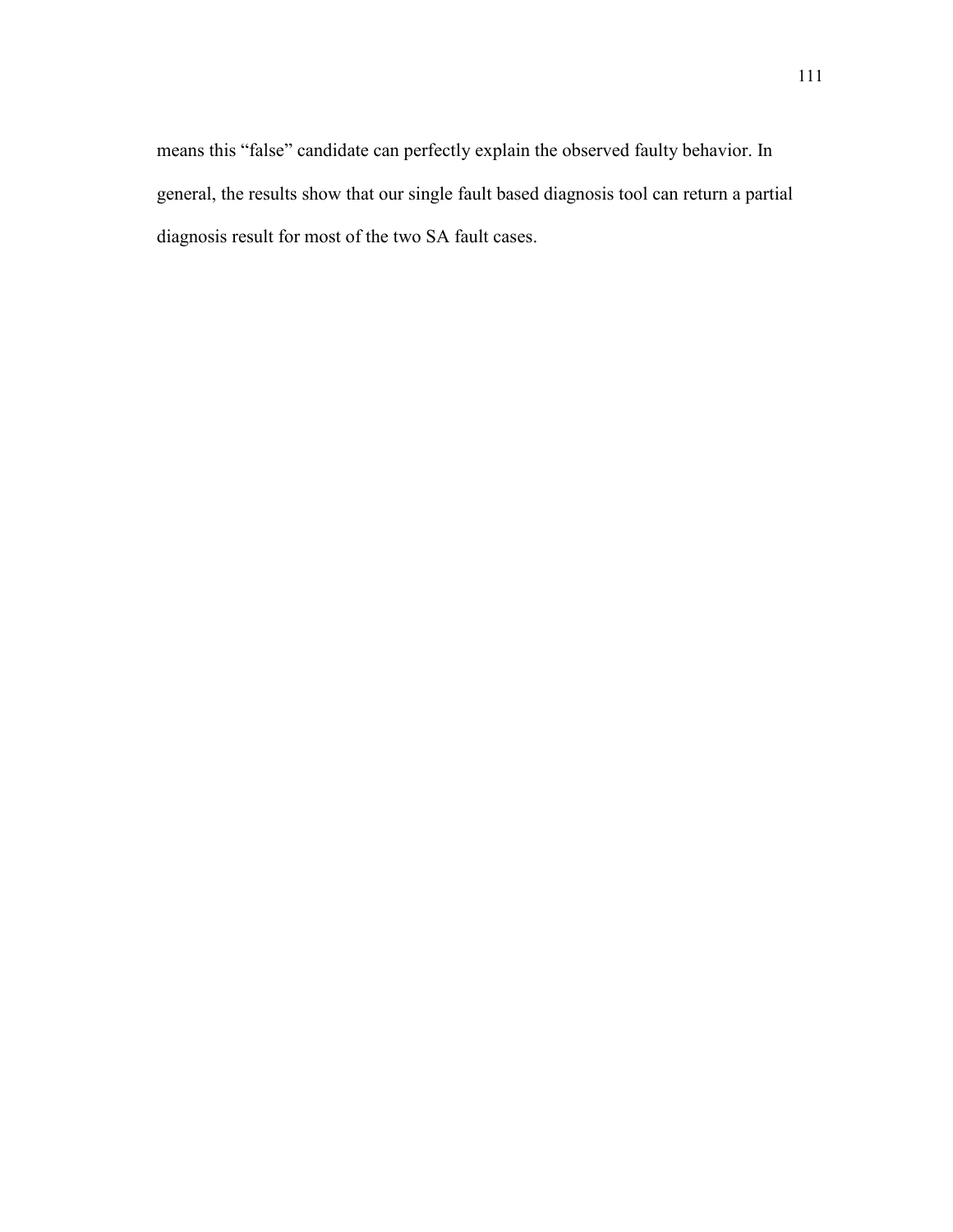### 7. CONCLUSIONS AND FUTURE WORK

## 7.1 Conclusions

In this research, we have developed an effect-cause fault diagnosis framework. The work includes three parts: an improved critical path tracing algorithm, a statistical filtering and ranking method and model-based fault simulation.

The classical diagnosis algorithms follow two different paradigms: cause-effect approach and effect-cause approach. Cause-effect analysis is based on a specific fault model. Algorithms in this class build a fault dictionary for the modeled faults and compare these simulated behaviors with the observed failure responses to determine the probable causes of the failures. The cause-effect approach can give very good results if the defect behavior is similar to the modeled fault behavior. Otherwise, the accuracy and resolution may be drastically impaired. The other drawback of the cause-effect approach is the huge space and time overhead for fault dictionary construction and storage. The dictionary size grows rapidly as the circuit size or the number of defects increases.

The effect-cause diagnosis approach, searches for the locations (or causes) of the defects without building a dictionary. Algorithms in this class analyze the actual chip responses and determine which fault(s) might have caused the observed failure effect. Those methods trace backward from each primary output to determine the errorpropagation paths for all possible fault candidates. Comparing with the cause-effect methods, effect-cause techniques are more memory efficient and scalable to large designs. Furthermore, the effect-cause approach is more model-independent compared to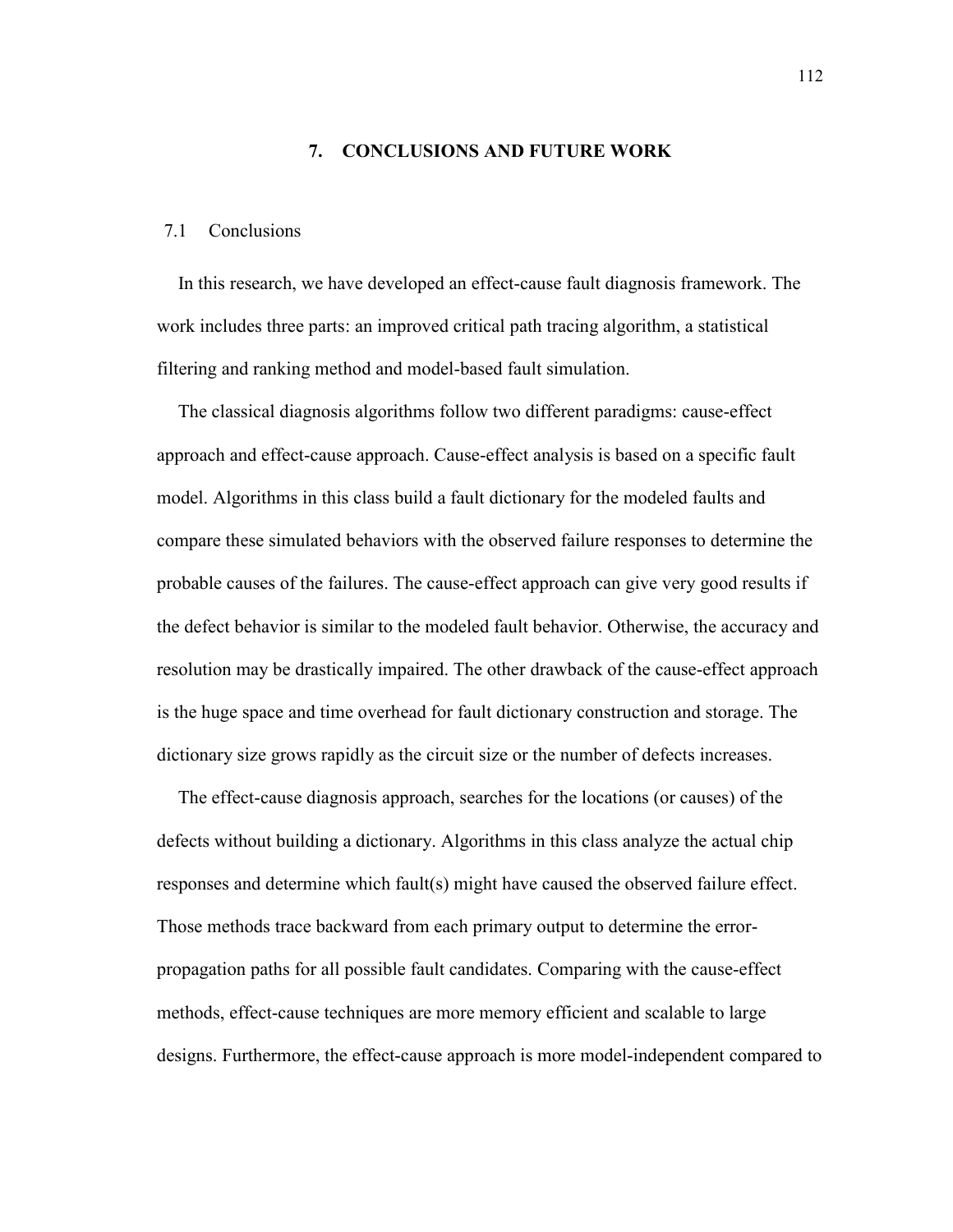the cause-effect approach. Since the type of defect is unknown beforehand, effect-cause methods can better handle unmodeled defects.

Based on the above reasons, we chose to use effect-cause diagnosis approach in our tool. Critical path tracing is used as the first step to obtain a reduced list of suspect nets. Critical path tracing backtraces from primary outputs toward primary inputs, to obtain a sequence of critical lines. Those critical lines are the suspicious candidates because a fault effect on them could propagate to the primary outputs. Previous critical path tracing algorithms are incomplete in that they are either too slow or not exact. To overcome these problems, we developed seven rules to determine the stem criticality in one pass when the stem does not need forward simulation. If a stem requires a forward simulation, a fast forward fault simulation is performed from the stem to its outer convergence point. The simulation algorithm is greedy in that once no fanout is found to be active, the simulation stops. The only tradeoff in making the critical path tracing algorithm exact is the time cost of determining whether the stem needs forward simulation. Experimental results on ISCAS85 and ISCAS89 benchmark circuits show that the run time is nearly linear to the circuit size. Comparing to the FSIM parallel pattern single fault propagation fault simulation tool, our critical path tracing is 5%-48% faster.

The second step is using statistical filtering and ranking methods to further reduce the size of the suspect list. The step includes first and second-level filtering and ranking. The first-level filtering removes unrelated candidates that have never been seen as faulty and the first-level ranking is based on the number of times we see each line faulty.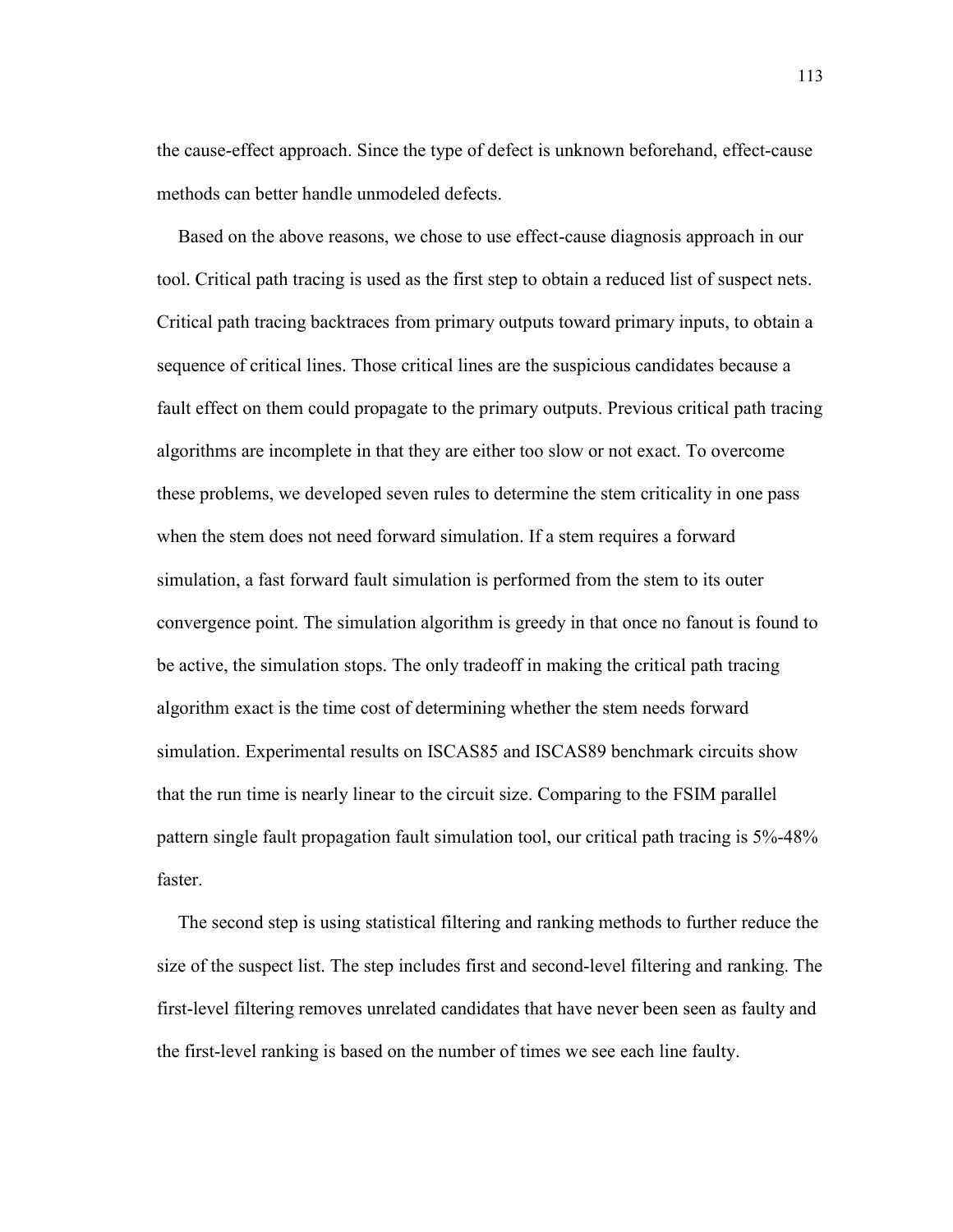Intuitively, the more frequently we see a line faulty, the more suspicious it is. The second-level filtering removes the candidate lines that appear faulty less than a threshold T. This threshold T is determined by  $nFaultyPOS/nMaxFaults$  where  $nMaxFaults$  is the maximum number of defects we consider and  $nFaultyPOS$  is the number of faulty POs. We set *nMaxFaults* to 4, since a larger number of faults does not occur very often. After second-level filtering, second-level ranking is performed as a tie breaker if two suspect lines are seen as faulty the same number of times. To rank the suspect lines, we performed PPSFP fault simulation on the suspect lines for failing test vectors and calculated the Hamming distance between the simulated and observed behavior. The suspects are then ranked by the Hamming distance if two lines have been seen faulty the same number of times. In general, the first and second level filtering and ranking are used to reduce the size of suspect list and rank the most suspicious lines near or at the top so that we can save time in the third step.

The third step is to refine the diagnosis through model-based fault simulation. During this step, heuristically, we choose the top 100 candidate lines for fault simulation based on the observation that the real candidate line is always ranked in the top 100 for all the experiments we conducted. Then we utilize two measurements,  $\text{Always0}$  and  $\text{Always1}$ , to selectively map each candidate line to the fault candidates on it. As their names imply, Always0 and Always1 indicates that if the line is always being driven by '0' or '1' whenever it is seen as faulty. From these two measurements, we can determine if a SA fault or bridge fault is possible on this line. In this way, we can avoid unnecessary fault simulation. After line-to-fault mapping, model-based simulation is conducted for a set of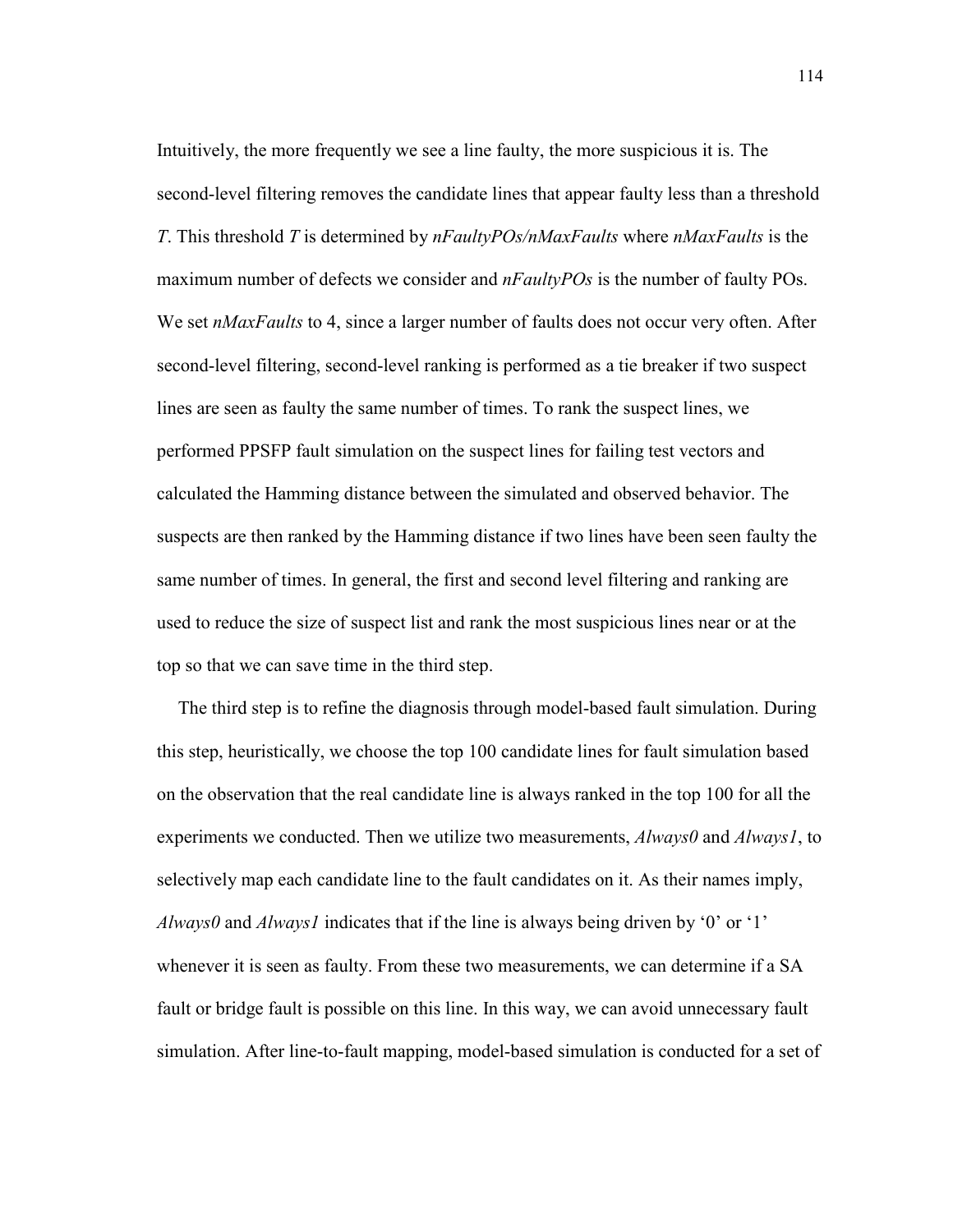fault models and the Hamming distance between the observed faulty behavior and the simulated faulty behavior is used to rank the fault candidates.

Experimental results on ISCAS85 circuits show that the run time of our diagnosis is 1.3 to 6.8 faster than a recent SAT-based model-free diagnosis tool. The memory usage of our tool is linear to the size of the circuit, so large designs are feasible. For targeted faults, the diagnosis accuracy and resolution of our tool are very good. The diagnosis tool can always report the result with the real fault ranked at the top for targeted faults. For untargeted faults, the diagnosis can return reasonably good accuracy and resolution in most cases, which shows that our tool is sophisticated enough to tolerate the noise brought by unexpected defect behavior. For the wrong gate type fault, our diagnosis tool does not perform as well, because the model-based simulation step adds noise to the diagnosis, because the fault models we used cannot completely match the behavior of a wrong gate type. However, the model-independent first and second steps of the diagnosis procedure return good ranking results. Our single-fault tool was evaluated on multiple faults. Most of the time, a partial diagnosis (diagnosis of one of the faults) could be achieved. In one case, the diagnosis was misleading.

In summary, the major contributions of our works are as follows:

A fast and exact critical path tracing algorithm was developed that can handle all kinds of reconvergence cases efficiently while considering unknown values.

A combination of filtering and ranking strategies can dramatically reduce the suspect fault list and greatly reduce the suspect search area.

Integration of fault models and model-free strategies result in a diagnosis framework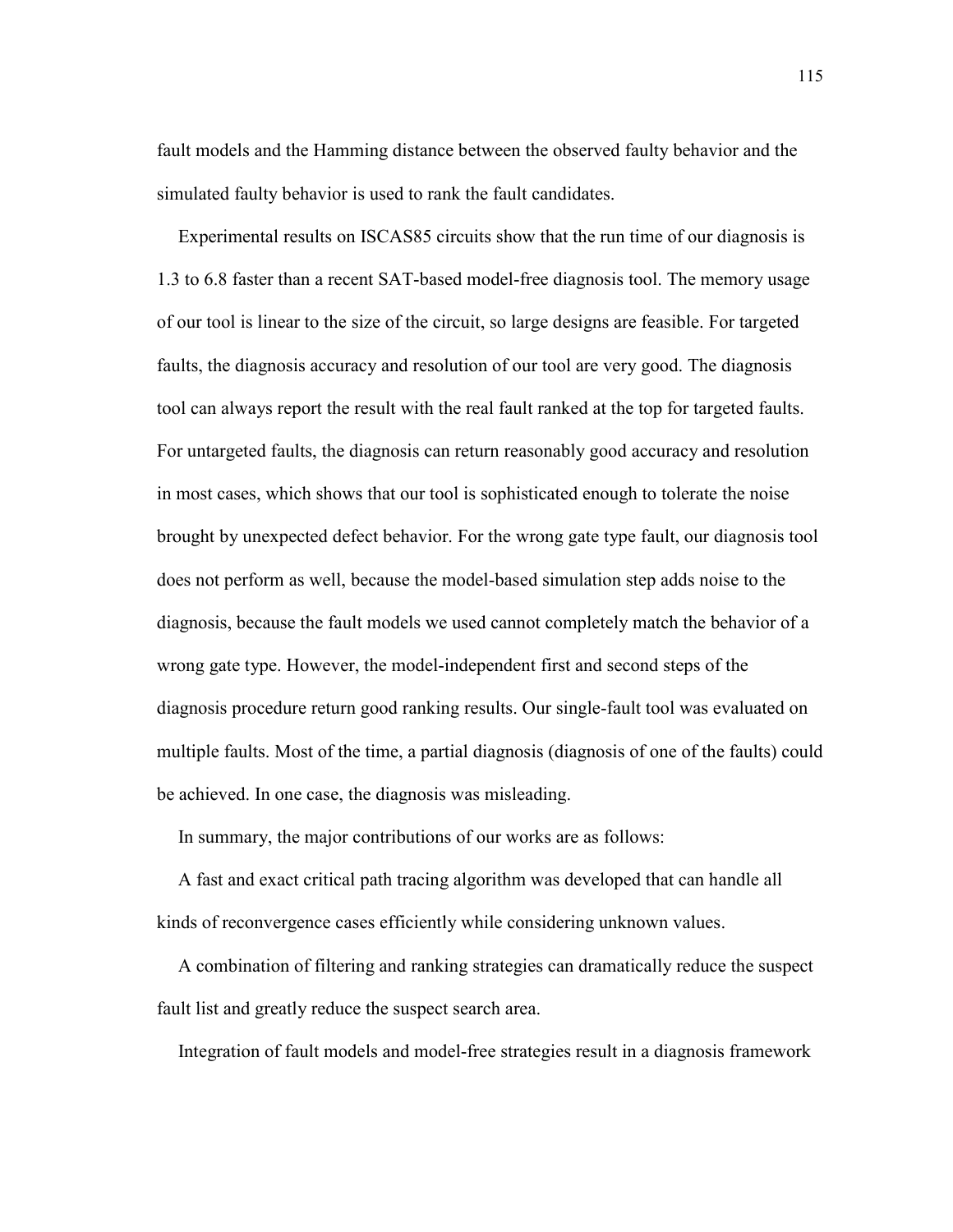that achieves very good accuracy and resolution for modeled faults while achieving reasonably good results on unmodeled faults.

# 7.2 Future Work

As discussed earlier, critical path tracing algorithm could be extended to handle more complex gate types in real industrial circuits, such as MUX and tri-state gates. Our algorithm is readily extended to handle MUX or complex logic gate types such as AND-OR, because we can treat them as a combination of common logic gates. For tri-state gates, we need to consider both the input line and control signal line because a fault on either of these two lines could change the gate output. One challenge is handling the high impedance  $(Z)$  state.

Since our diagnosis tool was challenged by wrong gate type faults, it suggests that we should consider adding this fault to the model-based simulation step. Adding this as a general fault for fault simulation may be too expensive, especially when considering all the different wrong gate types that can occur. Instead, we could choose the top-ranked suspect lines and examine the driving cells of these lines to see if changing the gate behavior of these cells could correct the faulty behavior on the driven lines for all the failing vectors. If it is possible to synthesize the new function on the suspect line by changing the type of the gate that feeds this line or by other types of correction to explain and correct all the faulty bits, it is successful. Otherwise, we continue to use the line-to-fault mapping and model-based simulation.

As we can see from the run time result, model-based simulation takes most of the

116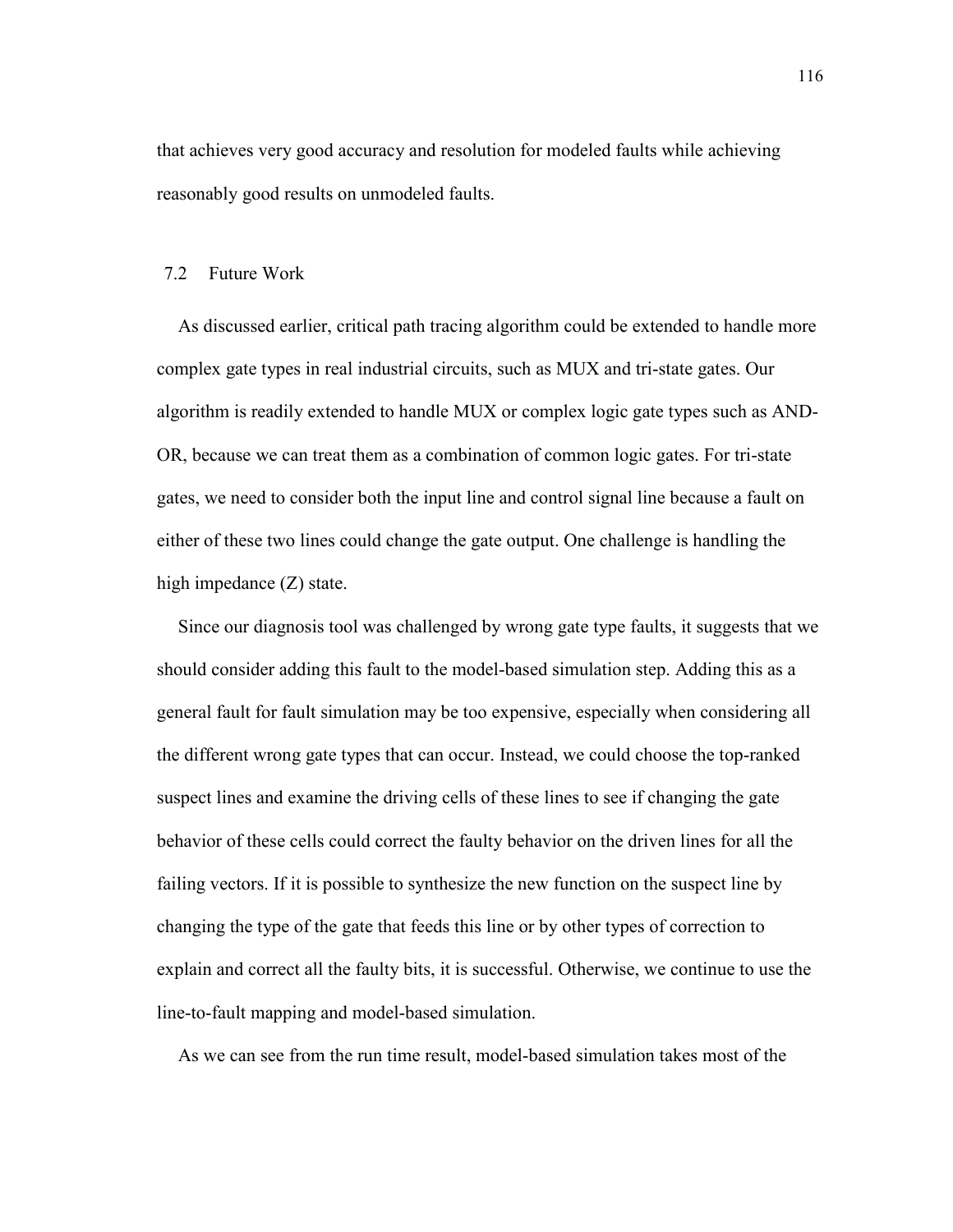diagnosis time. This suggests that if we want to improve the run time, we must reduce the simulation time. A more sophisticated filtering method could be used to reduce the simulation cost. Currently, we use a threshold (the number of faulty primary outputs divided by four) to cut off the suspect line list in the second-level filtering. A more sophisticated way would be to compute the distribution of *nTimeFaulty* (the number of times we see each candidate line faulty) and compute the threshold based on the tail of the distribution.

In order to handle multiple defects, we need to incorporate the path tracing method and SLAT patterns. Since critical path tracing is based on a single fault assumption, it does not correctly handle multiple defects. The alternative is to use path tracing. Path tracing is a linear-time routine, which is similar to critical path tracing. It starts from faulty POs and pessimistically marks lines that may belong to a sensitized path. If the output of a gate has been marked and the gate has one or more fanin(s) with controlling values, then all the controlling fanins are marked. If a gate has all fanins with noncontrolling inputs, then all fanins are marked. Finally, if a branch is marked, then the stem of the branch is marked [38]. Comparing to critical path tracing, path tracing is more conservative, but it guarantees that the real faulty line is contained in the set of lines marked by path tracing. The challenge is determining when path tracing or critical path tracing is appropriate. SLAT patterns could easily extend our diagnosis framework to multiple defect diagnosis. SLAT patterns are those patterns during which the defect affected only a single location [69]. The original ranking and filtering methods only need a slight adjustment to handle multiple fault diagnosis. To identify SLAT patterns, we can

117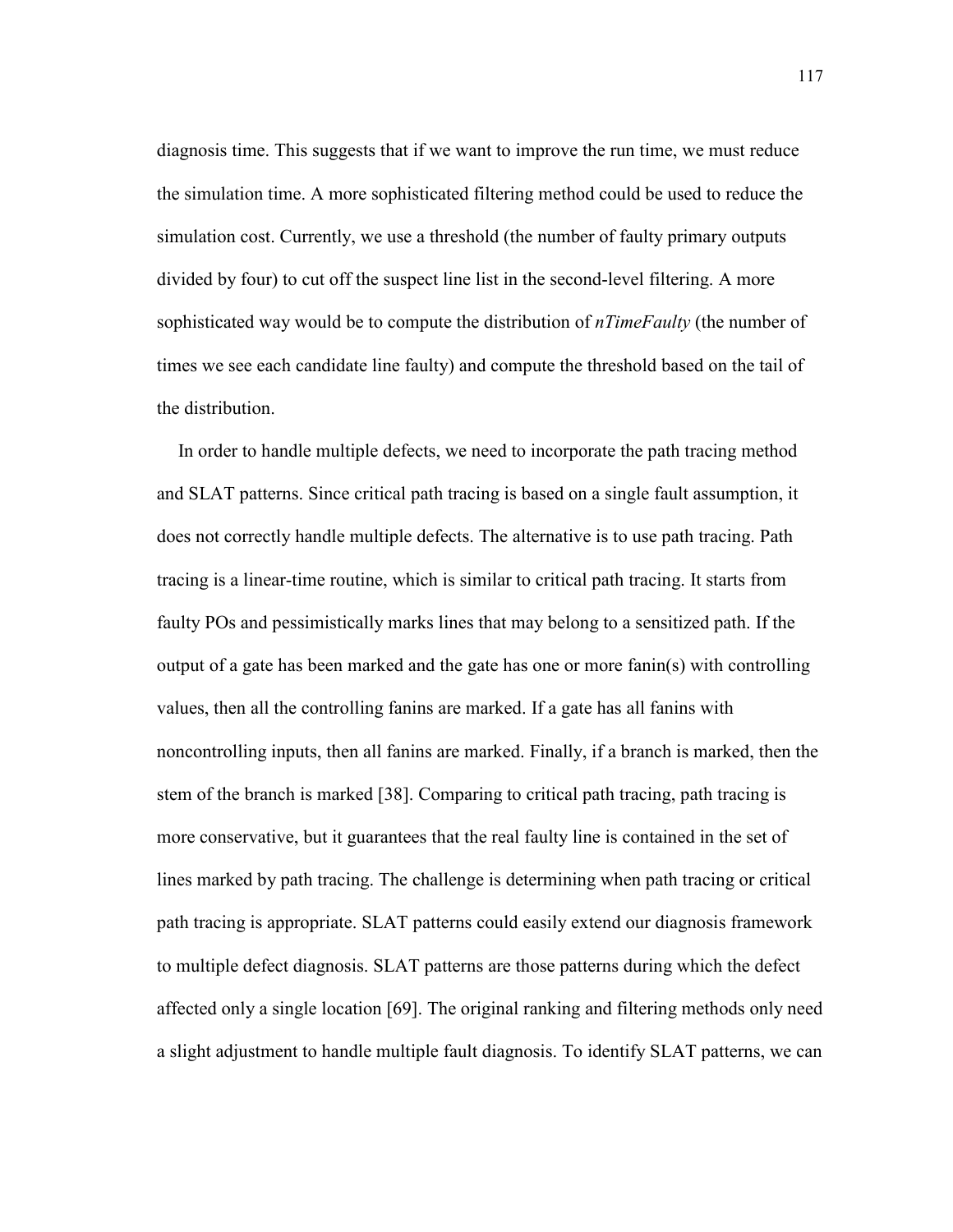still flip the logic value on the suspect line and perform PPSFP, then match the observed behavior to the simulated behavior. The difference is that for multiple fault diagnosis, we need to identify all the faults that can explain all the observed fails for each failing pattern. Once we know which faults can completely explain all the fails collected for each failing pattern, the remaining work is to find a smallest set of candidates that can explain all the fails.

In our current diagnosis framework, we have incorporated physical design information in bridge fault diagnosis by using the coupling capacitance list to find the realistic bridge faults (if available, an extracted bridge fault list would be even better). In future work, we could also use physical design information to identify locations and layers within the circuit where open circuit faults can occur. This information can be used to filter and improve the suspect net list so that the scanning electron microscope (SEM) search area could be reduced [108].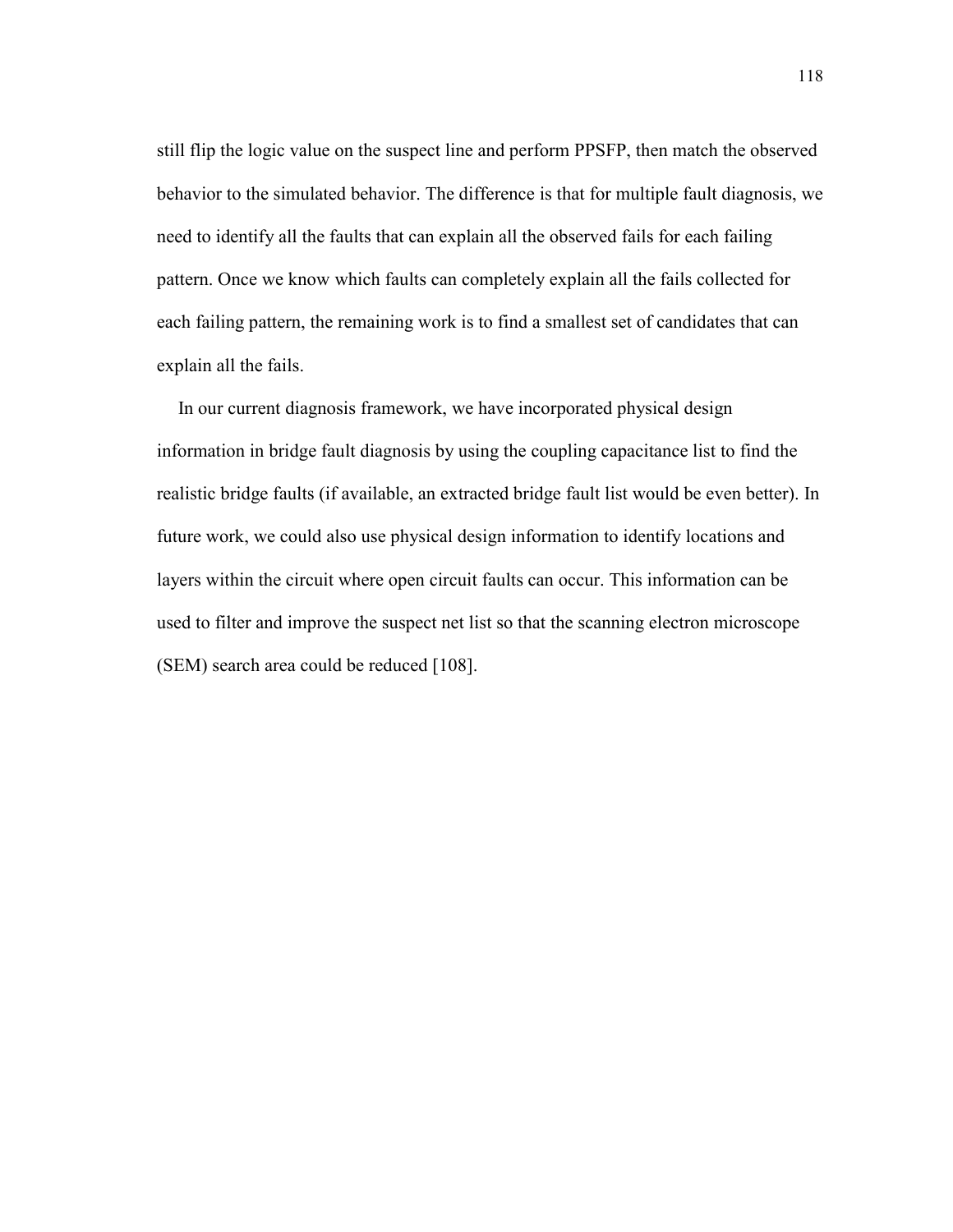#### **REFERENCES**

- [1] Semiconductor Industries Association, International Technology Roadmap for Semiconductors, Austin, TX, 1999.
- [2] D. B. Lavo, B. Chess, T. Larrabee and F. J. Ferguson, "Diagnosis Realistic Bridging Faults with Single Stuck-at Information," IEEE Transactions on Computer Aided Design, vol. 17, no. 3, 1998, pp. 255-268.
- [3] K. Shigeta and T. Ishiyama, "An Improved Fault Diagnosis Algorithm Based on Path tracing with Dynamic Circuit Extraction," in Proc. IEEE International Test Conference, Atlantic City, NJ, Oct. 2000, pp. 235-244.
- [4] D. B. Lavo, "Comprehensive Fault Diagnosis of Combinational Circuits," Ph. D. Dissertation, Department of Computer Engineering, University of California, Santa Cruz, 2002.
- [5] M. Abramovici, M. A. Breuer, and A. D. Friedman, Digital Systems Testing and Testable Design. New York: Computer Science Press, 1990.
- [6] R. C. Aitken, "Modeling the Unmodelable: Algorithmic Fault Diagnosis," IEEE Design & Test of Computers, vol. 14, no. 3, Sept. 1997, pp. 98-103.
- [7] P. K. Ryan, W. K. Fuchs, and I. Pomeranz, "Fault Dictionary Compression and Equivalence Class Computation for Sequential Circuits," in Proc. International Conference on Computer-Aided Design, Santa Clara, CA, Nov. 1993, pp.508- 511.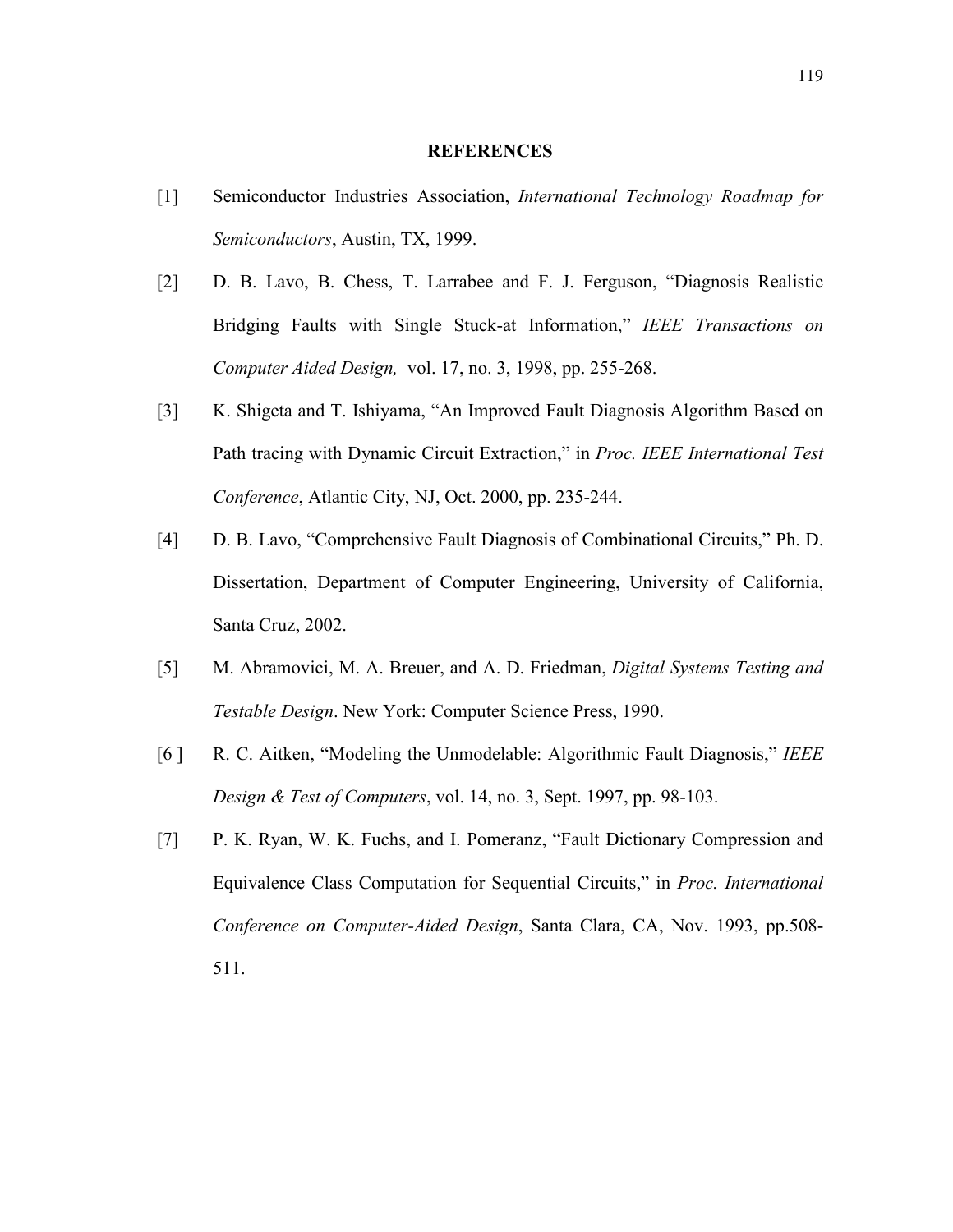- [8] D. Lavo, T. Larrabee, "Making Cause-Effect Cost Effective: Low-Resolution Fault Dictionaries," in Proc. IEEE International Test Conference, Tokushima, Japan, Oct. 2001, pp. 278-286.
- [9] V. Boppana, I. Hartanto, and W. K. Fuchs, "Full Fault Dictionary Storage Based on Labeled Tree Encoding," in Proc. VLSI Test Symposium, Princeton, NJ, Apr. 1996, pp. 174-179.
- [10] B. Chess, "Diagnostic Test Pattern Generation and the Creation of Small Fault Dictionaries," M. S. Thesis, Department of Computer Engineering, University of California, Santa Cruz, 1995.
- [11] R. W. Allen, M. M. Ervin-Willis and R. E. Tullose, "DORA: CAD Interface to Automatic Diagnostics," in Proc. ACM/IEEE Design Automation Conference, Las Vegas, NV, Jun. 1982, pp. 559-563
- [12] V. Ratford and P. Keating, "Integrating Guided Probe and Fault Dictionary: An Enhanced Diagnostic Approach," in Proc. IEEE International Test Conference, Washington, DC, Sep. 1986, pp. 304-311.
- [13] R. P. Kunda, "Fault Location in Full-Scan Designs," in Proc. International Symposium for Testing & Failure Analysis, Materials Park, OH, Nov. 1993, pp. 121-126
- [14] K. De and A. Gunda, "Failure Analysis for Full-Scan Circuits," in Proc. IEEE International Test Conference, Washington, DC, Oct. 1995, pp. 636-645
- [15] J. Waicukauski and E. Lindbloom, "Failure Diagnosis of Structured VLSI," IEEE Design and Test of Computers, vol. 6, no. 4, Aug. 1989, pp. 49-60.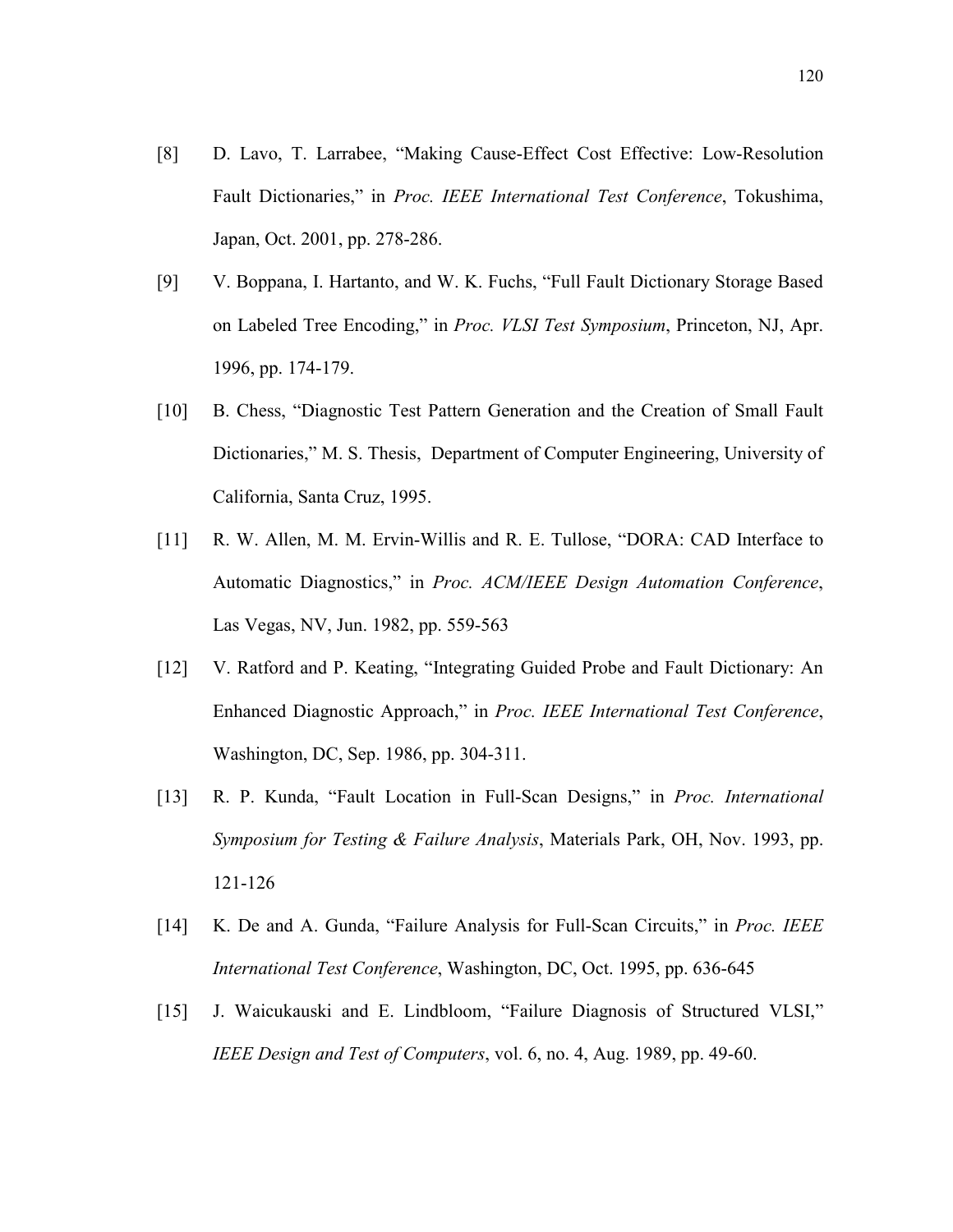- [16] Mentor Graphics Corporation, FastScan ATPG Tool Suite, Wilsonville, OR, Sep. 2000.
- [17] Synopsis Inc., TetraMAX<sup>™</sup> ATPG High-Performance Automatic Test Pattern Generator, Mountain View, CA, May 1999.
- [18] M. A. Breuer, S. J. Chang, and S. Y. H. Su, "Identification of Multiple Stuck-Type Faults in Combinational Networks," IEEE Transactions on Computers, vol. C-25, Jan. 1976, pp.44-54.
- [19] M. Abramovici, M. A. Breuer, "Multiple Fault Diagnosis in Combinational Circuits Based on an Effect-Cause Analysis," IEEE Transactions on Computers, vol. C-29, no. 6, Jun. 1980, pp. 451-460.
- [20] M. Abramovici and M. A. Breuer, "Fault Diagnosis Based on Effect-Cause Analysis: An Introduction," in Proc. ACM/IEEE Design Automation Conference, Minneapolis, MN, Jun. 1980, pp. 69-76.
- [21] J. Rajski and H. Cox, "A Method of Test Generation and Fault Diagnosis in Very Large Combinational Circuits," in Proc. IEEE International Test Conference, Washington, DC, Sep. 1987, pp. 932-943.
- [22] D. Nayak and D. M. H. Walker, "Simulation-Based Design Error Diagnosis and Correction in Combinational Digital Circuits," in Proc. IEEE VLSI Test Symposium, Dana Point, CA, Apr. 1999, pp. 70-78.
- [23] C. C. Beh, K. H. Arya, C. E. Radke, and K. E. Torku, "Do Stuck Fault Models Reflect Manufacturing Defects," in Proc. IEEE International Test Conference, Philadelphia, PA, Nov. 1982, pp. 35-42.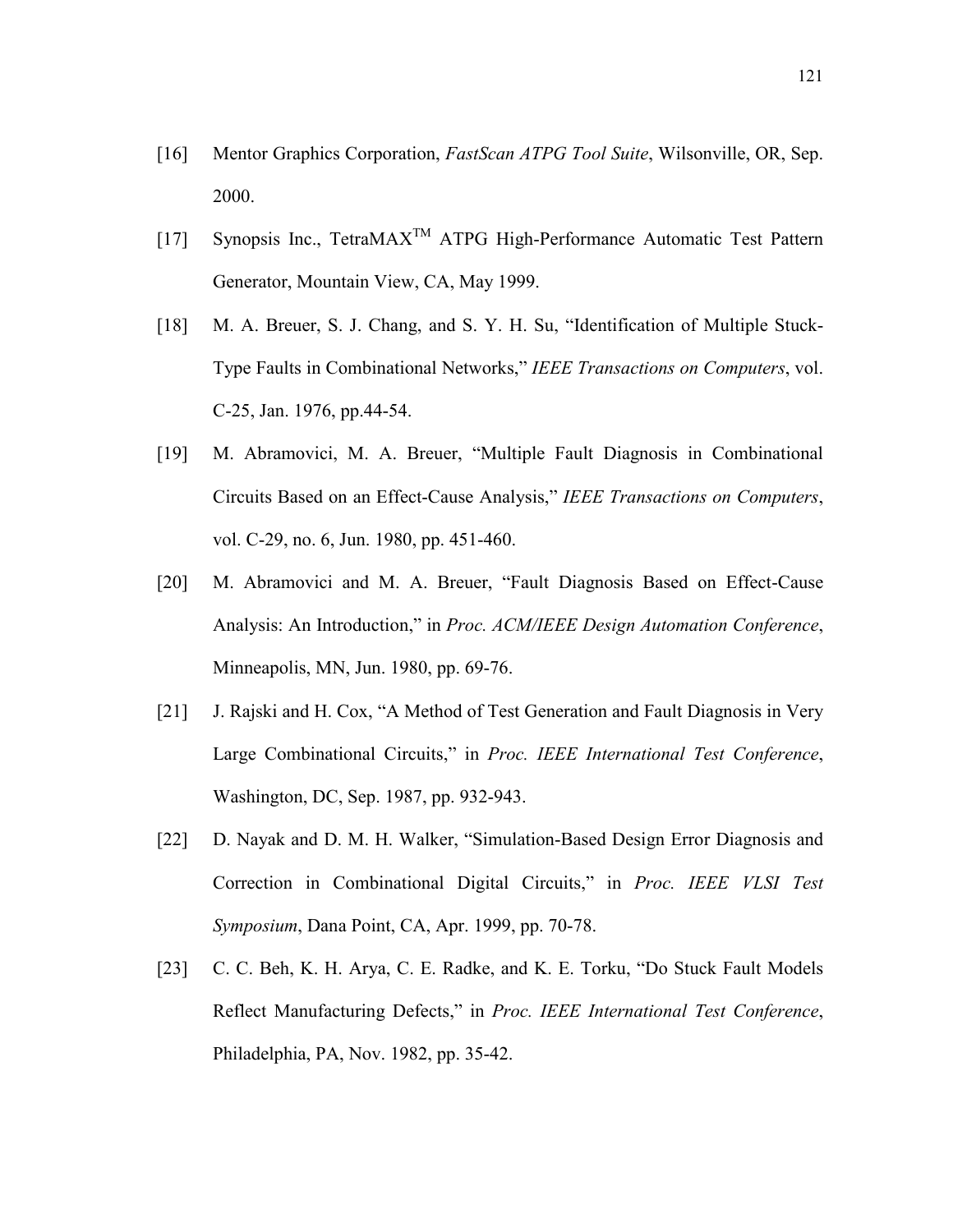- [24] F. J. Ferguson and J. P. Shen, "Extraction and Simulation of Realistic CMOS Faults with Inductive Fault Analysis," in Proc. IEEE International Test Conference, Washington, DC, Sep. 1988, pp. 475-484.
- [25] C. F. Hawkins, J. M. Doen, A. W. Righter, and F. J. Ferguson, "Defect Classes-An Overdue Paradigm for CMOS IC Testing," in Proc. IEEE International Test Conference, Washington, DC, Oct. 1994, pp. 413-425.
- [26] J. P. Shen, W. Maly, and F. J. Ferguson, "Inductive Fault Analysis of MOS Integrated Circuits," IEEE Design and Test of Computers, vol. 2, no. 6, Dec. 1985, pp. 13-26.
- [27] R. C. Aitken, "Finding Defects with Fault Models," in Proc. IEEE International Test Conference, Washington, DC, Oct. 1995, pp. 498-505.
- [28] D. Lavo, T. Larrabee, and B. Chess, "Beyond the Byzantine Generals: Unexpected Behavior and Bridging Fault Diagnosis," in *Proc. IEEE* International Test Conference, Washington, DC, Oct. 1996, pp. 611-619.
- [29] S. D. Millman, E. McCluskey, and J. Acken, "Diagnosing CMOS Bridging Faults with Stuck-At Fault Dictionaries," in Proc. IEEE International Test Conference, Washington, DC, Sep. 1990, pp. 860-870.
- [30] D. Lavo, B. Chess, T. Larrabee, F. J. Ferguson, J. Saxena, and K. M. Butler, "Bridging Fault Diagnosis in the Absence of Physical Information," in Proc. IEEE International Test Conference, Washington, DC, Oct. 1997, pp. 887-893.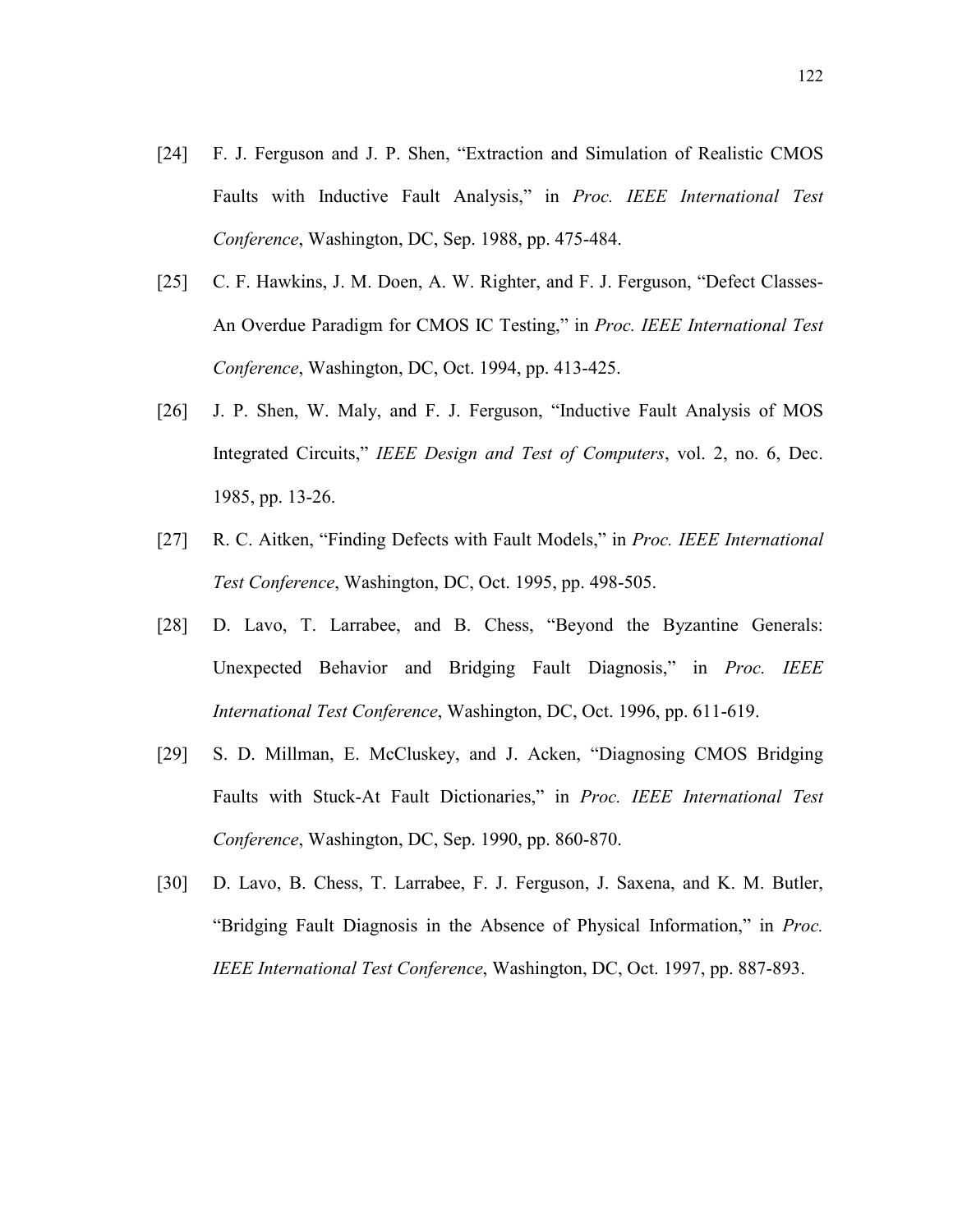- [31] J. M. Acken and S. D. Millman, "Accurate Modeling and Simulation Bridging Faults," in Proc. IEEE Custom Integrated Circuits Conference, San Diego, CA, May 1991, pp.17.4.1-17.4.4.
- [32] J. M. Acken and S. D. Millman, "Fault Model Evaluation for Diagnosis: Accuracy vs. Precision," in Proc. IEEE Custom Integrated Circuits Conference, San Diego, CA, May 1991, pp. 13.4.1-13.4.4.
- [33] S. Chakaravarty and Y. Gong, "An Algorithm for Diagnosing Two-Line Bridging Faults in Combinational Circuits," in Proc. ACM/IEEE Design Automation Conference, Dallas, TX, June 1993, pp. 346-356.
- [34] S. Venkataraman and S. Drummonds, "Poirot: A Logic Fault Diagnosis Tool and Its Applications," in Proc. IEEE International Test Conference, Atlantic City, NJ, Oct. 2000, pp. 253-262.
- [35] J. Wue and E. M. Rudnick, "A Diagnostic Fault Simulator for Fast Diagnosis of Bridge Faults," IEEE Transactions on Computer-Aided Design, vol. 8, no. 4, Aug. 2000, pp. 435-439.
- [36] R. Aitken and P. Maxwell, "Better Models or Better Algorithms? On Techniques to Improve Fault Diagnosis," Hewlett-Packard Journal, Feb. 1995.
- [37] P. C. Maxwell and R. C. Aitken, "Biased Voting: A Method for Simulating CMOS Bridging Faults in the Presence of Variable Gate Logic Thresholds," In Proc. IEEE International Test Conference, Piscataway, NJ, Oct. 1993, pp. 63-72.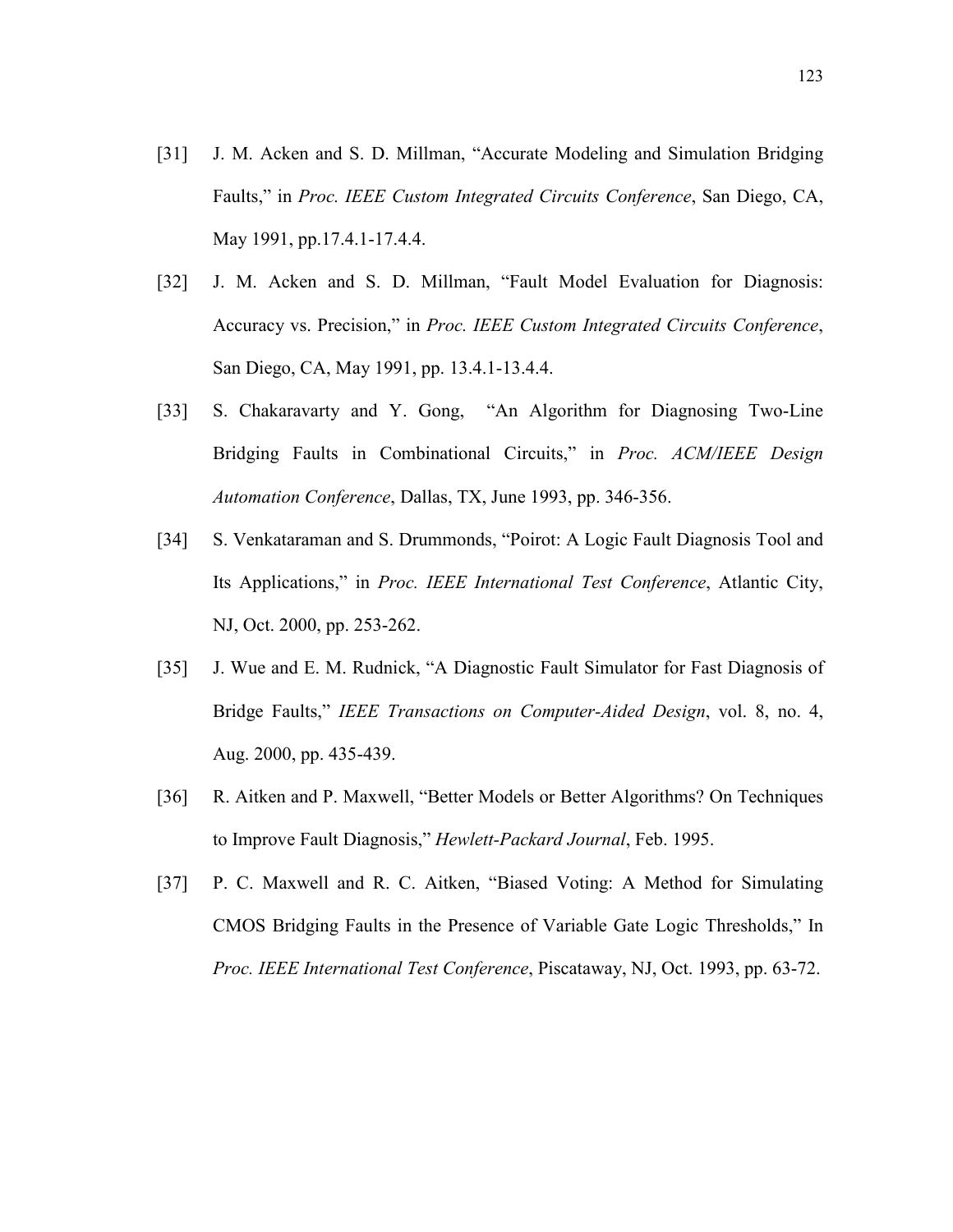- [38] S. Venkataraman and W. K. Fuchs, "A Deductive Technique for Diagnosis of Bridging Faults," in Proc. VLSI Design Conference, Chennai, India, Jan. 1998, pp. 476-481.
- [39] J. P. Shen, W. Maly and F. J. Ferguson, "Inductive Fault Analysis of MOS Integrated Circuits," IEEE Design and Test of Computers, vol. 2, no. 6, Dec. 1985, pp. 13-26.
- [40] Z. Stanojevic, "Computer-Aided Fault to Defect Mapping (CAFDM) for Defect Diagnosis," Ph. D. Dissertation, Department of Electrical Engineering, Texas A&M University, College Station, TX, 2002.
- [41] Z. Stanojevic, H. Balachandran, D. M. H. Walker, F. Lakhani, S. Jandhyala, K. Butler and J. Saxena, "Computer-Aided Fault to Defect Mapping (CAFDM) for Defect Diagnosis," in *Proc. IEEE International Test Conference*, Atlantic City, NJ, Oct. 2000, pp. 729-738.
- [42] Z. Stanojevic, D. M. H. Walker, "FedEx A Fast Bridging Fault Extractor," in Proc. IEEE International Test Conference, Baltimore, MD, Oct. 2001, pp. 696- 703.
- [43] S. T. Zachariah and S. Charkravarty, "A Scalable and Efficient Methodology to Extract Two Node Bridges from Large Industrial Circuits," in Proc. IEEE International Test Conference, Atlantic City, NJ, Oct. 2000, pp. 750-759.
- [44] D. M. H. Walker and S. W. Director, "VLASIC: A Catastrophic Fault Yield Simulator for Integrated Circuits," IEEE Transactions on Computer-Aided Design, vol. CAD-5, no. 4, Oct. 1986, pp. 541-556.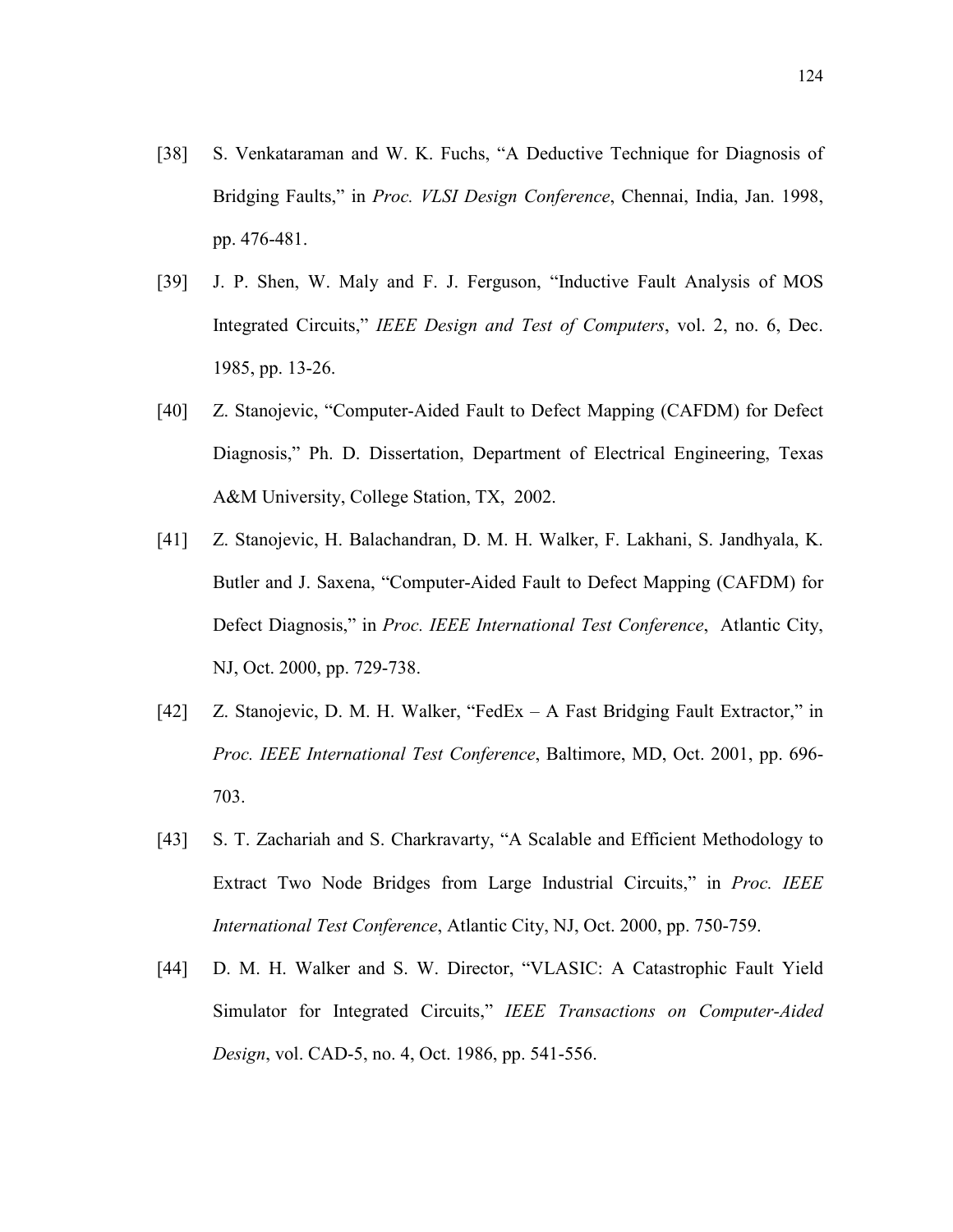- [45] D. D. Gaitonde and D. M. H. Walker, "Hierarchical Mapping of Spot Defects to Catastrophic Faults – Design and Applications," IEEE Transactions on Semiconductor Manufaturing, vol. 8, no. 2, May 1995, pp. 167-177.
- [46] P. K. Nag and W. Maly, "Hierarchical Extraction of Critical Area for Shorts in Very Large ICs," in Proc.IEEE International Workshop on Defect and Fault Tolerance in VLSI Systems, Lafayette, LA, Nov. 1995, pp. 19-27.
- [47] A. L. Jee and F. J. Ferguson, "Carafe: An Inductive Fault Analysis Tool for VLSI Circuits," in Proc. IEEE VLSI Test Symposium, Atlantic City, NJ, Apr. 1993, pp. 92-98.
- [48] F. M. Goncalves, I. C. Teixeira and J. P. Teixeira, "Realistic Fault Extraction for High-Quality Design and Test of VLSI Systems," in Proc. IEEE International Symposium on Defect and Fault Tolerance in VLSI Systems, Paris, France, Oct. 1997, pp. 29-37.
- [49] S. T. Zachariah, S. Chakravarty and C. D. Roth, "A Novel Algorithm to Extract Two-Node Bridges," in Proc. ACM/IEEE Design Automation Conference, Los Angeles, CA, Jun. 2000, pp. 790-793.
- [50] Z. Barzilai and B. K. Rosen, "Comparison of AC Self-Testing Procedures," in Proc. IEEE International Test Conference, Philadelphia, PA, Oct. 1983, pp. 89- 94.
- [51] G. L. Smith, "Model for Delay Faults Based Upon Paths," in Proc. IEEE International Test Conference, Philadelphia, PA, Oct. 1985, pp. 342-349.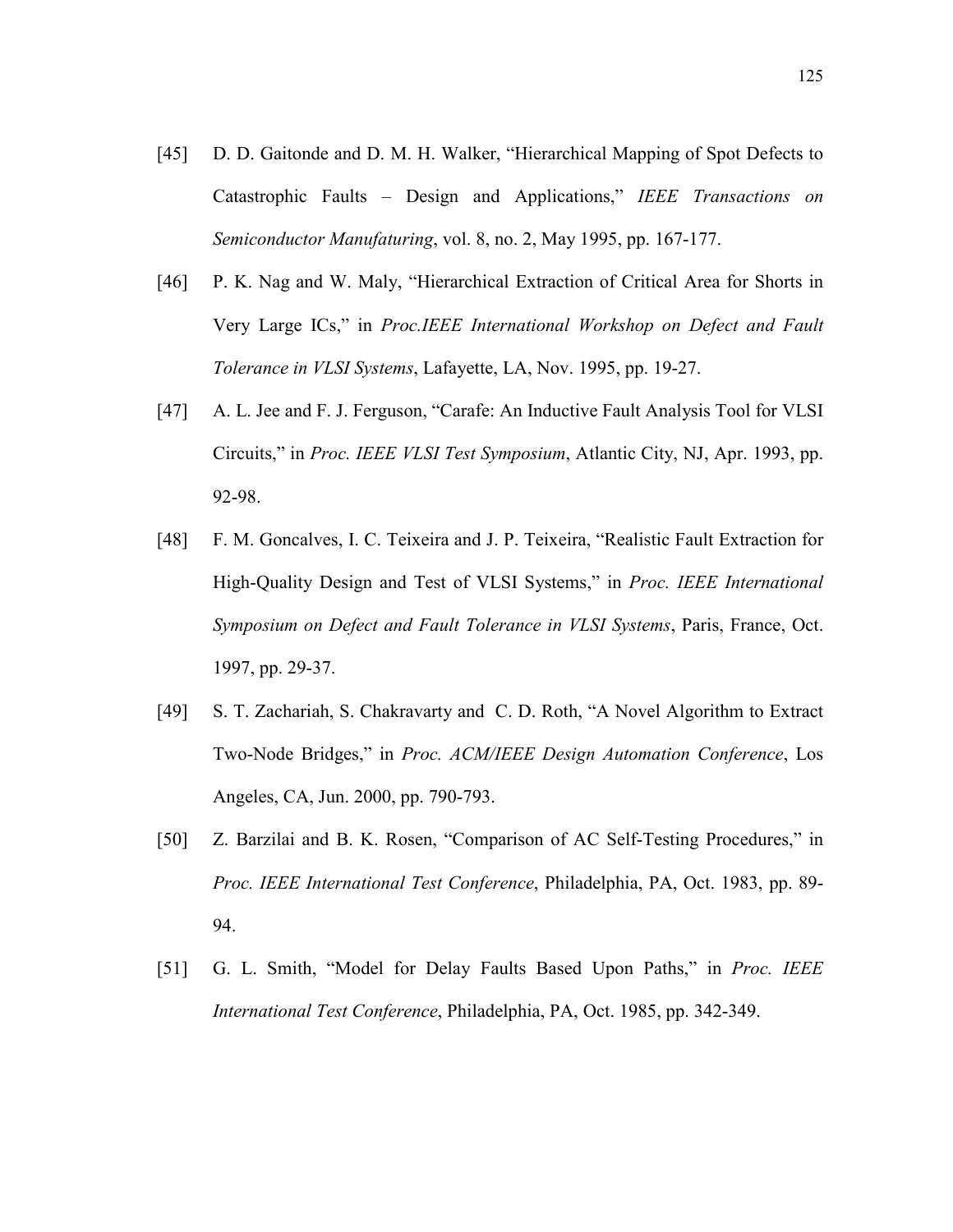- [52] H. Cox and J. Rajski, "A Method of Fault Analysis for Test Generation and Fault Diagnosis," IEEE Transactions on Computer-Aided Design, vol. 7, no. 7, July 1988, pp. 813-833.
- [53] M. L. Flottes, P. Girard, C. Landrault and S. Pravossoudovitch, "A New Reliable Method for Delay-Fault Diagnosis," in Proc. IEEE International Conference on VLSI Design, Bangalore, India, Jan. 1992, pp. 12-16.
- [54] P. Girard, C. Landrault and S. Pravossoudovitch, "A Novel Approach to Delay-Fault Diagnosis," in Proc. ACM/IEEE Design Automation Conference, Jun. 1992, Anaheim, CA, pp. 357-360.
- [55] J. G. Dastidar, N. A. Touba, "A Systematic Approach for Diagnosing Multiple Delay Faults," in Proc. IEEE International Symposium on Defect and Fault Tolerance in VLSI Systems, Austin, TX, Nov. 1998, pp. 211-216.
- [56] A. Krstic, L. C. Wang, K. T. Cheng, J. J. Liou, T. M. Mak, "Enhancing Diagnosis Resolution for Delay Defects Based Upon Statistical Timing and Statistical Fault Models," in Proc. ACM/IEEE Design Automation Conference, Anaheim, CA, Jun. 2003, pp. 668-673.
- [57] A. Krstic, L. C. Wang, K. T. Cheng, J. J. Liou, M. S. Abadir, "Delay Defect Diagnosis Based Upon Statistical Timing Models – The First Step," in *Proc.* Design Automation and Test in Europe, Paris, France, March 2003, pp. 10328- 10334.
- [58] R. Aitken, "Fault Location with Current Monitoring," in Proc. IEEE International Test Conference, Nashville, TN, Oct. 1991, pp. 623-632.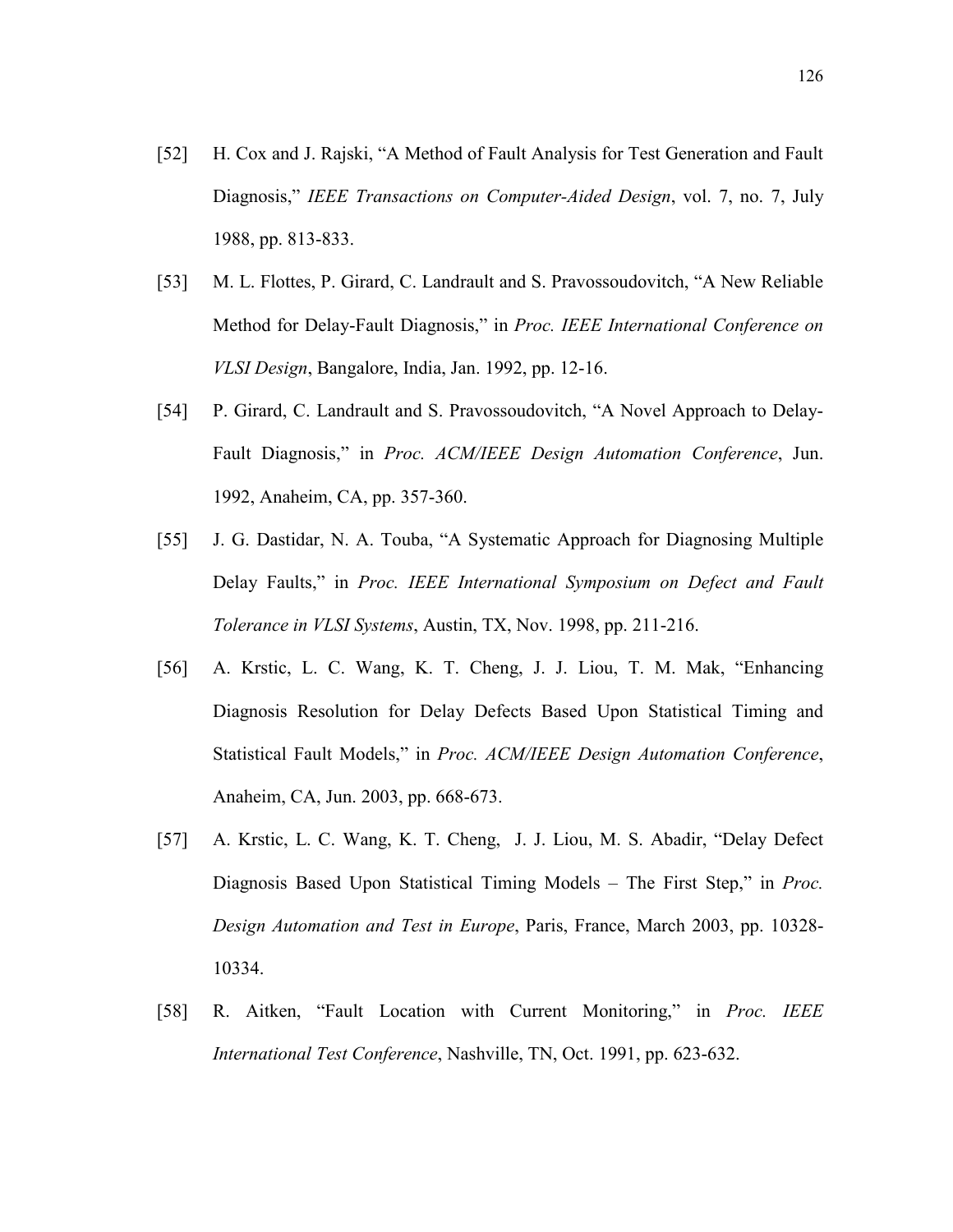- [59] R. Aitken, "A Comparison of Defect Models for Fault Location with Iddq Measurements," in Proc. IEEE International Test Conference, Baltimore, MD, Sep. 1992, pp. 778-787.
- [60] S. Chakravarty and S. Suresh, "I<sub>DDO</sub> Measurement Based Diagnosis of Bridging Faults in Full Scan Circuits," in Proc. International Conference on VLSI Design, Calcutta, India, Jan. 1994, pp. 179-182.
- [61] D. Burns, "Locating High Resistance Shorts in CMOS Circuits by Analyzing Supply Current Measurement Vectors," in Proc. International Symposium for Testing and Failure Analysis, Los Angeles, CA, Nov. 1989, pp. 231-237.
- [62] A. Gattiker and W. Maly, "Current Signatures," in Proc. IEEE VLSI Test Symposium, Princeton, NJ, Apr. 1996, pp. 112-117.
- [63] A. Gattiker and W. Maly, "Current Signatures: Application," in Proc. IEEE International Test Conference, Washington, DC, Nov. 1998, pp. 1168-1167.
- [64] A. Gattiker and W. Maly, "Toward Understanding " $I_{DDO}$ -Only" Fails," in *Proc.* IEEE International Test Conference, Washington, DC, Oct. 1998, pp. 174-183.
- [65] C. Thibeault, "A Novel Probablistic Approach for IC Diagnosis Based on Differential Quiescent Current Signatures," in Proc. IEEE VLSI Test Symposium, Monterey, CA, Apr. 1997, pp. 80-85.
- [66] P. Nigh, D. Forlenza and F. Motika, "Application and Analysis of  $I_{DDO}$ Diagnostic Software," in Proc. IEEE International Test Conference, Washington, DC, Nov. 1997, pp. 319-327.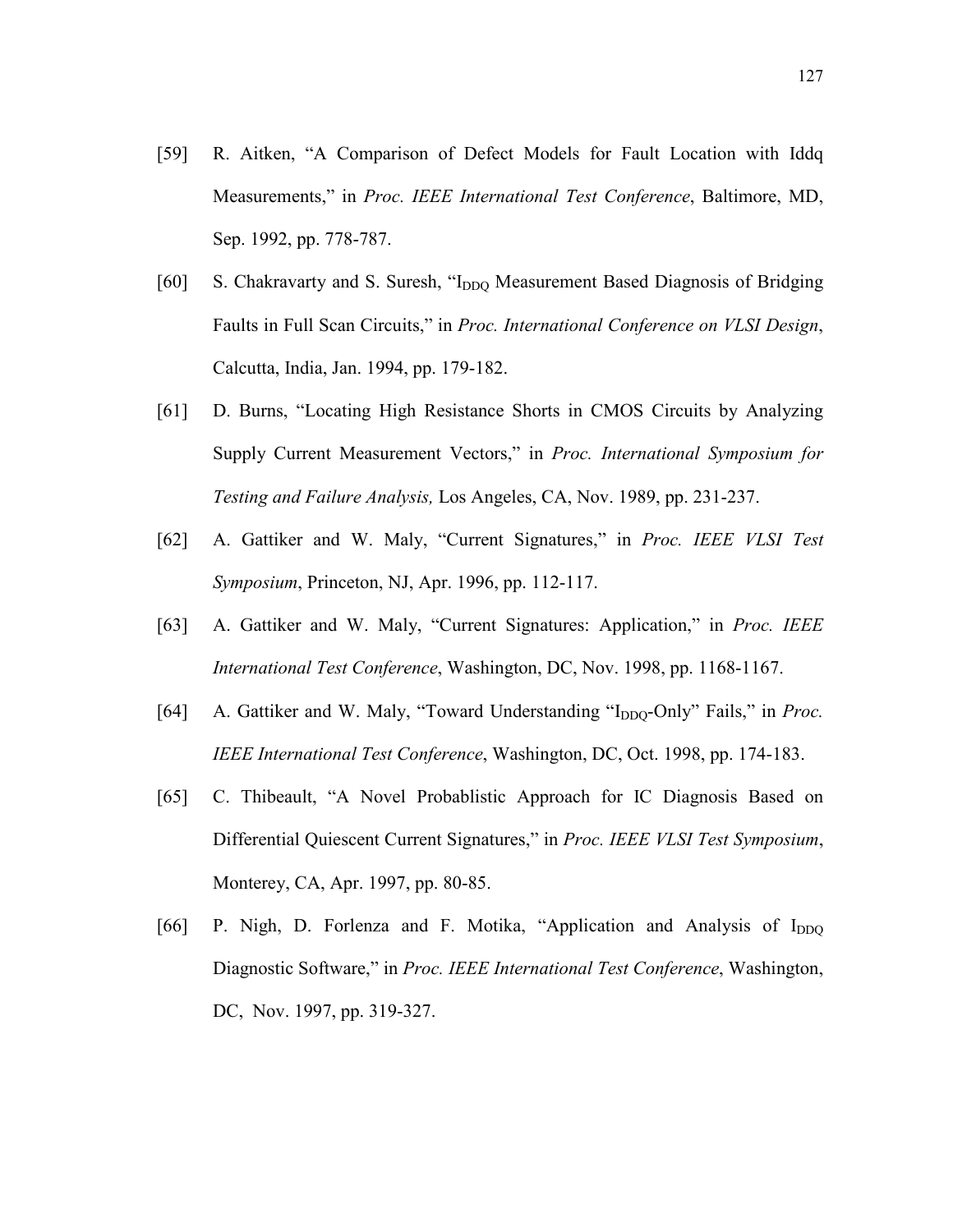- [67] Chunsheng Liu, "An Efficient Method for Improving the Quality of Per-Test Fault Diagnosis," in Proc. IEEE International Conference on Computer Aided Design, San Jose, CA, Nov 2004, pp. 648-651.
- [68] S. Venkataraman, S. Drummonds, "Poirot: A Logic Fault Diagnosis Tool and Its Applications," in Proc. IEEE International Test Conference, Atlantic City, NJ, Oct. 2000, pp. 253-262.
- [69] T. Bartenstein, D. Heaberlin, L. Huisman, D. Sliwinski, "Diagnosing Combinational Logic Designs Using the Single Location At-a-Time (SLAT) Paradigm," in Proc. IEEE International Test Conference, Baltimore, MD, Oct. 2001, pp. 287-296.
- [70] D. Lavo, I. Hartanto and T. Larrabee, "Multiplets, Models and the Search for Meaning: Improving Per-Test Fault Diagnosis," in Proc. IEEE International Test Conference, Baltimore, MD, Oct. 2002, pp. 250-259.
- [71] M. Abramovici, P. R. Menon, and D. T. Miller, "Critical Path Tracing: An Alternative to Fault Simulation," in Proc. ACM/IEEE Design Automation Conference, Miami Beach, FL, Jun. 1983, pp. 214-230.
- [72] Alexander Miczo, Digital Logic Testing and Simulation, NJ: John Wiley & Sons, Hoboken, 2003.
- [73] P. Menon, Y. Levendel, and M. Abramovici, "Critical Path Tracing in Sequential Circuits," in Proc. IEEE International Conference on Computer Aided Design, Santa Clara, CA, Nov. 1988, pp. 162-165.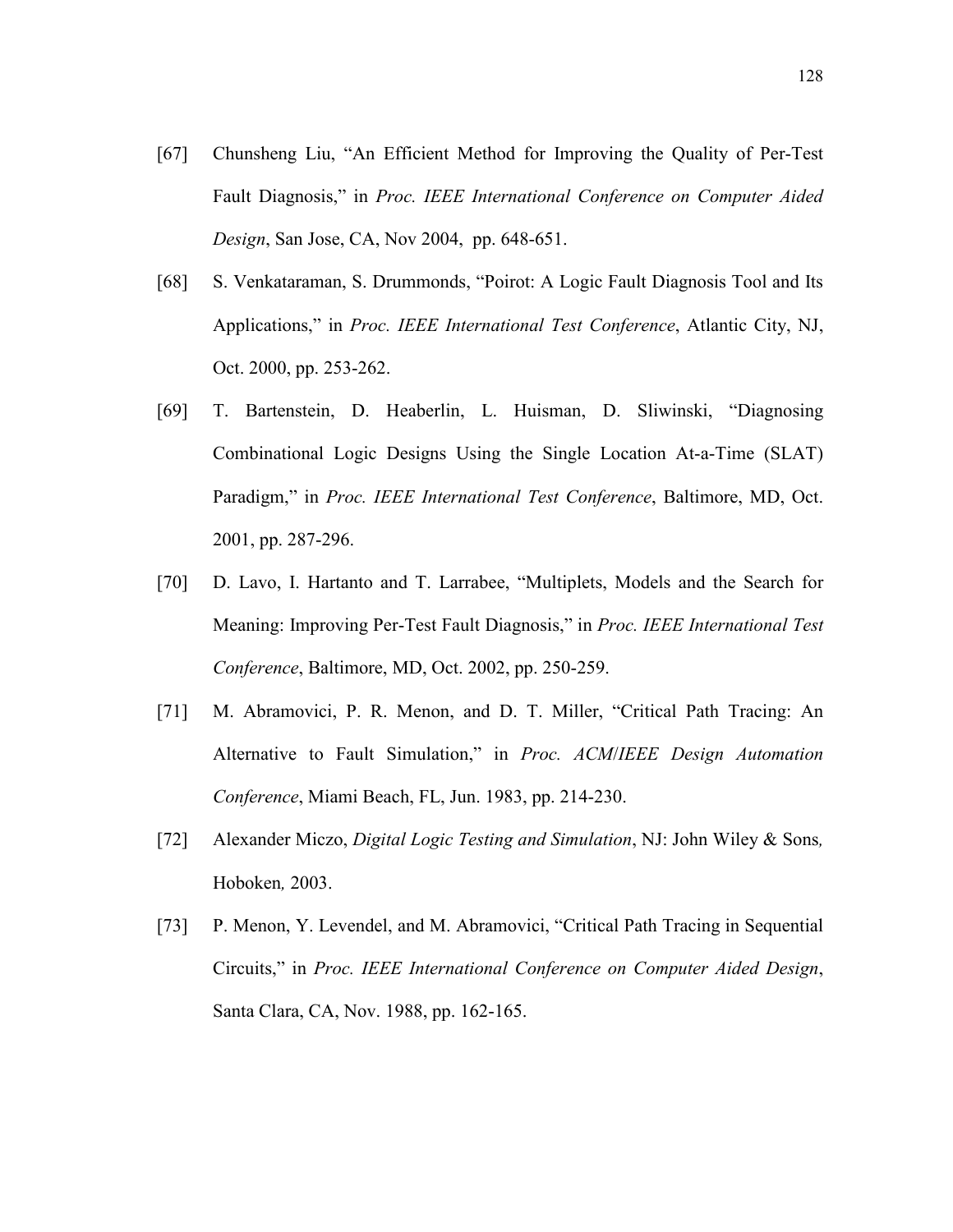- [74] T. Ramakrishnan and L. Kinney, "Extension of the Critical Path Tracing Algorithm," in Proc. ACM/IEEE Design Automation Conference, Orlando, FL, Jun. 1990, pp. 720-723.
- [75] M. Favalli, P. Olivo, M. Damiani, and B. Ricco, "Fault Simulation of Unconventional Faults in CMOS circuits," IEEE Transactions on Computer-Aided Design of Integrated Circuits and Systems, vol. 10, no. 5, May 1991, pp. 667-682.
- [76] W. Ke, S. Seth, and B. Bhattacharya, "A Fast Fault Simulation Algorithm for Combinational Circuits," in Proc. IEEE International Conference on Computer Aided Design, Santa Clara, CA, Nov. 1988, pp. 166-169.
- [77] M. Favalli, P. Olivo, and B. Ricco, "A Novel Critical Path Heuristic for Fast Fault Grading," IEEE Transaction on Computer Aided Design of Integrated Circuits and Systems, vol. 10, no. 4, Apr. 1991, pp. 544-548.
- [78] M. Shadfar, A. Peymandoust, Z. Navabi, "Using VHDL Critical Path Tracing Models for Pseudo Random Test Generation," in Proc. of VHDL International User's Forum, Santa Clara, CA, Apr. 1995, pp. 41-45.
- [79] L. Wu, D. M. H. Walker, "A Fast Algorithm for Critical Path Tracing in VLSI Digital Circuits," in Proc. IEEE International Symposium on Defect and Fault Tolerance in VLSI Systems, Monterey, CA, Oct. 2005, pp 178-186.
- [80] L. Wu, D. M. H. Walker, "An Extended Critical Path Tracing Approach for Combinational Circuits," in IEEE International Test and Synthesis Workshop, San Antonio, TX, Mar. 2007.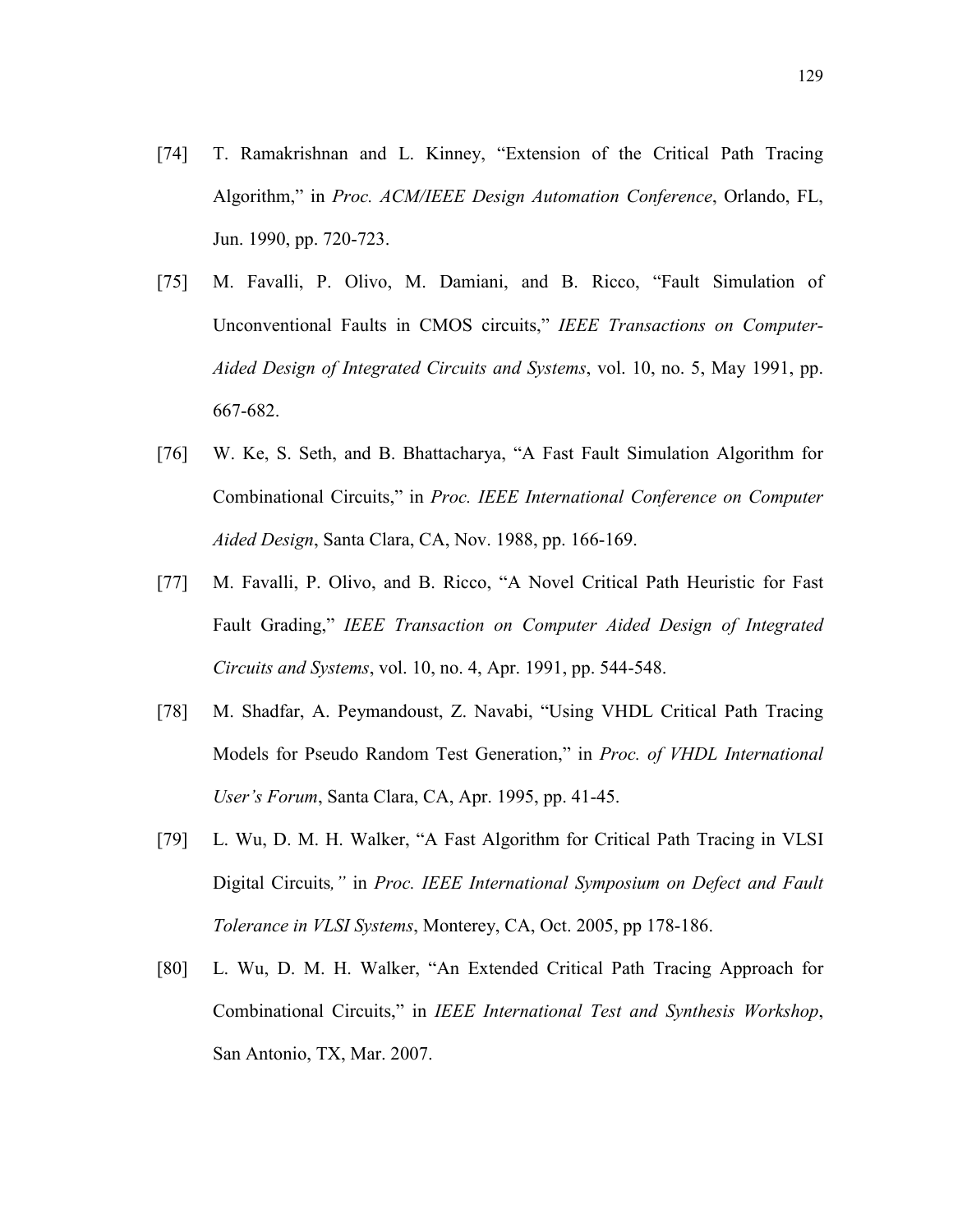- [81] D. T. Wang, "An Algorithm for the Generation of Test Sets for Combinational Logic Networks," IEEE Transaction on Computers, vol. c-24, no. 7, July 1975, pp. 742-746.
- [82] S. Makar, E. McCluskey, "The Critical Path for Multiple Faults," in Proc. IEEE International Conference on Computer Aided Design, Santa Clara, CA, Nov. 1989, pp. 162-165.
- [83] C. J. Burnett, "Fault Simulation of Combinational Circuits Based on Critical Path Tracing," M.S. Thesis, Department of Electrical Engineering, Texas A&M University, College Station, TX, Dec. 1992.
- [84] F. Maamari and J. Rajski, "A Fault Simulation Method Based on Stem Region," in Proc. IEEE International Conference on Computer Aided Design, Santa Clara, CA, Nov. 1988, pp. 170-173.
- [85] F. Maamari and J. Rajski, "A Reconvergent Fanout Analysis for Efficient Exact Fault Simulation of Combinational Circuits," in Proc. International Symposium on Fault-Tolerant Computing, Tokyo, Japan, Jun. 1988, pp. 122-127.
- [86] H. K. Lee, D. S. Ha, "An Efficient, Forward Fault Simulation Algorithm Based on the Parallel Pattern Single Fault Propagation," in Proc. IEEE International Test Conference, Nashville, TN, Sep. 1991, pp.946-955.
- [87] J. B. Liu and A. Veneris, "Incremental Fault Diagnosis," IEEE Transaction on Computer Aided Design, vol. 24, no. 2, Feb. 2005, pp. 240-251.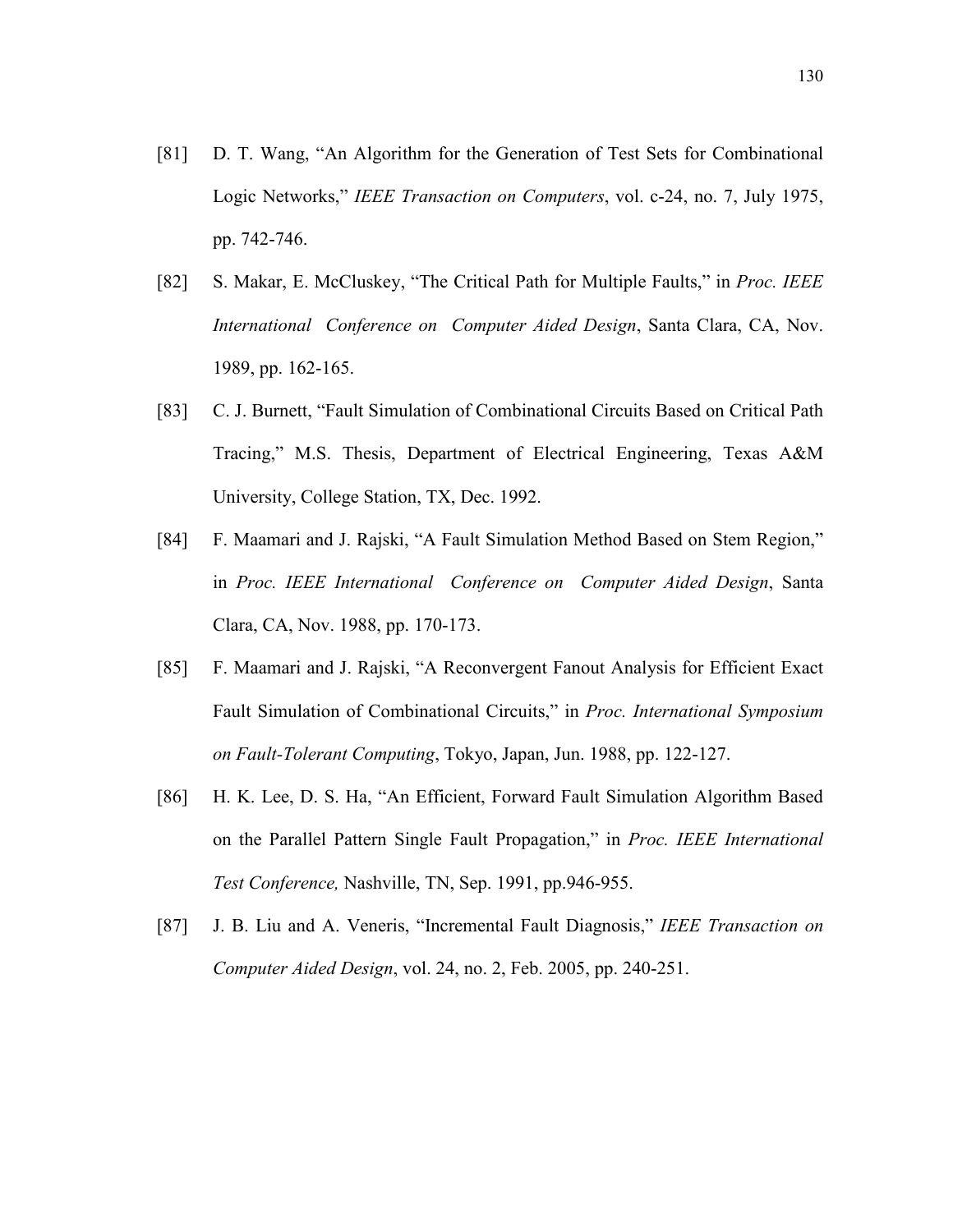- [88] Z. Wang, M. Marek-Sadowska, K. Tsai, J. Rajski, "Analysis and Methodology for Multiple-Fault Diagnosis," IEEE Transaction on Computer-Aided Design of Integrated Circuits and Systems, vol. 25, no. 3, Mar. 2006, pp. 558-575.
- [89] N. Bhat, "Development of a Bridge Fault Extractor Tool," Master's Thesis, Department of Electrical Engineering, Texas A&M University, 2004.
- [90] C. E. Stroud, J. M. Emmert, J. R. Bailey, K. S. Chhor and D. Nikolic, "Bridging Fault Extraction from Physical Design Data for Manufacturing Test Development," in Proc. IEEE International Test Conference, Atlantic City, NJ, Oct. 2000, pp. 760-769.
- [91] P. Maxwell, R. Aitken and L. Huismann, "The Effect on Quality of Non-Uniform Fault Coverage and Fault Probability," in Proc. IEEE International Test Conference, Washington, DC, Oct. 1994, pp. 739-746.
- [92] J. M. Emmert, C. E. Stroud and J. R. Bailey, "A New Bridging Fault Model for More Accurate Fault Behavior," in Proc. IEEE International Automatic Testing Conference, Anaheim, CA, Sep. 2000, pp. 481-485.
- [93] R. Rajsuman, "An Analysis of Feedback Bridging Faults in MOS VLSI," in Proc. IEEE VLSI Test Symposium, Atlantic City, NJ, Apr. 1991, pp. 53-58.
- [94] J. Wu, E. M. Rudnick, "A Diagnostic Fault Simulator for Fast Diagnosis of Bridge Faults," in Proc. International Conference on VLSI Design, Goa, India, Jan. 1999, pp. 498-505.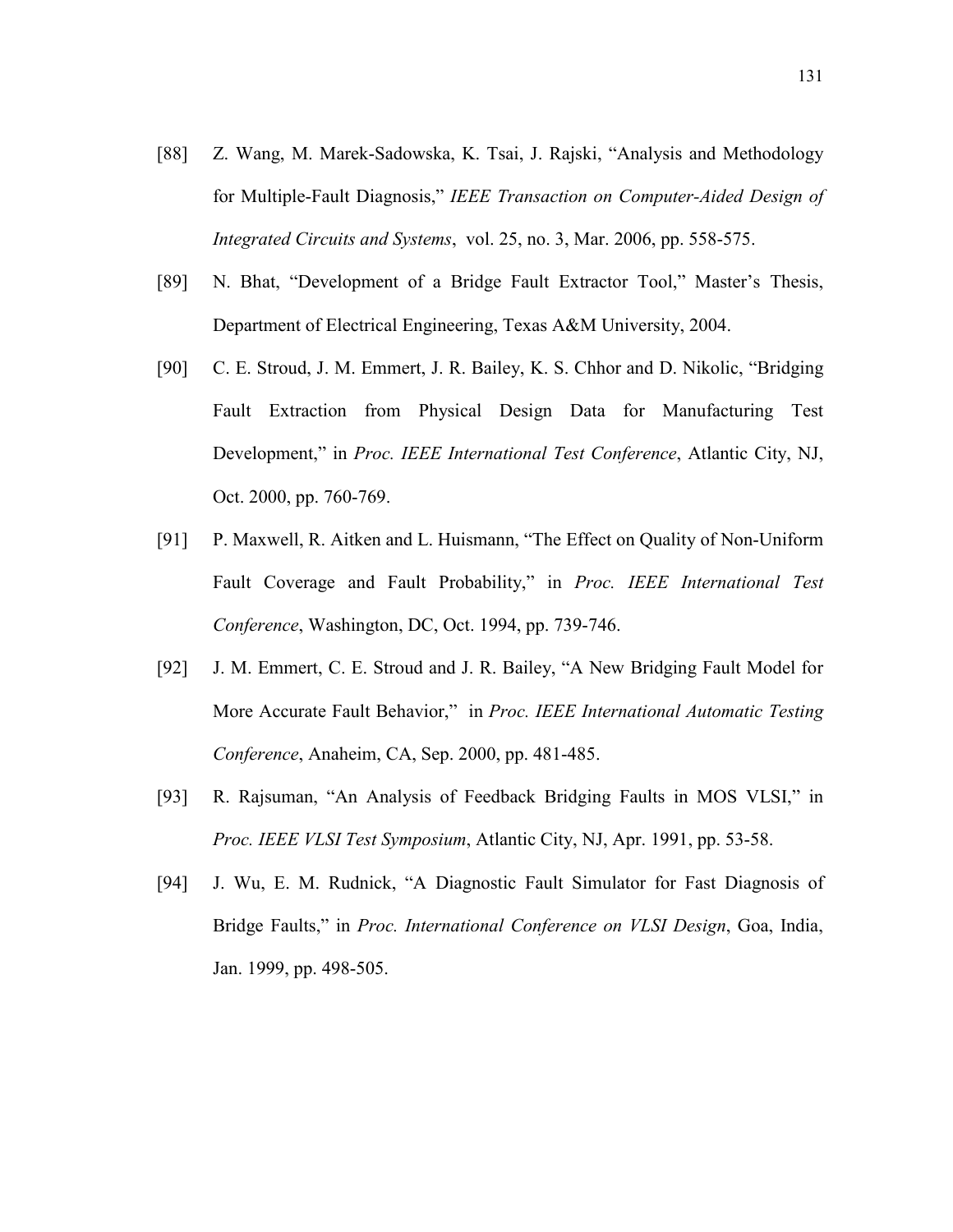- [95] M. Hashizume, H. Yotsuyanagi, T. Tamesada, "Identification of Feedback Bridging Faults with Oscillation," in Proc. Asian Test Symposium, Shanghai, China, Nov. 1999, pp. 25-30.
- [96] P. Dahlgren, "Switch-Level Bridging Fault Simulation in the Presence of Feedback," in Proc. IEEE International Test Conference, Washington, DC, Oct. 1998, pp. 363-371.
- [97] M. Roca and A. Rubio, "Current Testability Analysis of Feedback Bridging Faults in CMOS Circuits," IEEE Transactions on Computer-Aided Design of Integrated Circuits and Systems, vol. 14, no. 10, Oct. 1995, pp. 1299-1305.
- [98] A. Keshk, Y. Miura and K. Kinoshita, "Simulation of Resistive Bridging Fault to Minimize the Presence of Intermediate Voltage and Oscillation in CMOS Circuits," in Proc. Asian Test Symposium, Taiwan, Dec. 2000, pp. 120-124.
- [99] K. C. Y. Mei, "Bridging and Stuck-At Faults," IEEE Transactions on Computers, vol. c-23, no. 7, July 1974, pp. 720-727.
- [100] V. Sar-Dessai and D. M. H. Walker, "Accurate Fault Modeling and Fault Simulation of Resistive Bridges," in Proc. International Symposium on Defect and Fault-Tolerance in VLSI Systems, Austin, TX, Nov. 1998, pp. 102-107.
- [101] H. Konuk and F. J. Ferguson, "Oscillation and Sequential Behavior Caused by Interconnect Opens in Digital CMOS Circuits," in Proc. IEEE International Test Conference, Washington, DC, Nov. 1997, pp. 597-606.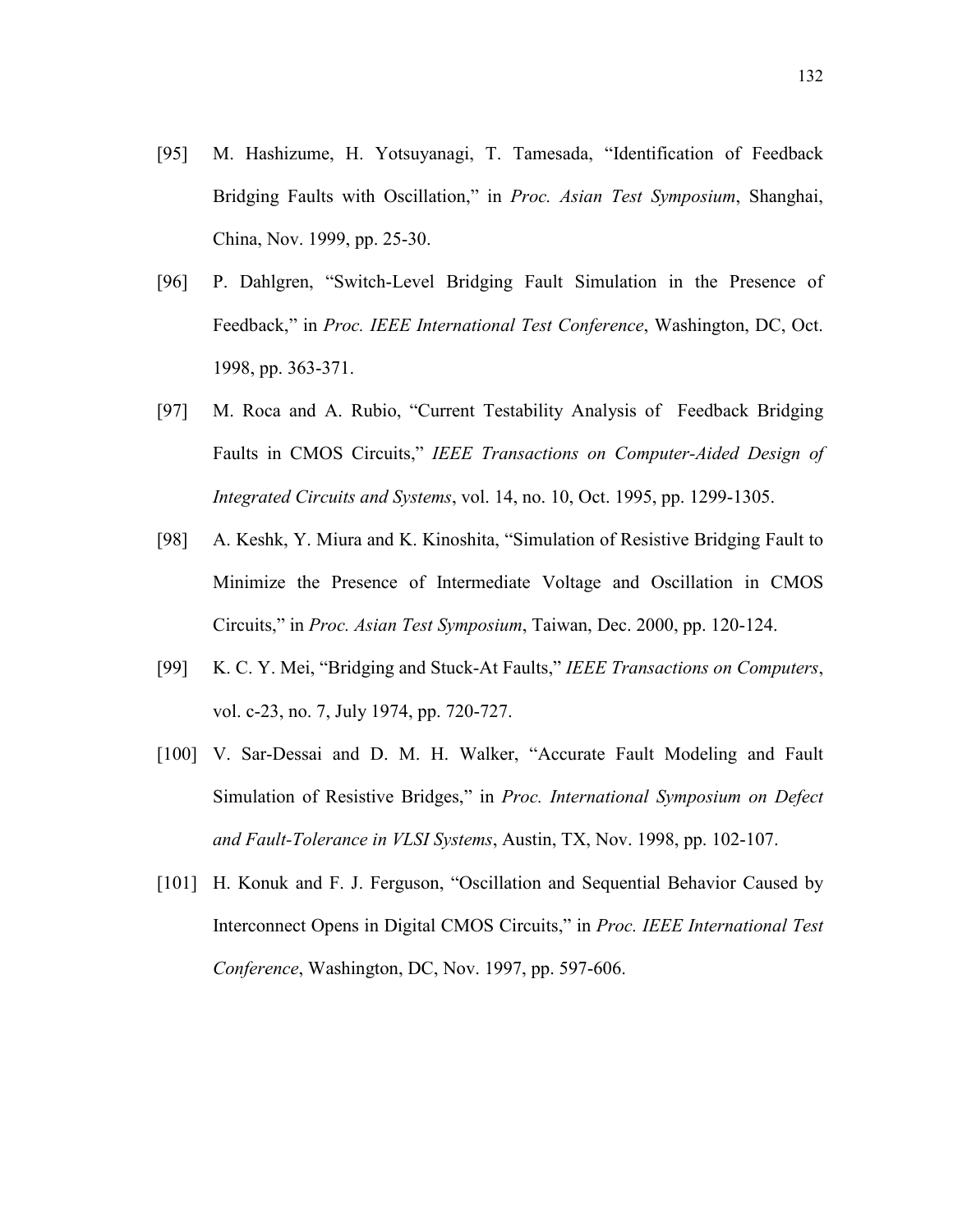- [102] Y. J. Kwon and D. M. H. Walker, "Yield Learning via Functional Test Date," in Proc. IEEE International Test Conference, Washington, DC, Oct. 1995, pp. 626- 635.
- [103] A. Smith, A. Veneris, M. F. Ali and A. Viglas, "Fault Diagnosis and Logic Debugging Using Boolean Satisfiability," IEEE Transactions on Computer-Aided Design of Integrated Circuits and Systems, vol. 24, no. 10, Oct. 2005, pp. 1606-1621.
- [104] S. Y. Huang, "On Improving the Accuracy of Multiple Defect Diagnosis," in Proc. IEEE VLSI Test Symposium, Marina Del Rey, CA, May 2001, pp. 34-39.
- [105] Z. Wang, M. Marek-Sadowska, K.-H. Tsai, J. Rajski, "Analysis and Methodology for Multiple-Fault Diagnosis," IEEE Transactions on Computer-Aided Design of Integrated Circuits and Systems, vol. 25, no. 3, Mar. 2006, pp. 558-575.
- [106] H. C. Kao, M. F. Tsai, S. Y. Huang, C. W. Wu, W. F. Chang, S. K. Lu, "Efficient" Double Fault Diagnosis for CMOS Logic Circuits with a Specific Application to Generic Bridging Faults," Journal of Information Science and Engineering, vol. 19, no. 4, July 2003, pp. 571-587.
- [107] M. Renovell, F. Azais, Y. Bertrand, "Improving Defect Detection in Static-Voltage Testing," IEEE Design & Test of Computers, vol. 19, no. 6, Nov.-Dec. 2002, pp. 83-89.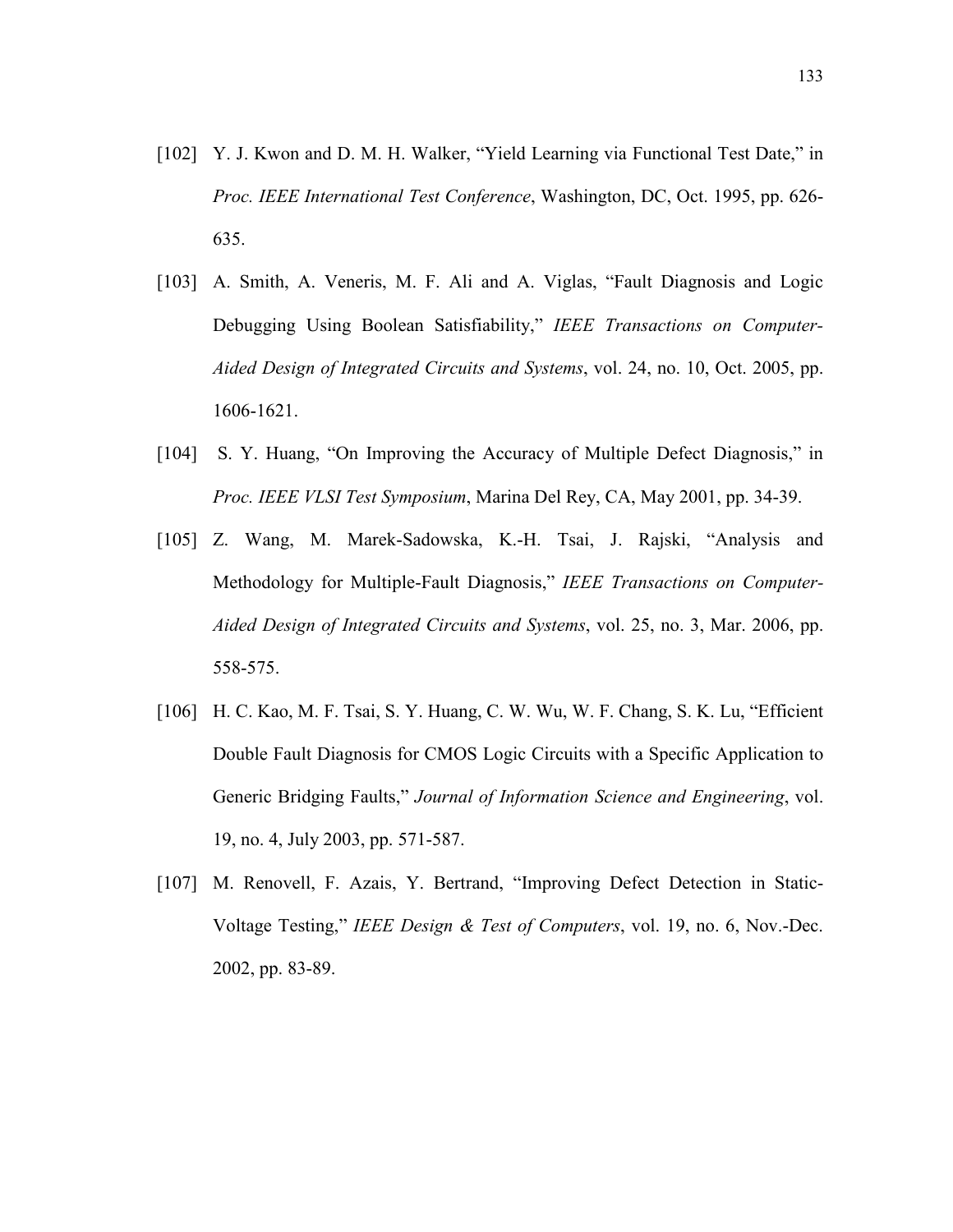[108] W. Zou, W-T Cheng, S. M. Reddy, "Interconnect Open Defect Diagnosis with Physical Information," in Proc. Asian Test Symposium, Fukuoka, Japan, Nov. 2006, pp. 203-209.